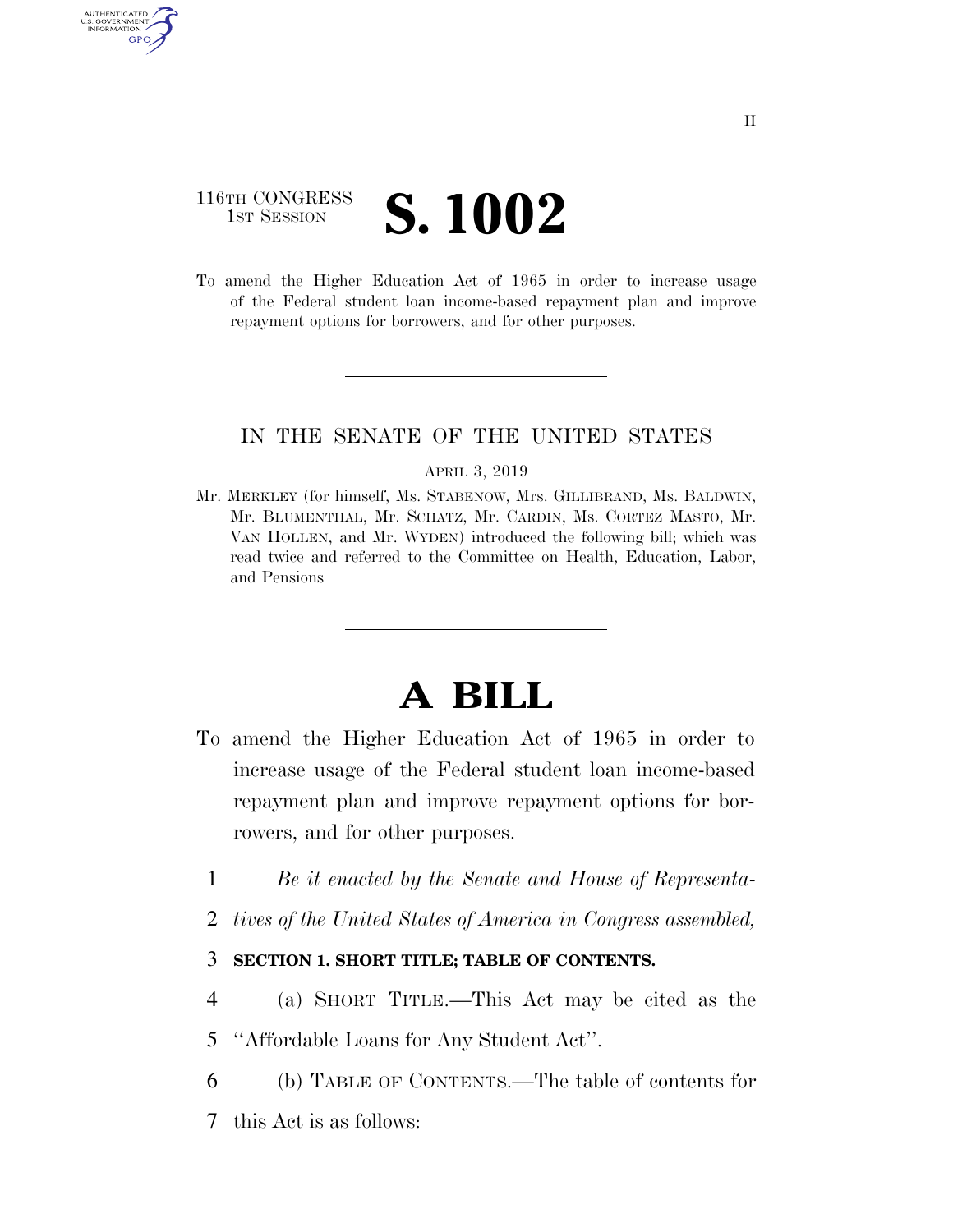Sec. 1. Short title; table of contents.

Sec. 2. References in Act.

#### TITLE I—SIMPLIFYING REPAYMENT PLANS

- Sec. 101. Income-based repayment plan.
- Sec. 102. Fixed repayment plan.
- Sec. 103. Termination of certain repayment plan options.
- Sec. 104. Providing incentives to switch into simplified repayment plans.
- Sec. 105. Automatic recertification of income.
- Sec. 106. Disclosure of tax return information to carry out certain higher education loan programs.
- Sec. 107. Study and procedures on determining family size.

#### TITLE II—ENDING INTEREST CAPITALIZATION AND ORIGINATION **FEES**

Sec. 201. Ending interest capitalization for Federal Direct Loans.

Sec. 202. Elimination of origination fees for Federal Direct Loans.

#### TITLE III—PROVIDING ASSISTANCE IN SITUATIONS OF BORROWER DISTRESS

- Sec. 301. Limits on seizing income for debt relating to Federal student loans.
- Sec. 302. Allowing for multiple loan rehabilitations.
- Sec. 303. Pause payment process.
- Sec. 304. Automatic enrollment into income-based repayment for borrowers who are delinquent on loans and for borrowers who rehabilitate defaulted loans.
- Sec. 305. Separating joint consolidation loans.
- Sec. 306. Removing the collection cost requirement.

#### TITLE IV—IMPROVING LOAN INFORMATION AND COUNSELING

- Sec. 401. Student loan contract; simplifying loan disclosures.
- Sec. 402. Annual and pre-loan information and counseling requirements.
- Sec. 403. Exit counseling.
- Sec. 404. Online counseling tools.
- Sec. 405. Private education loan certification and information.

#### TITLE V—EFFECTIVE DATE; TRANSITION

Sec. 501. Effective date; rulemaking regarding termination of certain repayment plans.

#### 1 **SEC. 2. REFERENCES IN ACT.**

2 Except as otherwise expressly provided in this Act,

- 3 wherever an amendment or repeal is expressed in terms
- 4 of an amendment to or repeal of a section or other provi-
- 5 sion, the reference shall be considered to be made to that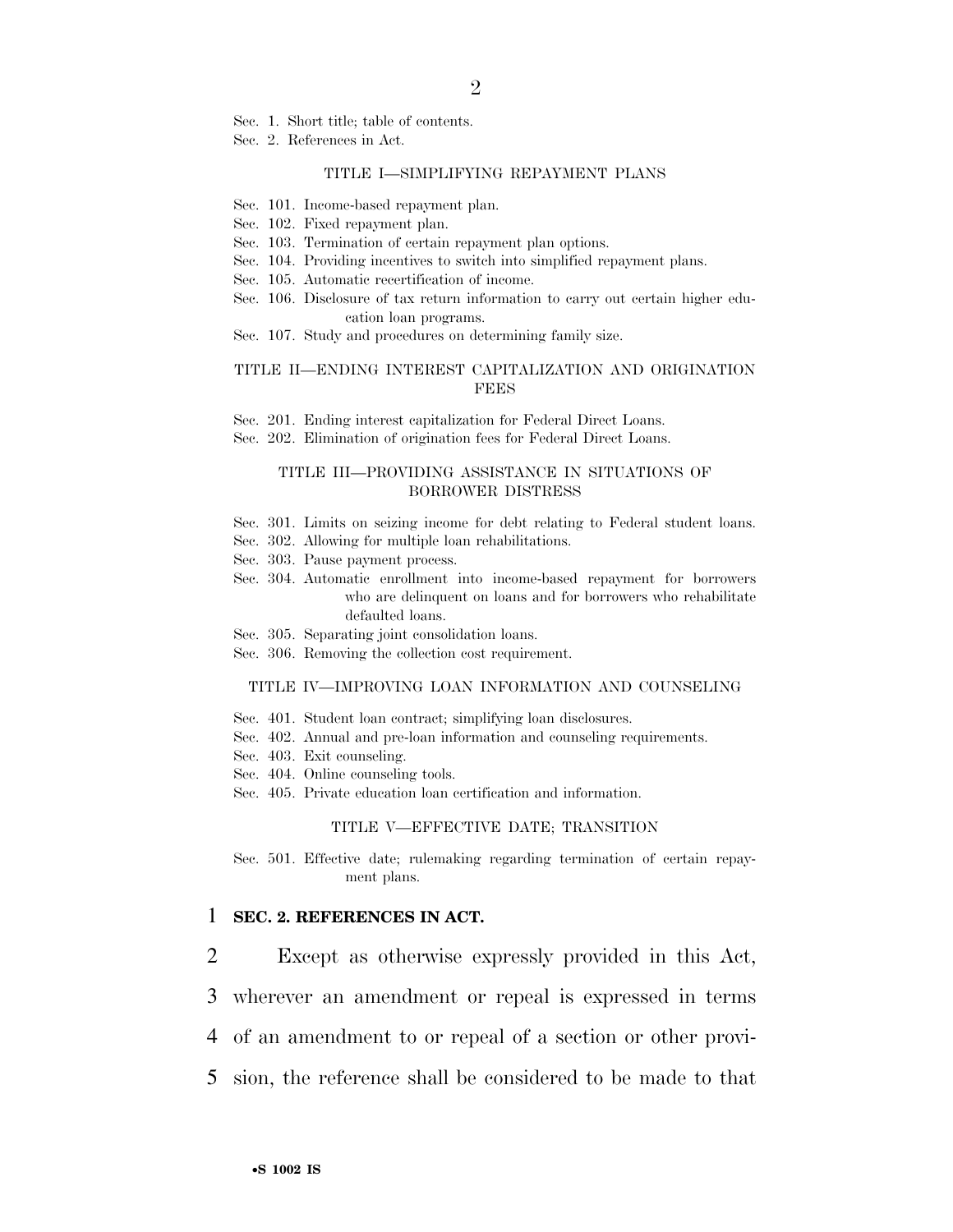| 1              | section or other provision of the Higher Education Act of |
|----------------|-----------------------------------------------------------|
| $\overline{2}$ | 1965 (20 U.S.C. 1001 et seq.).                            |
| 3              | TITLE I–SIMPLIFYING                                       |
| $\overline{4}$ | <b>REPAYMENT PLANS</b>                                    |
| 5              | SEC. 101. INCOME-BASED REPAYMENT PLAN.                    |
| 6              | (a) SIMPLIFYING THE INCOME-BASED REPAYMENT                |
| 7              | PLAN.—Section 493C (20 U.S.C. 1098e) is amended—          |
| 8              | $(1)$ in subsection $(b)$ —                               |
| 9              | (A) by striking "INCOME-BASED REPAY-                      |
| 10             | MENT PROGRAM AUTHORIZED.—" and insert-                    |
| 11             | ing the following: "INCOME-BASED REPAYMENT                |
| 12             | PROGRAM FOR BORROWERS WHO ENTER IN-                       |
| 13             | COME-BASED REPAYMENT BEFORE JULY 1,                       |
| 14             | $2020$ ";                                                 |
| 15             | (B) in paragraph $(3)(A)$ , by striking "ex-              |
| 16             | cept that" and all that follows through "section"         |
| 17             | $435(0)$ "; and                                           |
| 18             | $(C)$ in paragraph $(8)$ , by striking "the               |
| 19             | standard repayment plan;" and inserting "the              |
| 20             | fixed repayment plan under section 493E;";                |
| 21             | and                                                       |
| 22             | $(2)$ by striking subsection $(e)$ and inserting the      |
| 23             | following:                                                |
| 24             | "(c) INCOME-BASED REPAYMENT PROGRAM<br>FOR                |
| 25             | NEW LOANS ON AND AFTER JULY 1, 2020, AND FOR              |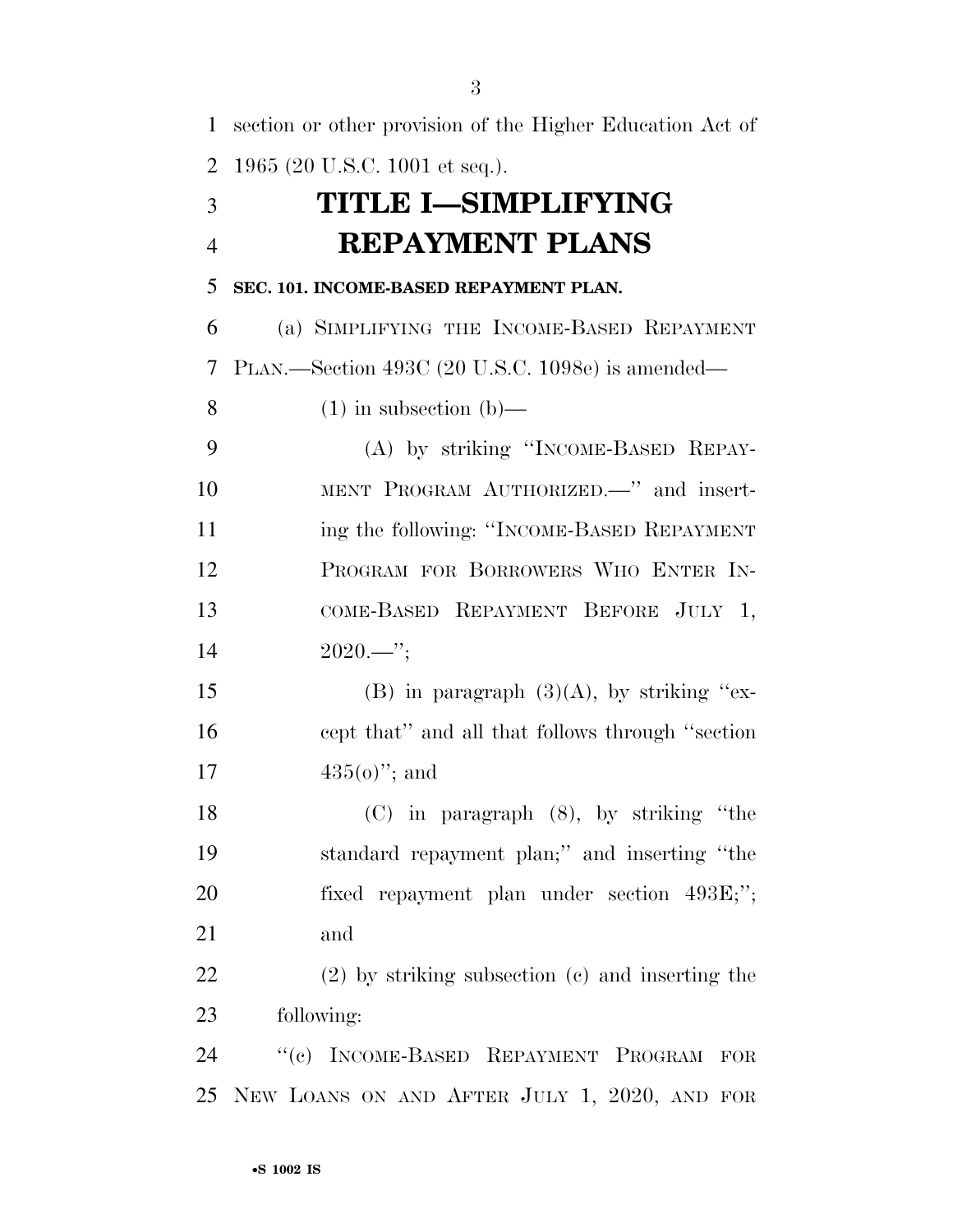| $\mathbf{1}$   | BORROWERS WHO ENTER INCOME-BASED REPAYMENT             |
|----------------|--------------------------------------------------------|
| $\overline{2}$ | AFTER JULY 1, 2020.—                                   |
| 3              | $\lq(1)$ In GENERAL.—Notwithstanding any other         |
| $\overline{4}$ | provision of this section, the provisions of this sub- |
| 5              | section shall apply—                                   |
| 6              | $\lq\lq$ with respect to any loan made, in-            |
| 7              | sured, or guaranteed under part B or D on or           |
| 8              | after July 1, 2020, for which the borrower             |
| 9              | elects the income-based repayment plan under           |
| 10             | this section; and                                      |
| 11             | $\lq\lq (B)$ with respect to any loan made, in-        |
| 12             | sured, or guaranteed under part B or D before          |
| 13             | July 1, 2020, if such borrower elects to repay         |
| 14             | the loan under the income-based repayment              |
| 15             | plan on or after July 1, 2020, in accordance           |
| 16             | with paragraph (3) and section $428(b)(1)(D)(ii)$      |
| 17             | or $455(d)(7)$ , as applicable.                        |
| 18             | "(2) SPECIAL TERMS.—With respect to a loan             |
| 19             | described in paragraph (1), the following terms shall  |
| 20             | apply to the income-based repayment plan carried       |
| 21             | out under this section:                                |
| 22             | $\lq\lq(A)(i)$ Notwithstanding subsection              |
| 23             | $(a)(3)(B)$ , (b), or (e)—                             |
| 24             | $\lq\lq$ the annual repayment amount                   |
| 25             | under this subsection shall be an amount               |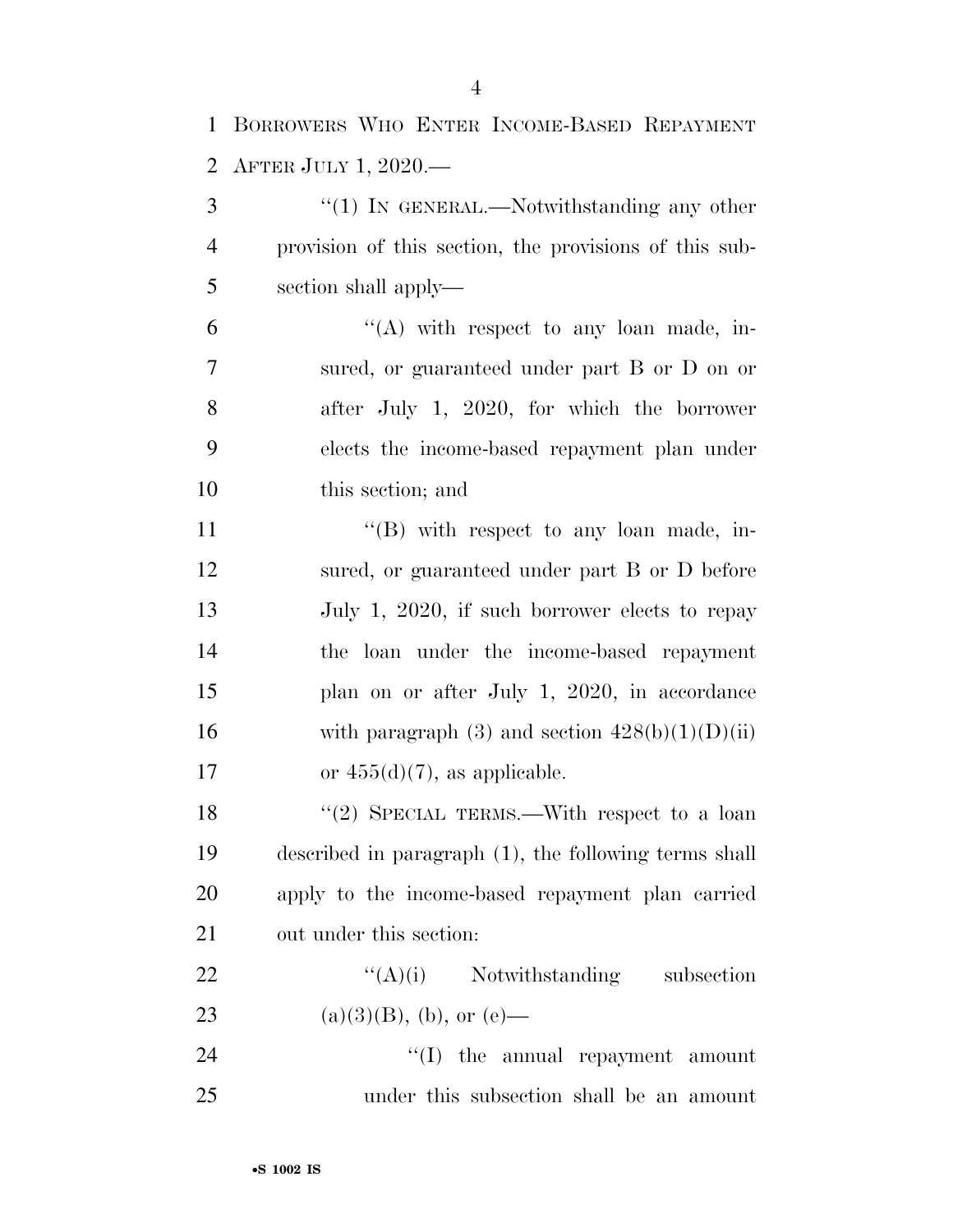| $\mathbf{1}$   | equal to 10 percent of the result obtained      |
|----------------|-------------------------------------------------|
| $\overline{2}$ | by calculating, on at least an annual basis,    |
| 3              | the amount by which—                            |
| $\overline{4}$ | "(aa) the borrower's, and the                   |
| 5              | borrower's spouse's (if applicable), ad-        |
| 6              | justed gross income; exceeds                    |
| $\tau$         | "(bb) the applicable percentage                 |
| 8              | of the poverty line in accordance with          |
| 9              | clause (ii) that is applicable to the           |
| 10             | borrower's family size as determined            |
| 11             | under section $673(2)$ of the Commu-            |
| 12             | nity Services Block Grant Act (42)              |
| 13             | U.S.C. $9902(2)$ ; and                          |
| 14             | "(II) a borrower's monthly payment              |
| 15             | shall be determined in accordance with          |
| 16             | subclause $(I)$ divided by 12, which amount     |
| 17             | may exceed the monthly repayment                |
| 18             | amount under a standard 10-year repay-          |
| 19             | ment plan or a fixed repayment plan de-         |
| 20             | scribed in section 493E.                        |
| 21             | "(ii) For purposes of clause (i), the term      |
| 22             | 'applicable percentage' means 250 percent re-   |
| 23             | duced by 5 percentage points for each $\$1,000$ |
| 24             | by which the borrower's adjusted gross income   |
| 25             | exceeds \$120,000.                              |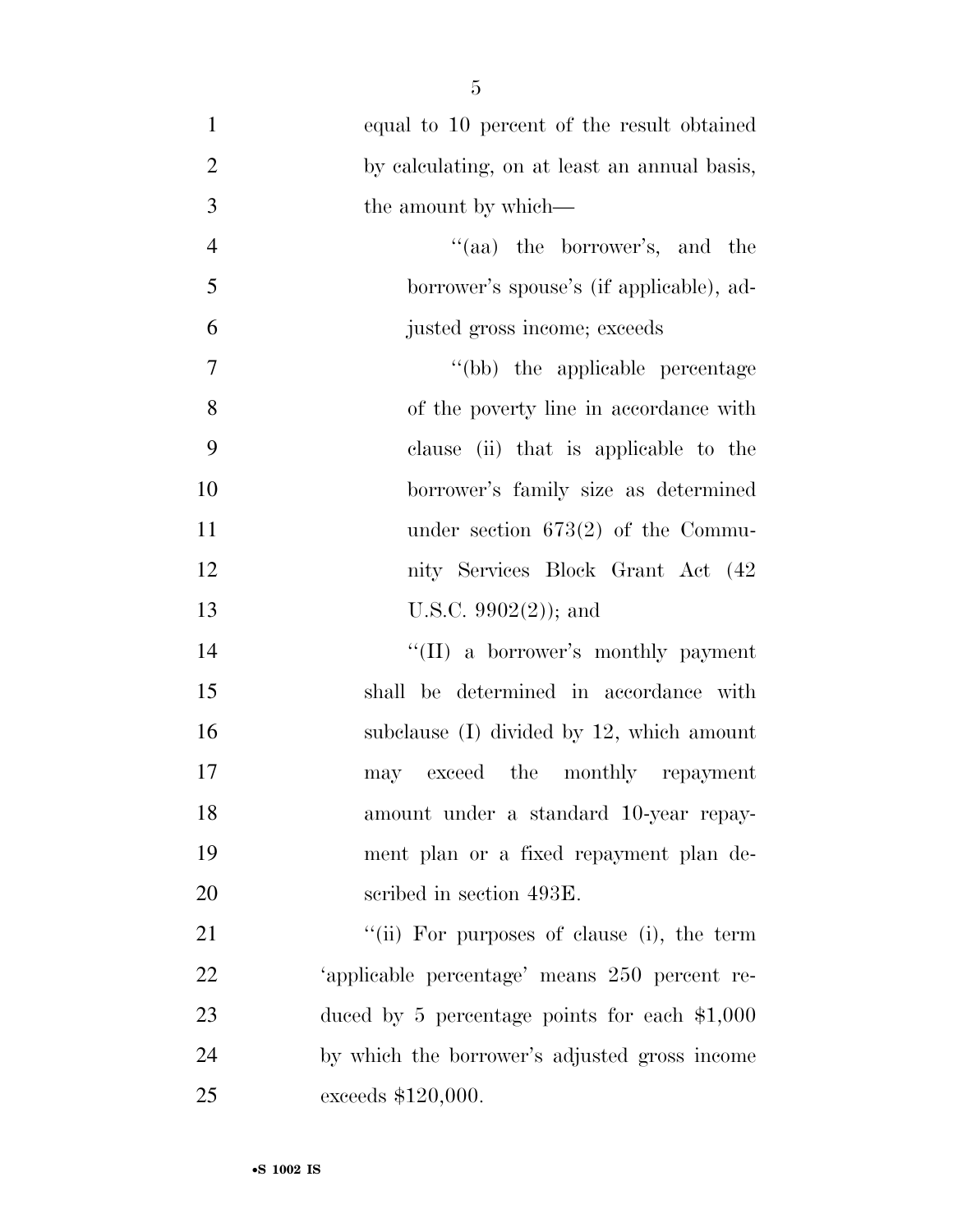1 ''(B) Notwithstanding subsection (e)(2), 2 subsection  $(b)(7)(B)$  shall be applied by sub-stituting '20 years' for '25 years'.

 ''(C) Notwithstanding subparagraph (A) of subsection (b)(6), a borrower of such a loan shall not be required to have a partial financial hardship and may elect, and remain enrolled in, the income-based repayment plan under this section regardless of income level, with the re- payment amount calculated under subpara-11 graph  $(A)$ .

 ''(D) Notwithstanding subsection (b), a borrower of an excepted PLUS loan or excepted consolidation loan may elect the income-based repayment plan under this subsection for the excepted PLUS loan or excepted consolidation loan, and the Secretary shall treat such loan for purposes only of the repayment terms as a Fed- eral Direct PLUS Loan issued to a student borrower. The Secretary may issue rules and regulations, as the Secretary determines nec- essary, regarding the treatment of excepted PLUS loans or excepted consolidation loans that are to be repaid under an income-based re-payment plan under this subsection.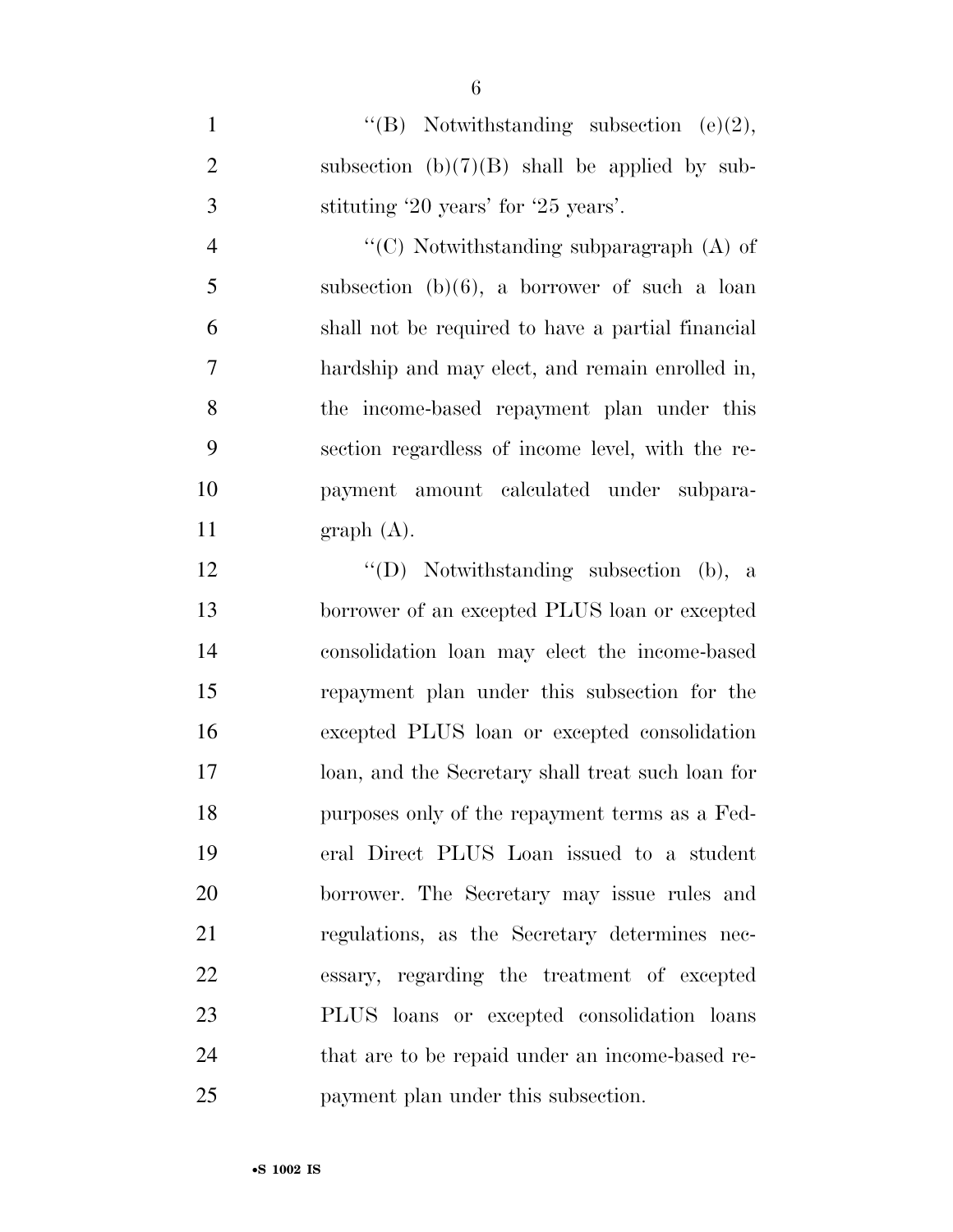1 "(3) RULE FOR BORROWERS IN INCOME-BASED REPAYMENT BEFORE JULY 1, 2020.—A borrower of a loan made, insured, or guaranteed under part B or D who enrolled in the income-based repayment plan under subsection (b), as such plan was in effect on July 1, 2020, may choose to retain such repay- ment plan or elect to enter an income-based repay- ment plan under this subsection or a fixed repay- ment plan described in section 493E, as provided in 10 section  $428(b)(1)(D)(ii)$  or  $455(d)(7)$  (as applicable). 11 ''(4) INTEREST PAYMENTS AND ACCRUAL. Notwithstanding any other provision of this Act, if a borrower's monthly payment for a loan under an income-based repayment plan under this subsection is insufficient to pay the accrued interest on the bor- rower's loan for such month  $i'(A)$  in the case of a subsidized loan (in- cluding the portion of a consolidated loan that is a subsidized loan), any interest due and not paid under subsection (b)(2) on the subsidized loan for that month shall be paid or forgiven by the Secretary, except that a borrower of a sub- sidized loan shall only receive the benefits of this subparagraph for such loan for 36 months of payments under the income-based repayment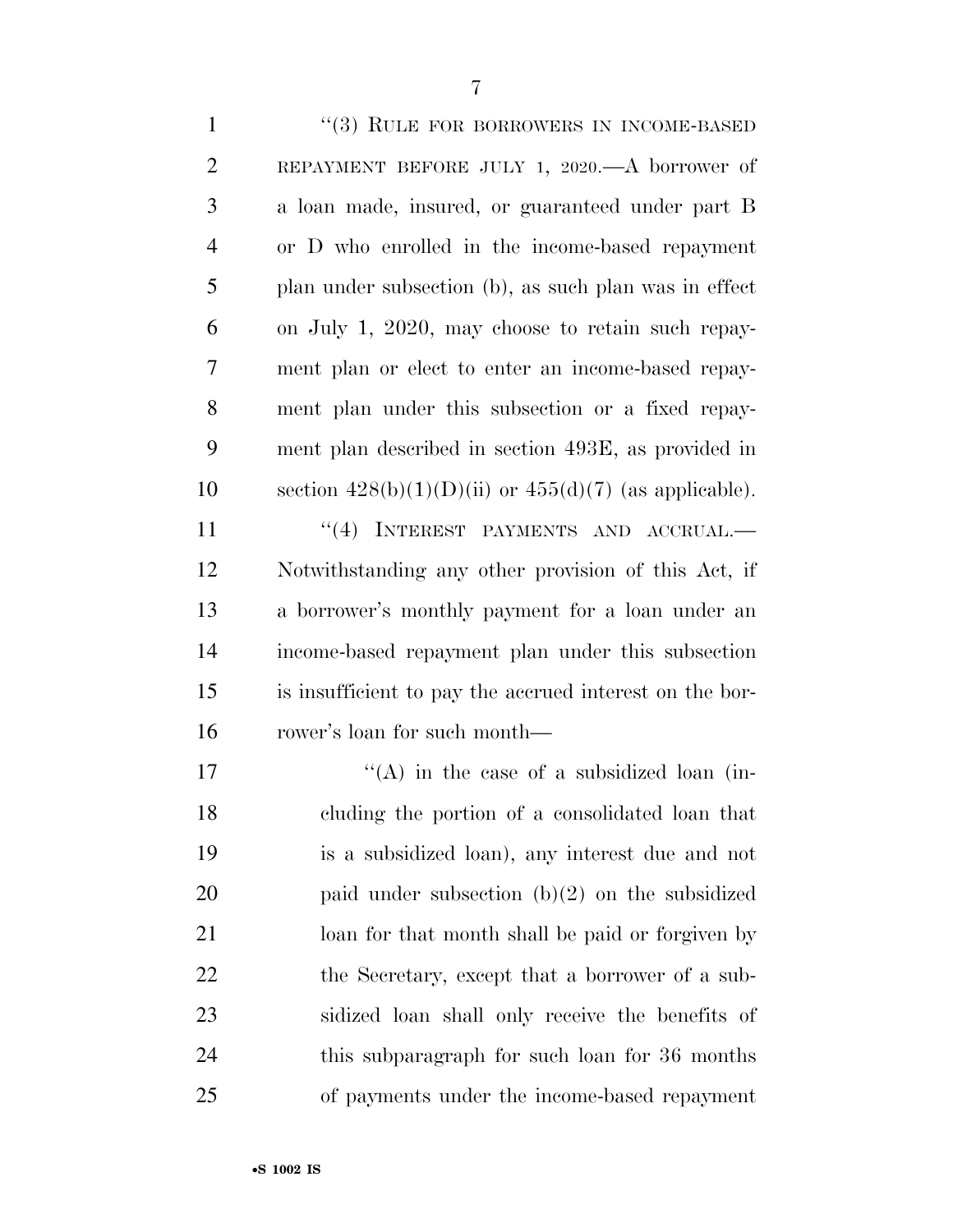| $\mathbf{1}$   | plan, excluding any period of pause payment       |
|----------------|---------------------------------------------------|
| $\overline{2}$ | under section 460B; and                           |
| 3              | $\lq$ (B) in the case of an unsubsidized loan or  |
| $\overline{4}$ | a subsidized loan that no longer qualifies under  |
| 5              | subparagraph $(A)$ , 50 percent of the interest   |
| 6              | not covered by the borrower's monthly payment     |
| 7              | shall be paid or forgiven by the Secretary and    |
| 8              | the amount of the remaining interest shall be     |
| 9              | added to the balance of interest due on the       |
| 10             | loan, but shall not be capitalized.               |
| 11             | "(5) WRITTEN, ELECTRONIC, OR VERBAL EN-           |
| 12             | ROLLMENT IN INCOME-BASED REPAYMENT.-              |
| 13             | "(A) IN GENERAL.—A borrower of a loan             |
| 14             | made under this part may elect to repay such      |
| 15             | loan under the income-based repayment plan        |
| 16             | under this subsection by providing written, elec- |
| 17             | tronic, or verbal notice to the Secretary of the  |
| 18             | borrower's desire to make such election, subject  |
| 19             | to subparagraph $(C)$ .                           |
| 20             | "(B) USE OF INFORMATION.—                         |
| 21             | ``(i)<br>IN GENERAL.—The estimated                |
| 22             | monthly payment amount under this sec-            |
| 23             | tion for a loan for a borrower who makes          |
| 24             | an election described in subparagraph $(A)$       |
| 25             | shall be immediately calculated using the         |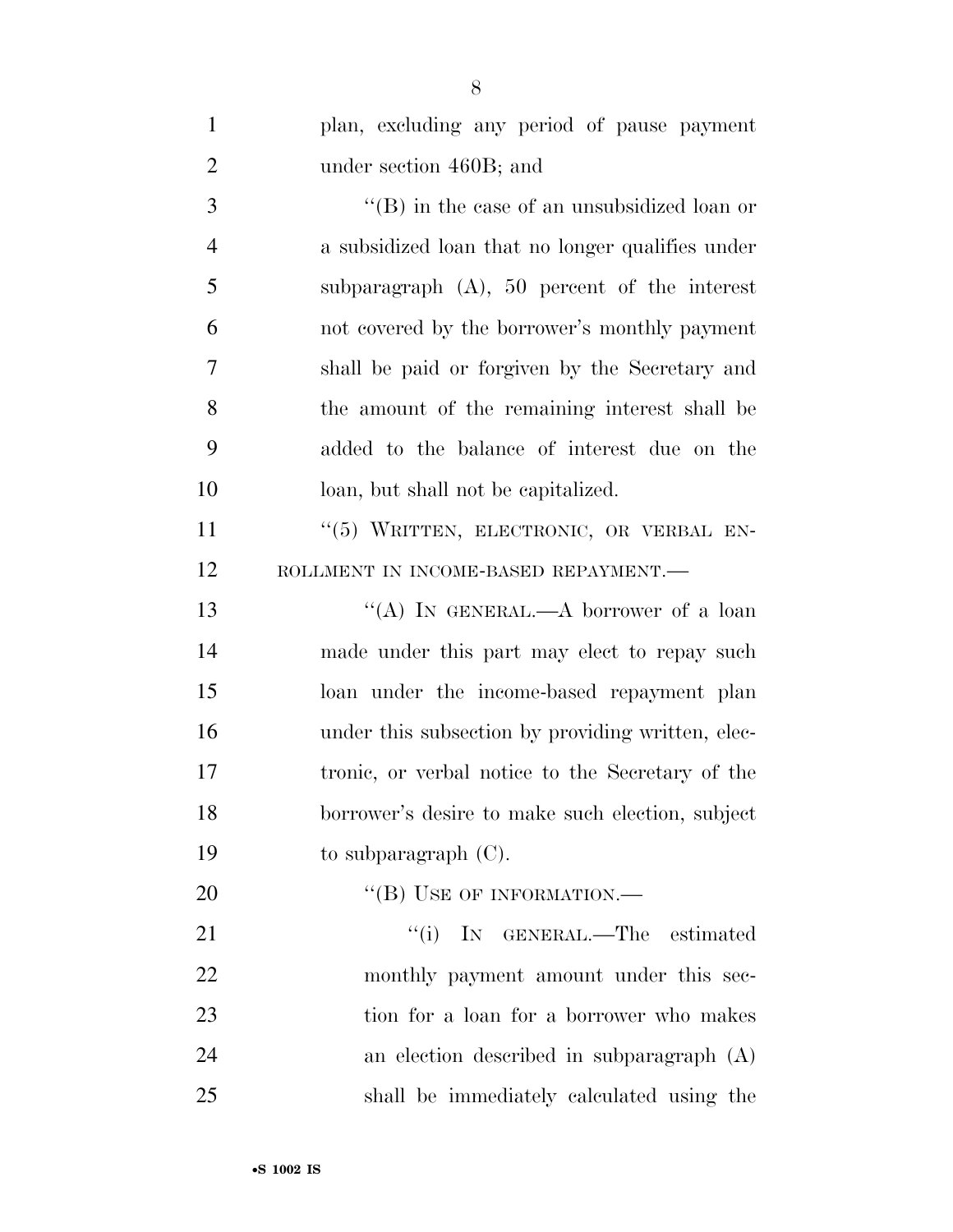income and family size information pro-2 vided through the borrower's written, elec-tronic, or verbal statement.

4 "(ii) VERIFICATION.—The informa- tion described in clause (i) shall be verified by the Secretary not later than 90 days after the date the borrower states such in- come and family size information. If the Secretary is unable to verify the informa- tion by the end of the 90-day period, the borrower's payment after such 90-day pe- riod will be the amount applicable under the fixed repayment plan under section 493E.

15 "'(iii) ADJUSTMENT IF NECESSARY.— Upon verification by the Secretary under clause (ii), the Secretary shall adjust the estimated monthly payment described in clause (i) based on the verified income and family size information of the borrower, if necessary. Any adjusted monthly payment shall take effect beginning with the pay- ment due not less than 60 days after the Secretary notifies the borrower of the ad-justed amount. The Secretary shall con-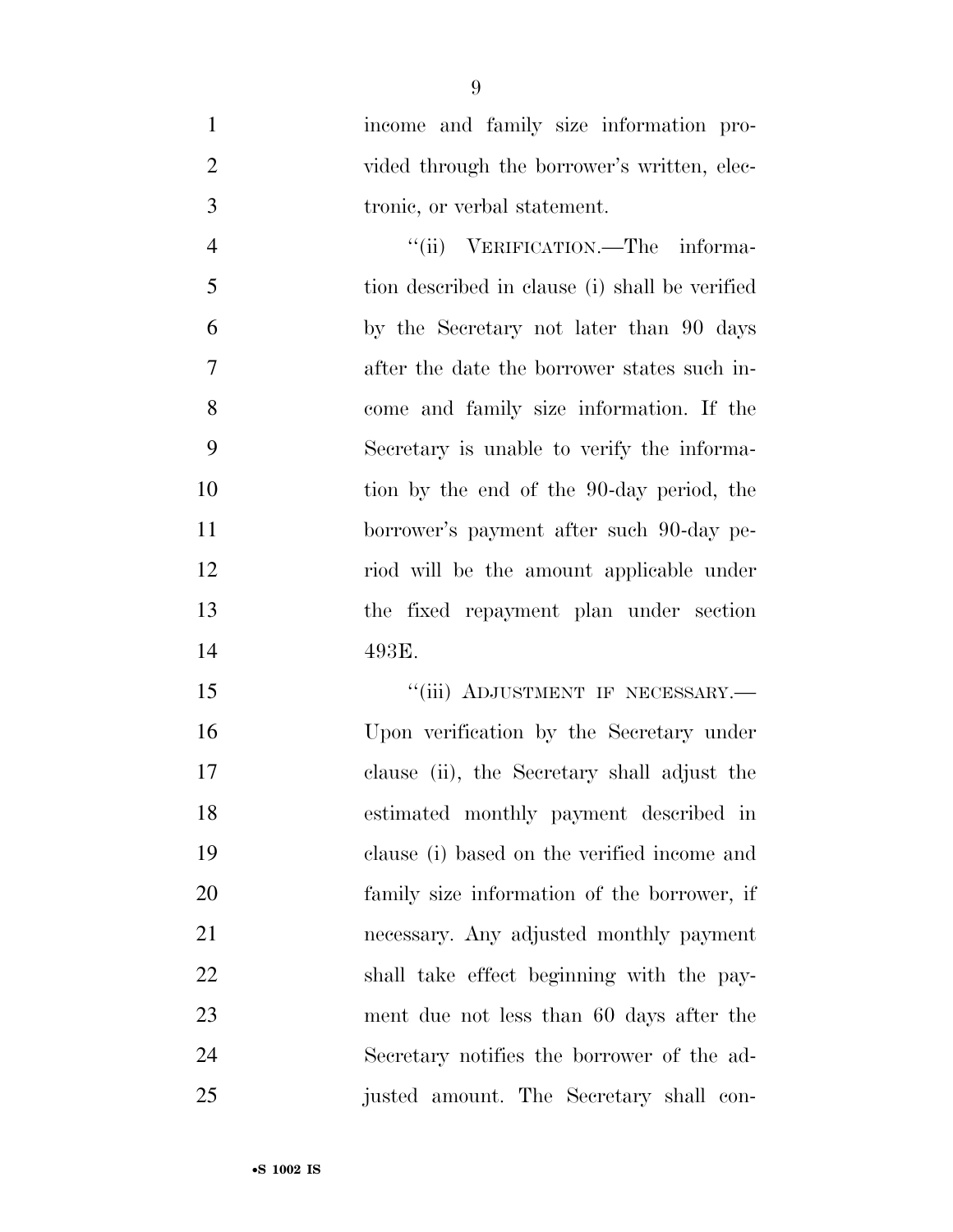| $\mathbf{1}$   | sider any payments made prior to the ad-         |
|----------------|--------------------------------------------------|
| $\overline{2}$ | justed monthly payment as having satisfied       |
| 3              | the amount due to qualify toward loan can-       |
| $\overline{4}$ | cellation or forgiveness options under this      |
| 5              | title.                                           |
| 6              | "(C) LIMITATION.—The Secretary shall             |
| $\overline{7}$ | permit a borrower to make an election of in-     |
| 8              | come-based repayment in the written, elec-       |
| 9              | tronic, or verbal manner described in subpara-   |
| 10             | $graph(A)$ only in connection with the first in- |
| 11             | stance of each of the following:                 |
| 12             | "(i) The borrower's selection of a re-           |
| 13             | payment plan during the grace period for         |
| 14             | such loan.                                       |
| 15             | "(ii) The borrower changing from the             |
| 16             | fixed repayment plan under section 493E          |
| 17             | to income-based repayment.                       |
| 18             | "(iii) The borrower's failure to com-            |
| 19             | plete the verification process described in      |
| 20             | subparagraph $(B)(ii)$ .                         |
| 21             | "(iv) The borrower's failure to recer-           |
| 22             | tify enrollment in income-based repayment        |
| 23             | under this subsection.".                         |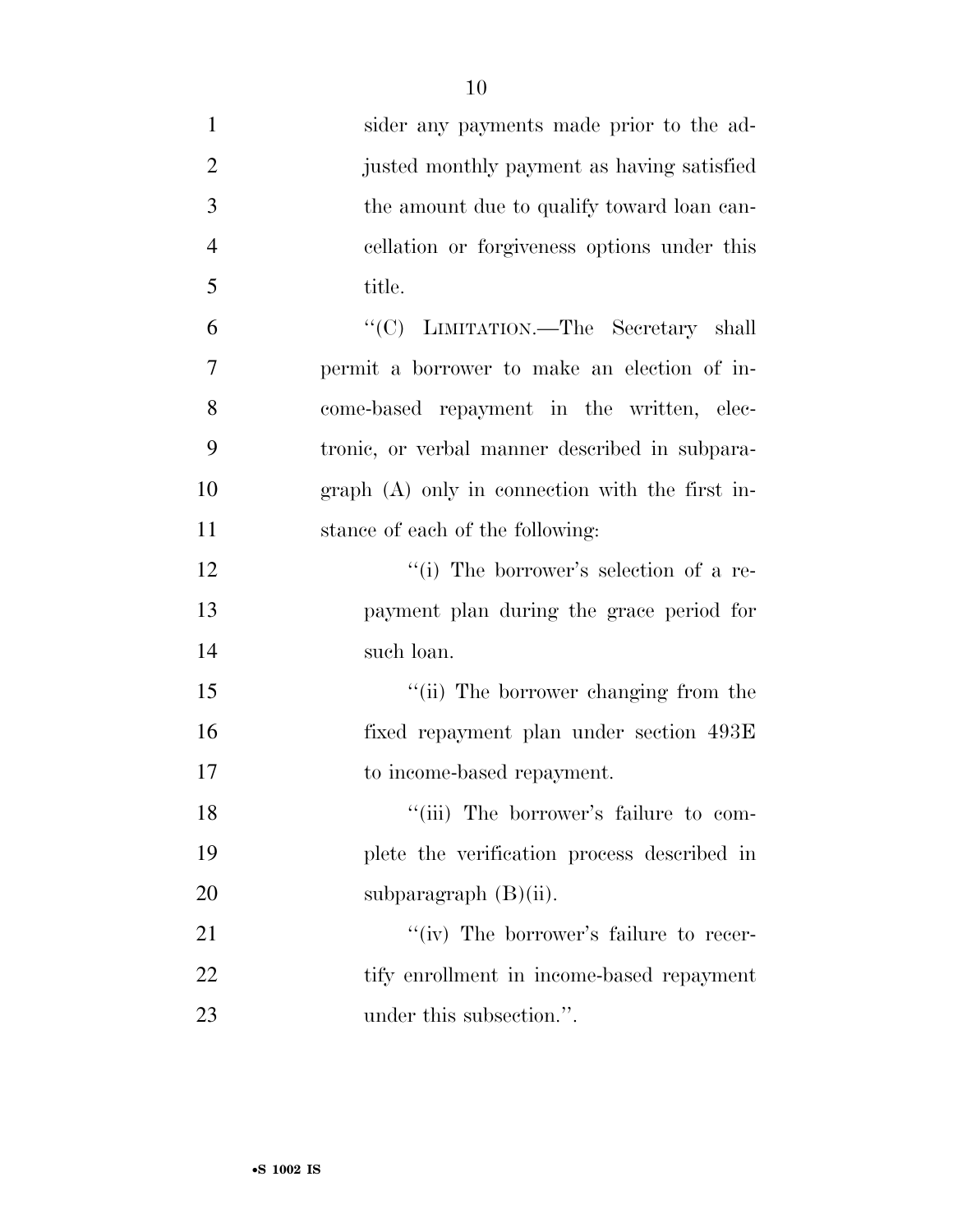(b) INCLUDING INCOME OF SPOUSES.—Subsection (d) of section 493C (20 U.S.C. 1098e(d)) is amended to read as follows:

 ''(d) CALCULATION OF ADJUSTED GROSS INCOME FOR MARRIED BORROWERS.—The Secretary shall cal- culate the adjusted gross income of a married borrower under this section—

8 ''(1) in the case of a married borrower and spouse who jointly file a Federal income tax return, based on the adjusted gross income of the borrower and spouse as reported on the Federal income tax return; and

 $\frac{13}{2}$  in the case of a married borrower who files a Federal income tax return separately from the borrower's spouse, based on the sum of the adjusted gross income of the borrower and the spouse, as re- ported on the applicable Federal income tax returns, unless the borrower certifies, on a form approved by 19 the Secretary, that the borrower is—

- 20  $\langle (A)$  separated from the borrower's spouse; or 22  $\text{``(B)}$  unable to reasonably access the in-
- come information of the borrower's spouse.''.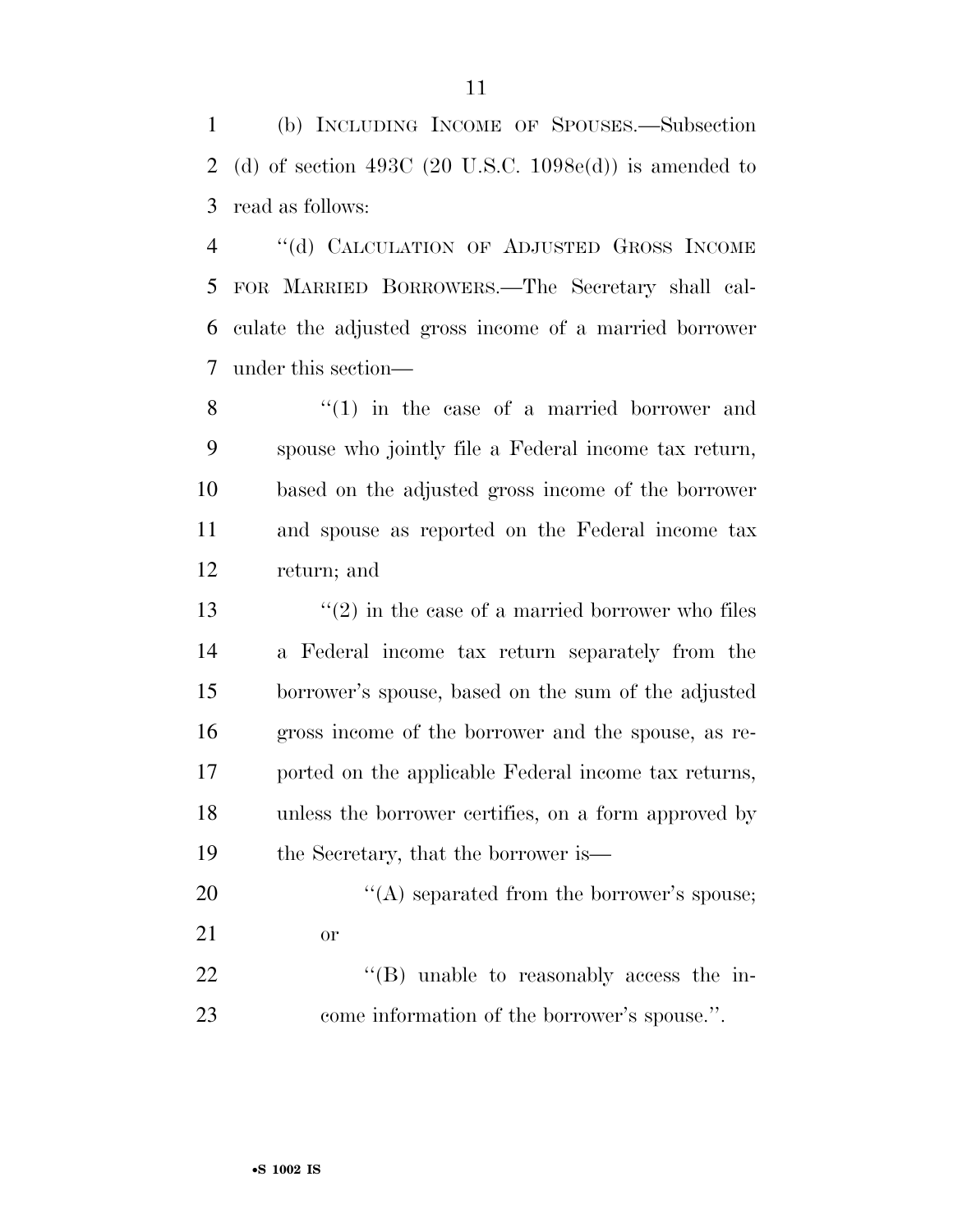### **SEC. 102. FIXED REPAYMENT PLAN.**

 Part G of title IV (20 U.S.C. 1088 et seq.) is amend-ed by adding at the end the following:

### **''SEC. 493E. FIXED REPAYMENT PLAN.**

 ''(a) IN GENERAL.—A borrower of a loan made under part D on or after July 1, 2020, and a borrower who is in repayment on a loan made, insured, or guaranteed under part B or D before July 1, 2020, may elect to repay such loan under the fixed repayment plan described in this section.

 ''(b) FIXED REPAYMENT PLAN.—Under the fixed re- payment plan, a borrower shall repay each loan described in subsection (a) with a fixed monthly repayment amount paid over a period of 10 years, subject to subsection (c). ''(c) SPECIAL RULES.—

16 "(1) MINIMUM.—If a borrower's monthly pay- ment under this section (except for the final pay- ment on the loan) is less than \$25, the Secretary shall establish the borrower's monthly payment as \$25.

21 ''(2) ALTERNATIVE MINIMUM PAYMENTS.—Not- withstanding paragraph (1), the Secretary may ac- cept an alternative minimum payment amount, which may include an amount of less than \$25, to account for a borrower's exceptional cir-cumstances.''.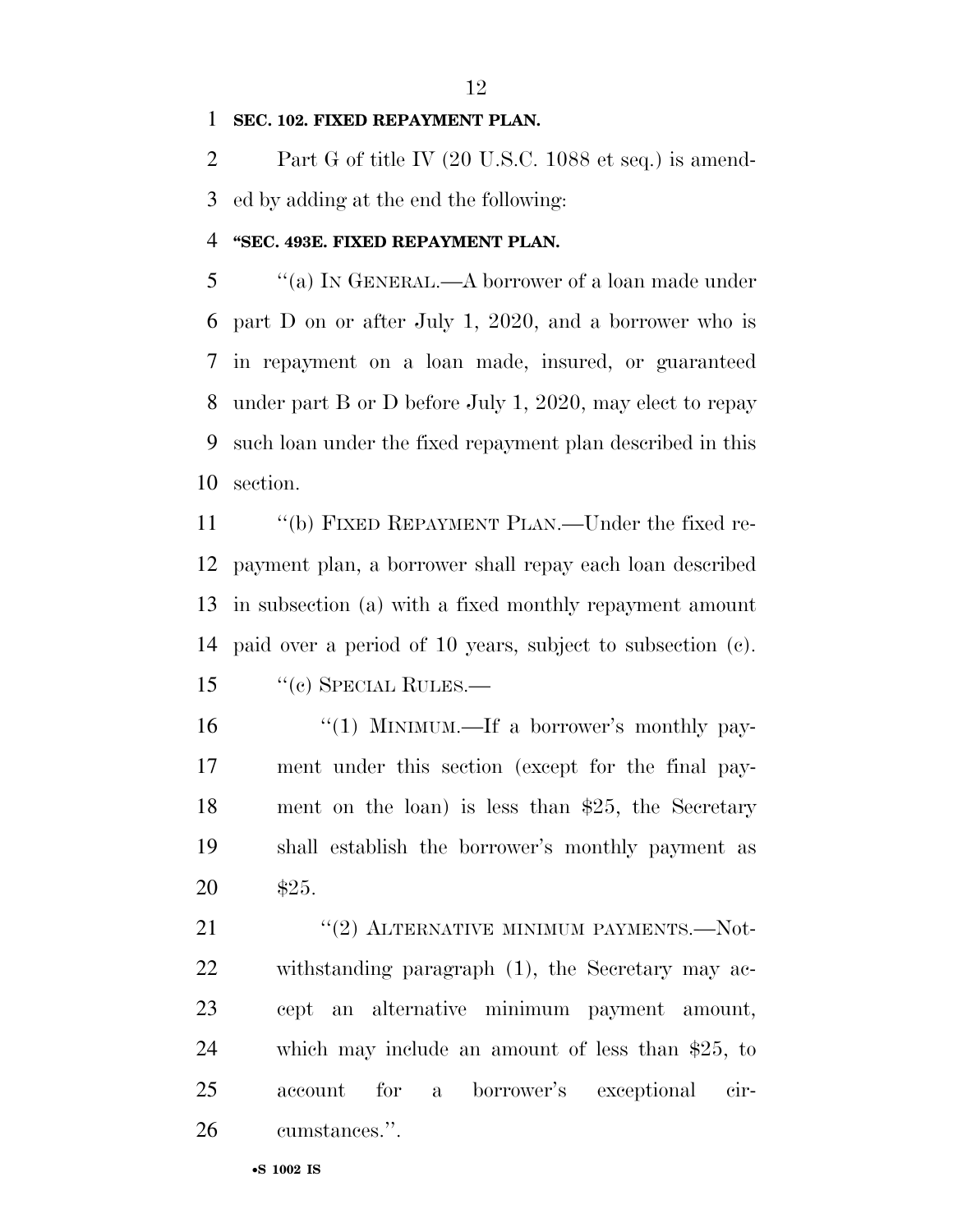| $\mathbf{1}$   | SEC. 103. TERMINATION OF CERTAIN REPAYMENT PLAN    |
|----------------|----------------------------------------------------|
| $\overline{2}$ | OPTIONS.                                           |
| 3              | (a) FFEL PROGRAM REPAYMENT PLAN OPTIONS.—          |
| $\overline{4}$ | Section $428(b)$ (20 U.S.C. 1078(b)) is amended—   |
| 5              | $(1)$ in paragraph $(1)$ —                         |
| 6              | $(A)$ in subparagraph $(D)$ —                      |
| 7              | (i) in clause (ii), by striking "may an-           |
| 8              | nually change the selection of a repayment         |
| 9              | plan under this part," and inserting "may          |
| 10             | at any time after July 1, 2020, change the         |
| 11             | selection of a repayment plan under this           |
| 12             | part or part G to one of the 2 repayment           |
| 13             | plans described in paragraph $(9)(C)$ ,"; and      |
| 14             | (ii) in clause (iii), by inserting "or, in         |
| 15             | the case of a default that occurs after July       |
| 16             | 1, 2020, be subject to income-based repay-         |
| 17             | ment in accordance with section $493C(e)$ "        |
| 18             | before the semicolon at the end;                   |
| 19             | $(B)$ in subparagraph $(E)(i)$ , by striking       |
| 20             | "the option of repaying the loan in accordance"    |
| 21             | with a standard, graduated, income-sensitive, or   |
| 22             | extended repayment schedule (as described in       |
| 23             | paragraph $(9)$ ) established by the lender in ac- |
| 24             | cordance with regulations of the Secretary;        |
| 25             | and" and inserting "the option of repaying the     |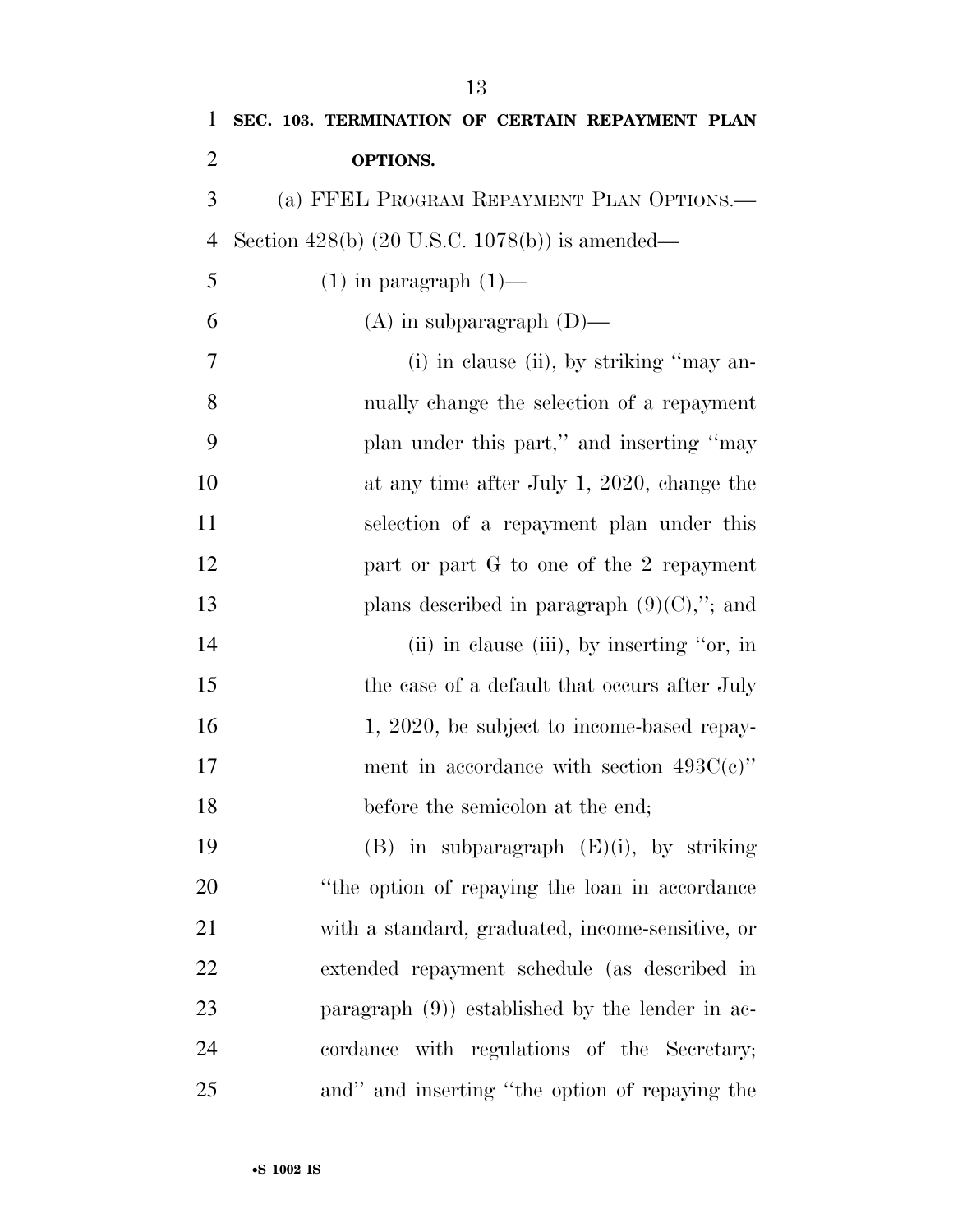| $\mathbf{1}$   | loan in accordance with an applicable repay-     |
|----------------|--------------------------------------------------|
| $\overline{2}$ | ment plan described in paragraph $(9)(C)$ "; and |
| 3              | $(C)$ by striking subparagraph $(L)$ ; and       |
| $\overline{4}$ | $(2)$ in paragraph $(9)$ —                       |
| 5              | $(A)$ in subparagraph $(A)$ —                    |
| 6              | (i) in the subparagraph heading, by              |
| 7              | inserting "BEFORE JULY 1, 2020" after            |
| 8              | "SELECTION"; and                                 |
| 9              | (ii) in the matter preceding clause              |
| 10             | $(i)$ —                                          |
| 11             | (I) by inserting "or subparagraph"               |
| 12             | $(C)$ , as applicable," after "this sub-         |
| 13             | paragraph"; and                                  |
| 14             | (II) by striking "The borrower"                  |
| 15             | and inserting "Before July 1, 2020,              |
| 16             | the borrower";                                   |
| 17             | (B) in subparagraph (B), by inserting be-        |
| 18             | fore the period at the end "or, for a borrower   |
| 19             | entering repayment after July 1, 2020, the       |
| 20             | lender shall provide the borrower with the fixed |
| 21             | repayment plan described in section 493E";       |
| 22             | and                                              |
| 23             | (C) by adding at the end the following:          |
| 24             | "(C) SELECTION OF REPAYMENT PLANS                |
| 25             | ON AND AFTER JULY 1, 2020.—Notwithstanding       |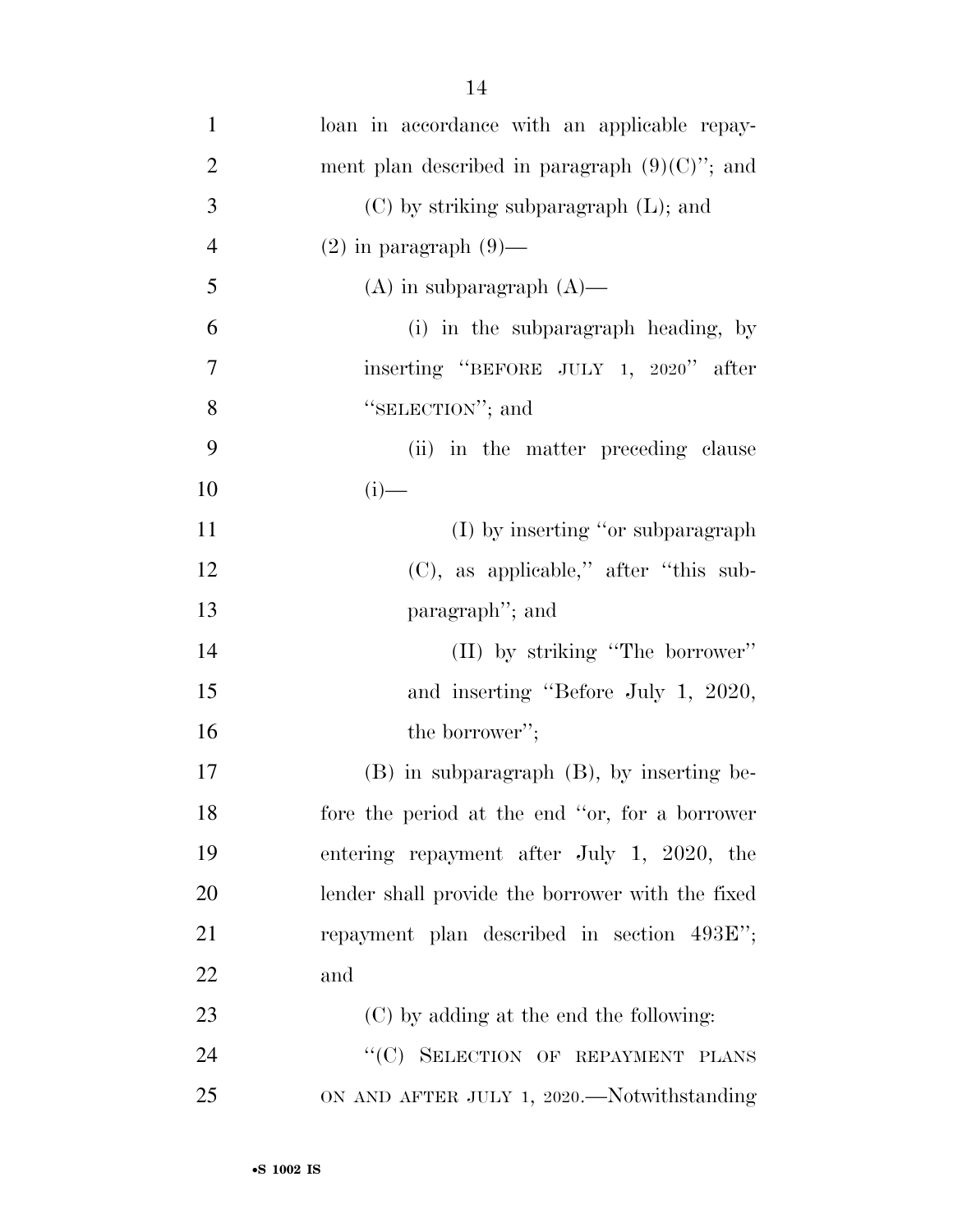| $\mathbf{1}$   | any other provision of law, and in accordance           |
|----------------|---------------------------------------------------------|
| $\overline{2}$ | with regulations promulgated, beginning on              |
| 3              | July 1, 2020, a lender shall offer a borrower of        |
| $\overline{4}$ | a loan made, insured, or guaranteed under this          |
| 5              | part the opportunity to change repayment plans          |
| 6              | at any time after July 1, 2020, and then not            |
| 7              | more than once per calendar year thereafter.            |
| 8              | The borrower may choose between the following           |
| 9              | repayment plans:                                        |
| 10             | "(i) A fixed repayment plan described                   |
| 11             | in section 493E.                                        |
| 12             | "(ii) The income-based repayment                        |
| 13             | plan under section $493C(e)$ .".                        |
| 14             | (b) FEDERAL DIRECT LOAN PROGRAM REPAYMENT               |
| 15             | PLAN OPTIONS.—Section $455(d)$ (20 U.S.C. 1087e(d)) is  |
| 16             | amended—                                                |
| 17             | $(1)$ by redesignating paragraphs $(2)$ through         |
| 18             | $(5)$ as paragraphs $(3)$ through $(6)$ , respectively; |
| 19             | $(2)$ in paragraph $(1)$ —                              |
| 20             | $(A)$ in the paragraph heading, by inserting            |
| 21             | "BEFORE JULY 1, 2020" after "SELECTION";                |
| 22             | and                                                     |
| 23             | (B) in the matter preceding subparagraph                |
| 24             | (A), by inserting "that enters repayment before         |
| 25             | July 1, 2020," before "a variety";                      |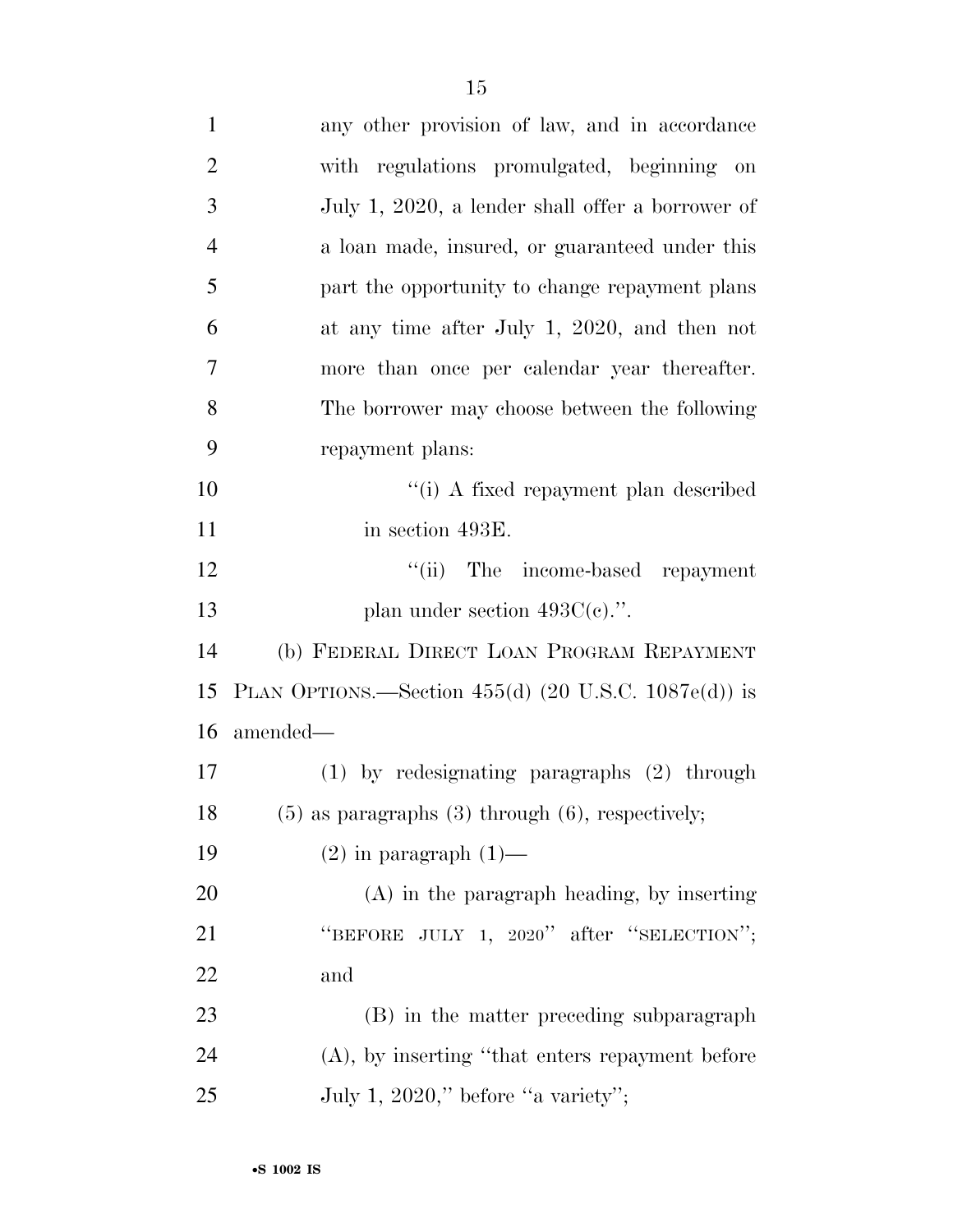| $\mathbf{1}$   | $(3)$ by inserting after paragraph $(1)$ the fol- |
|----------------|---------------------------------------------------|
| $\overline{2}$ | lowing:                                           |
| 3              | $\lq (2)$ DESIGN AND SELECTION BEGINNING JULY     |
| $\overline{4}$ | 1, 2020.                                          |
| 5              | "(A) IN GENERAL.—Notwithstanding para-            |
| 6              | $graph$ (1), for any borrower of a loan made      |
| 7              | under this part that enters repayment on or       |
| 8              | after July 1, 2020, and for any borrower sub-     |
| 9              | ject to paragraph (7), the Secretary shall offer  |
| 10             | the borrower a choice between the following 2     |
| 11             | plans for repayment of such loan, including       |
| 12             | principal and interest on the loan. The borrower  |
| 13             | may choose—                                       |
| 14             | "(i) a fixed repayment plan described             |
| 15             | in section 493E; or                               |
| 16             | "(ii) an income-based repayment plan              |
| 17             | under section $493C(e)$ .                         |
| 18             | "(B) ACCELERATION.—A borrower in re-              |
| 19             | payment shall be entitled to accelerate, without  |
| 20             | penalty, repayment on the borrower's loans        |
| 21             | under this part.                                  |
| 22             | "(C) SELECTION BY THE SECRETARY.-If               |
| 23             | a borrower of a loan made under this part that    |
| 24             | enters repayment on or after July 1, 2020, does   |
| 25             | not select a repayment plan described in sub-     |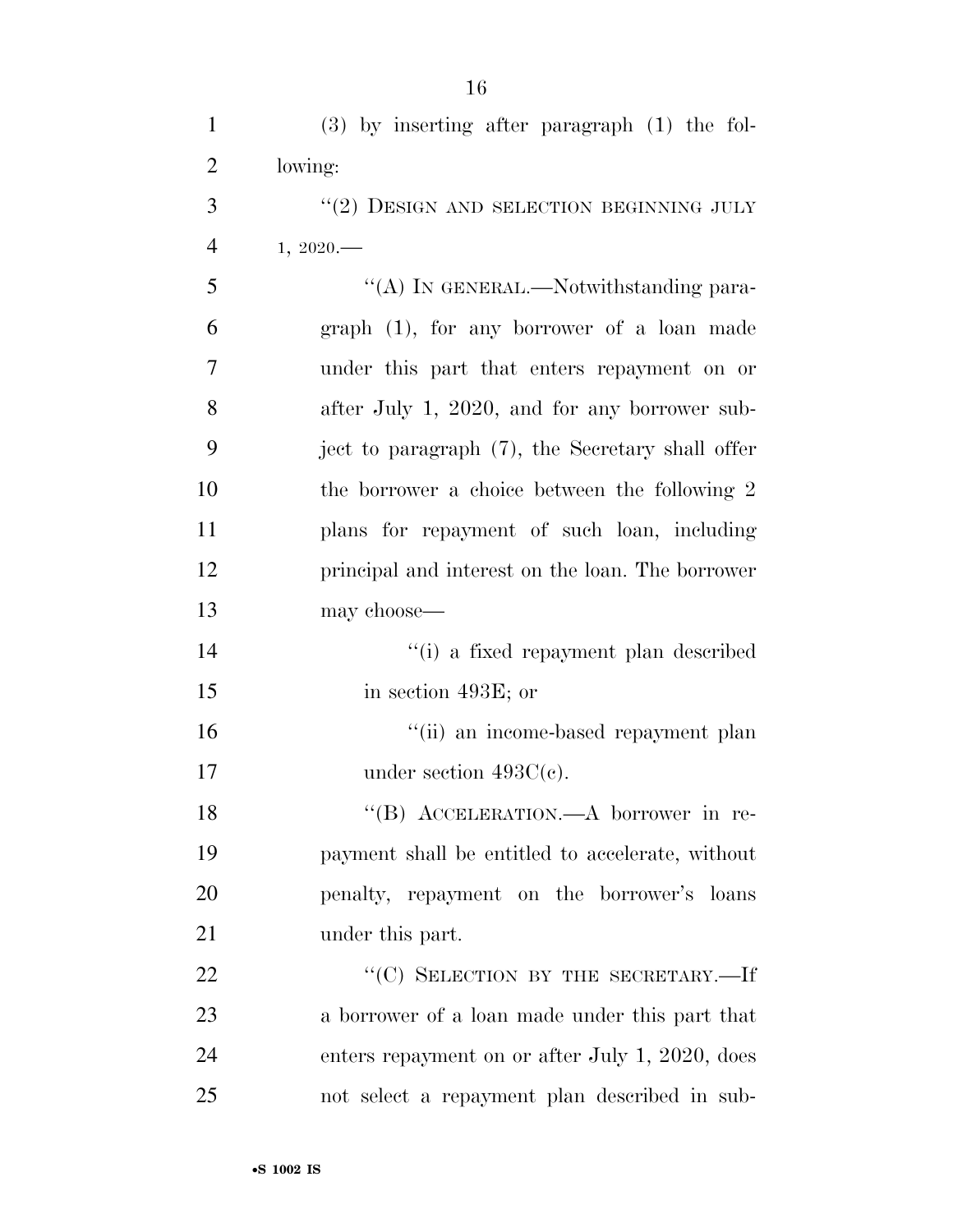| $\mathbf{1}$   | paragraph (A) before the first payment on such    |
|----------------|---------------------------------------------------|
| $\overline{2}$ | loan is due, the Secretary shall provide the bor- |
| 3              | rower with a fixed repayment plan described in    |
| 4              | section 493E.                                     |
| 5              | "(D) CHANGES IN SELECTIONS.—A bor-                |
| 6              | rower of a loan made under this part that en-     |
| 7              | ters repayment or on after July 1, 2020, may      |
| 8              | change the borrower's selection of a repayment    |
| 9              | plan in accordance with subparagraphs (B) and     |
| 10             | $(C)$ of paragraph $(7)$ .                        |
| 11             | "(E) BORROWER IN DEFAULT.—Beginning               |
| 12             | on July 1, 2020, in lieu of the requirements of   |
| 13             | paragraph (6), the Secretary may require any      |
| 14             | borrower who has defaulted on a loan made         |
| 15             | under this part on or after July 1, 2020, to      |
| 16             | repay the loan pursuant to an income-based re-    |
| 17             | payment plan under section $493C(e)$ ."; and      |
| 18             | (4) by adding at the end the following:           |
| 19             | "(7) BORROWERS OF LOANS MADE<br><b>BEFORE</b>     |
| 20             | JULY 1, 2020.—A borrower who is in repayment on   |
| 21             | a loan made under this part before July 1, 2020—  |
| 22             | $\lq\lq$ may choose to retain the repayment       |
| 23             | plan that the borrower was enrolled in on the     |
| 24             | day before such date;                             |
| 25             | "(B) may elect to—                                |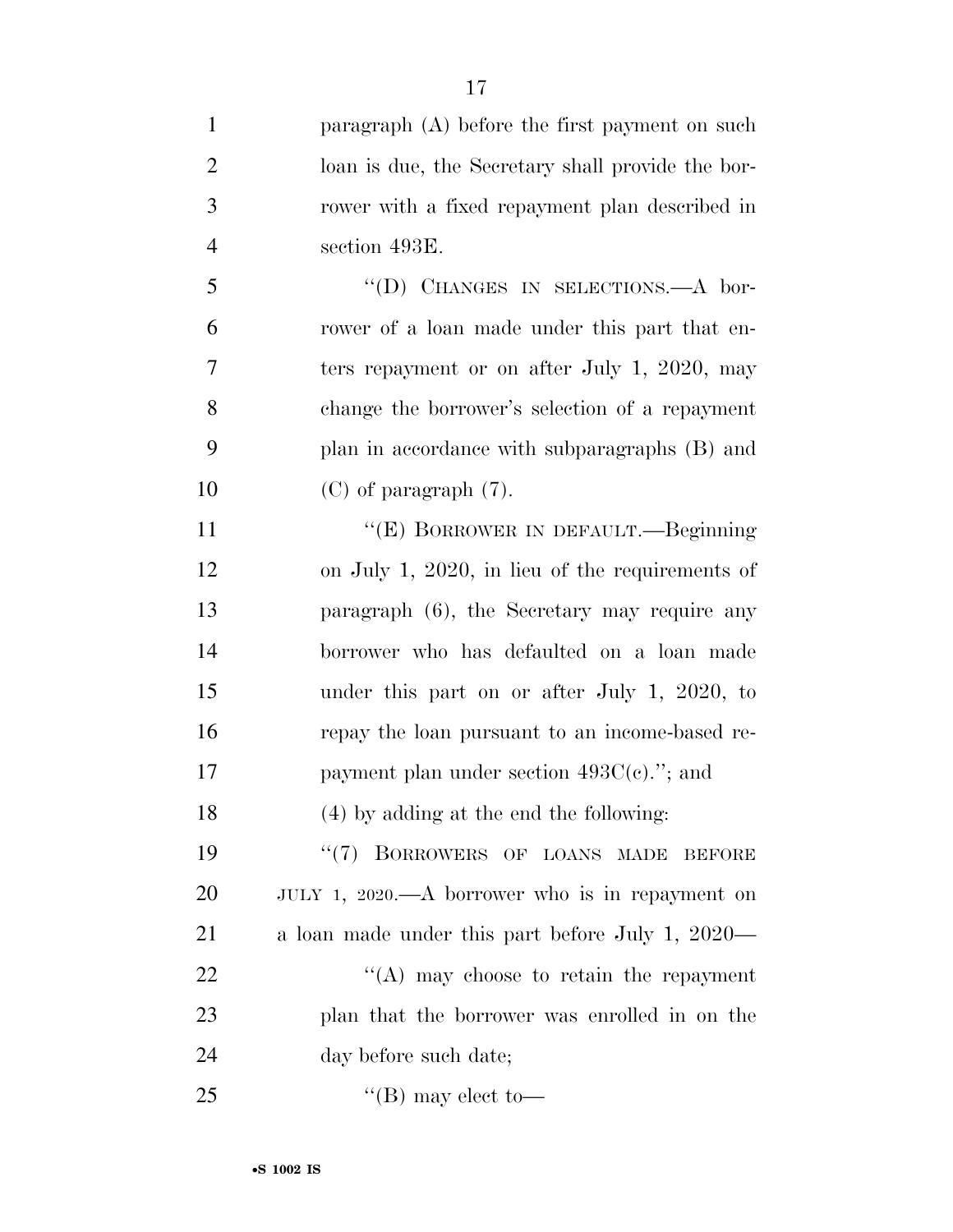| $\mathbf{1}$   | "(i) enter an income-based repayment                           |
|----------------|----------------------------------------------------------------|
| $\overline{2}$ | plan under section $493C(e)$ ;                                 |
| 3              | "(ii) enter a fixed repayment plan de-                         |
| $\overline{4}$ | scribed in section 493E; or                                    |
| 5              | "(iii) switch between the repayment                            |
| 6              | plans described in clauses (i) and (ii);                       |
| 7              | $\lq\lq$ (C) after switching to a repayment plan               |
| 8              | described in clause (i) or (ii) of subparagraph                |
| 9              | (B), shall not be permitted to select a repay-                 |
| 10             | ment plan not described in subparagraph (B)                    |
| 11             | for the loan; and                                              |
| 12             | $\lq\lq$ (D) shall retain, for purposes of repay-              |
| 13             | ment or cancellation of any outstanding balance                |
| 14             | of principal and interest due on a loan (as de-                |
| 15             | scribed in section $493C(b)(7)$ , any payments                 |
| 16             | on such loan under another income-based or in-                 |
| 17             | come contingent repayment plan under this title                |
| 18             | that would otherwise be qualifying.".                          |
| 19             | $\left( \mathrm{e}\right)$<br>CONFORMING<br>AMENDMENT.-Section |
| 20             | $433(b)(7)(B)$ (20 U.S.C. 1083(b)(7)(B)) is amended by         |
| 21             | striking "on a standard repayment plan" and inserting ",       |
| 22             | in the case of a borrower who has not selected a repayment     |
| 23             | plan, on the repayment plan designated under subpara-          |
| 24             | graph (B) of section $428(b)(9)$ ".                            |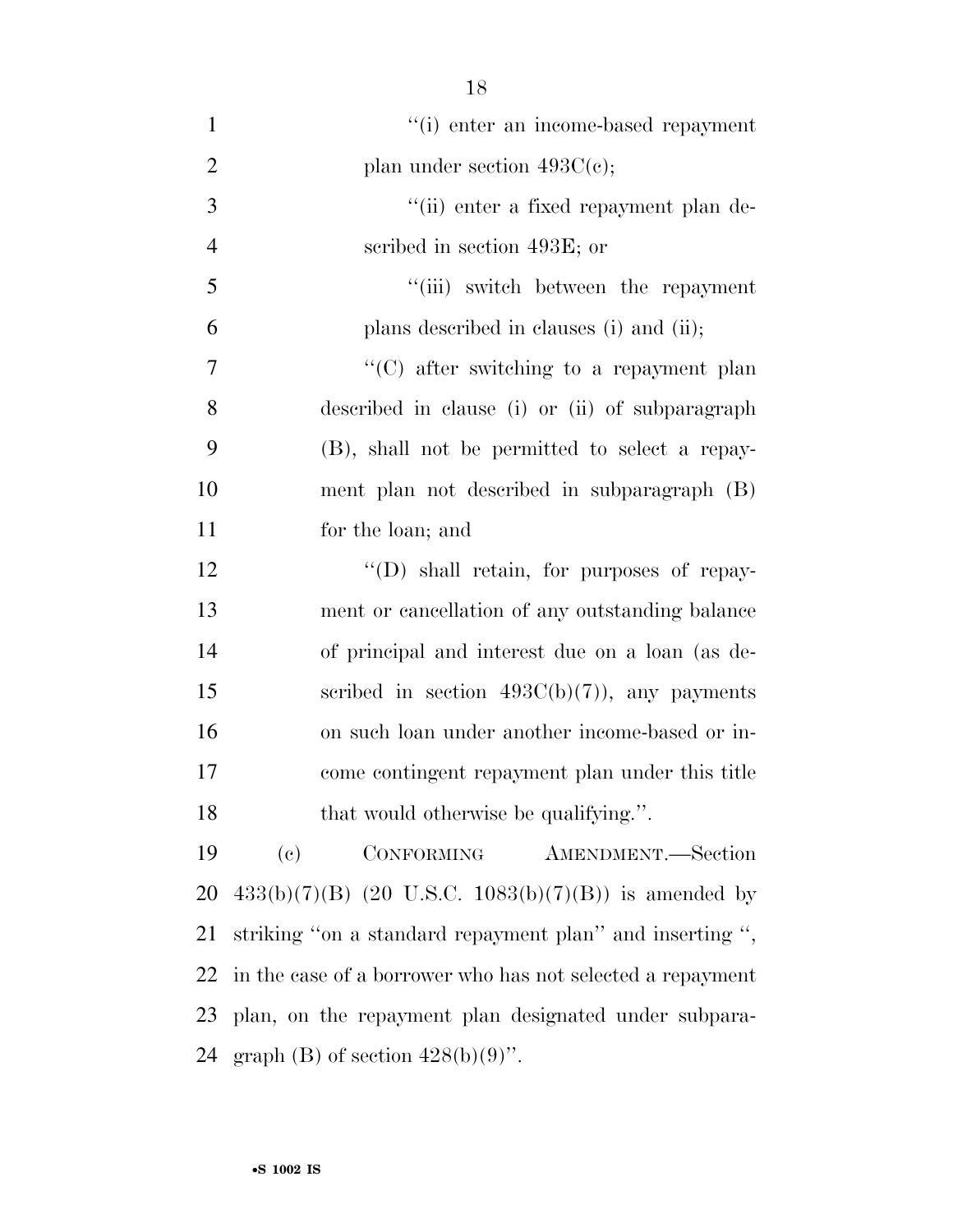| $\mathbf{1}$   | SEC. 104. PROVIDING INCENTIVES TO SWITCH INTO SIM-     |
|----------------|--------------------------------------------------------|
| $\overline{2}$ | PLIFIED REPAYMENT PLANS.                               |
| 3              | (a) ENABLING CONSOLIDATION IN ORDER TO SIM-            |
| $\overline{4}$ | REPAYMENT.—Section $455(g)$ (20<br>U.S.C.<br>PLIFY     |
| 5              | $1087e(g)$ is amended—                                 |
| 6              | (1) by striking "LOANS.—" and all that follows         |
| 7              | through "A borrower of" and inserting the following:   |
| 8              | "LOANS.—                                               |
| 9              | "(1) IN GENERAL.—A borrower of";                       |
| 10             | $(2)$ by striking the second sentence; and             |
| 11             | $(3)$ by adding at the end the following:              |
| 12             | "(2) ELIGIBILITY.—To be eligible for a Federal         |
| 13             | Direct Consolidation Loan under this part, a bor-      |
| 14             | rower shall meet the eligibility criteria set forth in |
| 15             | section $428C(a)(3)$ , except that, notwithstanding    |
| 16             | section $428C(a)(3)(B)$ , a borrower may obtain a      |
| 17             | Federal Direct Consolidation Loan if the borrower—     |
| 18             | "(A) obtains the Federal Direct Consolida-             |
| 19             | tion Loan for the purpose of—                          |
| 20             | "(i) selecting the income-based repay-                 |
| 21             | ment plan under section $493C(c)$ or fixed-            |
| 22             | repayment plan under section<br>income                 |
| 23             | $495E$ ; or                                            |
| 24             | "(ii) participating in the pause pay-                  |
| 25             | ment process under section 460B; and                   |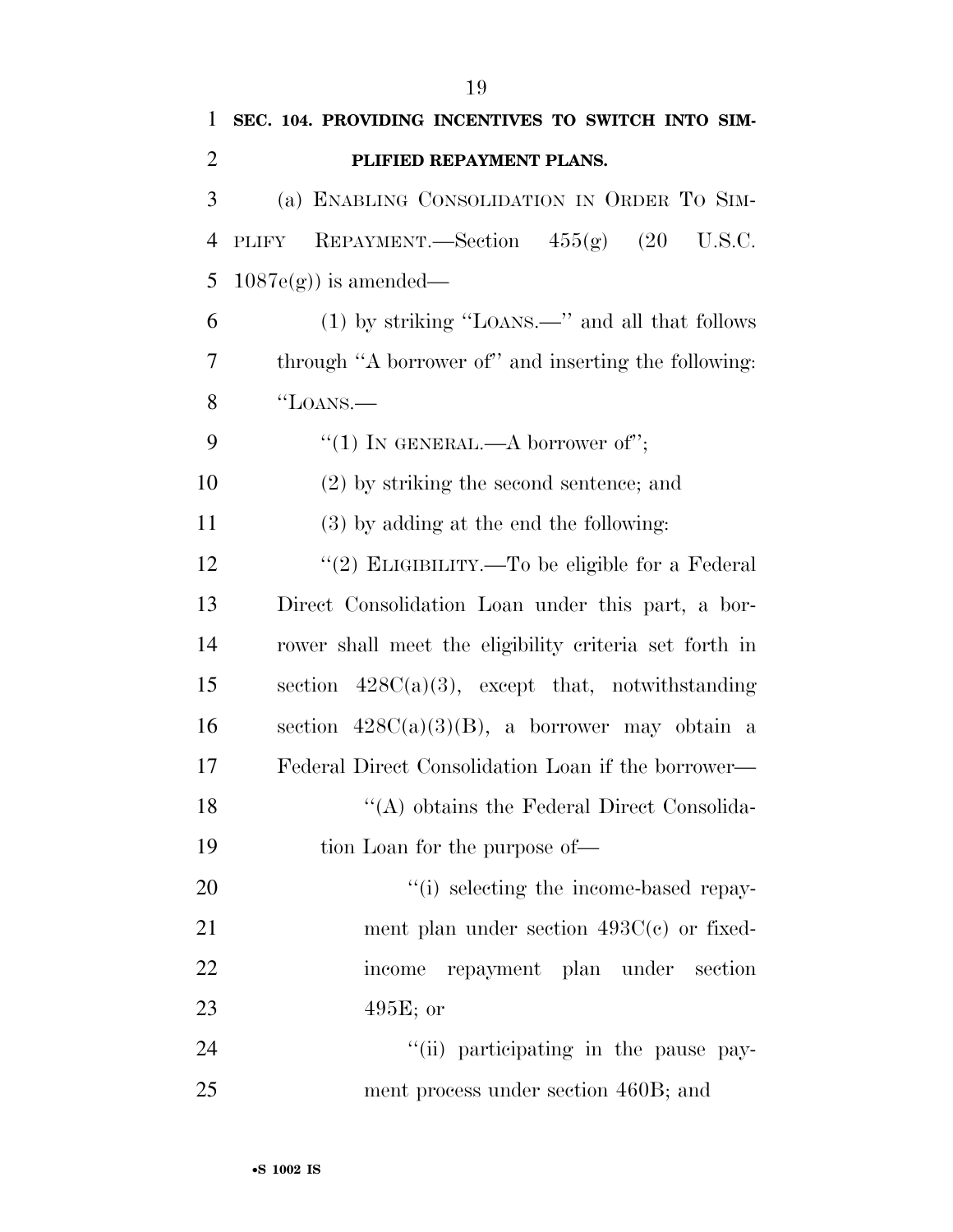1 ''(B) meets the requirements of section 2  $428C(a)(3)(A)$ .".

 (b) INCENTIVES FOR SIMPLIFIED REPAYMENT PLANS.—Part G of title IV (20 U.S.C. 1088 et seq.), as amended by section 102, is further amended by adding at the end the following:

# **''SEC. 493F. INCENTIVES FOR SIMPLIFIED REPAYMENT PLANS.**

 ''(a) IN GENERAL.—To facilitate the transition of borrowers to simplified repayment plan options, the Sec- retary shall reduce the interest rate applicable under sec- tion 455(b) or 427A to a loan under part B or D held by a borrower as of July 1, 2020, by 100 basis points (or the equivalent), if the borrower of the loan, after the effective date of the Affordable Loans for Any Student Act—

 $\frac{1}{2}$  (1) changes from a repayment plan described in subparagraphs (A) through (E) of section  $19 \t 455(d)(1)$  for such loan to an income-based repay- ment plan under section 493C(c) or a fixed repay-ment plan under section 493E; or

 $\frac{1}{22}$  ''(2) consolidates 1 or more loans under this 23 title, or described in section  $428C(a)(4)$ , that were under a repayment plan described in subparagraphs 25 (A) through  $(E)$  of section  $455(d)(1)$ , or clauses (i)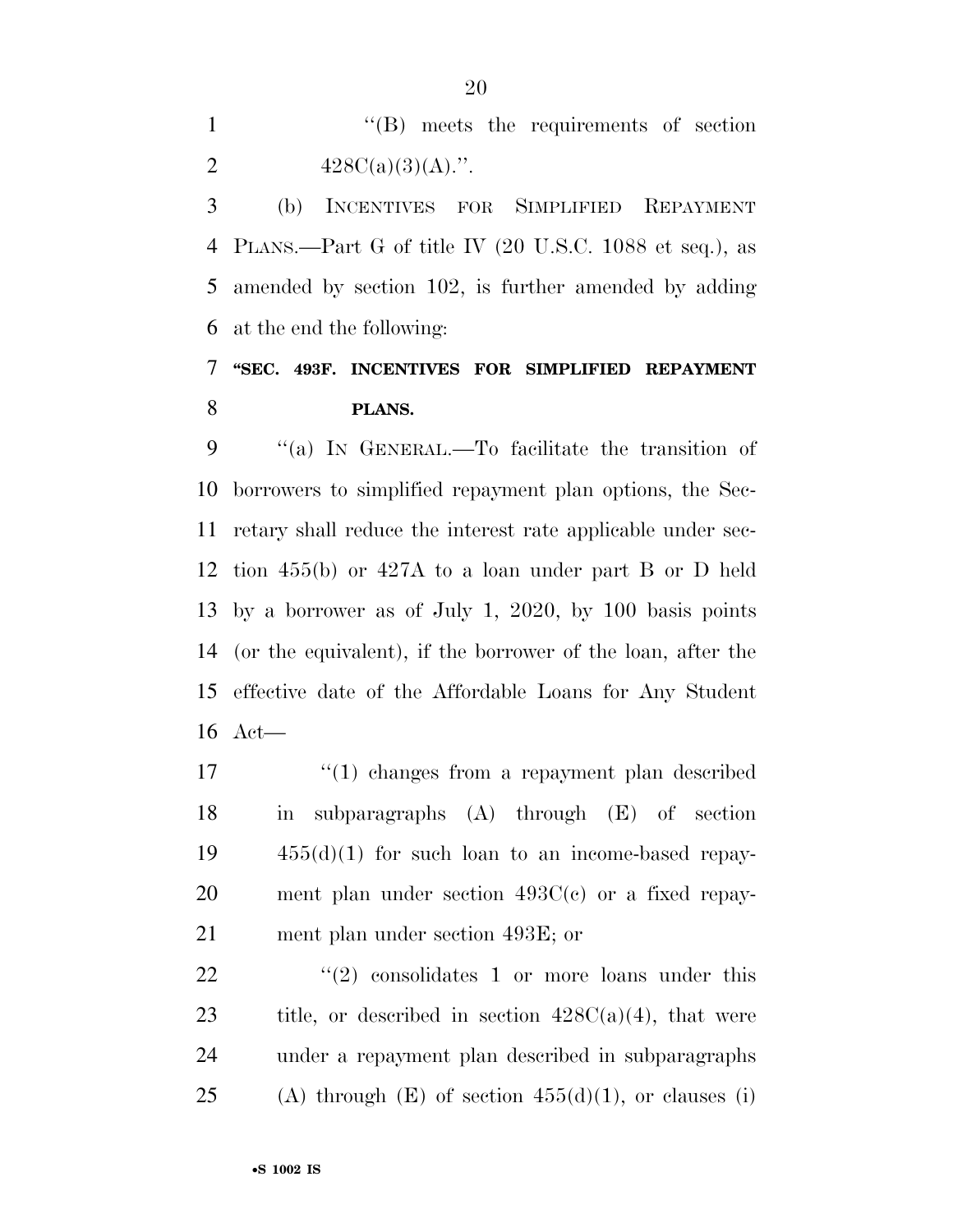through (v) of section 428(b)(9), into a Federal Di- rect Consolidation Loan and selects an income-based repayment plan under section 493C(c) or a fixed re-payment plan under section 493E for the loan.

 ''(b) LIMITATION.—The interest rate for a loan eligi- ble for the incentive under subsection (a) may be reduced only once under this section.

8 "(c) REGULATIONS.—The Secretary shall promulgate rules carrying out the incentive program established under this section.''.

# **SEC. 105. AUTOMATIC RECERTIFICATION OF INCOME.**

 (a) INCOME-BASED REPAYMENT.—Section 493C of the Higher Education Act of 1965 (20 U.S.C. 1098e) is amended by adding at the end the following:

 ''(f) ELIGIBILITY DETERMINATIONS AND AUTOMATIC RECERTIFICATION.—

17 ''(1) In GENERAL.—Beginning as soon as the Secretary determines practicable after the Secretary finalizes the procedures under section 107 of the Af- fordable Loans for Any Student Act, the Secretary shall establish and implement, with respect to any borrower described in paragraph (2), procedures  $\qquad \qquad \text{to}$ 

24 ''(A) obtain (for each year of repayment and without further action by the borrower)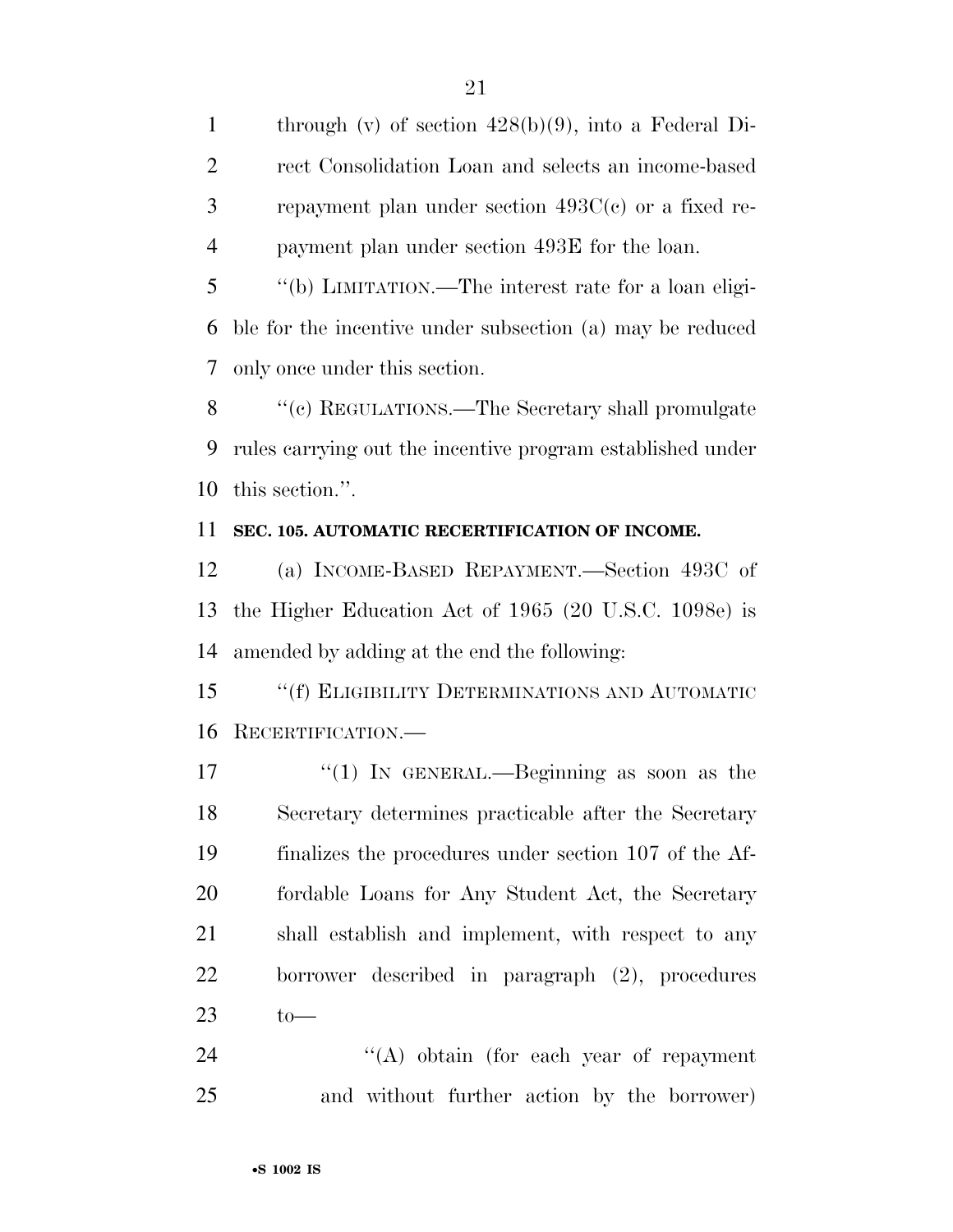such information as is reasonably necessary re- garding the income of such borrower (and the borrower's spouse, if applicable), for the pur- pose of determining the repayment obligation of the borrower for such year, including informa- tion with respect to the borrower's family size in accordance with the procedures under such section 107, subject to subparagraph (B); ''(B) allow the borrower, at any time, to opt out of subparagraph (A) and prevent the Secretary from obtaining information under such subparagraph without further action by the borrower;  $\lq\lq$  (C) provide the borrower with an oppor- tunity to update the information obtained under subparagraph (A) before the determination of the annual repayment obligation of the bor- rower; and  $\qquad$  ''(D) in the case of a borrower for whom adjusted gross income is unavailable (except as 21 provided in paragraph  $(2)(B)$ , ensure that the borrower will not be required to provide the Secretary with other documentation of income and provide the borrower with a calculated monthly payment of \$0.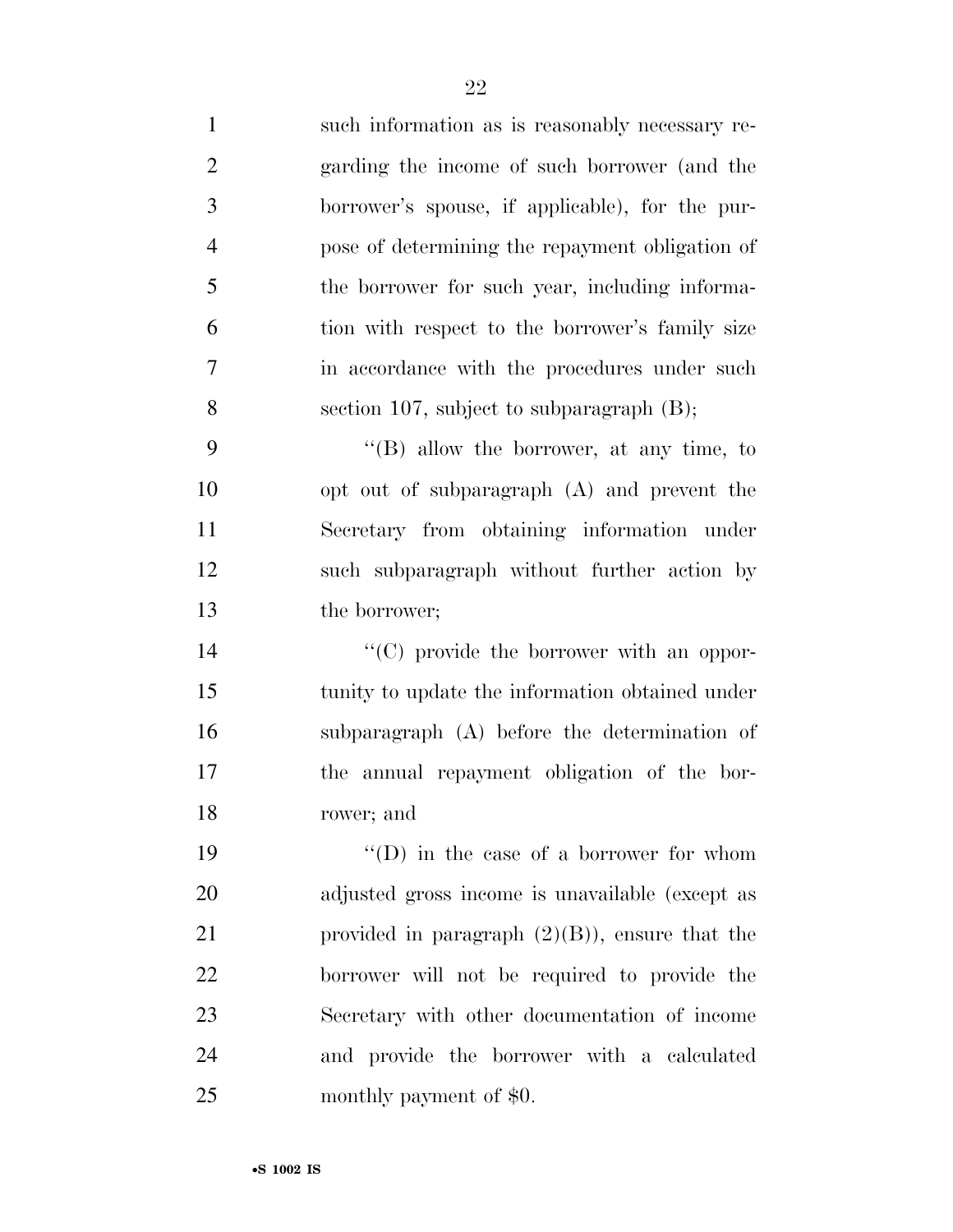|  | $\lq(2)$ APPLICABILITY. |
|--|-------------------------|
|--|-------------------------|

| $\overline{2}$ | "(A) IN GENERAL.—Paragraph $(1)$ shall            |
|----------------|---------------------------------------------------|
| 3              | apply to each borrower of a loan made under       |
| $\overline{4}$ | this part who, on or after the date on which the  |
| 5              | Secretary establishes procedures under such       |
| 6              | paragraph—                                        |
| 7              | "(i) selects, or for whom the Secretary           |
| 8              | selected under subparagraphs $(C)$ or $(D)$       |
| 9              | of paragraph $(8)$ , or paragraph $(9)$ , of sub- |
| 10             | section (d), or section $428(m)(1)$ , an in-      |
| 11             | come-based repayment plan; or                     |
| 12             | "(ii) recertifies income and family size          |
| 13             | under such plan.                                  |
| 14             | "(B) ELIGIBILITY EXCEPTION.—A bor-                |
| 15             | rower for whom adjusted gross income is un-       |
| 16             | available because the borrower has been granted   |
| 17             | an extension on filing the borrower's income      |
| 18             | taxes or is undergoing an audit or examination    |
| 19             | by the Internal Revenue Service shall not auto-   |
| 20             | matically be eligible for the calculated monthly  |
| 21             | payment of \$0 in accordance with paragraph       |
| 22             | $(1)(D)$ during such period. When the extension,  |
| 23             | audit, or examination is completed, the Sec-      |
| 24             | retary shall resume consideration of the bor-     |
| 25             | rower for automatic recertification under the     |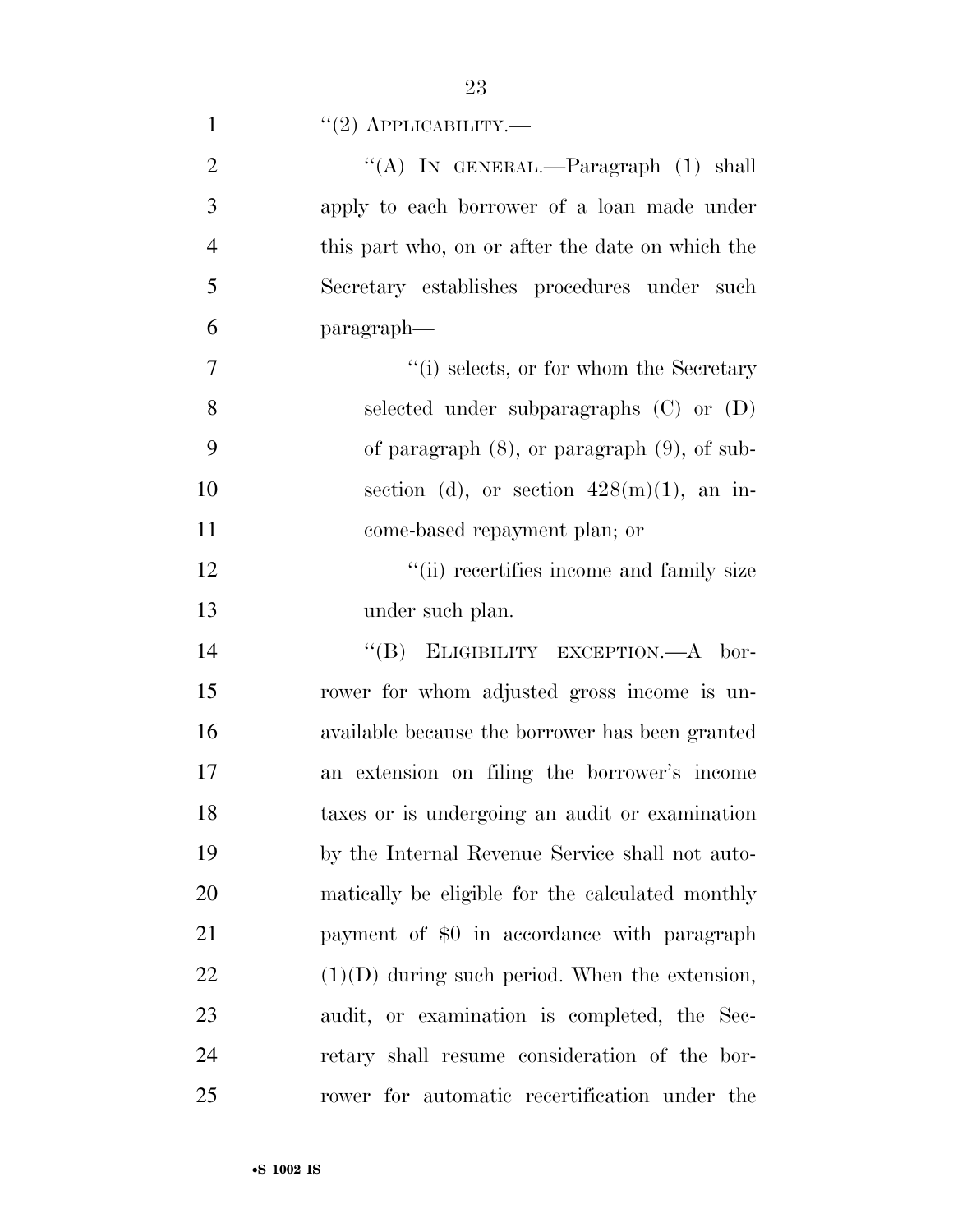| $\mathbf{1}$   | procedures described in paragraph (1), includ-          |
|----------------|---------------------------------------------------------|
| $\overline{2}$ | ing subparagraph (D) of such paragraph (if ap-          |
| 3              | plicable).                                              |
| $\overline{4}$ | "(3) AVAILABILITY OF RETURNS AND RETURN                 |
| 5              | INFORMATION.—Returns and return information (as         |
| 6              | defined in section 6103 of the Internal Revenue         |
| 7              | Code of 1986) may be obtained under paragraph           |
| 8              | $(1)(A)$ only to the extent authorized by section       |
| 9              | $6103(1)(13)$ of such Code.".                           |
| 10             | (b) INCOME-CONTINGENT REPAYMENT.-Section                |
| 11             | $455(e)$ of the Higher Education Act of 1965 (20 U.S.C. |
| 12             | $1087e(e)$ is amended—                                  |
| 13             | $(1)$ in paragraph $(3)$ , by inserting ", consistent   |
| 14             | with the procedures established under paragraph         |
| 15             | $(8)(B)(iv)$ " before the period at the end; and        |
| 16             | $(2)$ by adding at the end the following:               |
| 17             | $``(8)$ AUTOMATIC RECERTIFICATION.—                     |
| 18             | "(A) IN GENERAL.—Beginning as soon as                   |
| 19             | the Secretary determines practicable after the          |
| 20             | Secretary finalizes the procedures under section        |
| 21             | 107 of the Affordable Loans for Any Student             |
| 22             | Act, the Secretary shall establish and imple-           |
| 23             | ment procedures that allow the automatic recer-         |
| 24             | tification of income with respect to borrowers          |
| 25             | described in subparagraph (B). Such proce-              |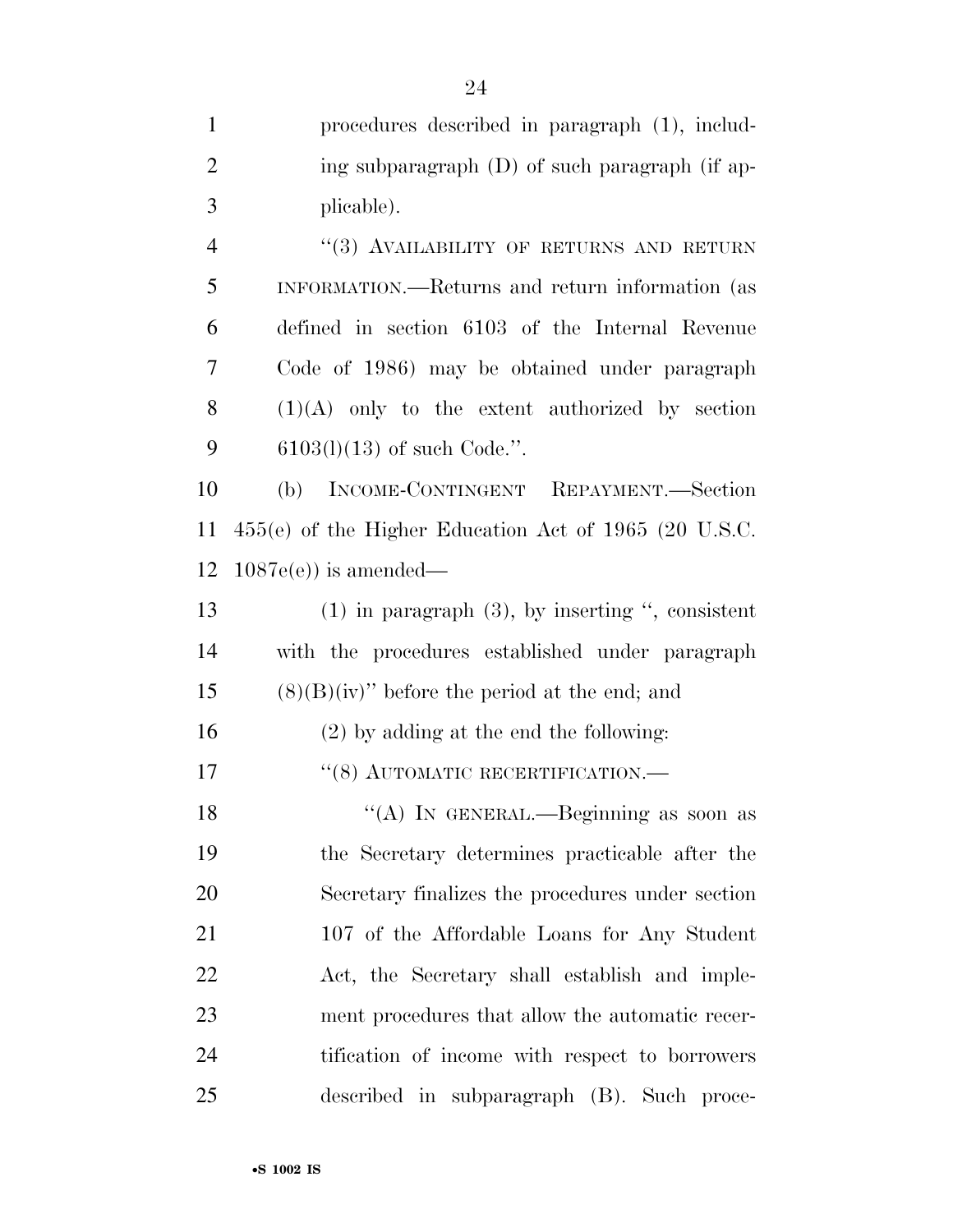| $\mathbf{1}$   | dures shall, to the extent practicable, be the      |
|----------------|-----------------------------------------------------|
| $\overline{2}$ | same procedures described in section $493C(f)$ .    |
| 3              | "(B) APPLICABILITY.—Subparagraph (A)                |
| $\overline{4}$ | shall apply to each borrower of a loan made         |
| 5              | under this part—                                    |
| 6              | "(i) who, on or after the date on                   |
| 7              | which the Secretary establishes procedures          |
| 8              | under such subparagraph, applies to recer-          |
| 9              | tify income and family size under such              |
| 10             | plan; or                                            |
| 11             | "(ii) for whom the Secretary selected               |
| 12             | income-contingent repayment plan<br>an              |
| 13             | under section $428(m)(1)$ .                         |
| 14             | "(C) AVAILABILITY OF RETURNS AND RE-                |
| 15             | TURN INFORMATION.—Returns and return in-            |
| 16             | formation (as defined in section 6103 of the In-    |
| 17             | ternal Revenue Code of 1986) may be obtained        |
| 18             | under subparagraph $(A)$ only to the extent au-     |
| 19             | thorized by section $6103(1)(13)$ of such Code.     |
| 20             | "(D) OTHER REQUIREMENTS.—The proce-                 |
| 21             | dures established by the Secretary under this       |
| 22             | paragraph shall be consistent with the require-     |
| 23             | ments of paragraphs $(1)$ through $(7)$ , except as |
| 24             | otherwise provided in this paragraph.".             |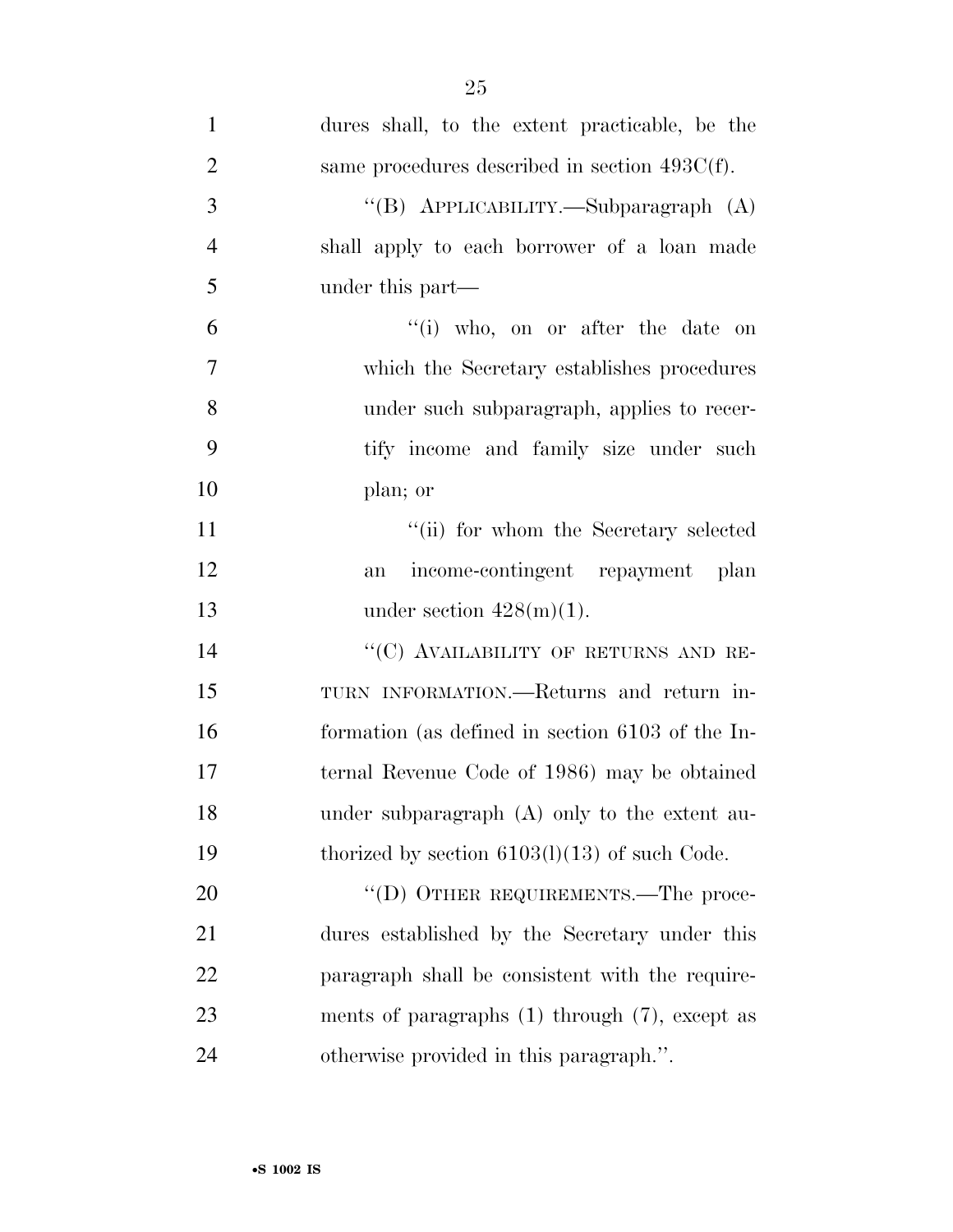# **SEC. 106. DISCLOSURE OF TAX RETURN INFORMATION TO CARRY OUT CERTAIN HIGHER EDUCATION LOAN PROGRAMS.**

 (a) IN GENERAL.—Paragraph (13) of section 6103(l) of the Internal Revenue Code of 1986 is amended to read as follows:

7 "(13) DISCLOSURE OF RETURN INFORMATION TO CARRY OUT THE HIGHER EDUCATION ACT OF 9 1965.

10 "(A) INCOME-CONTINGENT OR INCOME- BASED REPAYMENT AND TOTAL AND PERMA- NENT DISABILITY DISCHARGE.—The Secretary shall, upon written request from the Secretary of Education, disclose to officers, employees, and contractors of the Department of Edu- cation, as specifically authorized and designated by the Secretary of Education, only for the pur- pose of (and to the extent necessary in) estab- lishing, renewing, administering, and con- ducting analyses and forecasts for estimating costs related to income-contingent or income- based repayment programs, and the discharge of loans based on a total and permanent dis- ability (within the meaning of section 437(a) of the Higher Education Act of 1965), under title IV of the Higher Education Act of 1965, the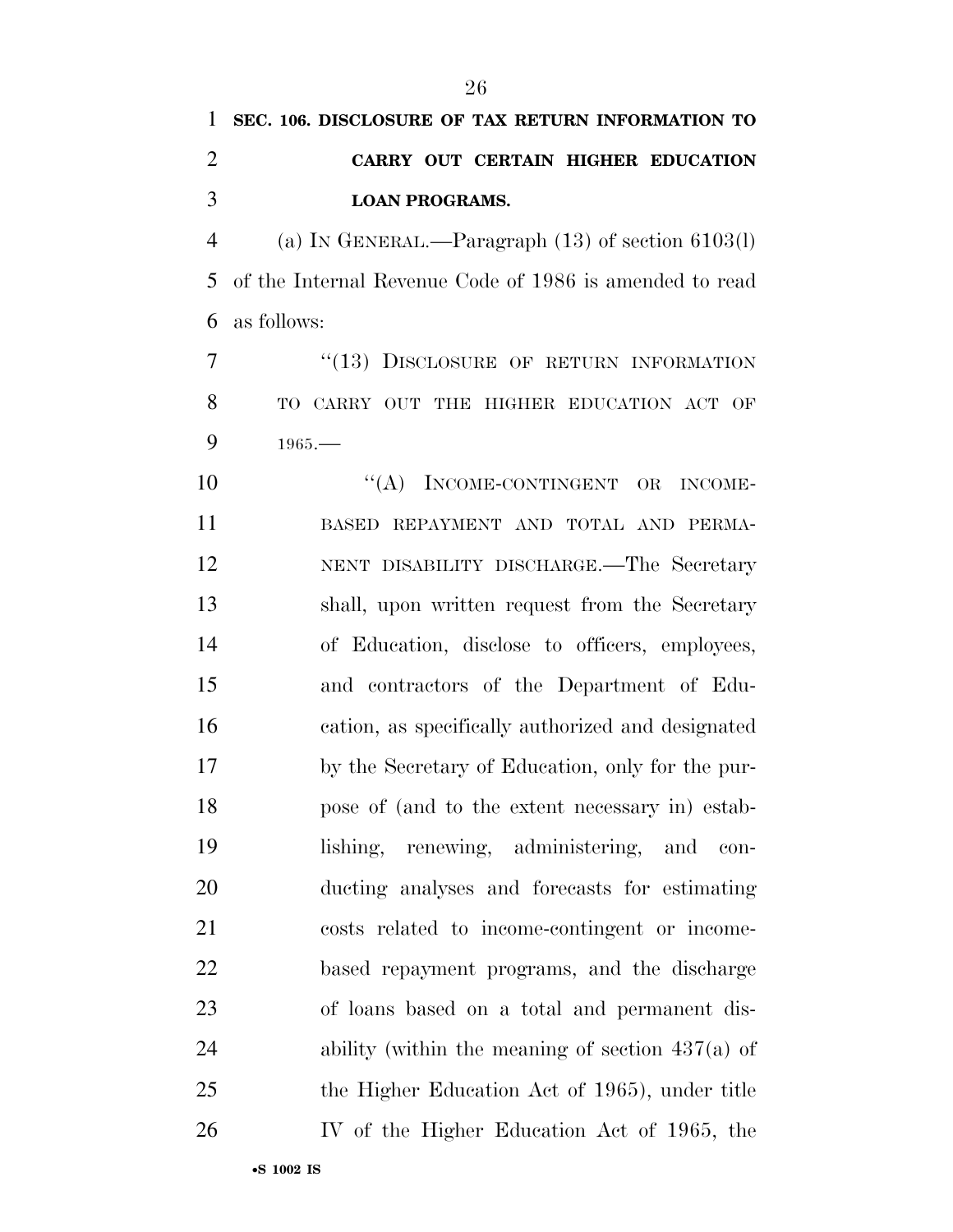| $\mathbf{1}$   | following return information (as defined in sub-     |
|----------------|------------------------------------------------------|
| $\overline{2}$ | section $(b)(2)$ ) with respect to taxpayers identi- |
| 3              | fied by the Secretary of Education as partici-       |
| $\overline{4}$ | pating in the loan programs under title IV of        |
| 5              | such Act, for taxable years specified by such        |
| 6              | Secretary:                                           |
| 7              | "(i) Taxpayer identity information                   |
| 8              | with respect to such taxpayer.                       |
| 9              | "(ii) The filing status of such tax-                 |
| 10             | payer.                                               |
| 11             | "(iii) Type of tax return from which                 |
| 12             | the return information is provided.                  |
| 13             | "(iv) The adjusted gross income of                   |
| 14             | such taxpayer.                                       |
| 15             | $f'(v)$ Total number of exemptions                   |
| 16             | claimed, or total number of individuals and          |
| 17             | dependents claimed, as applicable, on the            |
| 18             | return.                                              |
| 19             | "(vi) Number of children with respect                |
| 20             | to which tax credits under section 24 are            |
| 21             | claimed on the return.                               |
| 22             | "(vii) Other information determined                  |
| 23             | to be necessary by agreement between the             |
| 24             | Secretary and the Secretary of Education             |
| 25             | to administer the Federal financial aid pro-         |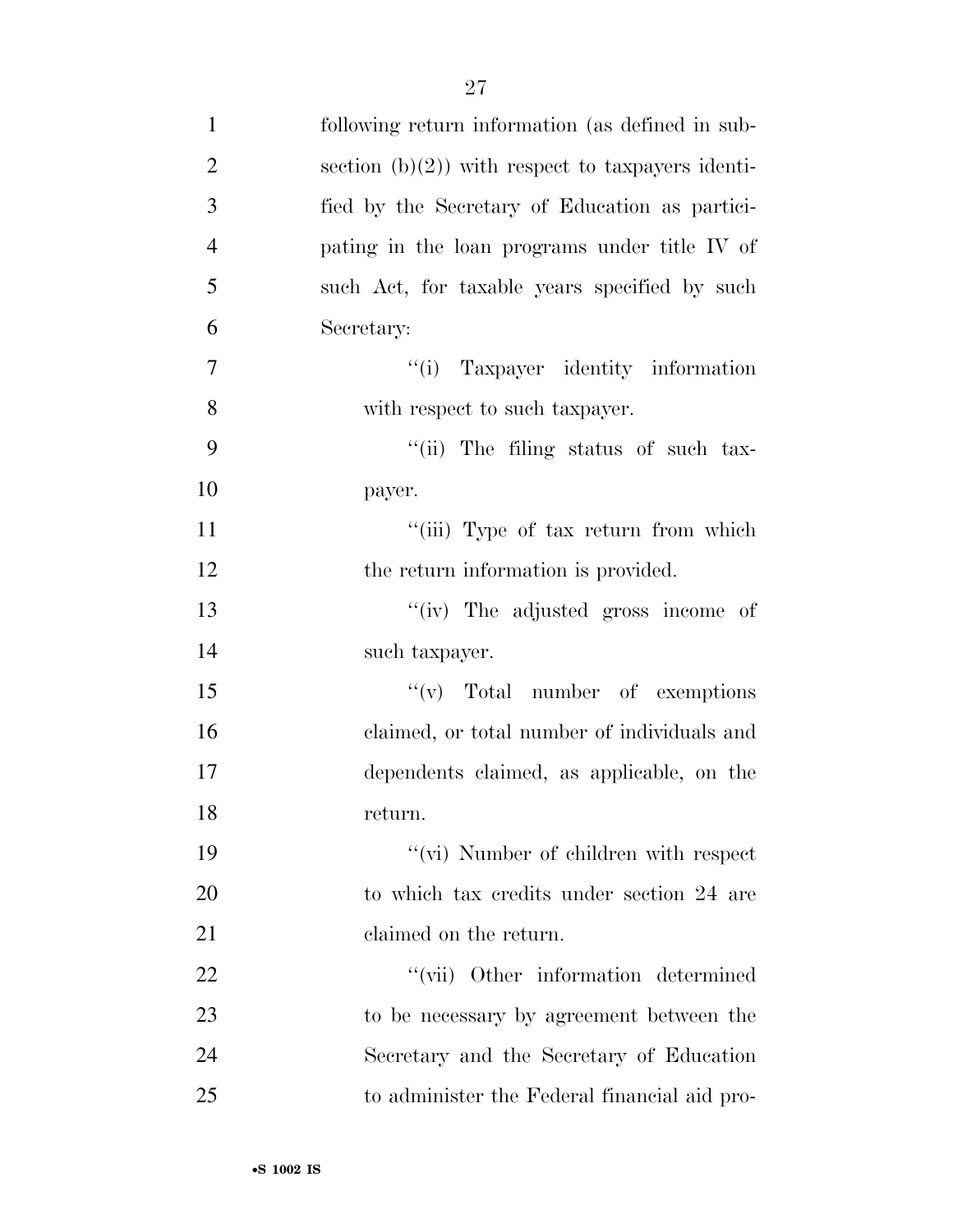- 
- grams as required by the Higher Edu-2 cation Act of 1965.

3 "(B) FEDERAL STUDENT FINANCIAL AID.—The Secretary shall, upon written request from the Secretary of Education, disclose to of- ficers, employees, and contractors of the De- partment of Education, as specifically author- ized and designated by the Secretary of Edu- cation, only for the purpose of (and to the ex- tent necessary in) determining eligibility for, and amount of, Federal student financial aid under programs authorized by title IV of the Higher Education Act of 1965 and conducting analyses and forecasts for estimating costs re- lated to such programs, the following return in-16 formation (as defined in subsection  $(b)(2)$ ) with respect to taxpayers identified by the Secretary of Education as applicants for Federal student financial aid under title IV of such Act, for tax-20 able years specified by such Secretary:

21 ''(i) Taxpayer identity information 22 with respect to such taxpayer.

23  $\frac{1}{1}$  The filing status of such tax-payer.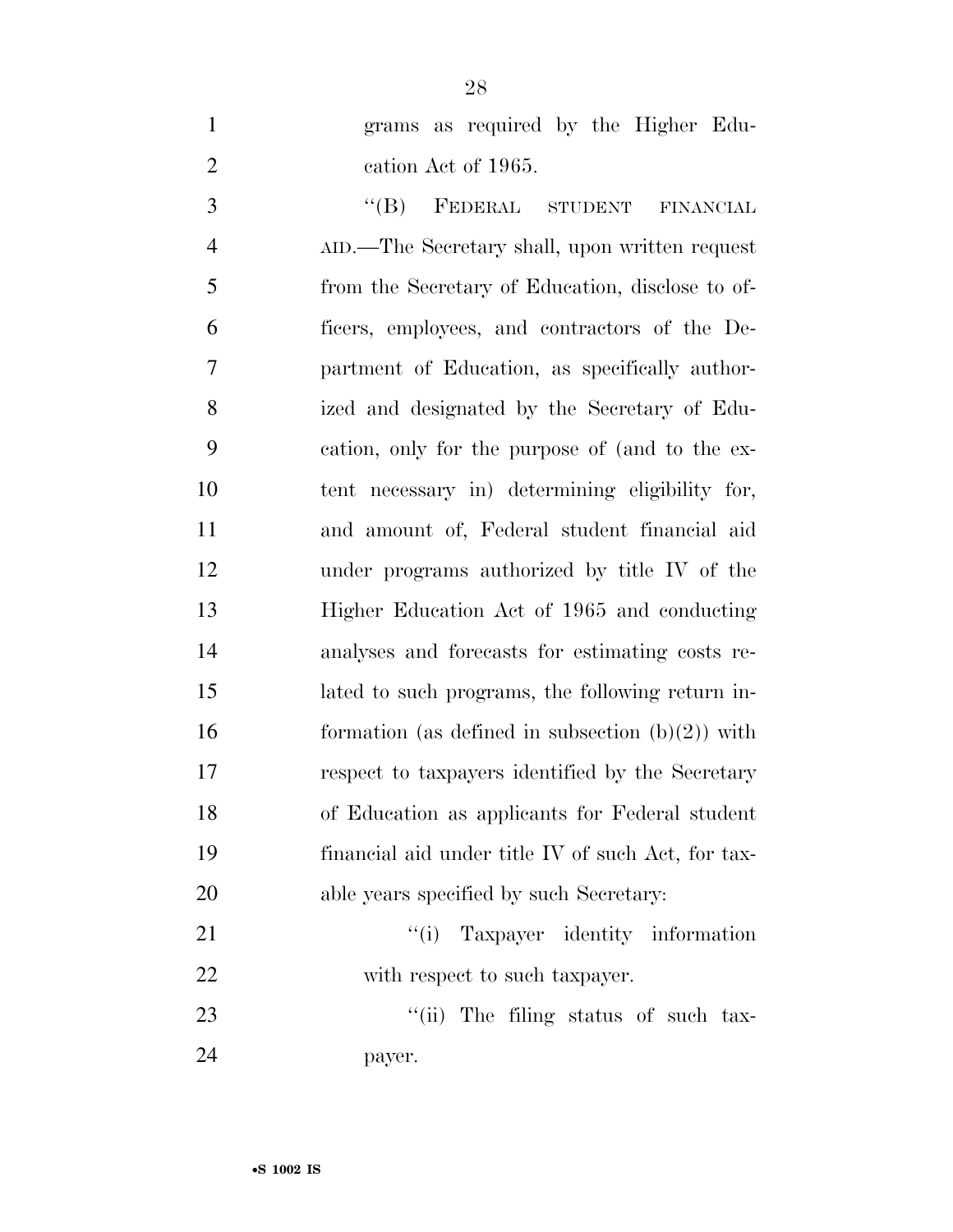| $\mathbf{1}$   | "(iii) Type of tax return from which         |
|----------------|----------------------------------------------|
| $\overline{2}$ | the return information is provided.          |
| 3              | "(iv) The adjusted gross income of           |
| $\overline{4}$ | such taxpayer.                               |
| 5              | $f'(v)$ The amount of any net earnings       |
| 6              | from self-employment (as defined in sec-     |
| $\overline{7}$ | tion 1402), wages (as defined in section     |
| 8              | $3121(a)$ or $3401(a)$ , and taxable income  |
| 9              | from a farming business (as defined in sec-  |
| 10             | tion $236A(e)(4)$ for the period reported on |
| 11             | the return.                                  |
| 12             | " $(vi)$ The total income tax of such        |
| 13             | taxpayer.                                    |
| 14             | "(vii) Total number of exemptions            |
| 15             | claimed, or total number of individuals and  |
| 16             | dependents claimed, as applicable, on the    |
| 17             | return.                                      |
| 18             | "(viii) Number of children with re-          |
| 19             | spect to which tax credits under section 24  |
| 20             | are claimed on the return.                   |
| 21             | "(ix) Amount of any credit claimed           |
| 22             | under section 25A for the taxable year.      |
| 23             | " $(x)$ Amount of individual retirement      |
| 24             | account distributions not included in ad-    |
| 25             | justed gross income for the taxable year.    |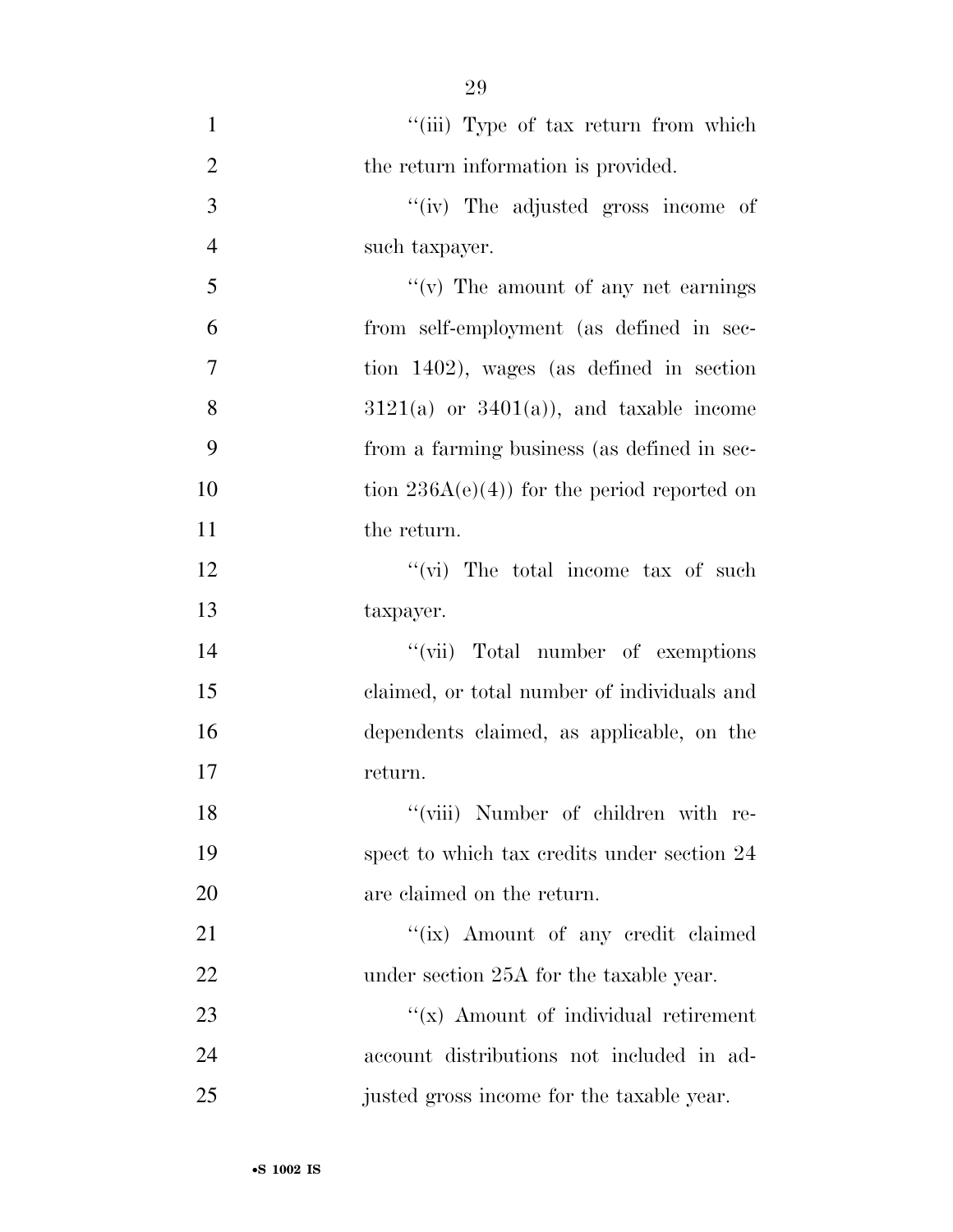| $\mathbf{1}$   | "(xi) Amount of individual retirement        |
|----------------|----------------------------------------------|
| $\overline{2}$ | account contributions and payments to        |
| 3              | self-employed SEP, Keogh, and other          |
| $\overline{4}$ | qualified plans which were deducted from     |
| 5              | income for the taxable year.                 |
| 6              | "(xii) The amount of tax-exempt in-          |
| $\tau$         | terest.                                      |
| 8              | "(xiii) Amounts from retirement pen-         |
| 9              | sions and annuities not included in ad-      |
| 10             | justed gross income for the taxable year.    |
| 11             | " $(xiv)$ If applicable, the fact that       |
| 12             | there is no return filed for such taxpayer   |
| 13             | for the applicable year.                     |
| 14             | $``(xv)$ Other information determined to     |
| 15             | be necessary by agreement between the        |
| 16             | Secretary and the Secretary of Education     |
| 17             | to administer the Federal financial aid pro- |
| 18             | grams as required by the Higher Edu-         |
| 19             | cation Act of 1965.                          |
| 20             | "(C) RESTRICTION ON USE OF DISCLOSED         |
| 21             | INFORMATION.-                                |
| 22             | "(i) IN GENERAL.—Return informa-             |
| 23             | tion disclosed under subparagraphs (A)       |
| 24             | and (B) may be used by officers, employ-     |
| 25             | ees, and contractors of the Department of    |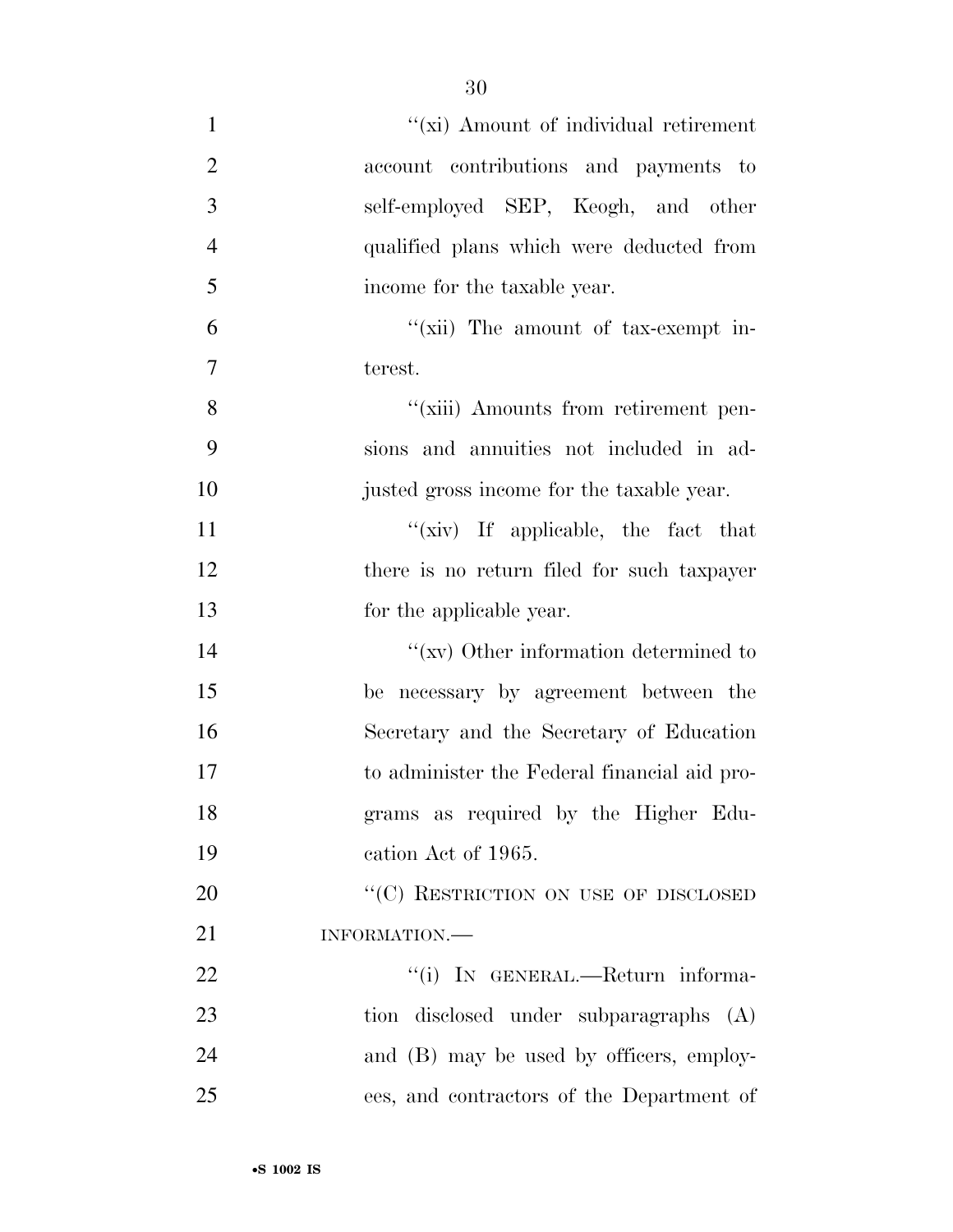| $\mathbf{1}$   | Education, as specifically authorized and   |
|----------------|---------------------------------------------|
| $\overline{2}$ | designated by the Secretary of Education,   |
| 3              | only for the purposes and to the extent     |
| $\overline{4}$ | necessary described in such subparagraphs   |
| 5              | and for mitigating risks (as defined in     |
| 6              | clause (ii) relating to the programs de-    |
| 7              | scribed in such subparagraphs.              |
| 8              | "(ii) MITIGATING RISKS.-For pur-            |
| 9              | poses of this subparagraph, the term 'miti- |
| 10             | gating risks' means, with respect to the    |
| 11             | programs described in subparagraphs $(A)$   |
| 12             | and $(B)$ —                                 |
| 13             | "(I) analyzing or estimating costs          |
| 14             | associated with potential changes to        |
| 15             | the need-analysis formula,                  |
| 16             | "(II) oversight activities by the           |
| 17             | Office of Inspector General of the De-      |
| 18             | partment of Education as authorized         |
| 19             | by the Inspector General Act of 1978,       |
| 20             | as amended,                                 |
| 21             | "(III) developing or admin-                 |
| 22             | istering statistical models that inform     |
| 23             | support to populations of Federal stu-      |
| 24             | dent loan borrowers who are at risk of      |
| 25             | default or delinquency,                     |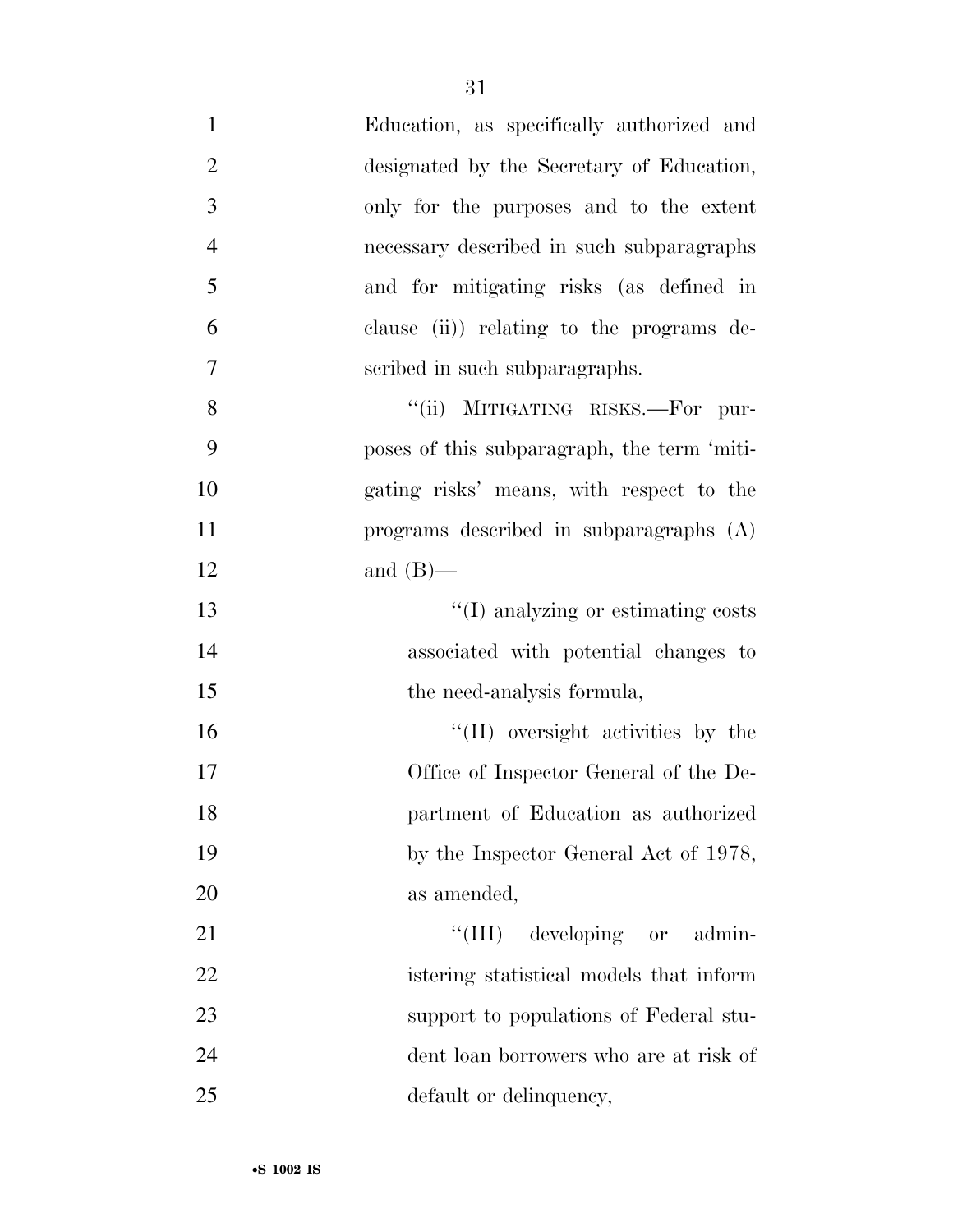| $\mathbf{1}$   | $\lq\lq (IV)$ reducing the net cost of       |
|----------------|----------------------------------------------|
| $\overline{2}$ | improper payments to Federal finan-          |
| 3              | cial aid recipients, and                     |
| $\overline{4}$ | $\lq\lq(V)$ producing aggregate statis-      |
| 5              | ties for reporting, research, or con-        |
| 6              | sumer information on the performance         |
| 7              | of programs or institutions of higher        |
| 8              | education participating in the pro-          |
| 9              | grams under title IV of the Higher           |
| 10             | Education Act of 1965.                       |
| 11             | Such term does not include the conduct of    |
| 12             | criminal investigations or prosecutions.     |
| 13             | ``(iii)<br>REDISCLOSURE TO INSTITU-          |
| 14             | TIONS OF HIGHER EDUCATION, STATE             |
| 15             | HIGHER EDUCATION AGENCIES, AND DES-          |
| 16             | IGNATED SCHOLARSHIP ORGANIZATIONS.-          |
| 17             | The Secretary of Education, and officers,    |
| 18             | employees, and contractors of the Depart-    |
| 19             | ment of Education, may disclose return in-   |
| 20             | formation<br>received under subparagraph     |
| 21             | (B), solely for the use in the application,  |
| 22             | award, and administration of Federal stu-    |
| 23             | dent financial aid, State aid, or aid award- |
| 24             | ed by eligible institutions or such entities |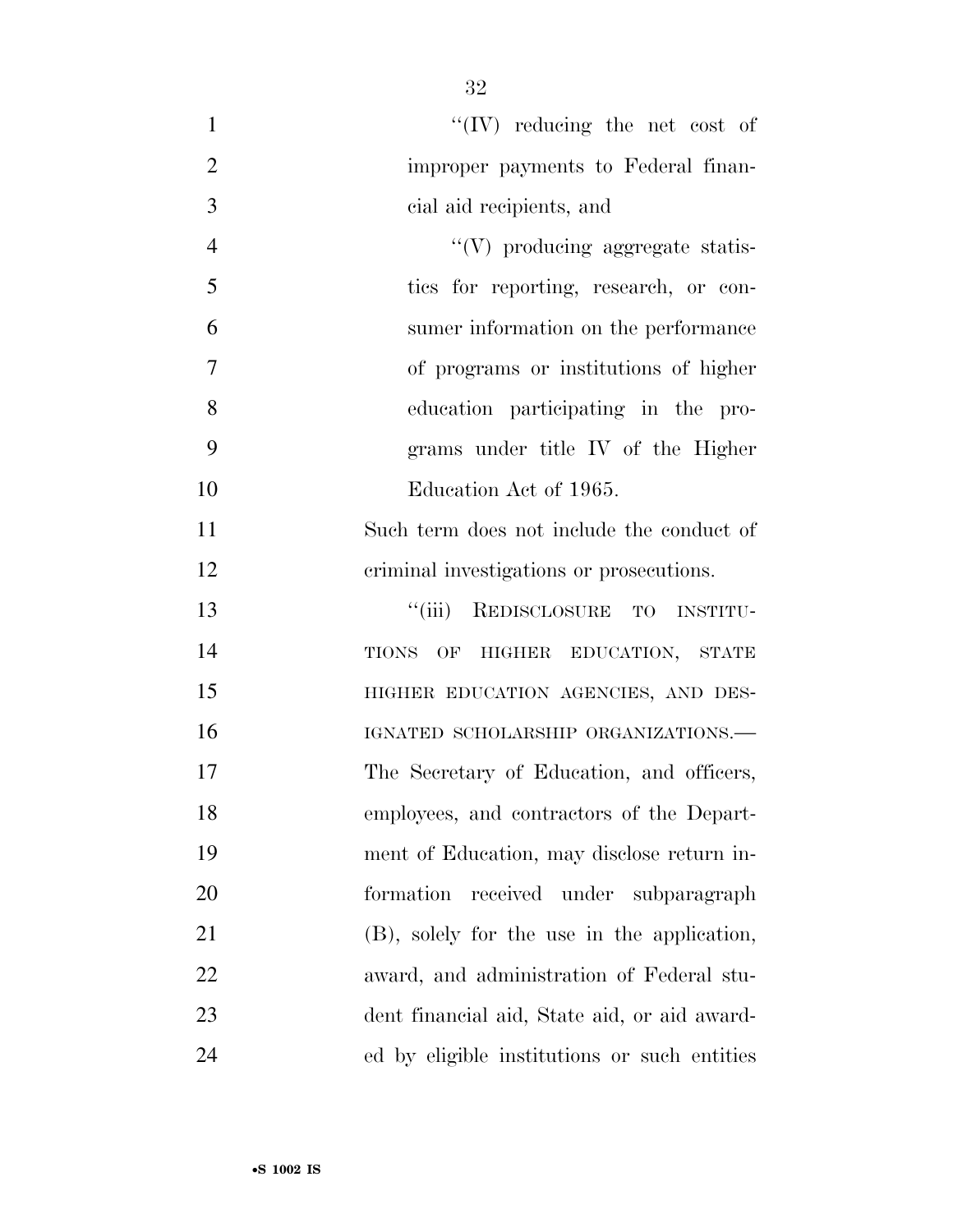| $\mathbf{1}$   | as the Secretary of Education may des-      |
|----------------|---------------------------------------------|
| $\overline{2}$ | ignate, to the following persons:           |
| 3              | "(I) An institution of higher edu-          |
| $\overline{4}$ | cation with which the Secretary of          |
| 5              | Education has an agreement under            |
| 6              | subpart 1 of part $A$ , or part D or E,     |
| 7              | of title IV of the Higher Education         |
| 8              | Act of 1965.                                |
| 9              | "(II) A State higher education              |
| 10             | agency.                                     |
| 11             | "(III) A scholarship organization           |
| 12             | which is designated by the Secretary        |
| 13             | of Education as of the effective date       |
| 14             | of the Affordable Loans for Any Stu-        |
| 15             | dent Act as an organization eligible to     |
| 16             | receive the information provided            |
| 17             | under this clause.                          |
| 18             | The preceding sentence shall only apply to  |
| 19             | the extent that the taxpayer with respect   |
| 20             | to whom the return information relates      |
| 21             | provides consent for such disclosure to the |
| 22             | Secretary of Education as part of the ap-   |
| 23             | plication for Federal student financial aid |
| 24             | under title IV of the Higher Education Act  |
| 25             | of 1965.                                    |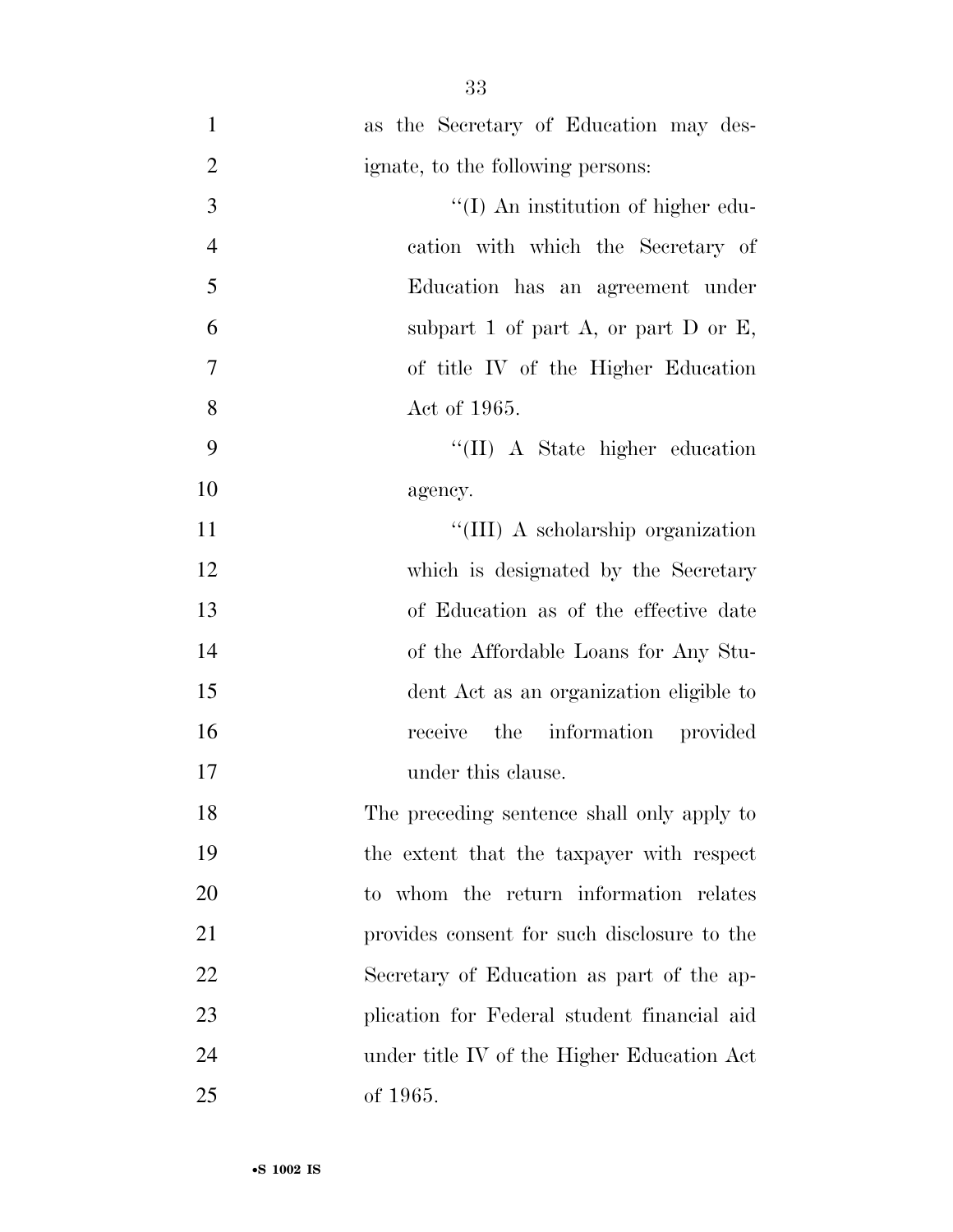|               | $\lq\lq$ (D) REQUIRED NOTIFICATION PERI- |  |
|---------------|------------------------------------------|--|
|               | $ODS$ —                                  |  |
| $\mathcal{R}$ | "(i) NOTIFICATION TO CONGRESS.—          |  |

 The Secretary and the Secretary of Edu- cation shall issue joint notifications to the Committees on Finance and Health, Edu- cation, Labor, and Pensions of the Senate and the Committees on Ways and Means and Education and Labor of the House of Representatives not less than 120 days prior to the first disclosure of any type of return information under subparagraph  $(A)(\text{vii})$  or  $(B)(\text{xy})$  with respect to which such a notification has not been previously made.

16 "(ii) PUBLIC NOTICE AND COM- MENT.—There shall be a public notice and comment period beginning not less than 60 days prior to the first disclosure of any 20 type of return information under subpara-21 graph  $(A)(\n \text{vii})$  or  $(B)(\n \text{xv})$  with respect to which such a notification has not been pre- viously made, subsequent to the period al- lotted for Congressional comment under clause (i).''.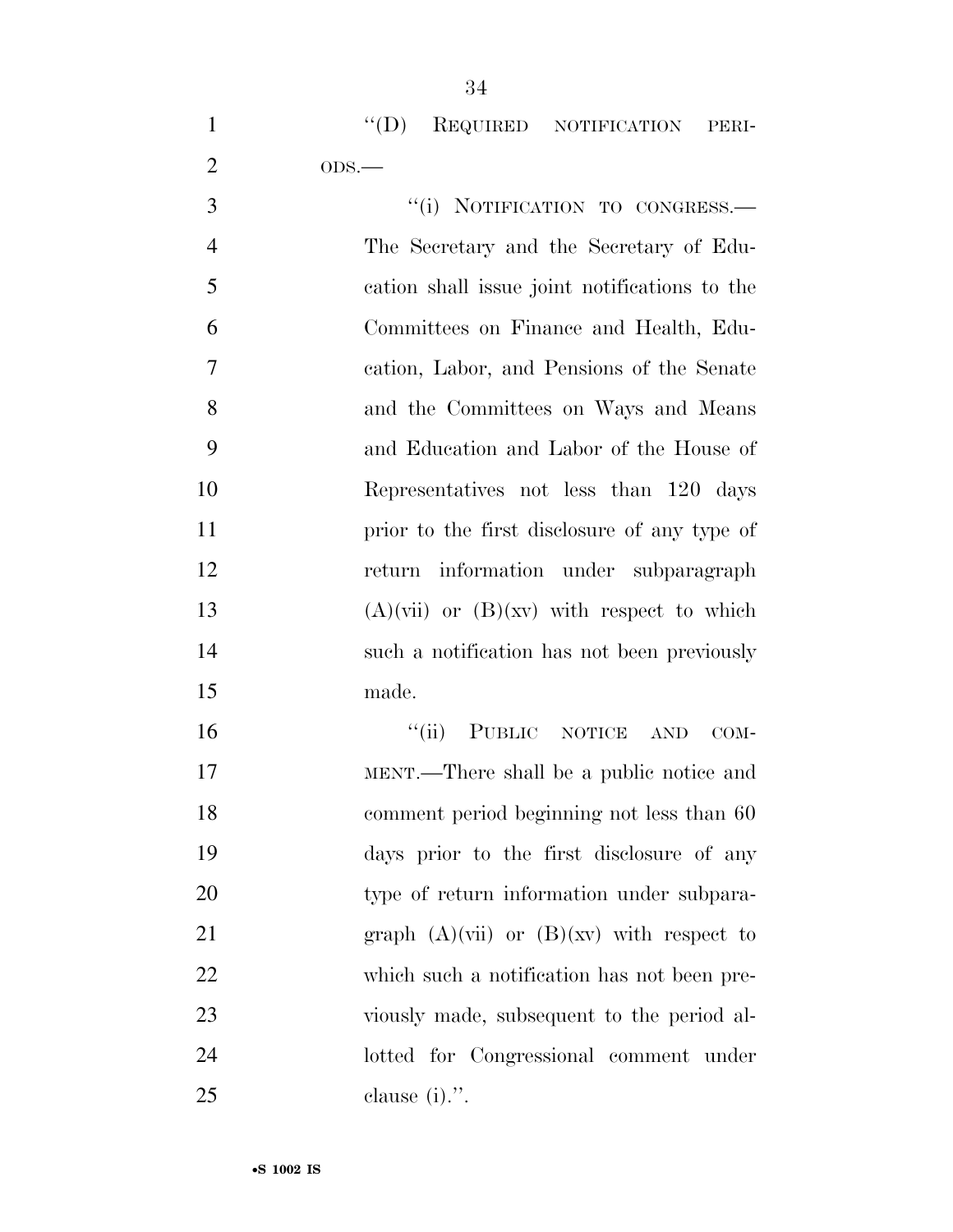(b) CONFIDENTIALITY OF RETURN INFORMATION.— Section 6103(a)(3) of such Code is amended by inserting 3 ",  $(13)(A)$ ,  $(13)(B)$ " after " $(12)$ ". (c) CONFORMING AMENDMENTS.—Section  $6103(p)(4)$  of such Code is amended— 6 (1) by inserting "(A),  $(13)(B)$ " after " $(13)$ " each place it occurs; and 8 (2) by inserting ",  $(13)(A)$ ,  $(13)(B)$ " after  $\frac{((1)(10))}{(100)}$  each place it occurs. (d) EFFECTIVE DATE.—The amendments made by this section shall apply to disclosures made under section 6103(l)(13) of the Internal Revenue Code of 1986 (as amended by this section) after the date of the enactment of this Act. (e) IN GENERAL.—Part G of title IV of the Higher Education Act of 1965 (20 U.S.C. 1088 et seq.) is amend- ed by adding at the end the following: **''SEC. 494. NOTIFICATION OF REQUEST FOR TAX RETURN INFORMATION.**  ''The Secretary shall advise students and borrowers who submit an application for Federal student financial aid under this title or for the discharge of a loan based on permanent and total disability, as described in section 437(a), or who request an income-contingent or income-based repayment plan on their loan (as well as parents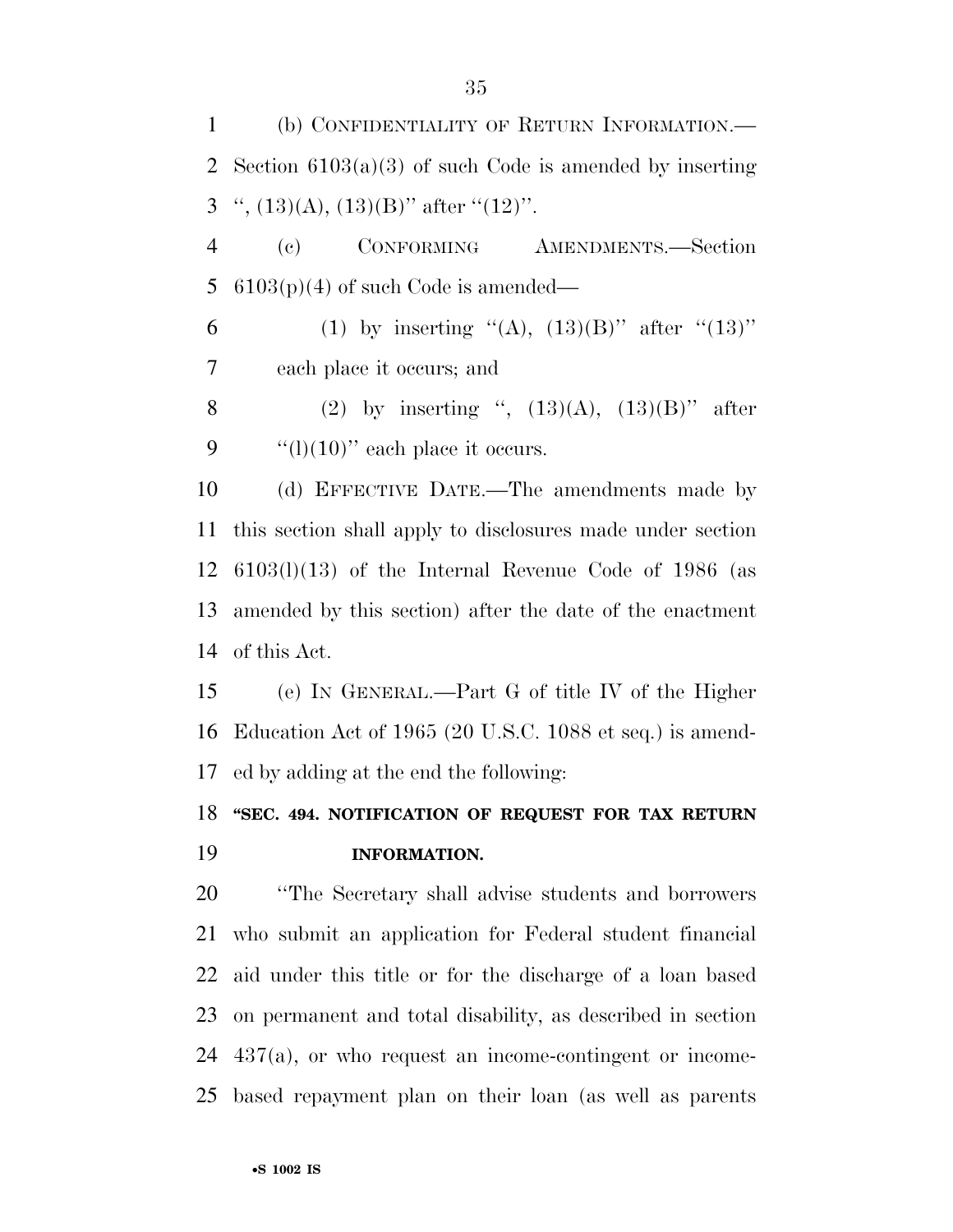and spouses who sign such an application or request or a Master Promissory Note on behalf of those students and borrowers) that the Secretary has the authority to request that the Internal Revenue Service disclose their tax return information (as well as that of parents and spouses who sign such an application or request or a Master Promis- sory Note on behalf of those students and borrowers) to officers, employees, and contractors of the Department of Education as authorized under section 6103(1)(13) of the Internal Revenue Code of 1986, to the extent necessary for the Secretary to carry out this title.''.

 (f) CONFORMING AMENDMENT.—Section 484(q) of the Higher Education Act of 1965 (20 U.S.C. 1091(q)) is amended to read as follows:

ø''(q) reserved''.¿

 (g) EFFECTIVE DATE.—The amendments made by this section shall apply to disclosures made after the date of enactment of this Act.

 **SEC. 107. STUDY AND PROCEDURES ON DETERMINING FAM-ILY SIZE.** 

 (a) IN GENERAL.—The Secretary of Education, act-ing jointly with the Secretary of the Treasury, shall—

 (1) not later than 1 year after the date of en- actment of this Act, publish, in the Federal Register, notice of the Secretary's intent to conduct a study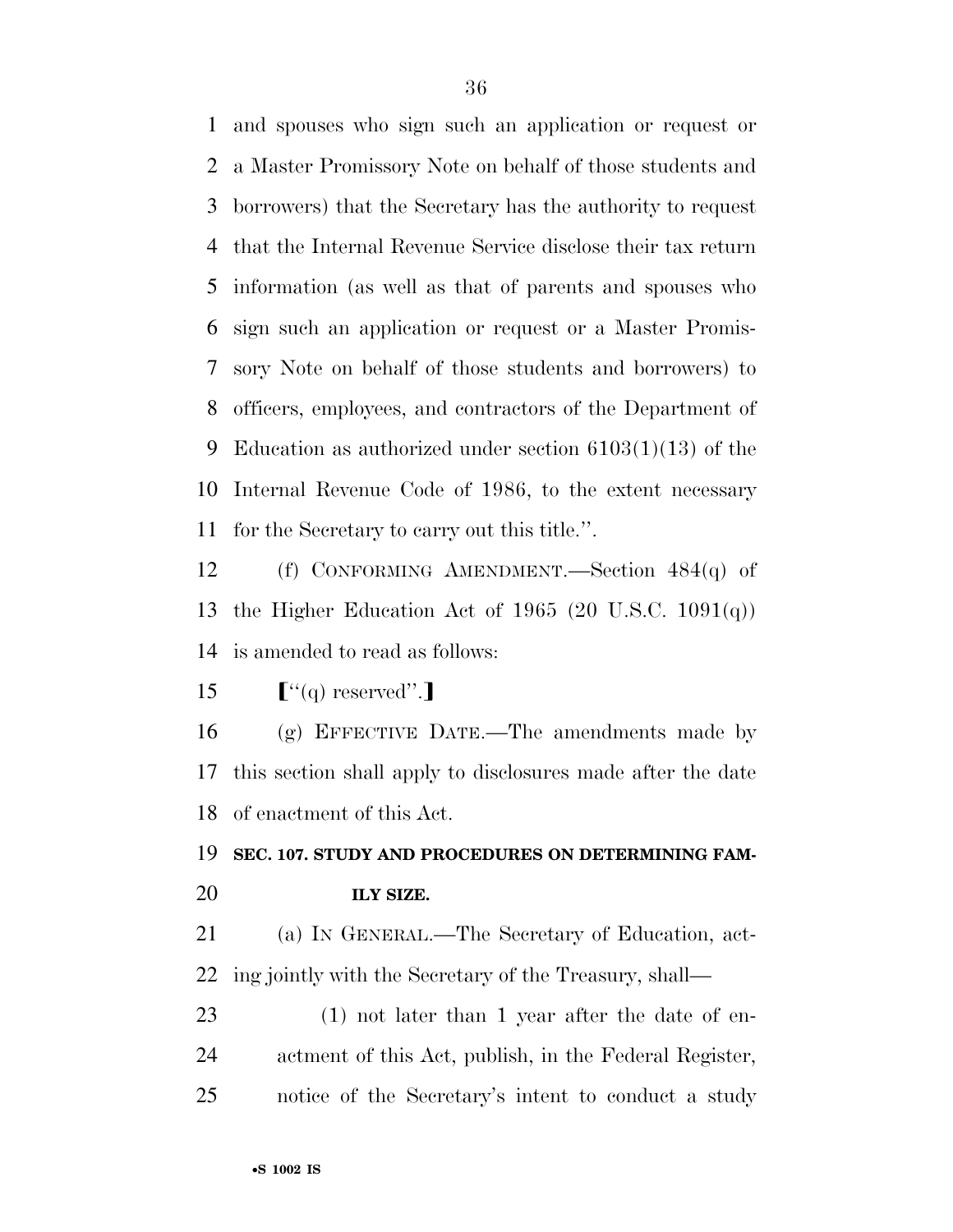| $\mathbf{1}$   | on the effect of using data from the Internal Rev-       |
|----------------|----------------------------------------------------------|
| $\overline{2}$ | enue Service such as personal exemptions, filing sta-    |
| 3              | tus, or child tax credits, as proxies for family size    |
| $\overline{4}$ | in an income-driven repayment plan, and invite pub-      |
| 5              | lic comment regarding the study;                         |
| 6              | (2) after reviewing any public comments pro-             |
| 7              | vided under paragraph (1), conduct the study and         |
| 8              | publish the results of the study in the Federal Reg-     |
| 9              | ister;                                                   |
| 10             | (3) use the results of the study conducted under         |
| 11             | paragraph $(1)$ to develop procedures for determining    |
| 12             | family size for the automatic recertification of in-     |
| 13             | come for an income-driven repayment plan in a man-       |
| 14             | ner that minimizes burdens and unintended harm to        |
| 15             | borrowers;                                               |
| 16             | (4) publish the procedures developed under               |
| 17             | paragraph (3) in the Federal Register; and               |
| 18             | $(5)$ after a notice and comment period on such          |
| 19             | procedures, use such comments to finalize the proce-     |
| 20             | dures.                                                   |
| 21             | (b) SPECIFICATIONS.—The study conducted under            |
| 22             | subsection (a) shall—                                    |
| 23             | (1) be completed, with the results published             |
| 24             | pursuant to subsection $(a)(2)$ , not later than 3 years |
| 25             | after the date of enactment of this Act;                 |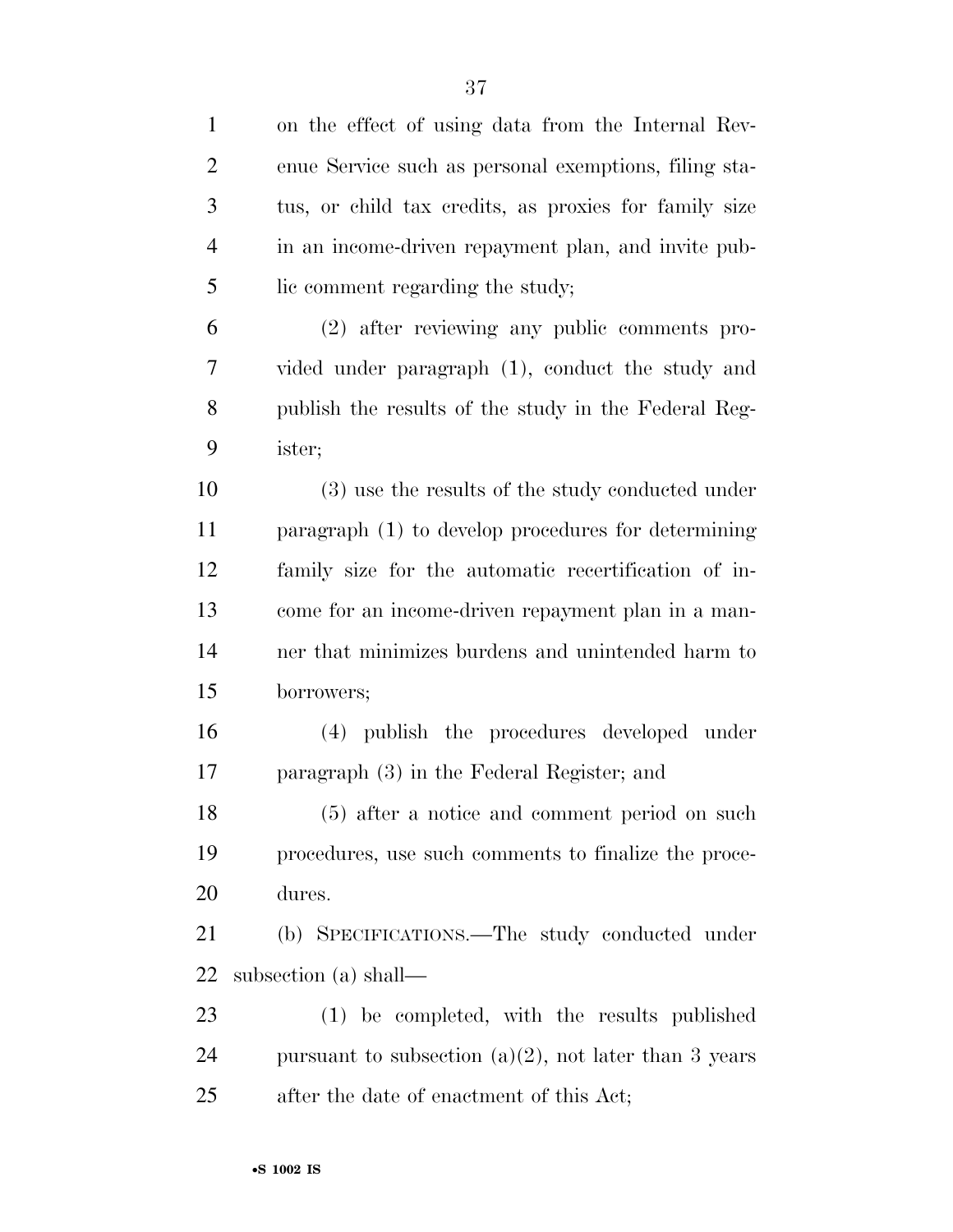| $\mathbf{1}$   | (2) determine how closely personal exemptions,            |
|----------------|-----------------------------------------------------------|
| $\overline{2}$ | filing status, or child tax credits match the family      |
| 3              | size that borrowers report on their income-driven re-     |
| $\overline{4}$ | payment plan request form;                                |
| 5              | (3) compare the borrower's actual monthly pay-            |
| 6              | ment amount with the monthly payment amount               |
| 7              | borrowers would have using family size information        |
| 8              | derived from tax returns;                                 |
| 9              | $(4)$ include data from tax year 2018 or later tax        |
| 10             | years; and                                                |
| 11             | $(5)$ use data from more than one year, where             |
| 12             | possible, to analyze how much family size changes         |
| 13             | over time.                                                |
| 14             | (c) DEFINITION.—The term "income-driven repay-            |
| 15             | ment plan" has the meaning given the term in section      |
| 16             | $6103(l)(13)(F)$ of the Internal Revenue Code of 1986, as |
| 17             | amended by section 106.                                   |
|                | 18 TITLE II—ENDING INTEREST                               |
| 19             | <b>CAPITALIZATION AND ORIGI-</b>                          |
| 20             | <b>NATION FEES</b>                                        |
| 21             | SEC. 201. ENDING INTEREST CAPITALIZATION FOR FED-         |
| 22             | <b>ERAL DIRECT LOANS.</b>                                 |
| 23             | (a) IN GENERAL.—Section $455$ (20 U.S.C. 1087e) is        |
| 24             | amended—                                                  |
| 25             | $(1)$ in subsection $(b)$ —                               |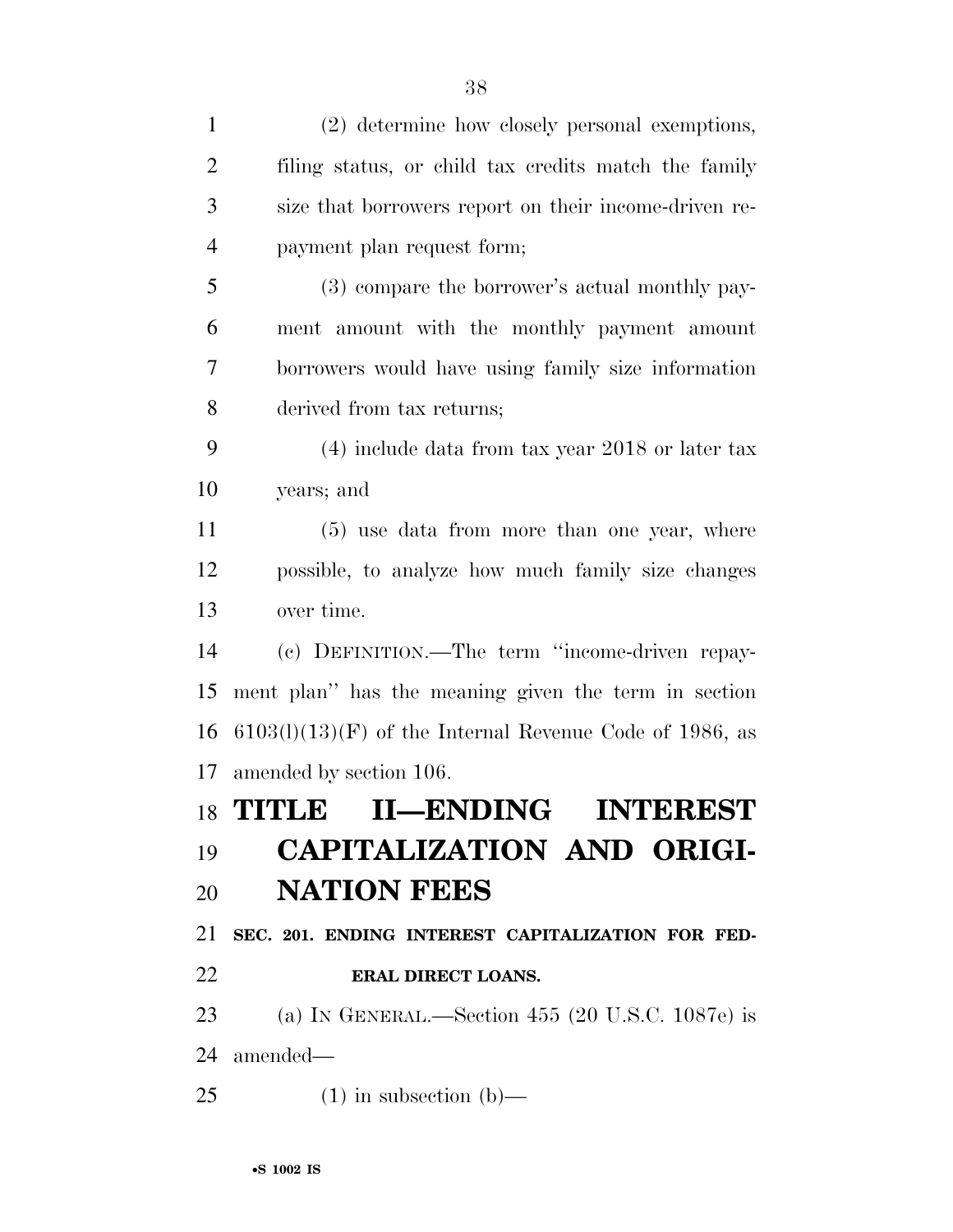| $\mathbf{1}$   | $(A)$ in the subsection heading, by inserting   |
|----------------|-------------------------------------------------|
| $\overline{2}$ | "AND PRACTICES" after "RATE"; and               |
| 3              | (B) by adding at the end the following:         |
| $\overline{4}$ | $``(11)$ INTEREST PRACTICES.—                   |
| 5              | "(A) IN GENERAL.—Beginning on the ef-           |
| 6              | fective date of the Affordable Loans for Any    |
| 7              | Student Act, interest on a loan made under this |
| 8              | part shall accrue and only be added to the bal- |
| 9              | ance of interest due on the loan, and shall not |
| 10             | ever be capitalized.                            |
| 11             | "(B) NO CAPITALIZATION OF INTEREST              |
| 12             | DURING IN-SCHOOL OR GRACE PERIODS.-             |
| 13             | "(i) IN GENERAL.—Beginning on the               |
| 14             | effective date of the Affordable Loans for      |
| 15             | Any Student Act, interest on loans made         |
| 16             | under this part for which payments of           |
| 17             | principal are not required during the in-       |
| 18             | school and grace periods or for which pay-      |
| 19             | ments are deferred in accordance with sec-      |
| 20             | tions $427(a)(2)(C)$ and $428(b)(1)(M)$ shall   |
| 21             | accrue and be added to the balance of in-       |
| 22             | terest due from the borrower when the           |
| 23             | loan enters repayment, but shall not ever       |
| 24             | be capitalized.                                 |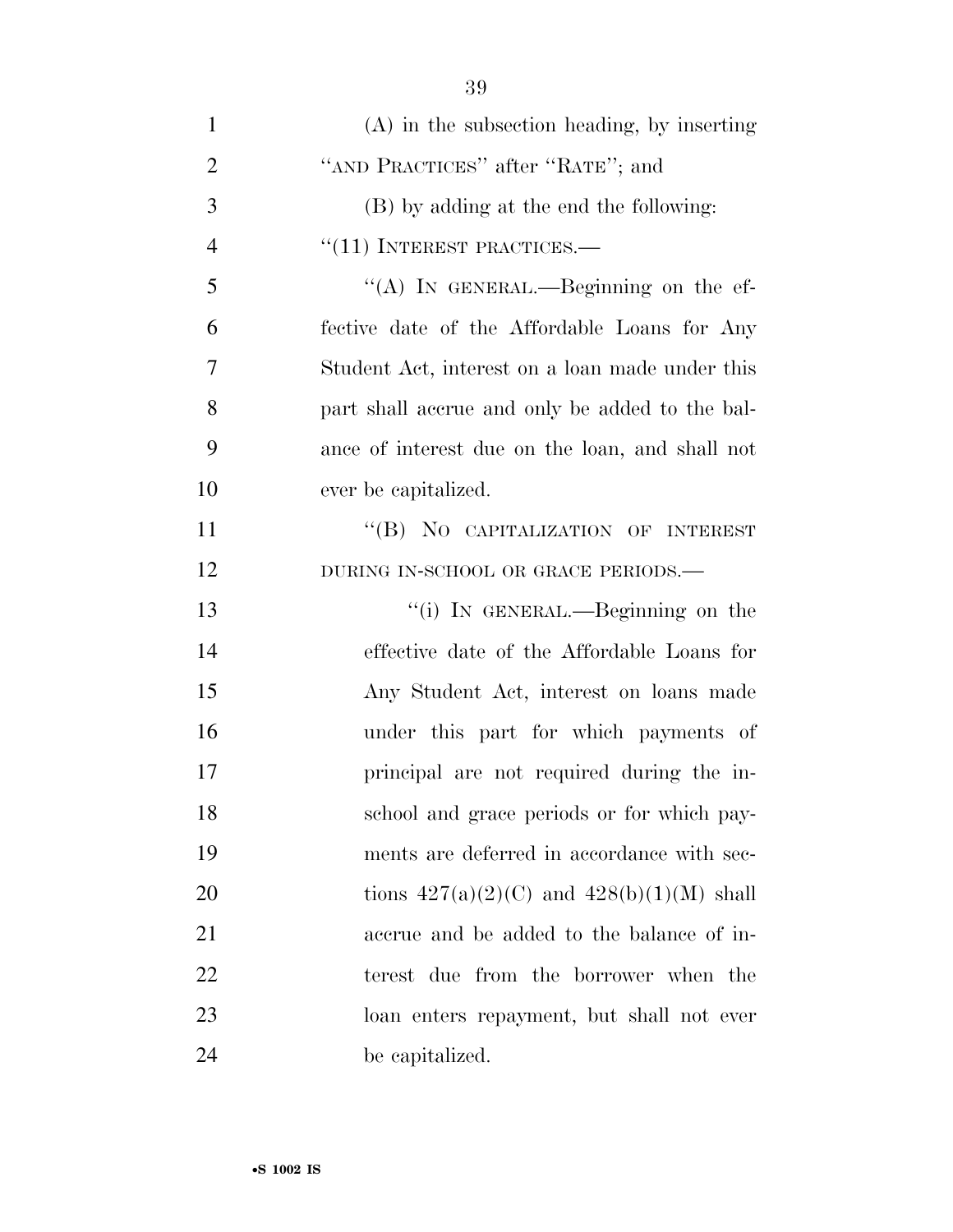| $\mathbf{1}$   | "(ii) NOTICE REQUIREMENT.—The                         |
|----------------|-------------------------------------------------------|
| $\overline{2}$ | Secretary shall adjust any forbearance no-            |
| 3              | tice required in accordance with section              |
| $\overline{4}$ | $428(a)(3)(A)(iii)$ to reflect the availability       |
| 5              | of the pause payment process pursuant to              |
| 6              | section 460B and the treatment of interest            |
| 7              | under such section.                                   |
| 8              | "(C) LIMITED RETROACTIVITY.-For a                     |
| 9              | borrower of a loan made under this part on or         |
| 10             | before the effective date of the Affordable           |
| 11             | Loans for Any Student Act that is in a status,        |
| 12             | on the day before such effective date, that in-       |
| 13             | volves interest capitalization, such loan shall       |
| 14             | have capitalization pro-rated to the effective        |
| 15             | date of such Act, but shall not be subject to         |
| 16             | further capitalization after the effective date of    |
| 17             | such Act.";                                           |
| 18             | $(2)$ in subsection $(e)(5)$ —                        |
| 19             | $(A)$ by inserting "(which, beginning after           |
| 20             | the effective date of the Affordable Loans for        |
| 21             | Any Student Act, shall not be capitalized)"           |
| 22             | after "accrued interest"; and                         |
| 23             | (B) by striking the second sentence; and              |
| 24             | $(3)$ in subsection $(q)(2)$ , by striking the second |
| 25             | sentence and inserting the following: "Such interest" |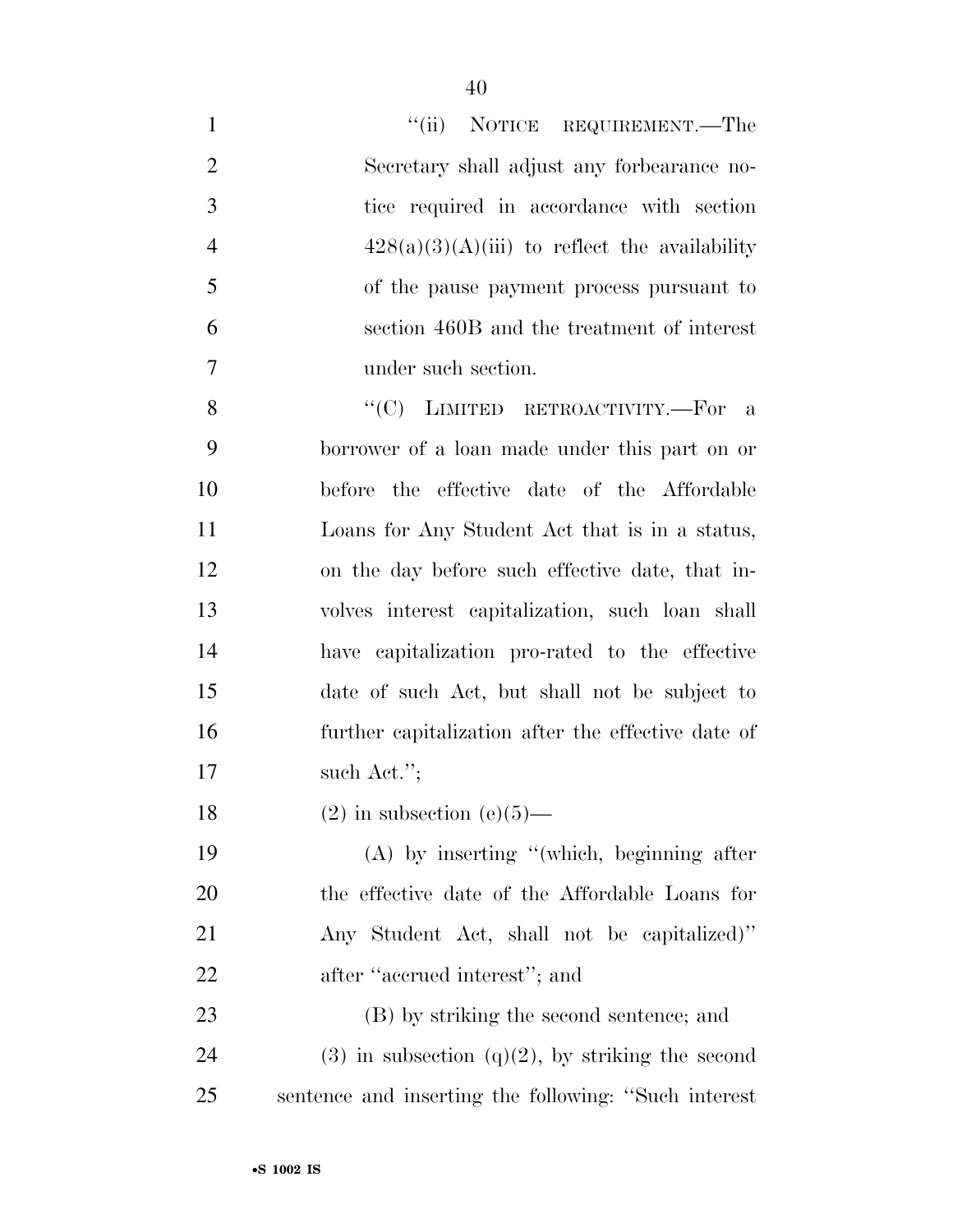| $\mathbf{1}$   | shall be paid or shall accrue but not be capitalized |
|----------------|------------------------------------------------------|
| $\overline{2}$ | in accordance with subsection $(b)(11)(B)$ .".       |
| 3              | INCOME-BASED REPAYMENT PLANS.-Para-<br>(b)           |
| $\overline{4}$ | $(3)(B)$ of section $493C(b)$ $(20)$ U.S.C.<br>graph |
| 5              | $1098e(b)(3)(B)$ is amended to read as follows:      |
| 6              | $\lq\lq(B)(i)$ beginning on the effective date of    |
| 7              | the Affordable Loans for Any Student Act, for        |
| 8              | an eligible loan issued under part D or not oth-     |
| 9              | erwise described in clause (ii), shall not be cap-   |
| 10             | italized and shall be added to the balance of in-    |
| 11             | terest due for the loan; and                         |
| 12             | "(ii) for an eligible loan made, insured, or         |
| 13             | guaranteed under part B and held by a private        |
| 14             | lender, shall be added to the principal amount       |
| 15             | and capitalized at the time the borrower—            |
| 16             | $\lq\lq$ (I) ends the election to make income-       |
| 17             | based repayment under this subsection; or            |
| 18             | "(II) begins making payments of not                  |
| 19             | less than the amount specified in para-              |
| 20             | graph $(6)(A)$ ;".                                   |
| 21             | SEC. 202. ELIMINATION OF ORIGINATION FEES FOR FED-   |
| 22             | ERAL DIRECT LOANS.                                   |
| 23             | (a) REPEAL OF ORIGINATION FEES.—Subsection (c)       |
| 24             | of section 455 (20 U.S.C. $1087e(c)$ ) is repealed.  |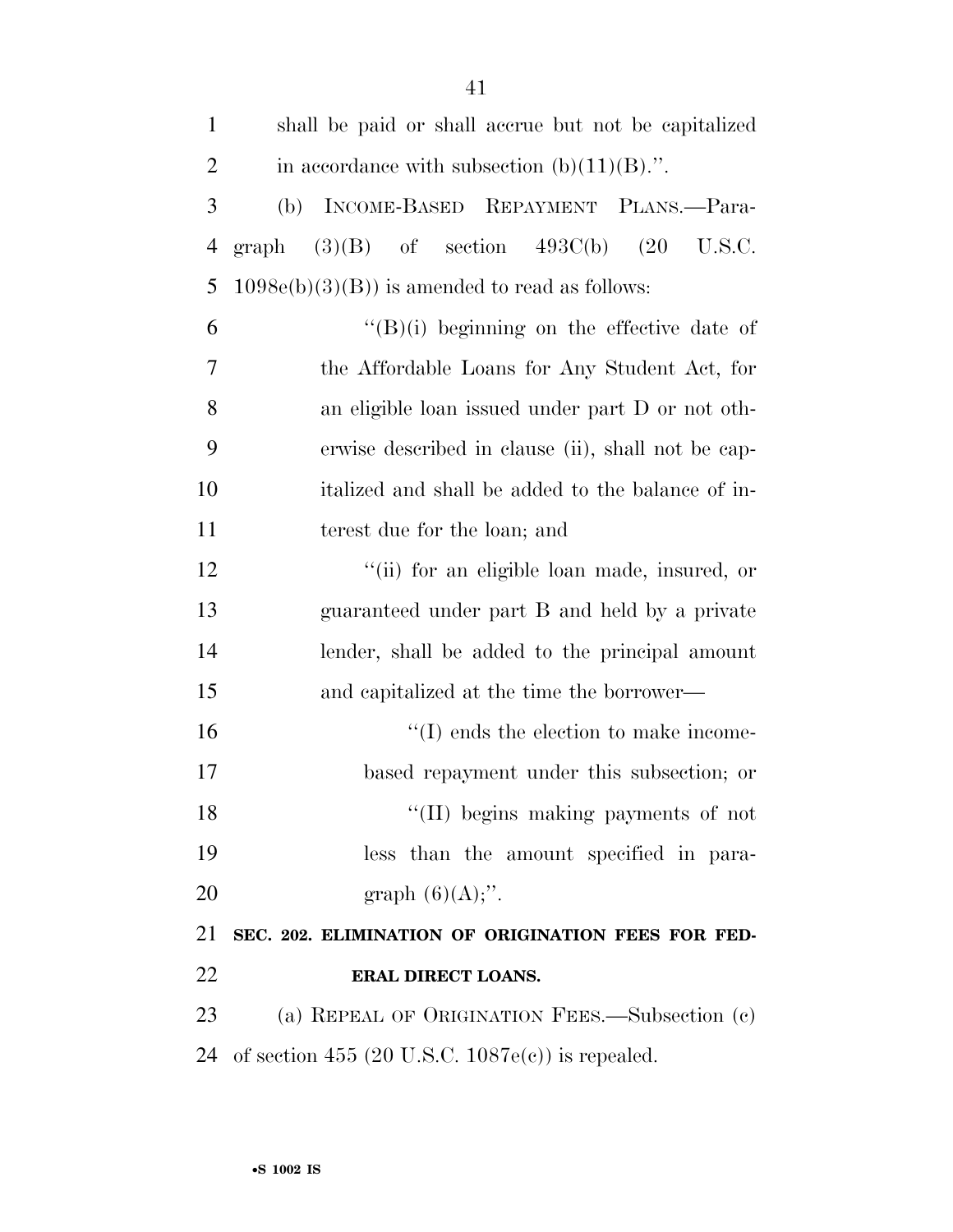(b) EFFECTIVE DATE.—The amendment made by subsection (a) shall apply with respect to loans made under part D of title IV of the Higher Education Act of 1965 (20 U.S.C. 1087a et seq.) for which the first dis- bursement of principal is made, or, in the case of a Fed- eral Direct Consolidation Loan, the application is received, on or after July 1, 2020. **TITLE III—PROVIDING ASSIST- ANCE IN SITUATIONS OF BOR- ROWER DISTRESS SEC. 301. LIMITS ON SEIZING INCOME FOR DEBT RELATING TO FEDERAL STUDENT LOANS.**  Part D of title IV (20 U.S.C. 1087a et seq.) is amended by adding at the end the following: **''SEC. 460A. LIMITS ON SEIZING INCOME FOR DEBT RELAT-ING TO FEDERAL STUDENT LOANS.** 17 "(a) DEFINITIONS.—In this section—  $\frac{1}{2}$  (1) the term 'adjusted gross income' has the meaning given the term in section 62 of the Internal Revenue Code of 1986; and  $\frac{1}{2}$  the term 'poverty line' means the poverty line (as defined by the Office of Management and Budget and revised annually in accordance with sec-tion 673(2) of the Community Services Block Grant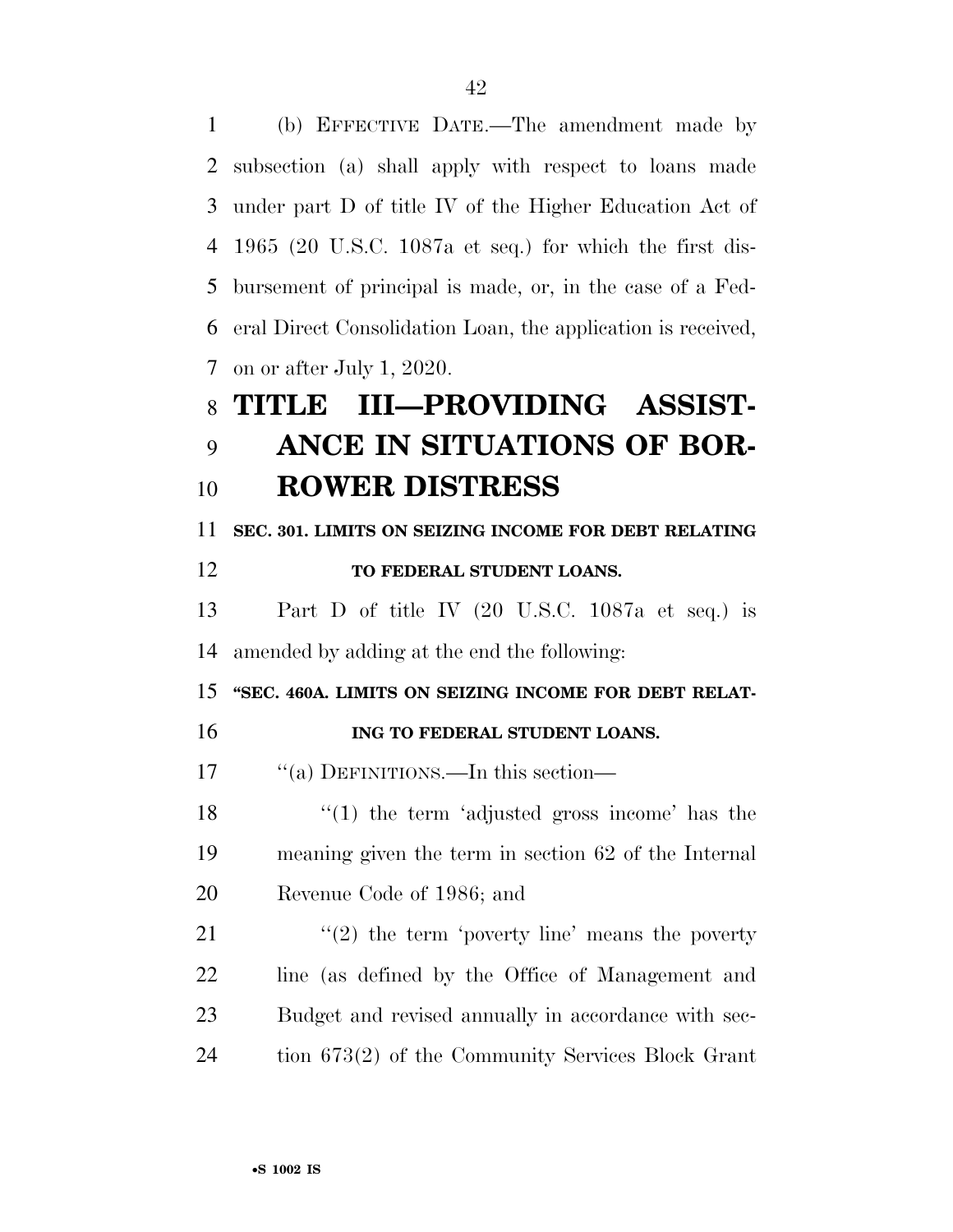1 Act  $(42 \text{ U.S.C. } 9902(2))$  applicable to a family of 2 the size involved.

3 "(b) LIMITATION ON COLLECTION.—

4 "(1) In GENERAL.—Notwithstanding any other provision of law, any entity engaged in the collection of debts relating to loans made under this title may not take any action to cause, or seek to cause, the collection of such a debt that is taken from the wages, Federal benefits, or other amounts due to a borrower through garnishment, deduction, offset, or seizure in an amount on a monthly basis that is more than the amount described in paragraph (2). 13 "(2) CALCULATION.—The amount described in this paragraph is the amount obtained by calculating what the monthly repayment amount would be for loans made under this title, with respect to the bor-

 rower, under the income-based repayment plan 18 under section 493C(c).

19 "(3) PRESUMPTION.—For purposes of this sec- tion, if an entity described in paragraph (1) is un- able to determine the family size of a borrower after taking reasonable steps to collect the information necessary to do so, that person shall presume that the family size of the borrower is 1 individual.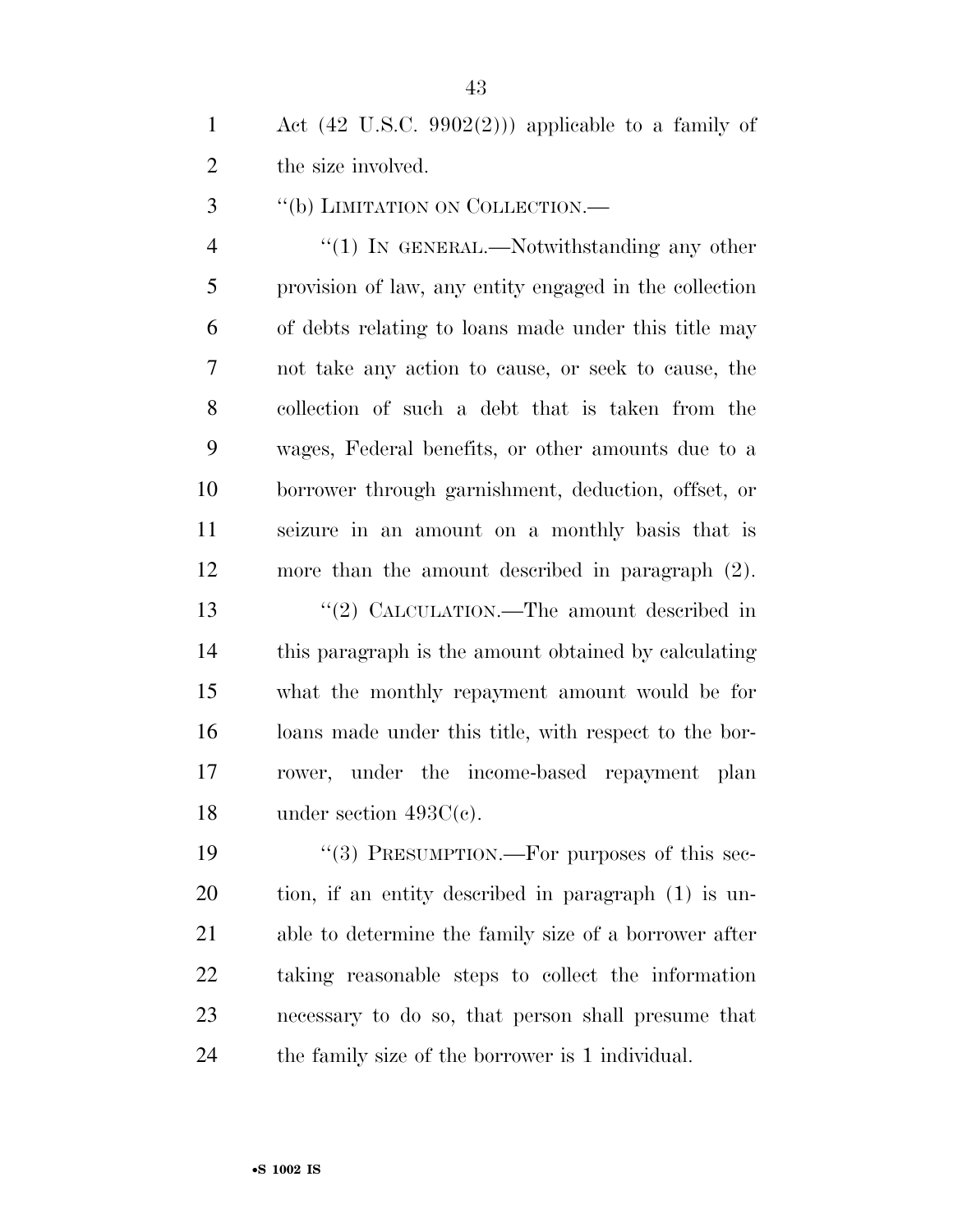''(c) COMMUNICATIONS.—Any communication by an entity described in subsection (b)(1) that is for the pur- pose of seizing income of a consumer for debt that relates to a loan made under this title shall— ''(1) be considered—  $(4)$  an attempt to collect a debt; and  $\langle$  (B) conduct in connection with the collec- tion of a debt for the purposes of this title; and  $(2)$  contain a notice to the borrower that, con- sistent with the procedures for rehabilitating a loan pursuant to section 428F(a) or consolidating loans out of default as described in section  $428C(a)(3)(B)(i)(V)$ , the borrower may exit default and reenter current repayment status (as defined in 15 section  $428(1)(2)(C)$  with a similar monthly pay- ment amount on an income-based repayment plan under section 493C(c) and thereby obtain the full flexibility and benefits of such status, including the ability to adjust family size and make qualifying payments for purposes of repayment or cancellation of any outstanding balance of principal and interest 22 due on a loan (as described in section  $493C(b)(7)$ ). 23 "(d) REMEDIES.—

24 "(1) FIRST TIER.—The Secretary may impose a civil penalty on an entity for a violation of this sec-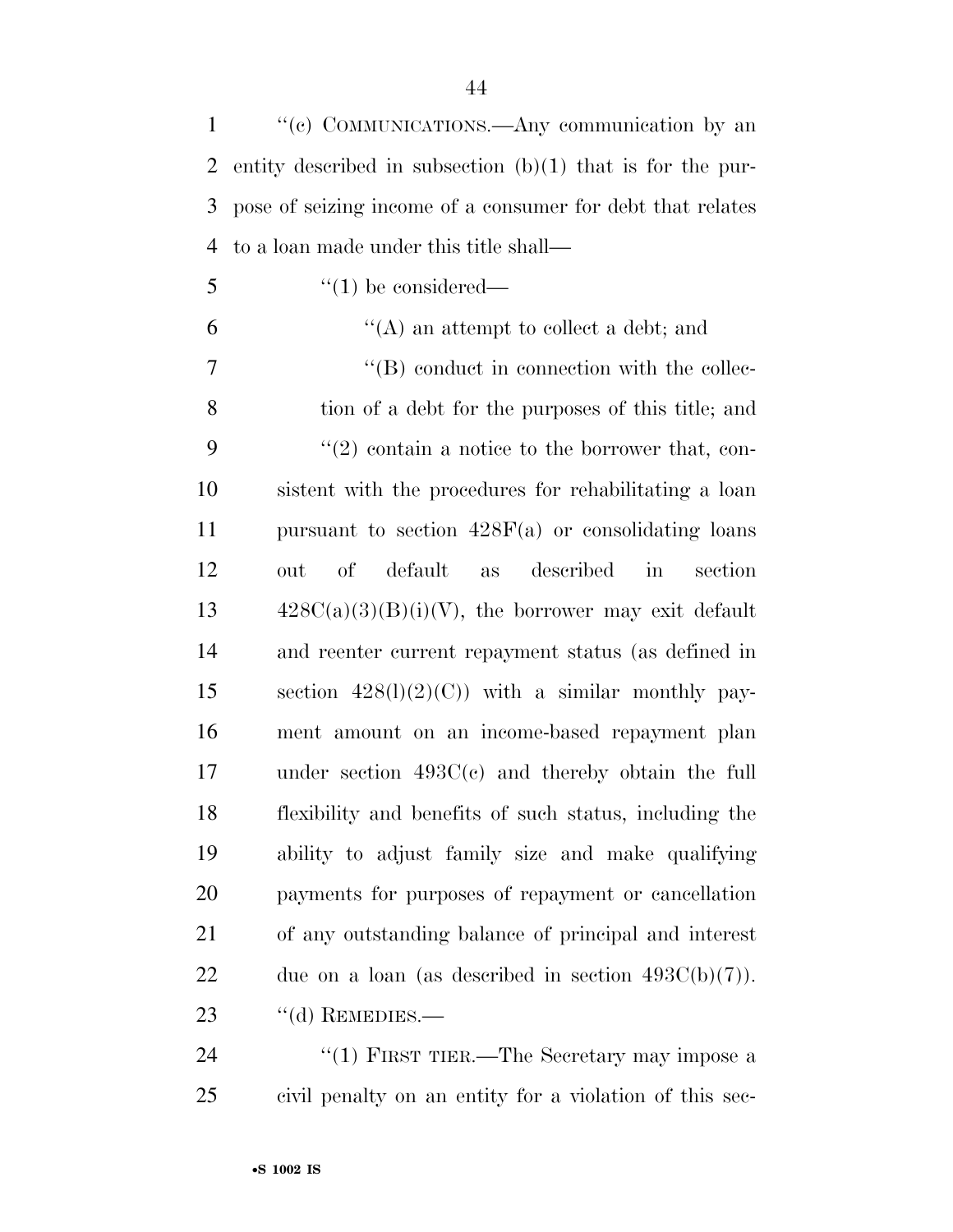| $\mathbf{1}$   | tion not to exceed \$5,000 for each day during which      |
|----------------|-----------------------------------------------------------|
| $\overline{2}$ | such violation continues.                                 |
| 3              | "(2) SECOND TIER.—Notwithstanding para-                   |
| $\overline{4}$ | graph (1), the Secretary may impose a civil penalty       |
| 5              | on an entity that recklessly engages in a violation of    |
| 6              | this section not to exceed $$25,000$ for each day dur-    |
| 7              | ing which such violation continues.                       |
| 8              | "(3) THIRD TIER.—Notwithstanding para-                    |
| 9              | graphs $(1)$ and $(2)$ , the Secretary may impose a civil |
| 10             | penalty on an entity that knowingly violates this sec-    |
| 11             | tion not to exceed $$1,000,000$ for each day during       |
| 12             | which such violation continues.                           |
| 13             | "(4) NO EXEMPLARY OR PUNITIVE DAMAGES.-                   |
| 14             | Nothing in this subsection shall be construed as au-      |
| 15             | thorizing the imposition of exemplary or punitive         |
| 16             | damages.                                                  |
| 17             | "(5) ENTITIES SUBJECT TO PENALTY.—An en-                  |
| 18             |                                                           |
|                | tity subject to a penalty under this subsection may       |
|                | include a contractor or agent of the Department.".        |
|                | SEC. 302. ALLOWING FOR MULTIPLE LOAN REHABILI-            |
| 19<br>20<br>21 | TATIONS.                                                  |
| 22             | (a) FFEL LOANS.—Section $428F(a)(5)$ (20 U.S.C.           |
| 23             | $1078-6(a)(5)$ is amended by striking "one time per loan" |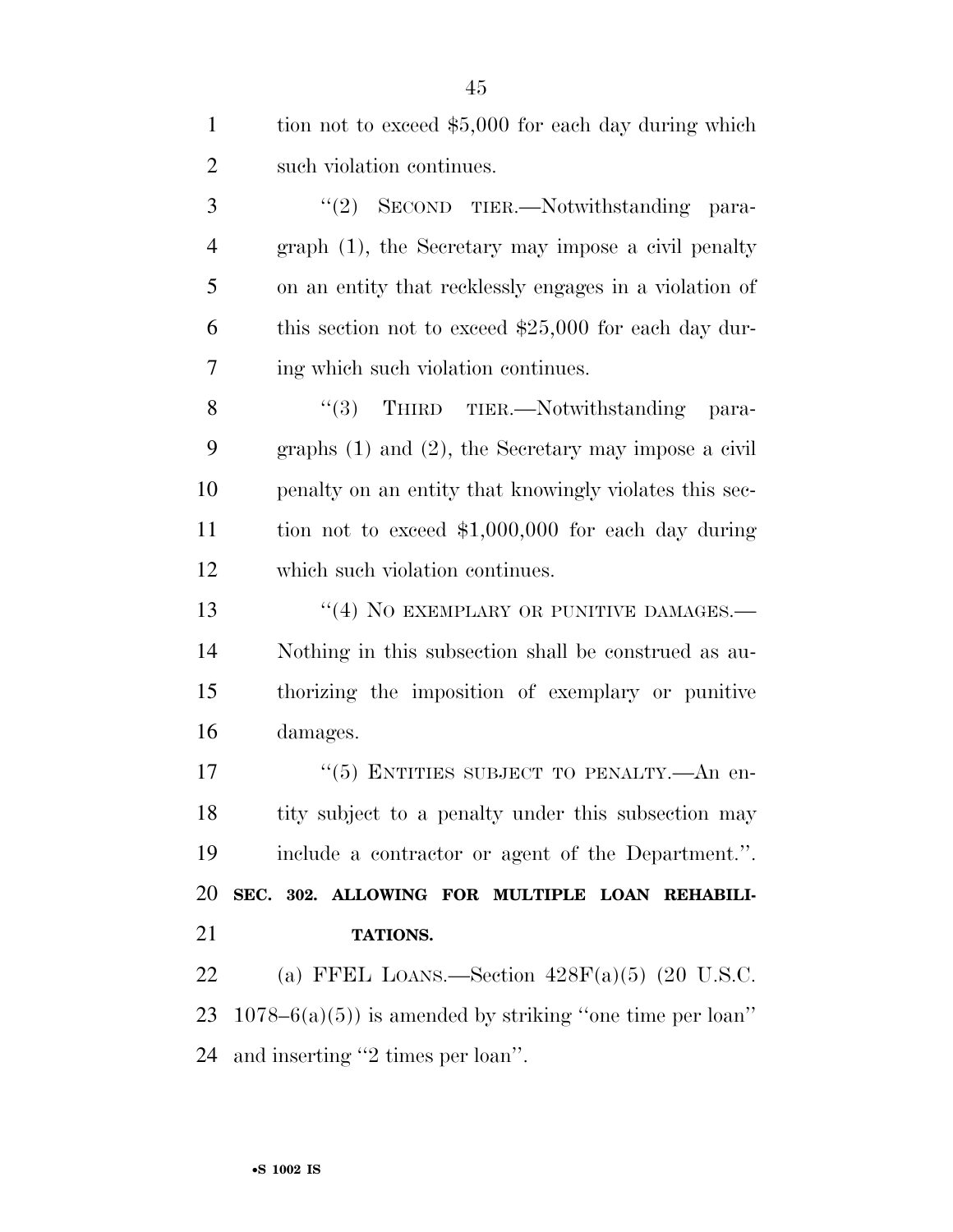(b) DIRECT LOANS.—Section 455(d) (20 U.S.C. 1087e(d)), as amended by section 103, is further amended by adding at the end the following:

4 "(8) LOAN REHABILITATION.—In carrying out the process for loan rehabilitation described in sec-6 tion  $428F(a)(5)$  with respect to loans made under this part and in accordance with subsection (a), the Secretary shall allow a borrower to obtain the bene- fits available under such section not more than 2 10 times per loan.".

## **SEC. 303. PAUSE PAYMENT PROCESS.**

 (a) ESTABLISHMENT OF PAUSE PAYMENT PROC- ESS.—Part D of title IV (20 U.S.C. 1087a et seq.), as amended by section 301, is further amended by adding at the end the following:

## **''SEC. 460B. PAUSE PAYMENT PROCESS.**

 ''(a) IN GENERAL.—The Secretary shall establish a single, streamlined pause payment process available in a single application with respect to loans made under this part that replaces the deferment and forbearance options and their respective applications that are available to bor- rowers before the effective date of the Affordable Loans for Any Student Act and provides temporary relief from repayment of such loans in accordance with this section.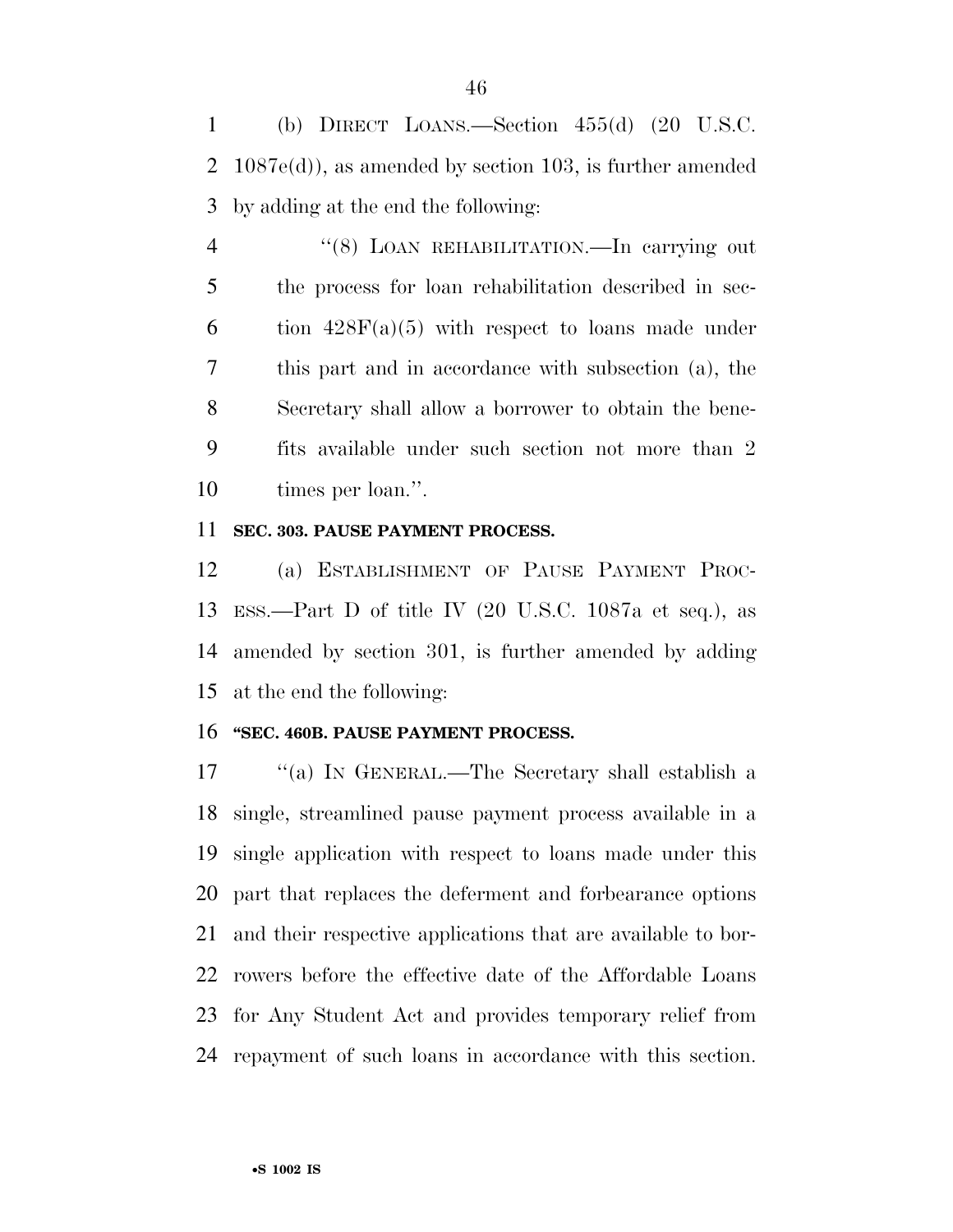''(b) APPLICATION FOR RELIEF.—Notwithstanding any other provision of this Act, a borrower of a loan made under this part that desires to receive temporary relief from repayment with respect to such loan shall request relief in accordance with the pause payment process estab- lished by the Secretary under subsection (a), which shall include the options to select a temporary cessation of pay- ments and to make smaller payments than the monthly payments required under the borrower's repayment plan. 10 "(c) PAUSE PAYMENT.— 11 "(1) IN GENERAL.—A borrower of a loan made under this part who meets the requirements de- scribed in paragraph (2) shall be eligible for a pause payment, during which periodic installments of prin- cipal need not be paid, and interest— ''(A) shall not accrue, in the case of a— ''(i) Federal Direct Stafford Loan; or ''(ii) a Federal Direct Consolidation Loan that consolidated only Federal Direct Stafford Loans, or a combination of such loans and Federal Stafford Loans for which the student borrower received an in-23 terest subsidy under section 428; or 24 ''(B) shall accrue and be added to the bal-

ance of interest due but not be capitalized, or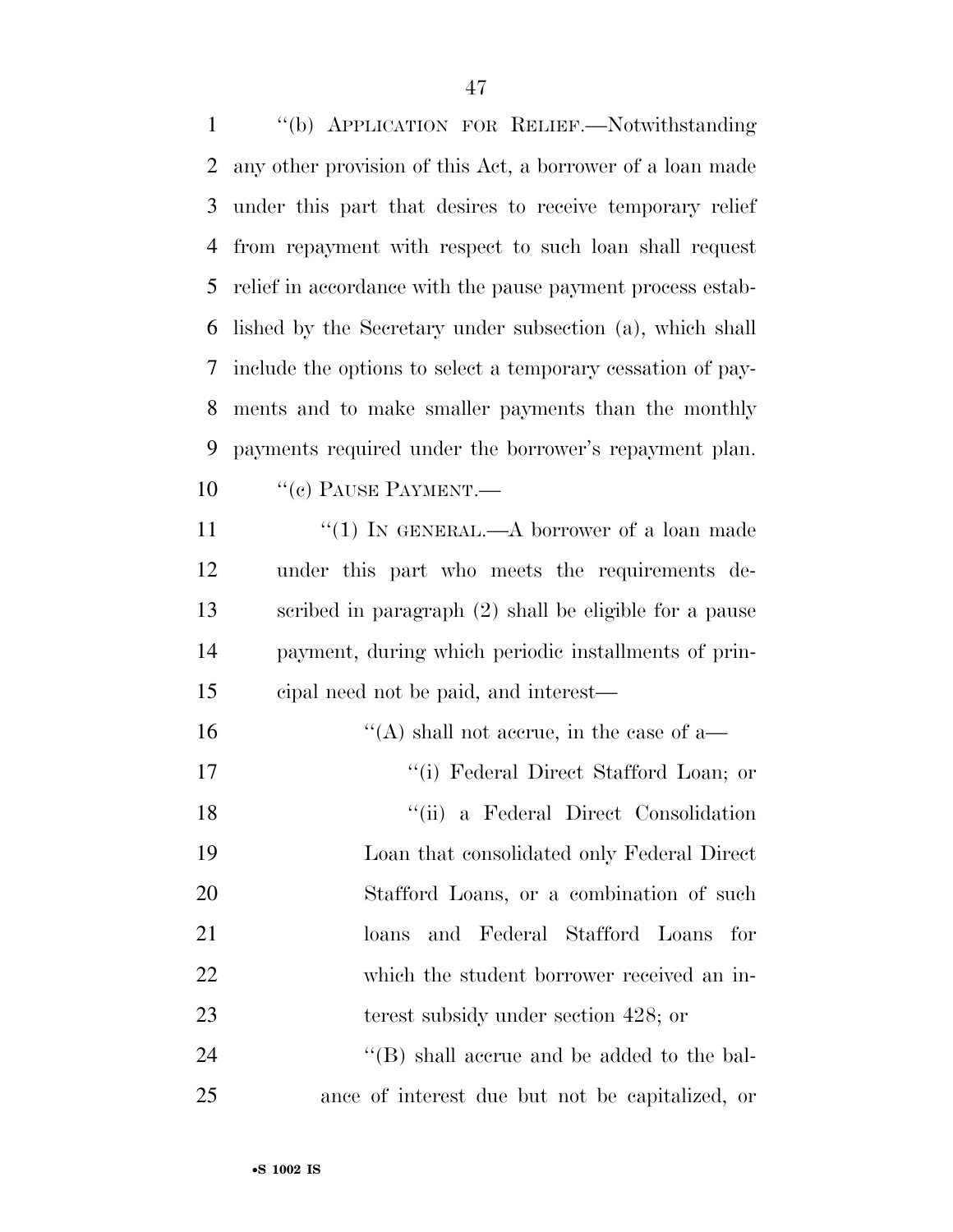| $\mathbf{1}$   | be paid by the borrower, in the case of a Fed-        |
|----------------|-------------------------------------------------------|
| $\overline{2}$ | eral Direct PLUS Loan, a Federal Direct Un-           |
| 3              | subsidized Stafford Loan, or a Federal Direct         |
| $\overline{4}$ | Consolidation Loan not described in subpara-          |
| 5              | graph (A)(ii).                                        |
| 6              | "(2) ELIGIBILITY.—A borrower of a loan made           |
| 7              | under this part shall be eligible for a pause payment |
| 8              | during any period—                                    |
| 9              | $\lq\lq$ during which—                                |
| 10             | "(i) the borrower is carrying at least                |
| 11             | one-half the normal full-time work load for           |
| 12             | the course of study that the borrower is              |
| 13             | pursuing, as determined by the eligible in-           |
| 14             | stitution (as such term is defined in sec-            |
| 15             | tion $435(a)$ ) the student is attending; or          |
| 16             | "(ii) in the case of a parent borrower,               |
| 17             | the borrower or the student on whose be-              |
| 18             | half the loan was borrowed is carrying at             |
| 19             | least one-half the normal full-time work              |
| 20             | load, in accordance with clause (i);                  |
| 21             | $\lq\lq (B)$ during which the borrower is pur-        |
| 22             | suing a course of study pursuant to a graduate        |
| 23             | fellowship program approved by the Secretary;         |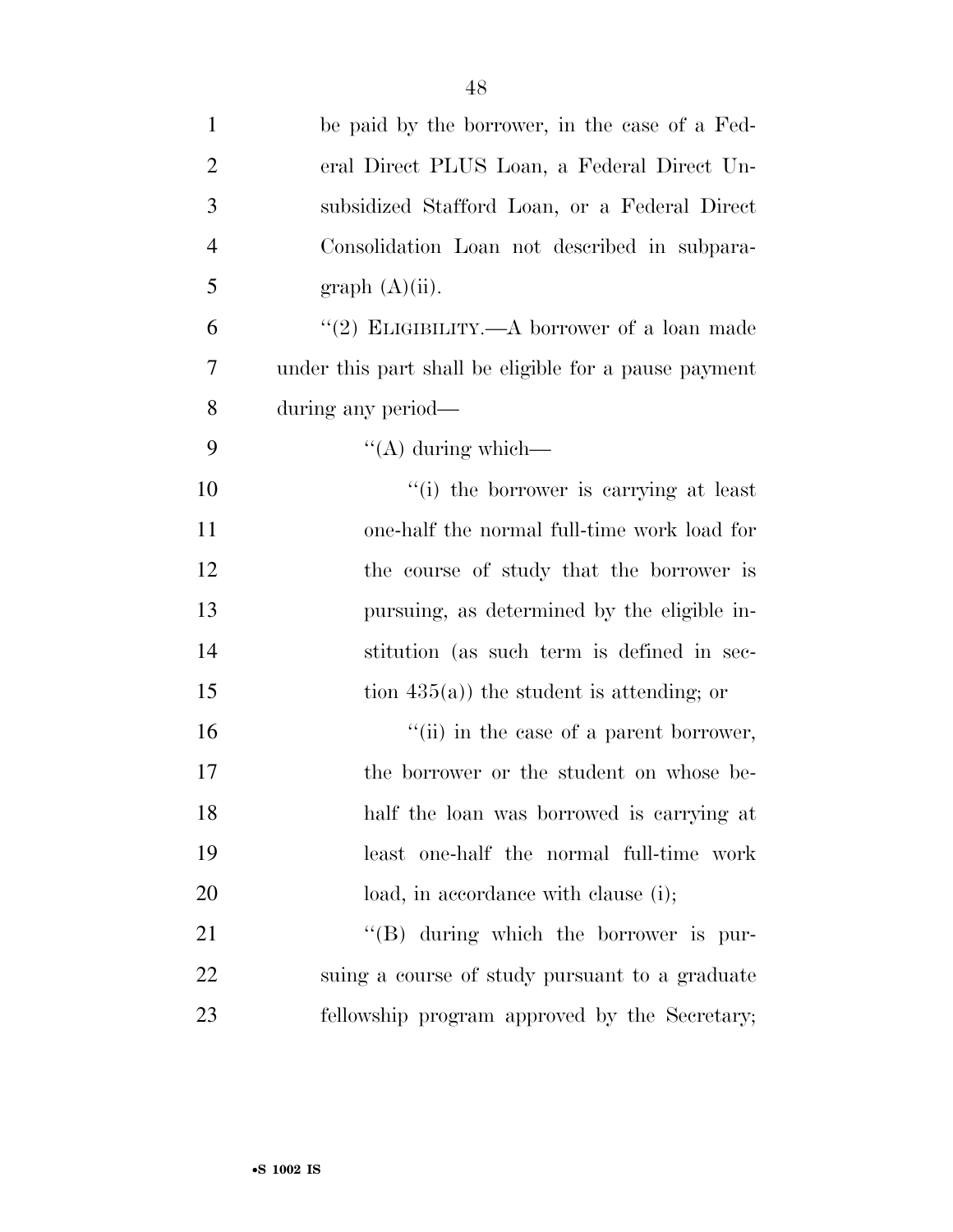| $\mathbf{1}$   | "(C) during which the borrower is serving          |
|----------------|----------------------------------------------------|
| $\overline{2}$ | in a medical or dental internship or residency     |
| 3              | program;                                           |
| $\overline{4}$ | $\lq\lq$ (D) during which the borrower is in a re- |
| 5              | habilitation training program for individuals      |
| 6              | with disabilities approved by the Secretary;       |
| $\overline{7}$ | $\lq\lq(E)$ during which the borrower—             |
| 8              | "(i) is serving on active duty during a            |
| 9              | war or other military operation or national        |
| 10             | emergency and for the 180-day period fol-          |
| 11             | lowing the demobilization date for the serv-       |
| 12             | ice; or                                            |
| 13             | "(ii) qualifies for partial repayment of           |
| 14             | the borrower's loans under a provision of          |
| 15             | chapter $109$ or $1609$ of title 10, United        |
| 16             | States Code;                                       |
| 17             | $\lq\lq(F)$ during which the borrower is per-      |
| 18             | forming qualifying National Guard duty during      |
| 19             | a war or other military operation or national      |
| 20             | emergency and for the 180-day period following     |
| 21             | the demobilization date for the service;           |
| <u>22</u>      | $\lq\lq(G)$ during which the borrower is serving   |
| 23             | $in-$                                              |
| 24             | "(i) an approved national service posi-            |
| 25             | tion (as defined in section 101 of the Na-         |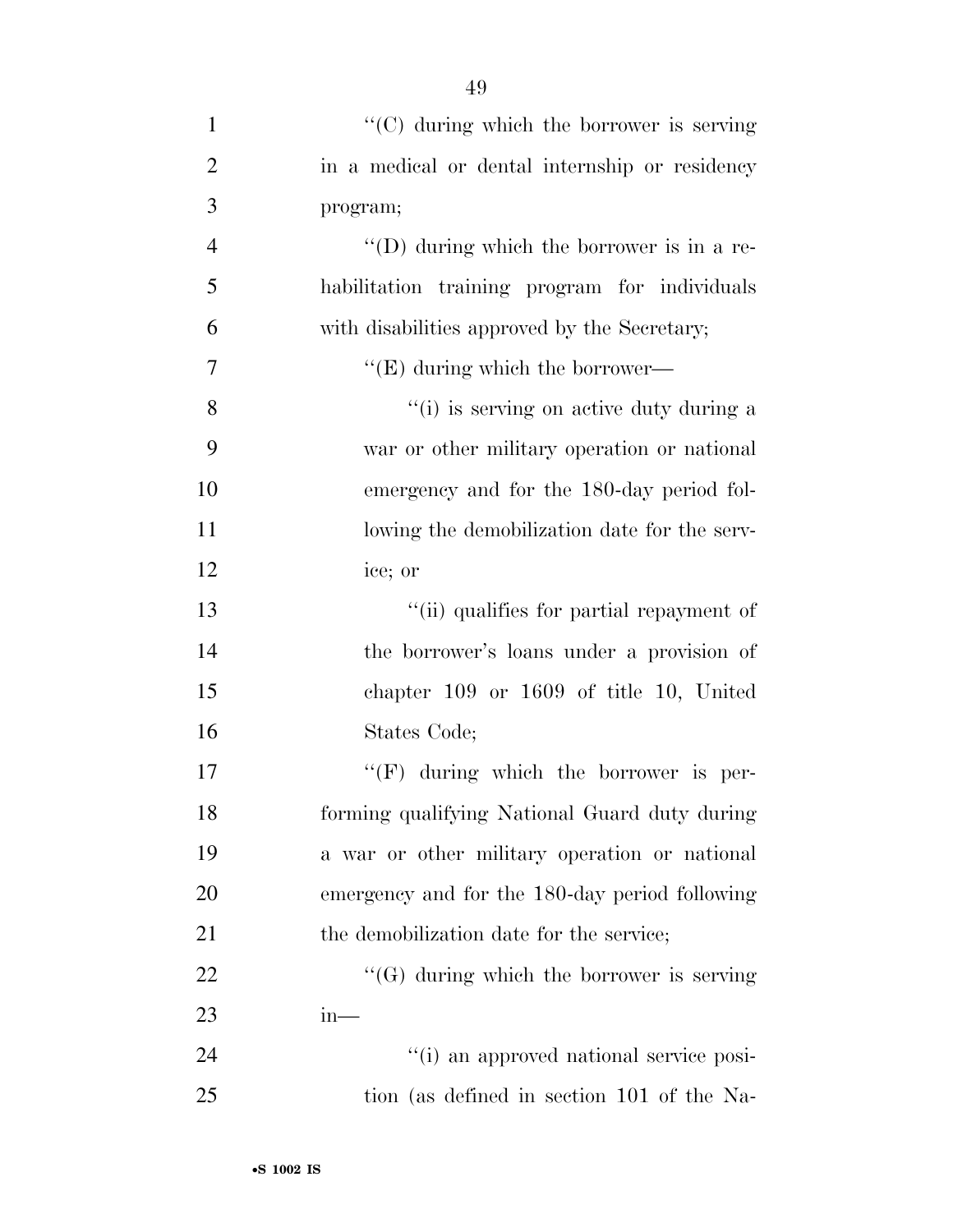| $\mathbf{1}$   | tional and Community Service Act of 1990           |
|----------------|----------------------------------------------------|
| $\overline{2}$ | $(42 \text{ U.S.C. } 12511)$ in an Americorps pro- |
| 3              | gram (defined for purposes of this sub-            |
| $\overline{4}$ | paragraph as a program carried out under           |
| 5              | subtitle C or E of title I of the National         |
| 6              | and Community Service Act of 1990 (42)             |
| $\overline{7}$ | U.S.C. 12571 et seq., 12611 et seq.) or            |
| 8              | title I of the Domestic Volunteer Service          |
| 9              | Act of 1973 (42 U.S.C. 4951 et seq.));             |
| 10             | "(ii) in the Peace Corps; or                       |
| 11             | "(iii) in a teaching position that would           |
| 12             | qualify for teacher loan forgiveness under         |
| 13             | section $428J$ ;                                   |
| 14             | $\lq\lq$ (H) not in excess of 3 years during which |
| 15             | the Secretary determines, in accordance with       |
| 16             | regulations prescribed under section $435(0)$ ,    |
| 17             | that the borrower has experienced or will expe-    |
| 18             | rience an economic hardship, such as experi-       |
| 19             | encing financial difficulties, having unexpected   |
| 20             | or significant medical expenses, or being unable   |
| 21             | to find full-time employment;                      |
| 22             | "(I) during which a borrower's ability to          |
| 23             | make payments, as determined by the Sec-           |
| 24             | retary, has been adversely affected by—            |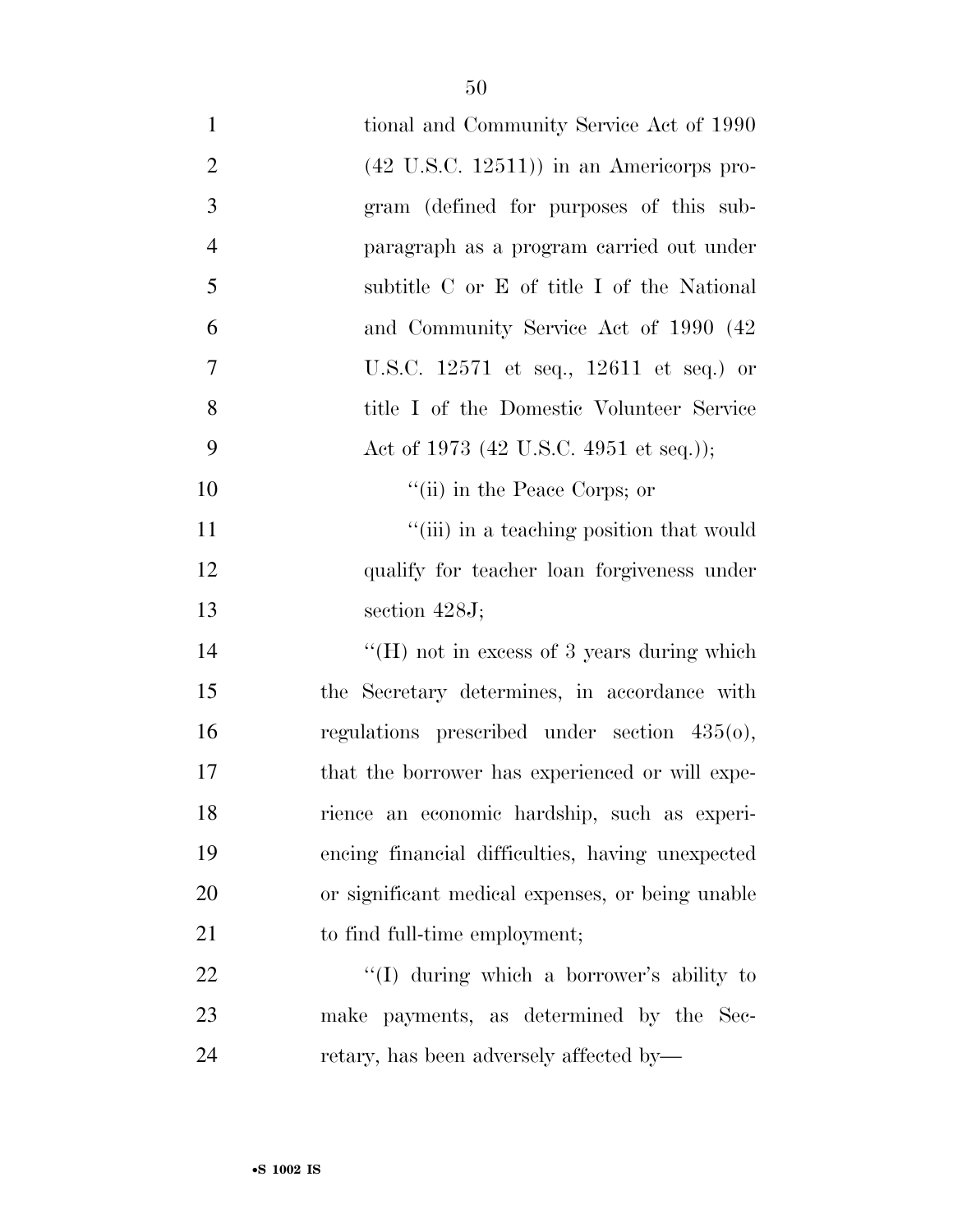| $\mathbf{1}$   | "(i) any major disaster or emergency                 |
|----------------|------------------------------------------------------|
| $\mathbf{2}$   | declared by the President under section              |
| $\mathfrak{Z}$ | $401$ or $501$ , respectively, of the Robert T.      |
| $\overline{4}$ | Stafford Disaster Relief and Emergency               |
| 5              | Assistance Act (42 U.S.C. 5170, 5191);               |
| 6              | "(ii) a local emergency, as declared by              |
| $\overline{7}$ | the appropriate government agency; or                |
| 8              | "(iii) a military mobilization;                      |
| 9              | $\lq\lq(J)$ during which the borrower is awaiting    |
| 10             | a determination by the Secretary of the bor-         |
| 11             | rower's request for a pause payment, change in       |
| 12             | repayment plan, loan forgiveness or cancella-        |
| 13             | tion, or consolidation loan; or                      |
| 14             | $\lq\lq$ during which the borrower is experi-        |
| 15             | encing other exceptional circumstances for           |
| 16             | which pause payment under this section is in         |
| 17             | the best interest of the borrower, as determined     |
| 18             | by the Secretary through regulation.".               |
| 19             | (b) CONFORMING AMENDMENTS.—Section 455 (20           |
| 20             | U.S.C. $1087e$ is amended—                           |
| 21             | (1) in subsection (e)(7)(B)(i), by striking "is in   |
| 22             | deferment" and inserting "is under pause payment     |
| 23             | pursuant to section 460B";                           |
| 24             | $(2)$ by striking subsection $(f)$ and inserting the |
| 25             | following:                                           |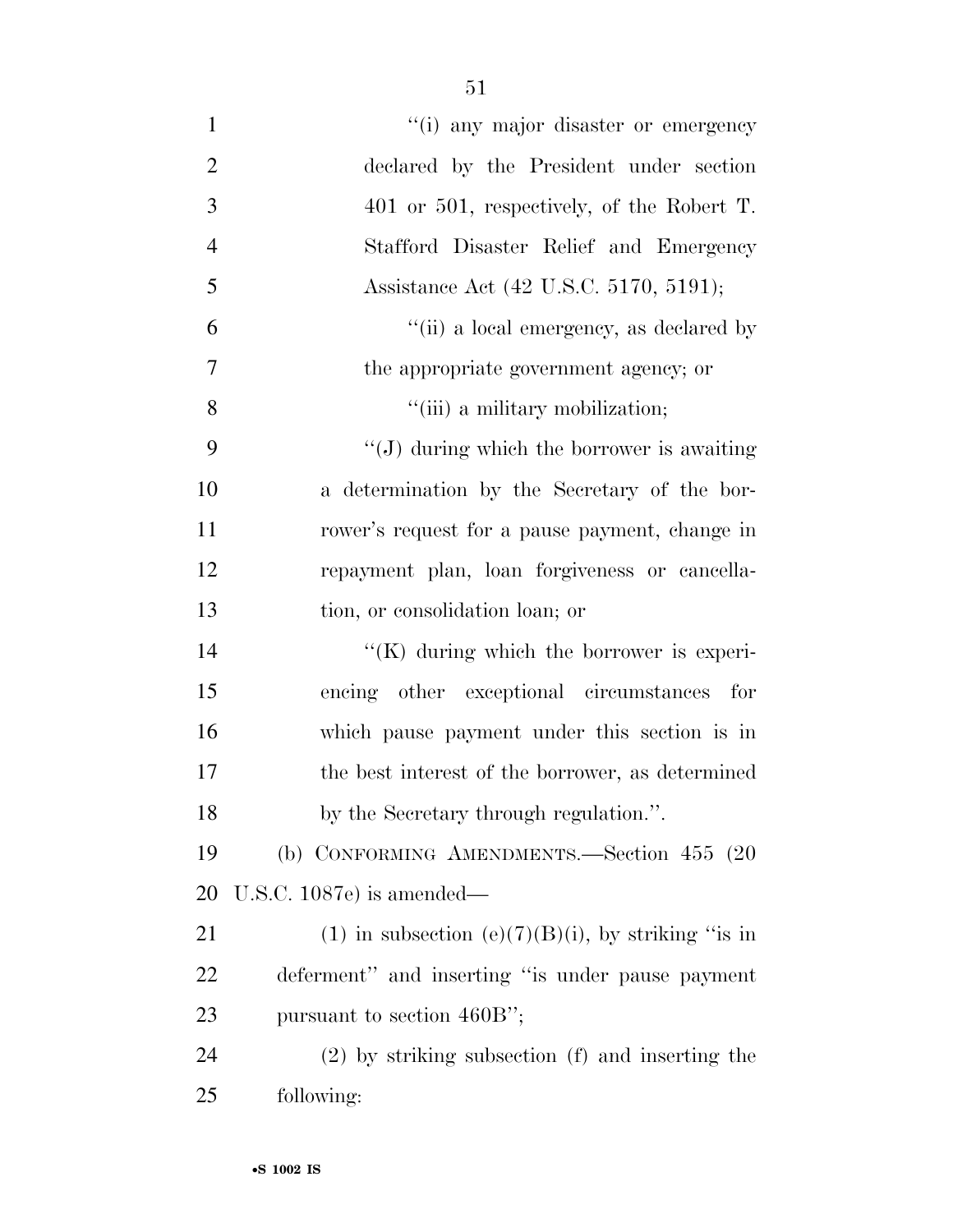| 1              | "(f) $[respect]$ "; and                                               |
|----------------|-----------------------------------------------------------------------|
| $\overline{2}$ | $(3)$ in subsection $(l)$ —                                           |
| 3              | $(A)$ by striking "PROGRAM.—" and all that                            |
| 4              | follows through "Using funds" and inserting                           |
| 5              | the following: "PROGRAM.—Using funds"; and                            |
| 6              | $(B)$ by striking paragraph $(2)$ .                                   |
| 7              | SEC. 304. AUTOMATIC ENROLLMENT INTO INCOME-BASED                      |
| 8              | REPAYMENT FOR BORROWERS WHO ARE DE-                                   |
| 9              | LINQUENT ON LOANS AND FOR BORROWERS                                   |
| 10             | WHO REHABILITATE DEFAULTED LOANS.                                     |
| 11             | (a) NOTIFICATION AND AUTOMATIC ENROLLMENT                             |
| 12             | PROCEDURES.—Section 455(d) $(20 \text{ U.S.C. } 1087\text{e(d)}),$ as |
| 13             | amended by section 103 and 302, is further amended by                 |
| 14             | adding at the end the following:                                      |
| 15             | "(9) NOTIFICATION AND AUTOMATIC ENROLL-                               |
| 16             | MENT PROCEDURES FOR BORROWERS WHO ARE DE-                             |
| 17             | LINQUENT ON LOANS.                                                    |
| 18             | "(A) AUTHORITY TO OBTAIN INCOME IN-                                   |
| 19             | FORMATION.-                                                           |
| 20             | "(i) IN GENERAL.—In the case of any                                   |
| 21             | borrower who is at least 60 days delin-                               |
| 22             | quent on a loan made under this part, the                             |
| 23             | Secretary may obtain such information as                              |
| 24             | is reasonably necessary regarding the in-                             |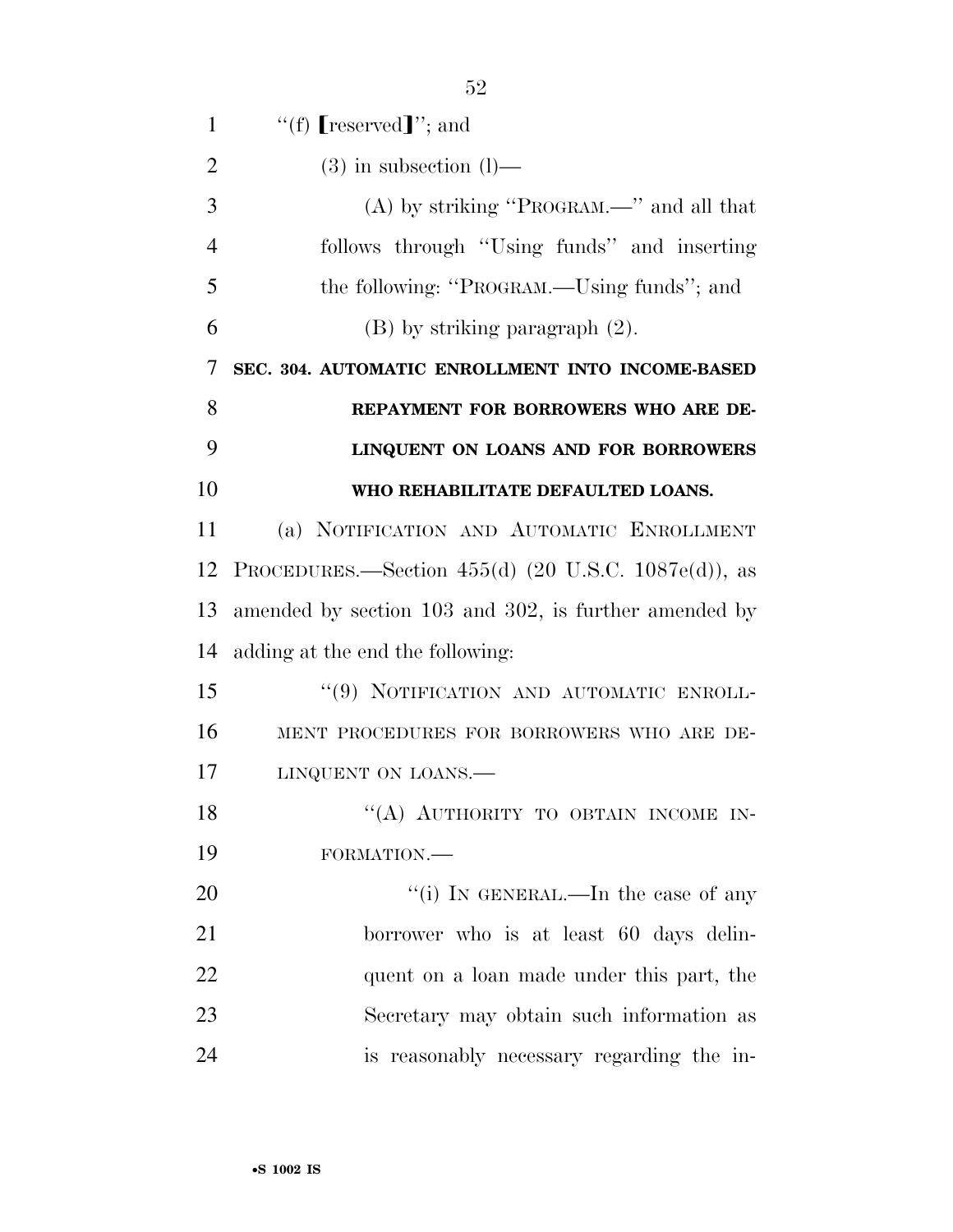| $\mathbf{1}$   | come and family size of the borrower (and       |
|----------------|-------------------------------------------------|
| $\overline{2}$ | the borrower's spouse, if applicable).          |
| 3              | "(ii) AVAILABILITY OF RETURNS AND               |
| $\overline{4}$ | RETURN INFORMATION.—Returns and re-             |
| 5              | turn information (as defined in section)        |
| 6              | 6103 of the Internal Revenue Code of            |
| 7              | 1986) may be obtained under this subpara-       |
| 8              | graph only to the extent authorized by sec-     |
| 9              | tion $6103(1)(13)$ of such Code.                |
| 10             | "(B) BORROWER NOTIFICATION.—With re-            |
| 11             | spect to each borrower of a loan made under     |
| 12             | this part who is at least 60 days delinquent on |
| 13             | such loan and who has not been subject to the   |
| 14             | procedures under this paragraph for such loan   |
| 15             | in the preceding 120 days, the Secretary shall, |
| 16             | as soon as practicable after such 60-day delin- |
| 17             | quency, provide to the borrower the following:  |
| 18             | "(i) Notification that the borrower is          |
| 19             | at least 60 days delinquent on at least 1       |
| 20             | loan under this part, and a description of      |
| 21             | all delinquent loans under this part, and       |
| 22             | nondelinquent loans under this part, of the     |
| 23             | borrower.                                       |
|                |                                                 |

24 ''(ii) A brief description of the repay-ment plans for which the borrower is eligi-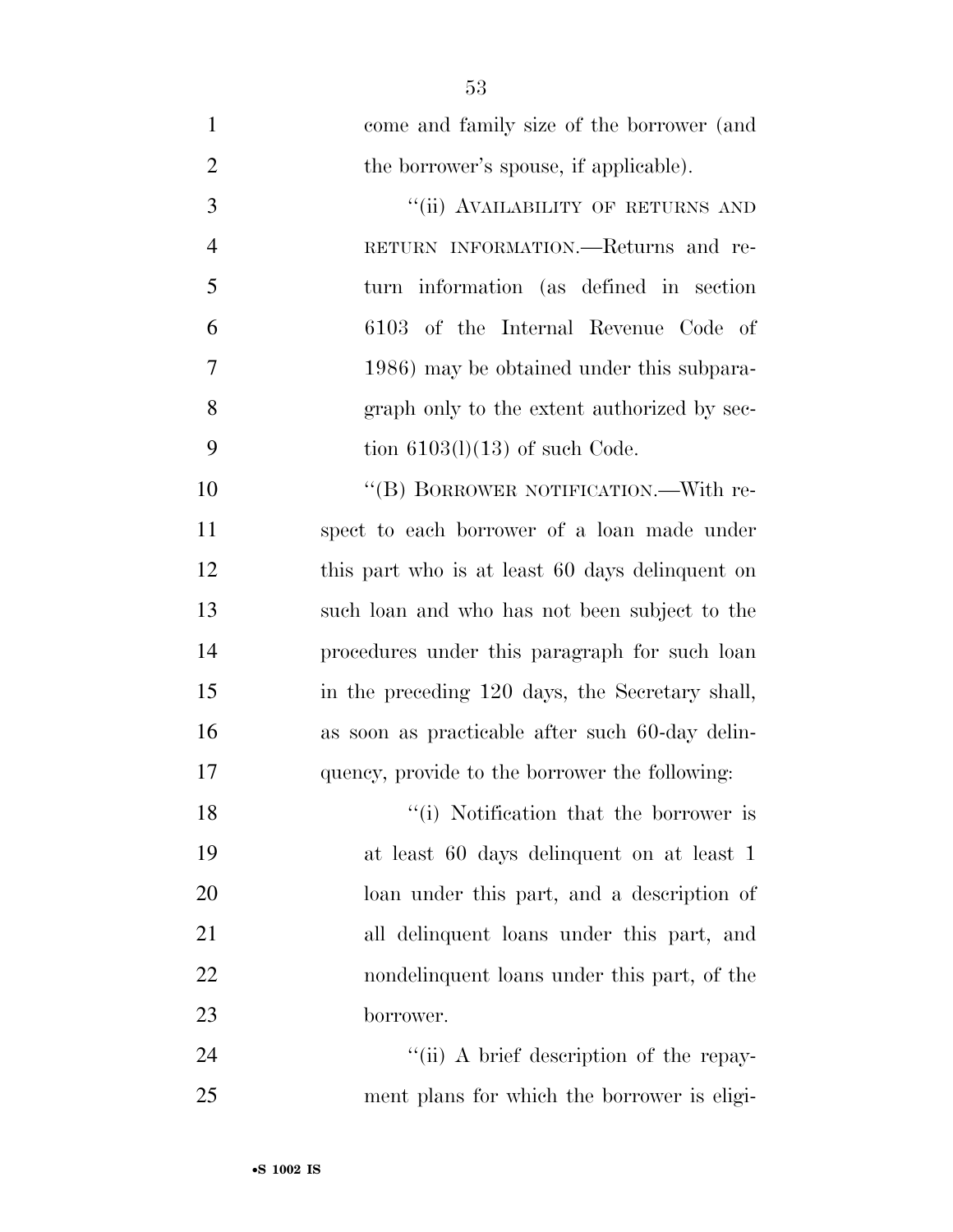| $\mathbf{1}$   | ble and the borrower's loans made under     |
|----------------|---------------------------------------------|
| $\overline{2}$ | this part, and loans made, insured, or      |
| $\mathfrak{Z}$ | guaranteed under part B or E, that may      |
| $\overline{4}$ | be eligible for such plans, based on infor- |
| 5              | mation available to the Secretary.          |
| 6              | "(iii) Clear and simple instructions on     |
| $\overline{7}$ | how to select the repayment plans.          |
| 8              | "(iv) The amount of monthly pay-            |
| 9              | ments for the loans made under this part,   |
| 10             | and any loans made, insured, or guaran-     |
| 11             | teed under part B or E, under the repay-    |
| 12             | ment plans for which the borrower is eligi- |
| 13             | ble, based on information available to the  |
| 14             | Secretary, including, if the income infor-  |
| 15             | mation of the borrower is available to the  |
| 16             | Secretary under subparagraph $(A)$ —        |
| 17             | $\lq\lq$ (I) the amount of the monthly      |
| 18             | payment under the income-based re-          |
| 19             | payment plan under section $493C(e)$        |
| 20             | for which the borrower is eligible for      |
| 21             | the borrower's loans made under this        |
| 22             | part, based on such income informa-         |
| 23             | tion; and                                   |
| 24             | "(II) the income, family size, tax          |
| 25             | filing status, and tax year information     |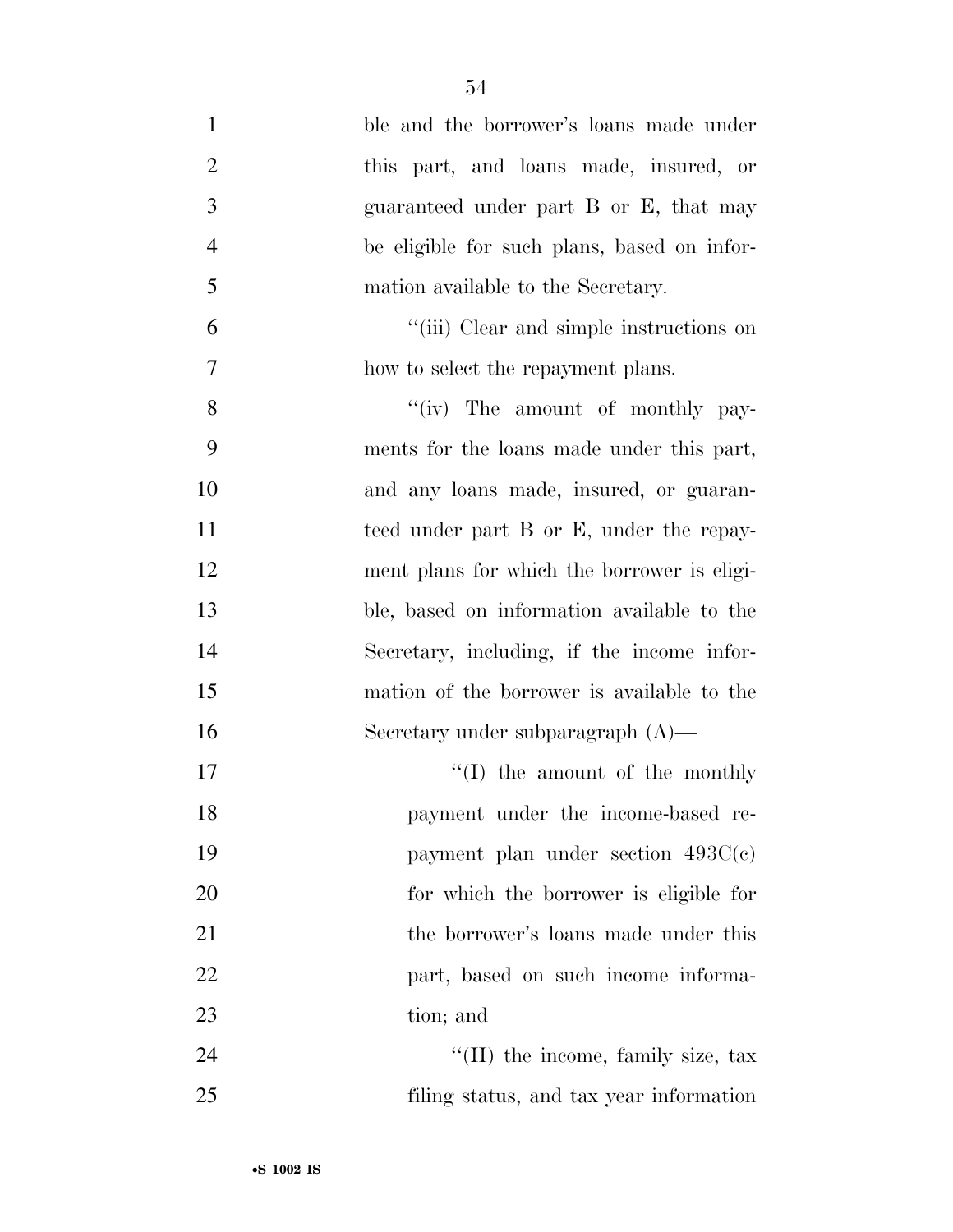| $\mathbf{1}$   | on which each the monthly payment is        |
|----------------|---------------------------------------------|
| $\overline{2}$ | based.                                      |
| 3              | $f'(v)$ An explanation that the Sec-        |
| $\overline{4}$ | retary shall take the actions under sub-    |
| 5              | paragraph (C) with respect to such bor-     |
| 6              | rower, if-                                  |
| $\tau$         | "(I) the borrower is $120 \text{ days}$ de- |
| 8              | linquent on one or more loans under         |
| 9              | this part and has not selected a new        |
| 10             | repayment plan for the borrower's           |
| 11             | loans under this part; and                  |
| 12             | $\lq\lq$ (II) in the case of such a bor-    |
| 13             | rower whose repayment plan for any          |
| 14             | loans made under this part is not an        |
| 15             | income-based repayment plan under           |
| 16             | section $493C(c)$ , the monthly pay-        |
| 17             | ments under such repayment plan are         |
| 18             | higher than such monthly payments           |
| 19             | would be under an income-based re-          |
| 20             | payment plan for such loans.                |
| 21             | "(vi) Instructions on updating the in-      |
| 22             | formation of the borrower obtained under    |
| 23             | subparagraph $(A)$ .                        |
| 24             | "(C) SECRETARY'S INITIAL SELECTION OF       |
| 25             | PLAN.—With respect to each borrower<br>de-  |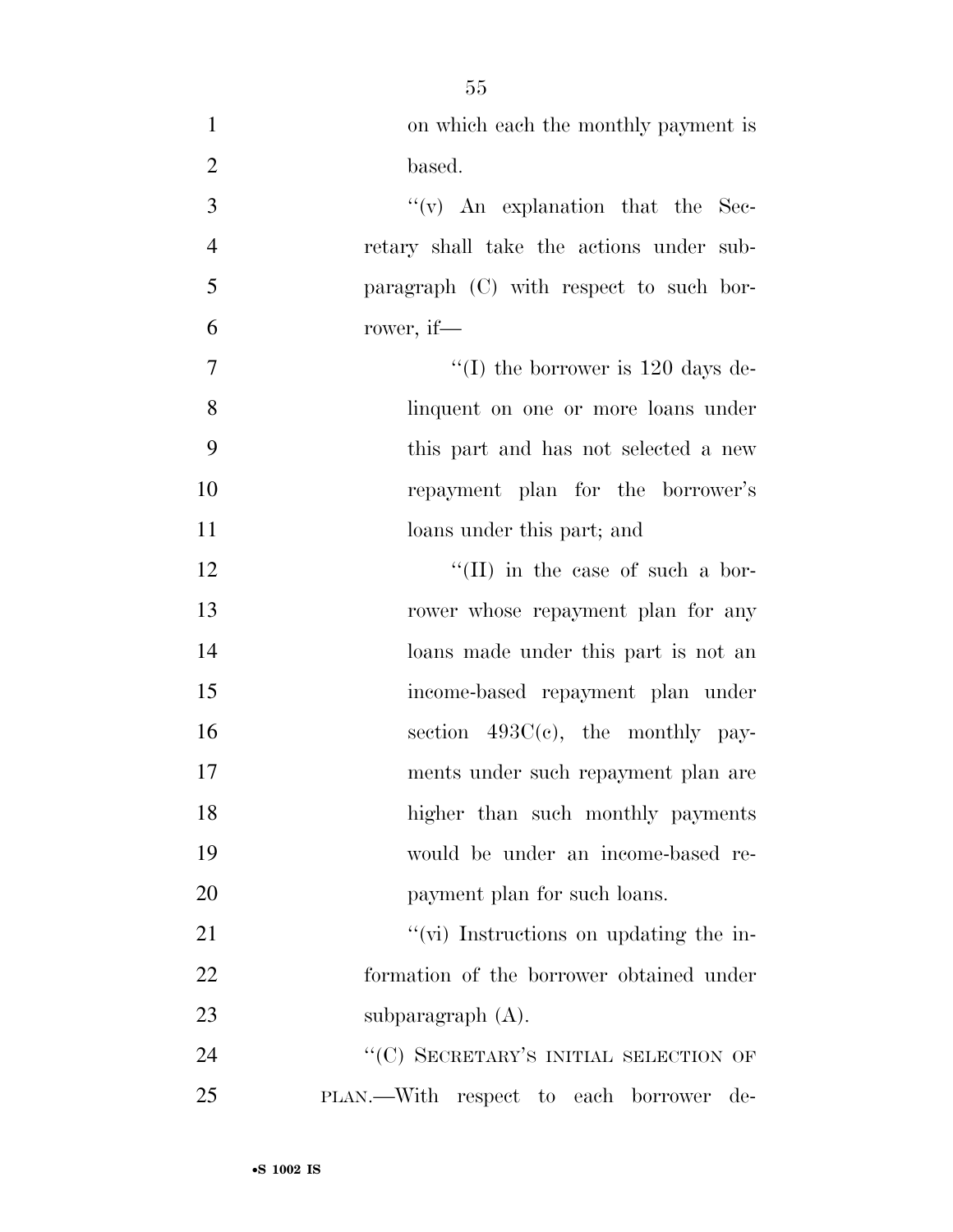| $\mathbf{1}$   | scribed in subparagraph (B) who has a repay-       |
|----------------|----------------------------------------------------|
| $\overline{2}$ | ment plan for loans made under this part that      |
| $\mathfrak{Z}$ | meets the requirements of clause $(v)(II)$ of sub- |
| $\overline{4}$ | paragraph (B), who has not selected a new re-      |
| 5              | payment plan for such loans in accordance with     |
| 6              | the notice received under such subparagraph,       |
| $\tau$         | and who is at least 120 days delinquent on such    |
| 8              | a loan, the Secretary shall, as soon as prac-      |
| 9              | ticable—                                           |
| 10             | "(i) in a case in which any of the bor-            |
| 11             | rower's loans made under part B or E are           |
| 12             | eligible for an income-based repayment             |
| 13             | plan under section $493C(e)$ , provide the         |
| 14             | borrower with the income-based repayment           |
| 15             | plan; and                                          |
| 16             | "(ii) in a case in which none of the               |
| 17             | borrower's loans made under part B or E            |
| 18             | are eligible for an income-based repayment         |
| 19             | plan under section $493C(e)$ , notify the bor-     |
| 20             | rower of the actions, if any, the borrower         |
| 21             | may take for such loans to become eligible         |
| 22             | for such a plan.                                   |
| 23             | "(D) SECRETARY'S ADDITIONAL<br>SELEC-              |
| 24             | TION OF PLAN.-                                     |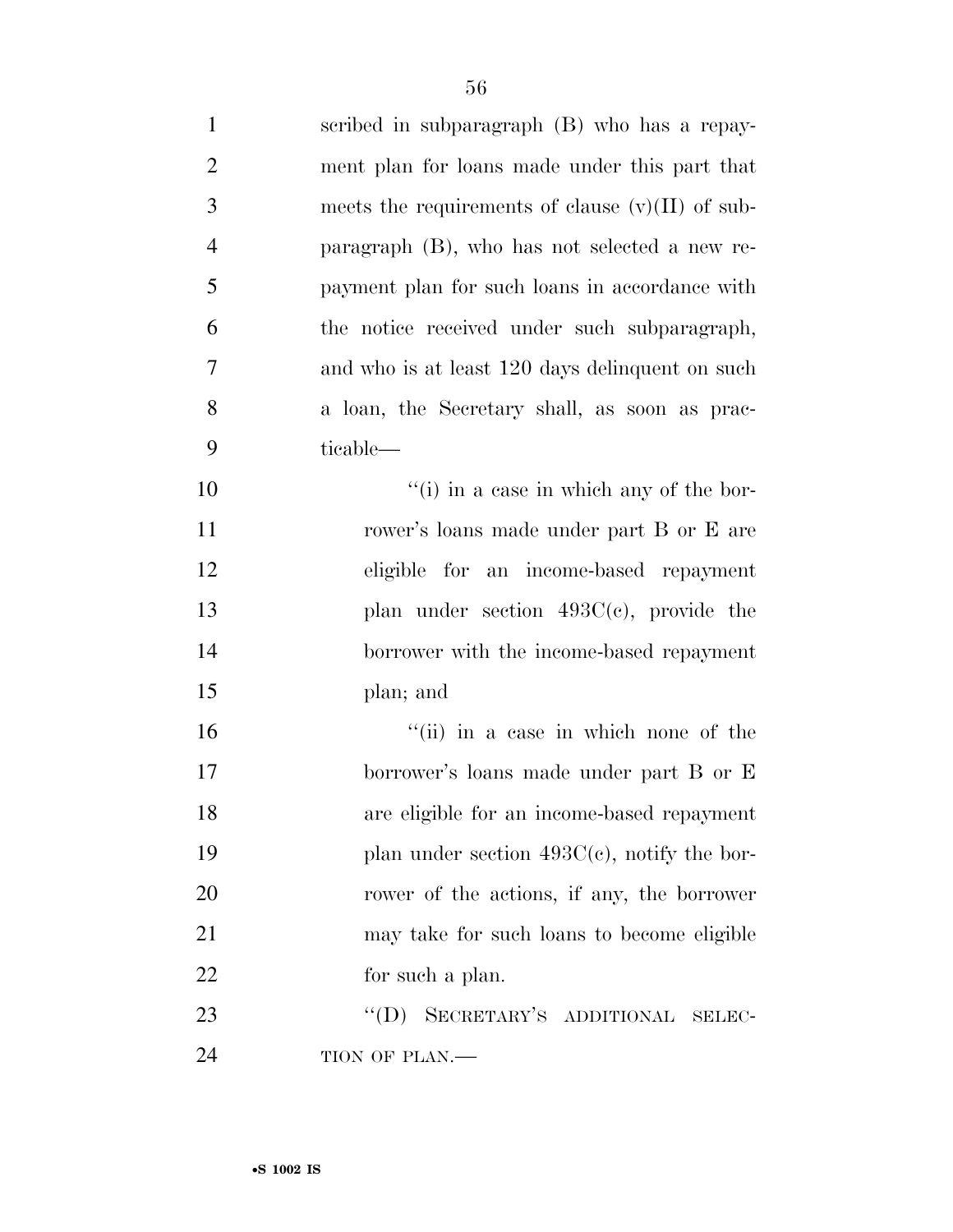| $\mathbf{1}$   | "(i) IN GENERAL.—With respect to                 |
|----------------|--------------------------------------------------|
| $\overline{2}$ | each borrower of a loan made under this          |
| 3              | part who selects a new repayment plan in         |
| $\overline{4}$ | accordance with the notice received under        |
| 5              | subparagraph (B) and who continues to be         |
| 6              | delinquent on such loan for a period de-         |
| 7              | scribed in clause (ii), the Secretary shall,     |
| 8              | as soon as practicable after such period,        |
| 9              | carry out the procedures described in sub-       |
| 10             | paragraph (C) for the borrower's loans           |
| 11             | made under this part, if such procedures         |
| 12             | would result in lower monthly repayment          |
| 13             | amounts on such loan.                            |
| 14             | "(ii) DESCRIPTION OF PERIOD.—The                 |
| 15             | duration of the period described in clause       |
| 16             | (i) shall be the amount of time that the         |
| 17             | Secretary determines is sufficient to indi-      |
| 18             | cate that the borrower may benefit from          |
| 19             | repaying such loan under a new repayment         |
| 20             | plan, but in no case shall such period be        |
|                |                                                  |
| 21             | less than 60 days.                               |
| 22             | "(E) OPT-OUT.—A borrower of a loan               |
| 23             | made under this part shall have the right to opt |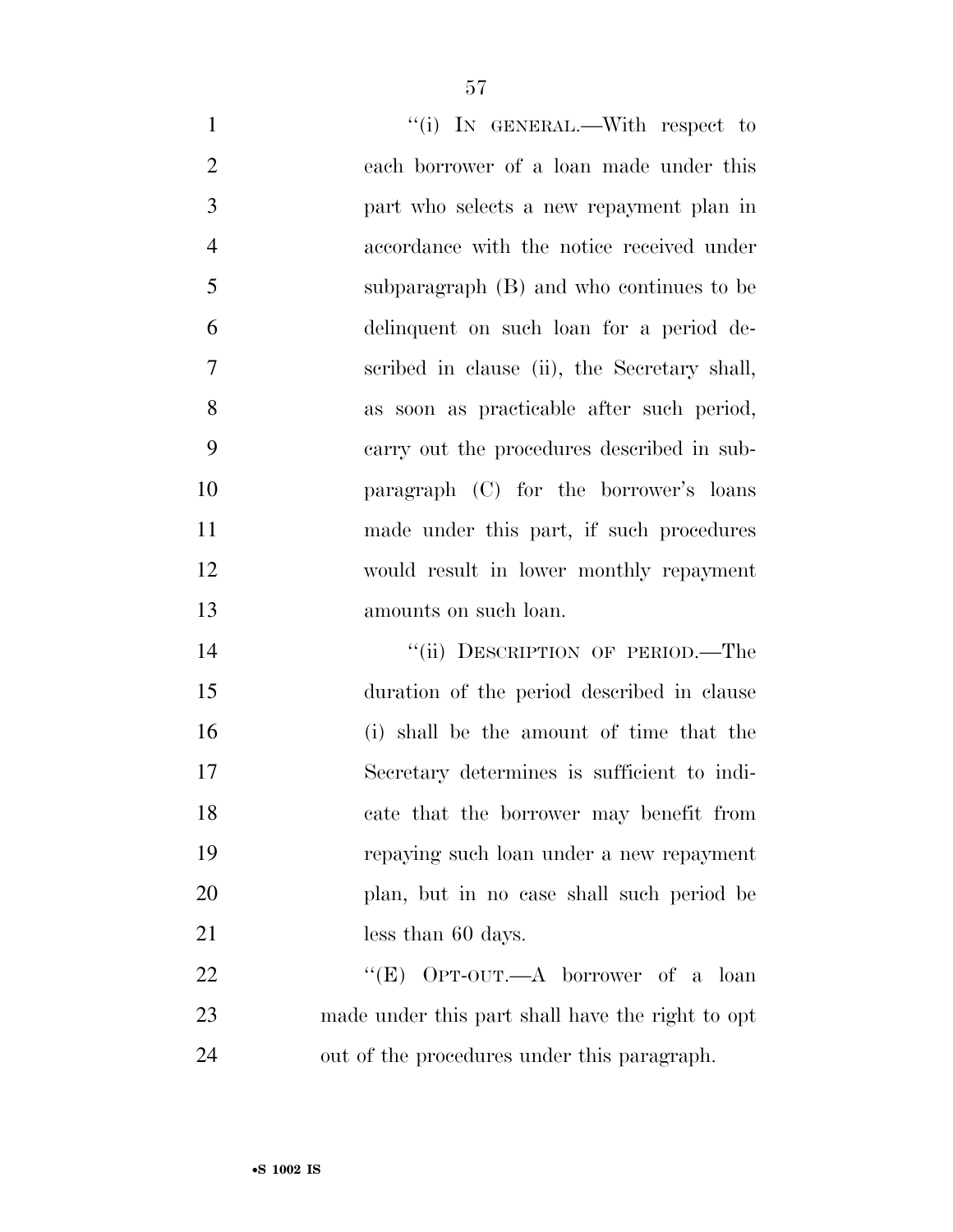| $\mathbf{1}$   | "(F) PROCEDURES.—The Secretary shall            |
|----------------|-------------------------------------------------|
| $\overline{2}$ | establish procedures as are necessary to effec- |
| 3              | tively implement this paragraph.                |
| $\overline{4}$ | "(10) NOTIFICATION AND AUTOMATIC ENROLL-        |
| 5              | MENT PROCEDURES FOR BORROWERS WHO ARE RE-       |
| 6              | HABILITATING DEFAULTED LOANS.-                  |
| 7              | "(A) AUTHORITY TO OBTAIN INCOME IN-             |
| 8              | FORMATION.-                                     |
| 9              | "(i) IN GENERAL.—In the case of any             |
| 10             | borrower who is rehabilitating a loan made      |
| 11             | under this part pursuant to section             |
| 12             | $428F(a)$ , the Secretary may obtain such       |
| 13             | information as is reasonably necessary re-      |
| 14             | garding the income and family size of the       |
| 15             | borrower (and the borrower's spouse, if ap-     |
| 16             | plicable).                                      |
| 17             | "(ii) AVAILABILITY OF RETURNS AND               |
| 18             | RETURN INFORMATION.—Returns and re-             |
| 19             | turn information (as defined in section         |
| 20             | 6103 of the Internal Revenue Code of            |
| 21             | 1986) may be obtained under this subpara-       |
| 22             | graph only to the extent authorized by sec-     |
| 23             | tion $6103(l)(13)$ of such Code.                |
| 24             | $\lq\lq (B)$<br>BORROWER NOTIFICATION.-Not      |
| 25             | later than 30 days after a borrower makes the   |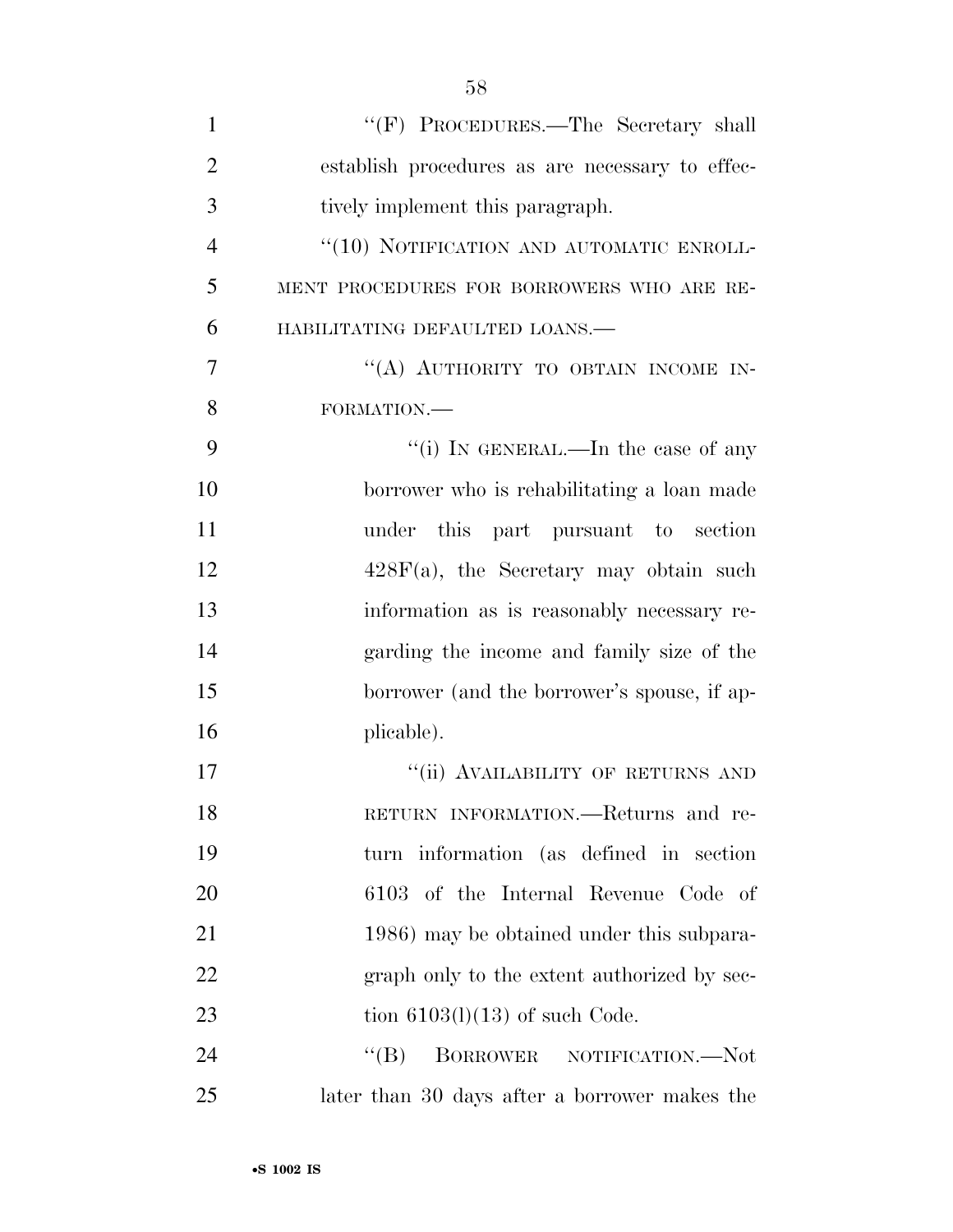6th payment required for the loan rehabilitation described in subparagraph (A), the Secretary shall notify the borrower of the process under subparagraph (C) with respect to such loan. 5 "(C) SECRETARY'S AUTOMATIC ENROLL- MENT.—With respect to each borrower who has made the 9th payment required for the loan re- habilitation described in subparagraph (A) and is eligible for the income-based repayment plan under section 493C(c), the Secretary shall, as soon as practicable after such payment, provide the borrower with the income-based repayment plan. ''(D) OPT-OUT.—A borrower of a loan made under this part shall have the right to opt out of the procedures under this paragraph. 17 "'(E) PROCEDURES.—The Secretary shall establish procedures as are necessary to effec- tively implement this paragraph.''. (b) EFFECTIVE DATE.—The amendments made by subsection (a) shall— (1) take effect as soon as the Secretary of Edu-cation determines practicable after the Secretary fi-

nalizes the procedures under section 107; and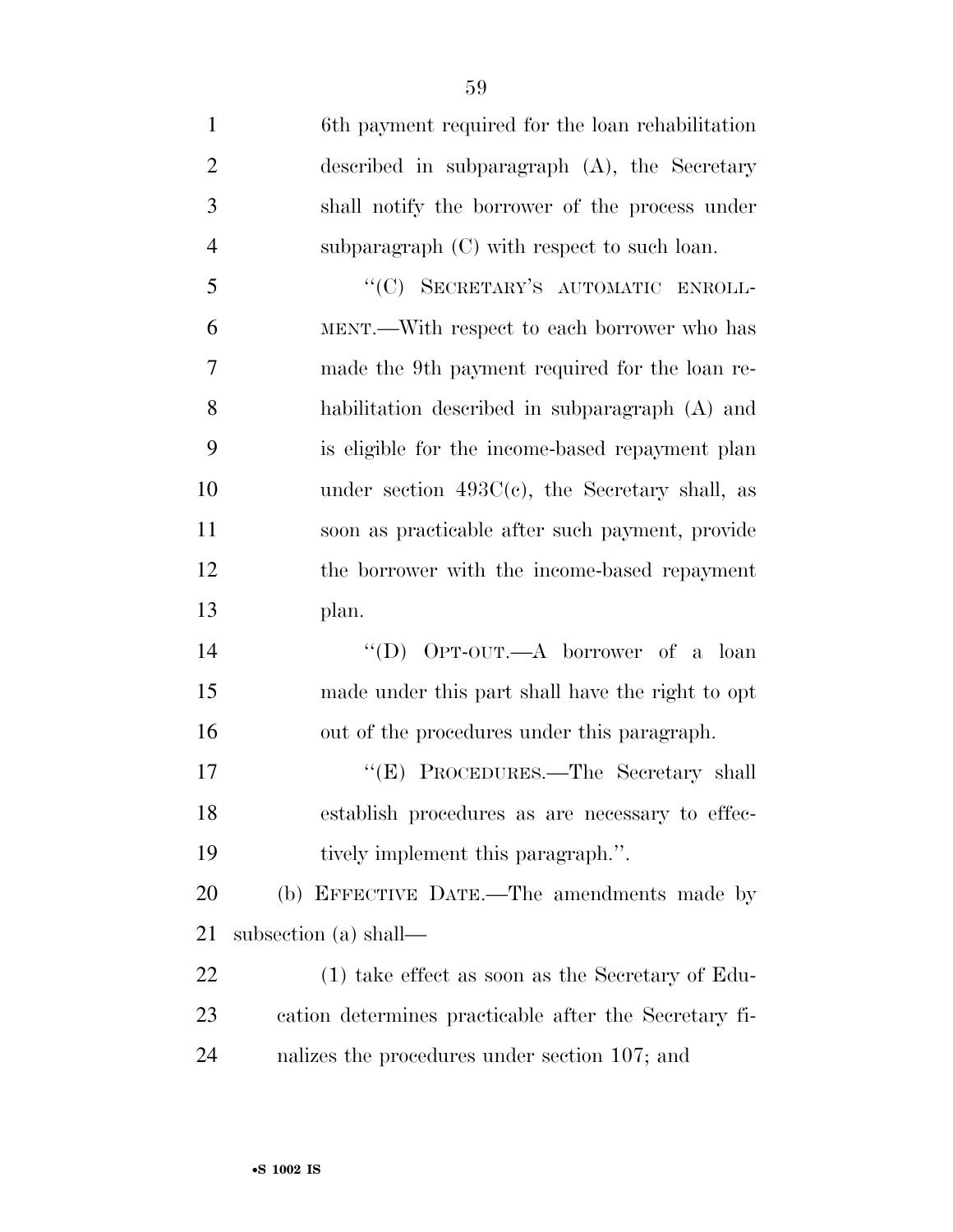(2) apply to all borrowers of loans made under part D of title IV of the Higher Education Act of 1965 (20 U.S.C. 1087a et seq.). **SEC. 305. SEPARATING JOINT CONSOLIDATION LOANS.**  5 (a) IN GENERAL.—Section  $455(g)$  (20 U.S.C. 6 1087e(g)), as amended by section 104, is further amended by adding at the end the following: 8 "(3) SEPARATING JOINT CONSOLIDATION LOANS.— 10 "(A) IN GENERAL.—A married couple, or 2 individuals who were previously a married couple, and who received a joint consolidation loan as such married couple under subpara-14 graph (C) of section  $428C(a)(3)$  (as such sub- paragraph was in effect on or before June 30, 2006), may apply to the Secretary for each in- dividual borrower in the married couple (or pre- viously married couple) to receive a separate Federal Direct Consolidation Loan under this part— 21  $\frac{((i) \text{ that shall}}{(i)}$ 22 ''(I) unless the Secretary receives notice of an agreement described in 24 subclause (II)(aa), be equal to the 25 sum of —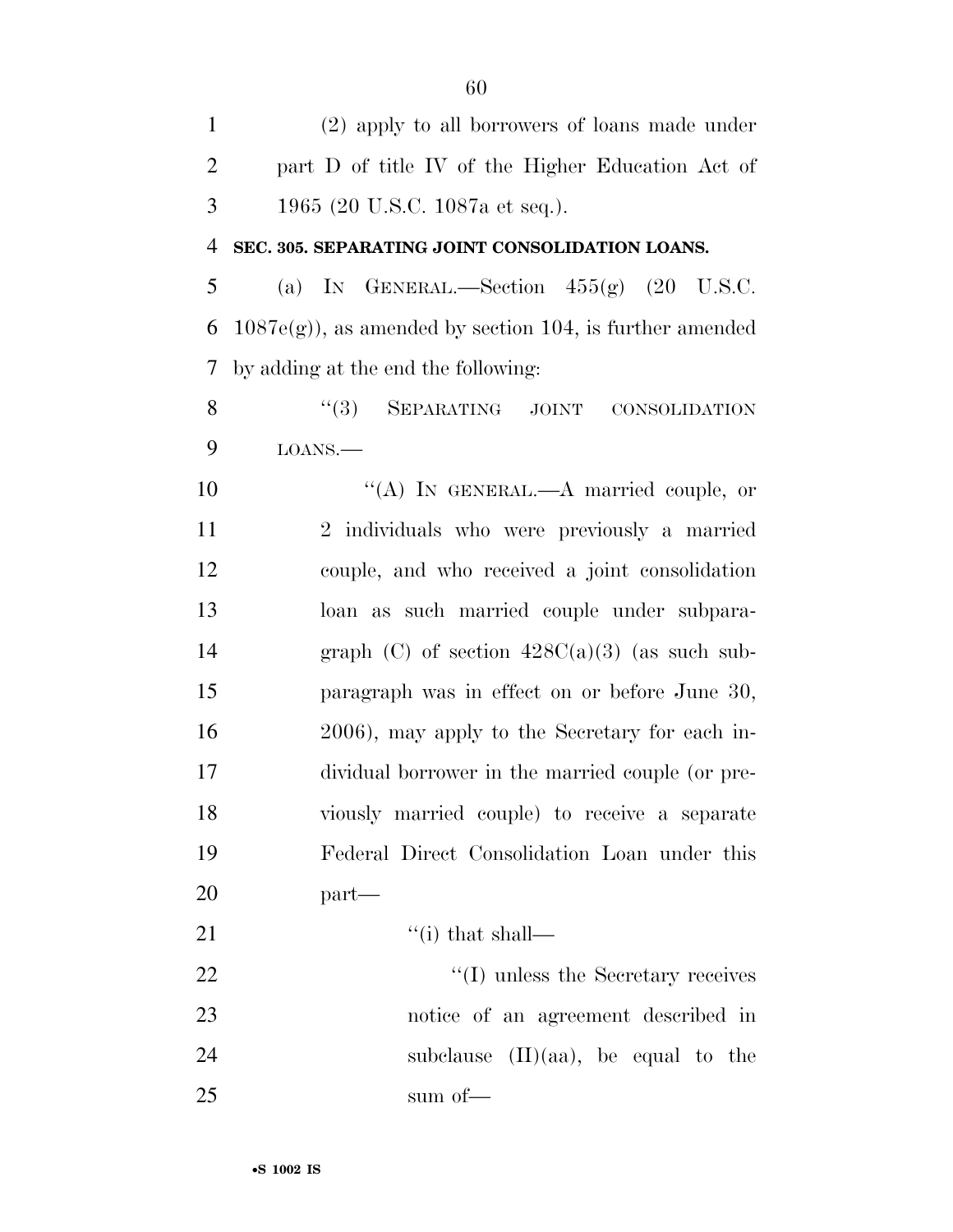| "(aa) the unpaid principal<br>$\mathbf{1}$            |  |
|-------------------------------------------------------|--|
| $\overline{2}$<br>and accrued unpaid interest of      |  |
| 3<br>the percentage of the joint con-                 |  |
| $\overline{4}$<br>solidation loan that, as of the day |  |
| 5<br>before such joint consolidation                  |  |
| 6<br>loan was made, was attributable                  |  |
| $\overline{7}$<br>to the loans of the individual bor- |  |
| 8<br>rower for whom such separate                     |  |
| 9<br>consolidation loan is being made;                |  |
| 10<br>and                                             |  |
| 11<br>"(bb) any other loans de-                       |  |
| 12<br>scribed in section $428C(a)(4)$                 |  |
| 13<br>that such individual borrower se-               |  |
| 14<br>lects for consolidation under this              |  |
| 15<br>part; or                                        |  |
| 16<br>"(II) be equal to the sum of $\equiv$           |  |
| 17<br>"(aa) the unpaid principal                      |  |
| and accrued unpaid interest of<br>18                  |  |
| 19<br>the percentage of the joint con-                |  |
| 20<br>solidation loan that, as of the                 |  |
| 21<br>date of application under this                  |  |
| 22<br>paragraph, the married couple                   |  |
| 23<br>(or previously married couple)                  |  |
| 24<br>agrees shall be considered attrib-              |  |
| 25<br>utable to the loans of the indi-                |  |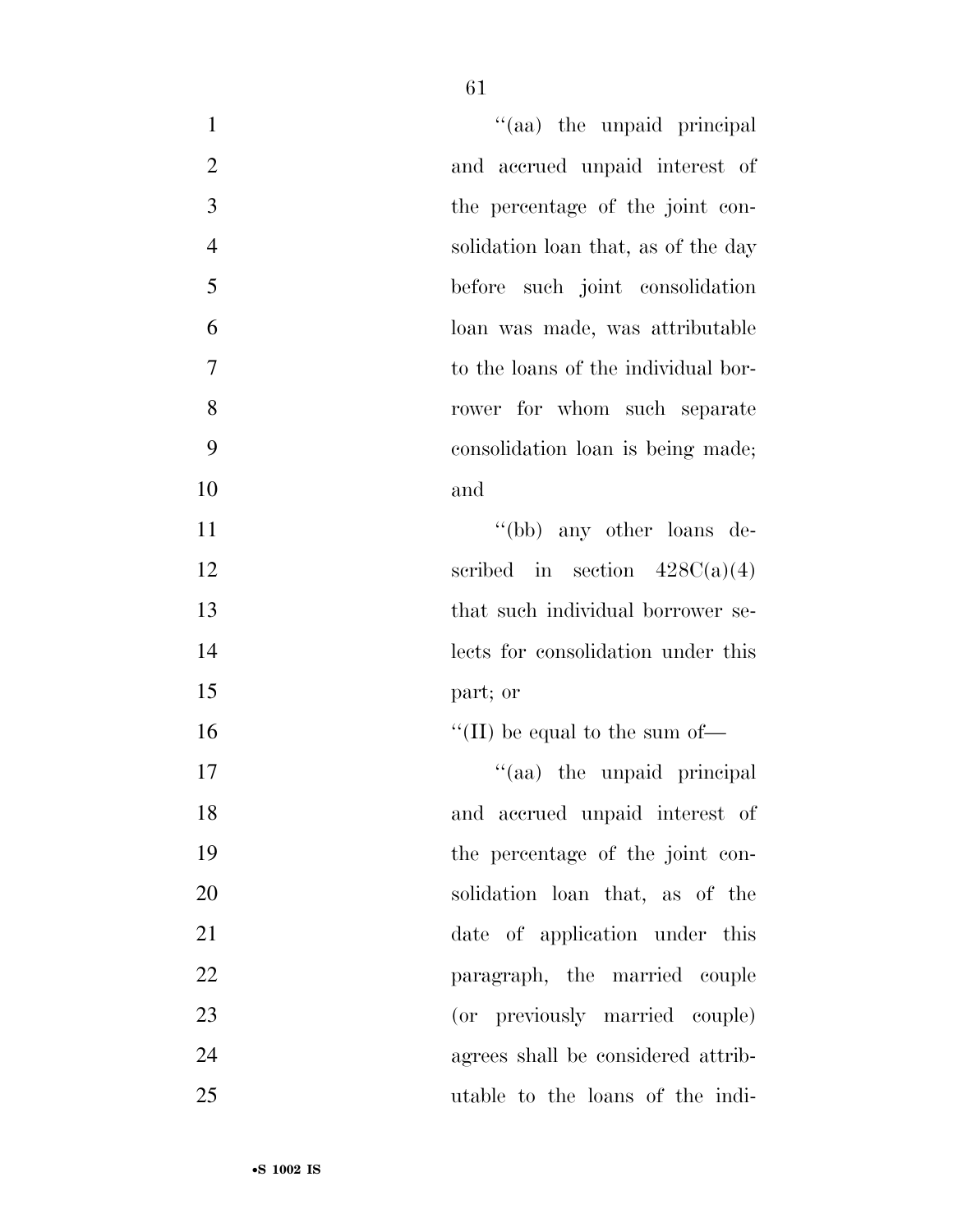| $\mathbf{1}$   | vidual borrower for whom such               |
|----------------|---------------------------------------------|
| $\overline{2}$ | separate consolidation loan is              |
| 3              | being made; and                             |
| $\overline{4}$ | "(bb) any other loans de-                   |
| 5              | scribed in section $428C(a)(4)$             |
| 6              | that such individual borrower se-           |
| $\tau$         | lects for consolidation under this          |
| 8              | part;                                       |
| 9              | "(ii) the proceeds of which shall be        |
| 10             | paid by the Secretary to the holder or      |
| 11             | holders—                                    |
| 12             | $\lq\lq$ of the joint consolidation         |
| 13             | loan for the purpose of discharging         |
| 14             | the liability on the percentage of such     |
| 15             | joint consolidation loan described in       |
| 16             | subclause $(I)(aa)$ or $(II)(aa)$ of clause |
| 17             | $(i)$ ; and                                 |
| 18             | $``(II)$ of the loans selected for          |
| 19             | consolidation under subclause $(I)(bb)$     |
| 20             | or $(II)(bb)$ of clause (i) for the pur-    |
| 21             | pose of discharging the liability on        |
| 22             | such loans;                                 |
| 23             | "(iii) except as otherwise provided in      |
| 24             | this paragraph, that has the same terms     |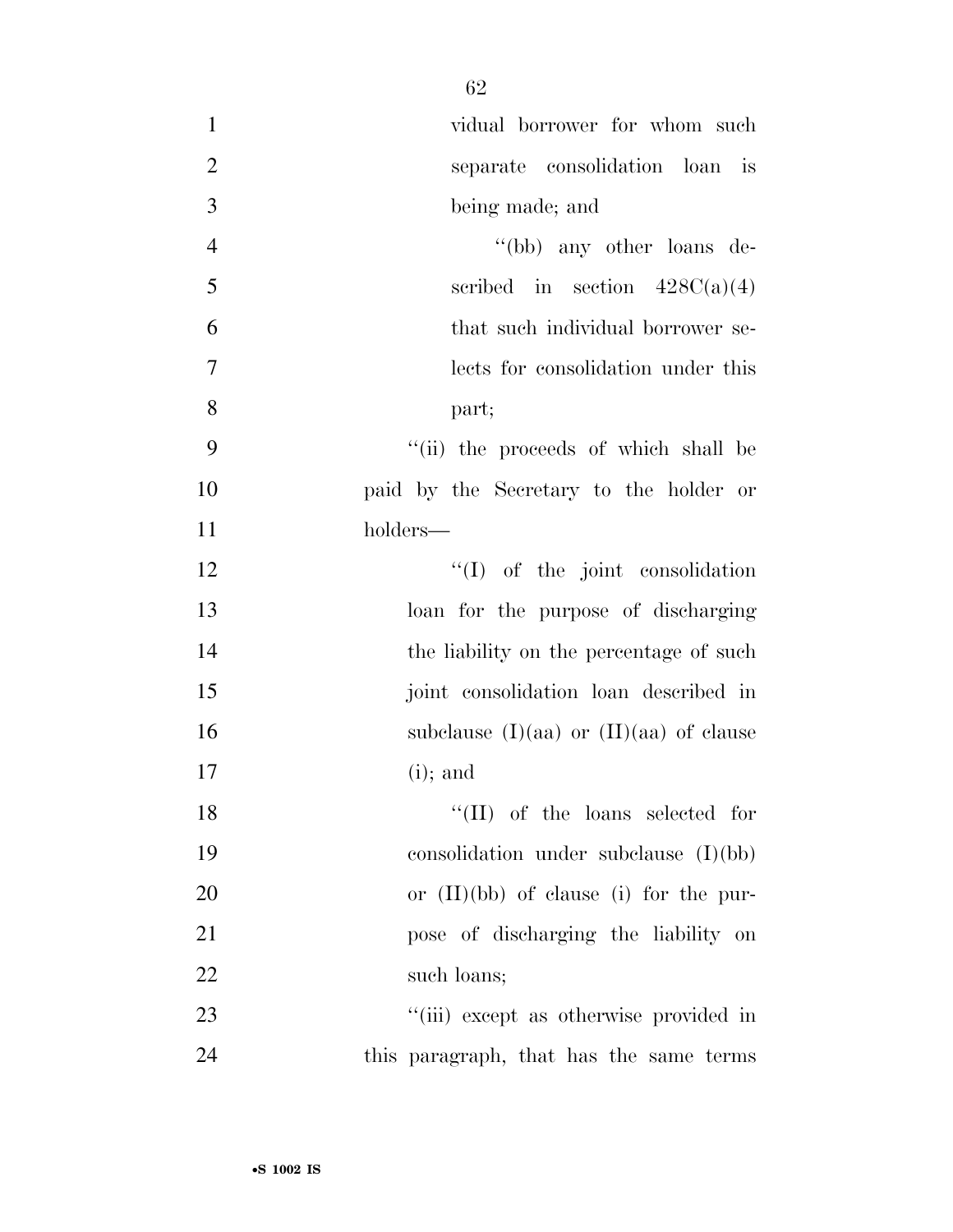| $\mathbf{1}$   | and conditions, and rate of interest as the   |
|----------------|-----------------------------------------------|
| $\overline{2}$ | joint consolidation loan;                     |
| 3              | "(iv) for which any payment made              |
| $\overline{4}$ | under subsection $(m)(1)(A)$ on the joint     |
| 5              | consolidation loan during a period in which   |
| 6              | the individual borrower for whom such sep-    |
| 7              | arate consolidation loan is being made was    |
| 8              | employed in a public service job described    |
| 9              | in subsection $(m)(1)(B)$ shall be treated as |
| 10             | if such payment were made on such sepa-       |
| 11             | rate consolidation loan; and                  |
| 12             | $f'(v)$ for which any payment made            |
| 13             | under an income contingent repayment          |
| 14             | plan under subsection $(d)(1)(D)$ , or an in- |
| 15             | come-based repayment plan under para-         |
| 16             | graph $(1)(E)$ or $(2)(A)(ii)$ of subsection  |
| 17             | (d), on the joint consolidation loan shall be |
| 18             | treated as if such payment were made on       |
| 19             | such separate consolidation loan.             |
| 20             | "(B) APPLICATION FOR SEPARATE DIRECT          |
| 21             | CONSOLIDATION LOANS.                          |
| 22             | "(i) JOINT APPLICATION.—Except as             |
| 23             | provided in clause (ii), to receive separate  |
| 24             | consolidation loans under subparagraph        |
| 25             | (A), both individual borrowers in a married   |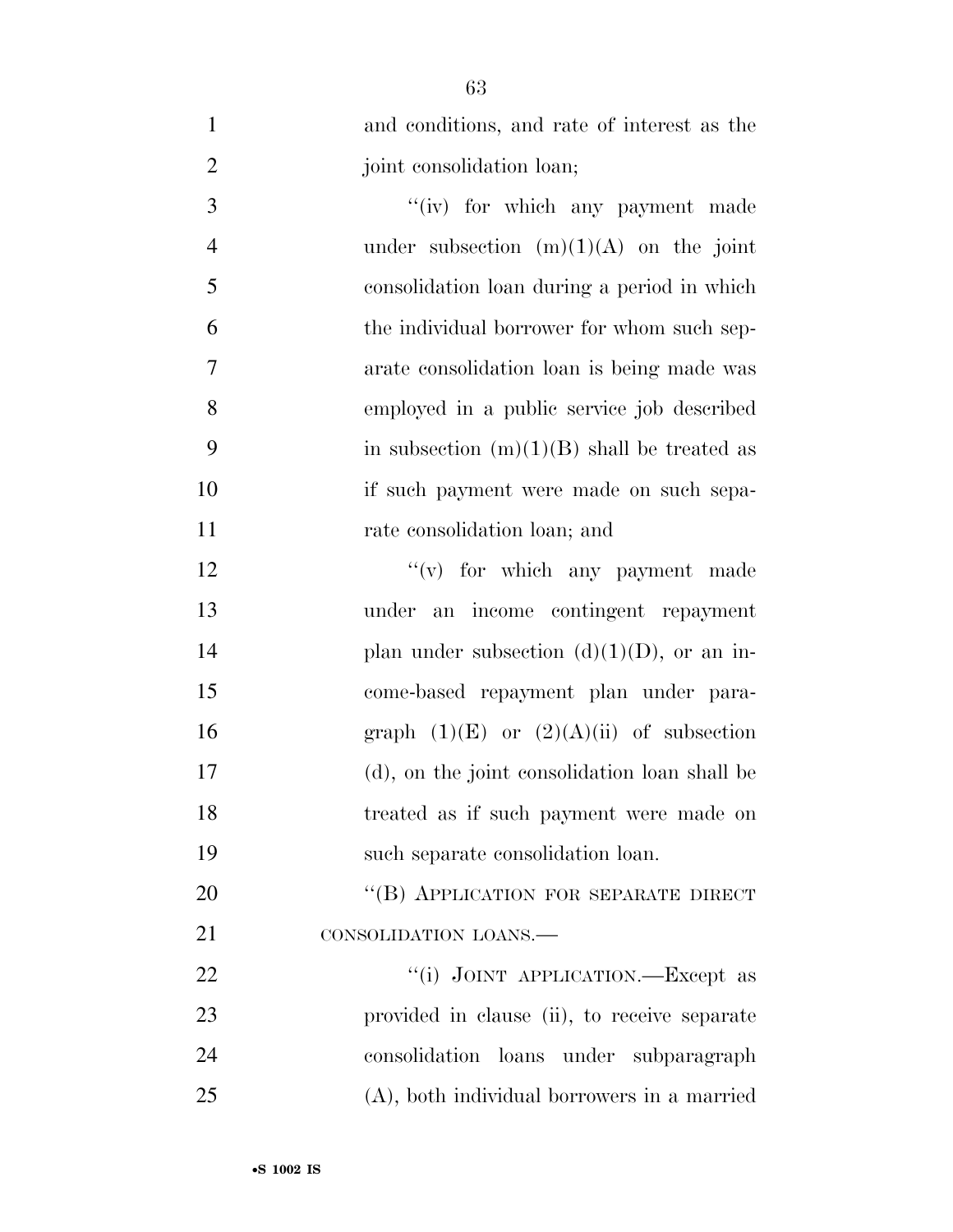| $\mathbf{1}$   | couple (or previously married couple) shall |
|----------------|---------------------------------------------|
| $\overline{2}$ | jointly apply under such subparagraph.      |
| 3              | SEPARATE APPLICATION. An<br>``(ii)          |
| $\overline{4}$ | individual borrower in a married couple (or |
| 5              | previously married couple) may apply for a  |
| 6              | separate consolidation loan under subpara-  |
| 7              | graph (A) separately and without regard to  |
| 8              | whether or when the other individual bor-   |
| 9              | rower in the married couple (or previously  |
| 10             | married couple) applies under such sub-     |
| 11             | paragraph, in a case in which—              |
| 12             | "(I) the individual borrower has            |
| 13             | experienced from the other individual       |
| 14             | borrower—                                   |
| 15             | "(aa) domestic violence (as                 |
| 16             | defined in section $40002(a)$ of            |
| 17             | the Violence Against Women Act              |
| 18             | of 1994 (42 U.S.C. 13925(a)));              |
| 19             | "(bb) economic abuse<br>$\sin$              |
| 20             | cluding behaviors that control              |
| 21             | such borrower's ability to ac-              |
| 22             | quire, use, and maintain access             |
| 23             | to money, credit, or the joint fi-          |
| 24             | nancial obligations of both bor-            |
| 25             | rowers); or                                 |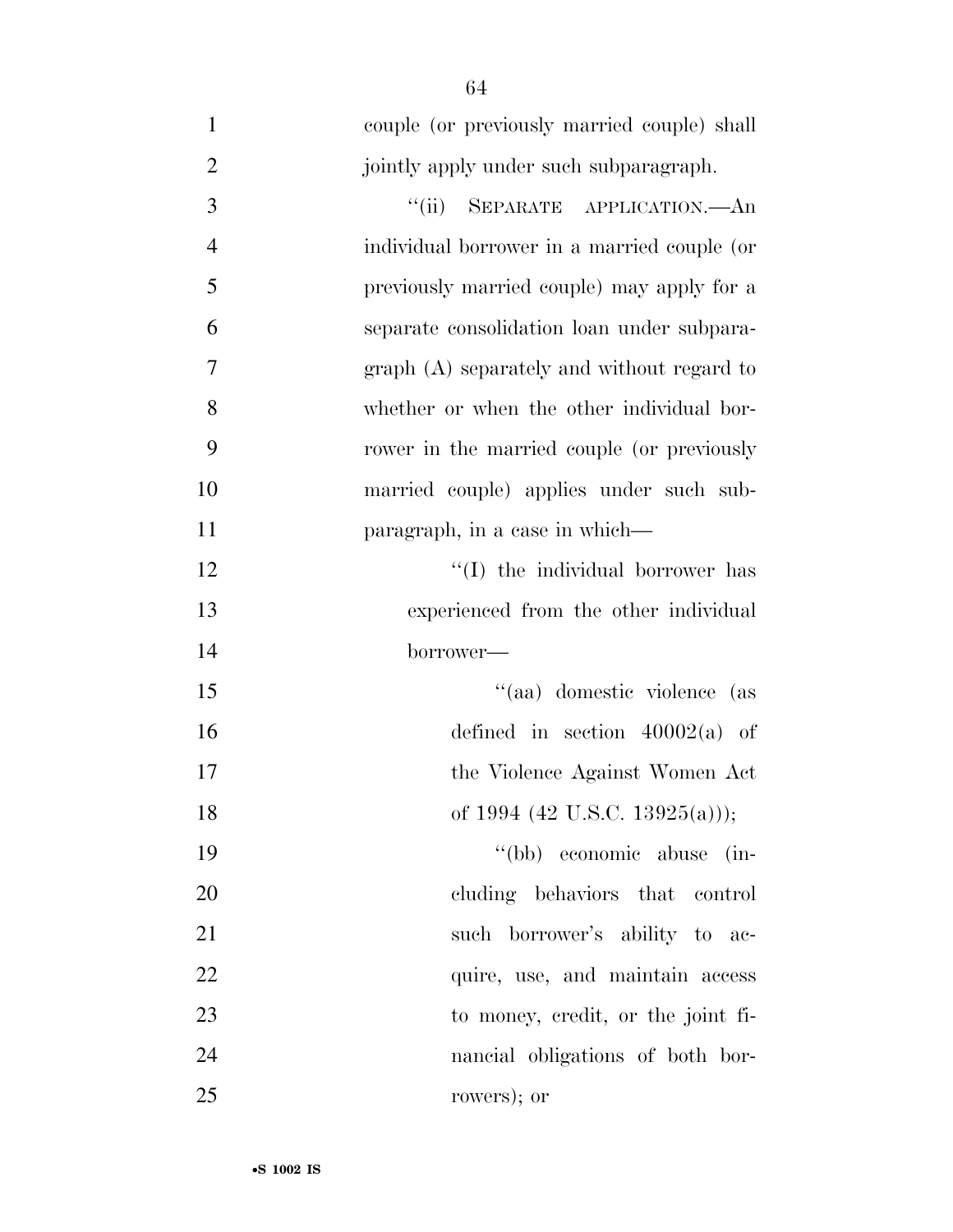| $\mathbf{1}$   | $f'(ce)$ other exceptional cir-                     |
|----------------|-----------------------------------------------------|
| $\mathfrak{2}$ | cumstances, as determined by the                    |
| 3              | Secretary; and                                      |
| $\overline{4}$ | $\lq\lq$ (II) the Secretary determines              |
| 5              | that authorizing each individual bor-               |
| 6              | rower to apply separately under sub-                |
| 7              | paragraph (A) would be in the best                  |
| 8              | fiscal interests of the Federal Govern-             |
| 9              | ment, including by reducing the risk                |
| 10             | of delinquency or default.                          |
| 11             | "(C) BORROWER ELIGIBILITY.-Notwith-                 |
| 12             | standing section $428C(a)(3)(A)$ , the Secretary    |
| 13             | shall provide a consolidation loan under this       |
| 14             | part to each borrower who-                          |
| 15             | "(i) applies for such loan under sub-               |
| 16             | paragraph $(A)$ ; and                               |
| 17             | "(ii) meets the requirements of sub-                |
| 18             | paragraphs $(A)$ and $(B)$ .                        |
| 19             | $\lq\lq$ (D) SPECIAL RULE.—Notwithstanding          |
| 20             | any other provision of this title, an individual    |
| 21             | who has a joint consolidation loan and wishes       |
| 22             | for the Secretary to discharge the loans due to     |
| 23             | total and permanent disability pursuant to sec-     |
| 24             | tion $437(a)$ , shall first separate the joint con- |
| 25             | solidation loan in accordance with this section     |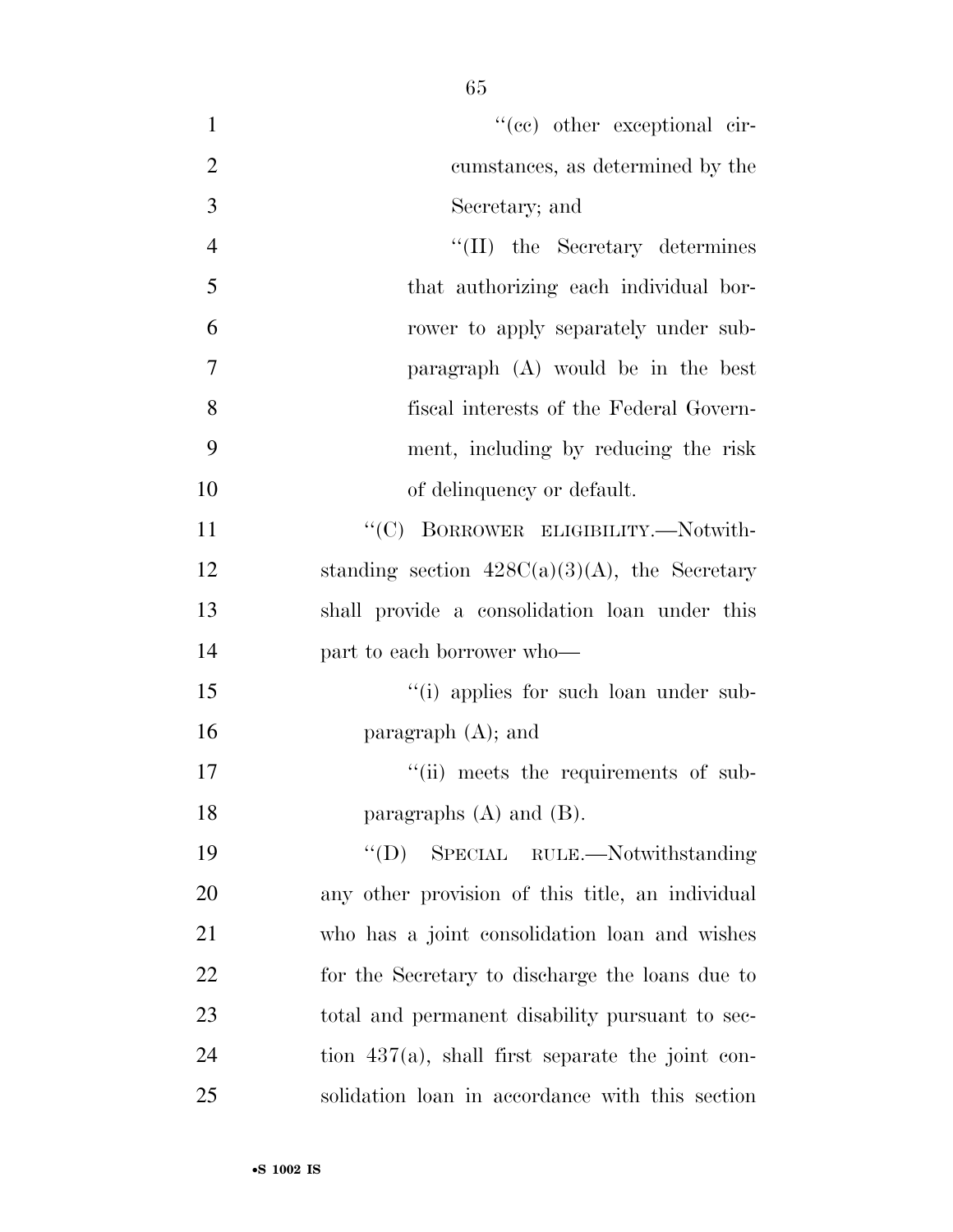| $\mathbf{1}$               | before the Secretary may discharge any portion                 |
|----------------------------|----------------------------------------------------------------|
| $\overline{2}$             | of the loan.".                                                 |
| 3                          | (b)<br>CONFORMING<br>AMENDMENT.—Section                        |
| $\overline{4}$             | $428C(a)(3)(B)(i)(V)$ (20 U.S.C. 1078-3(3)(B)(i)(V)) is        |
| 5                          | amended—                                                       |
| 6                          | $(1)$ by striking "or" at the end of item (bb);                |
| $\overline{7}$             | $(2)$ by striking the period at the end of item                |
| 8                          | $(ec)$ and inserting "; or"; and                               |
| 9                          | (3) by adding at the end the following:                        |
| 10                         | "(dd) for the purpose of sepa-                                 |
| 11                         | rating a joint consolidation loan into 2                       |
| 12                         | separate Federal Direct Consolidation                          |
|                            |                                                                |
|                            | Loans under section $455(g)(3)$ .".                            |
|                            | SEC. 306. REMOVING THE COLLECTION COST REQUIRE-                |
|                            | MENT.                                                          |
|                            | REQUIREMENT.—Section<br>(a)<br><b>REMOVAL</b><br>OF            |
|                            | $484A(b)(1)$ (20 U.S.C. 1091a(b)(1)) is amended by strik-      |
| 13<br>14<br>15<br>16<br>17 | 18 ing "shall be required to pay, in addition to other charges |
| 19                         | specified in this title, reasonable collection costs" and in-  |
| 20                         | serting "shall not be required to pay collection costs".       |
| 21                         | (b)<br>REPAYMENT AFTER<br>DEFAULT.—Section                     |
| 22                         | $455(d)(6)$ (20 U.S.C. 1087e(d)(6)), as redesignated under     |
| 23                         | section 103(b), is amended by striking "to-" and all that      |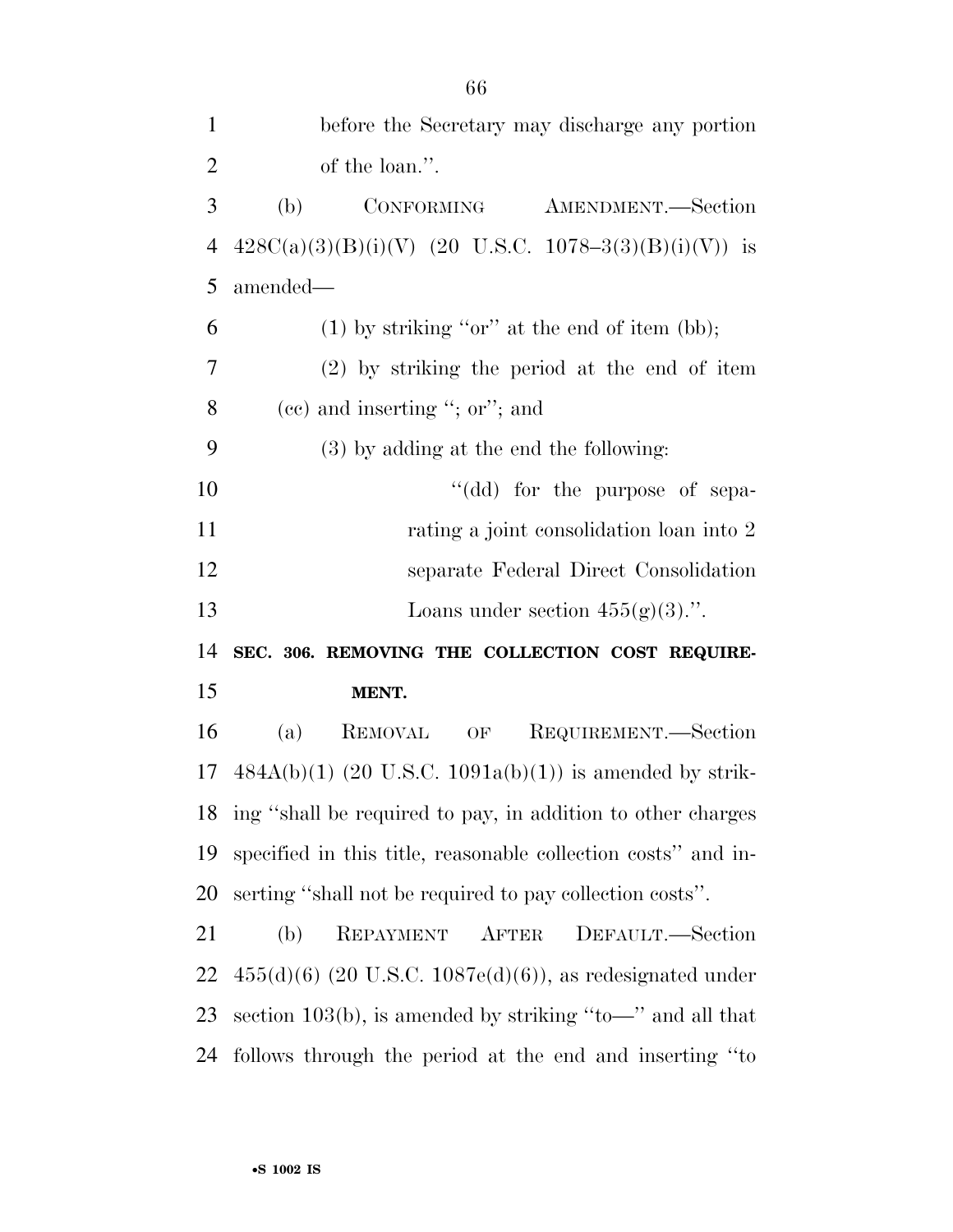1 repay the loan pursuant to an income-based repayment 2 plan under section  $493C(e)$ .". 3 **TITLE IV—IMPROVING LOAN IN-**4 **FORMATION AND COUN-**5 **SELING**  6 **SEC. 401. STUDENT LOAN CONTRACT; SIMPLIFYING LOAN**  7 **DISCLOSURES.**  8 (a) STUDENT LOAN CONTRACT.—Section 455 (20 9 U.S.C. 1087e), as amended by section 202, is further 10 amended by inserting after subsection (b) the following: 11 "(c) STUDENT LOAN CONTRACT; SIMPLIFYING LOAN 12 DISCLOSURES.— 13 "(1) STUDENT LOAN CONTRACT.— 14 "(A) In GENERAL.—Any master promis-15 sory note form described in section  $16 \qquad \qquad 432(m)(1)(D)$  that is developed or used for cov-17 ered loans shall be referred to as a 'student 18 loan contract'. 19 "(B) CLARIFICATION ON USE.—Notwith-20 standing section  $432(m)(1)(D)(i)$ , each student 21 loan contract for a covered loan shall— 22  $\frac{1}{1}$  not be entered into by a student 23 unless the student has completed all re-24 quired counseling related to such loan, in-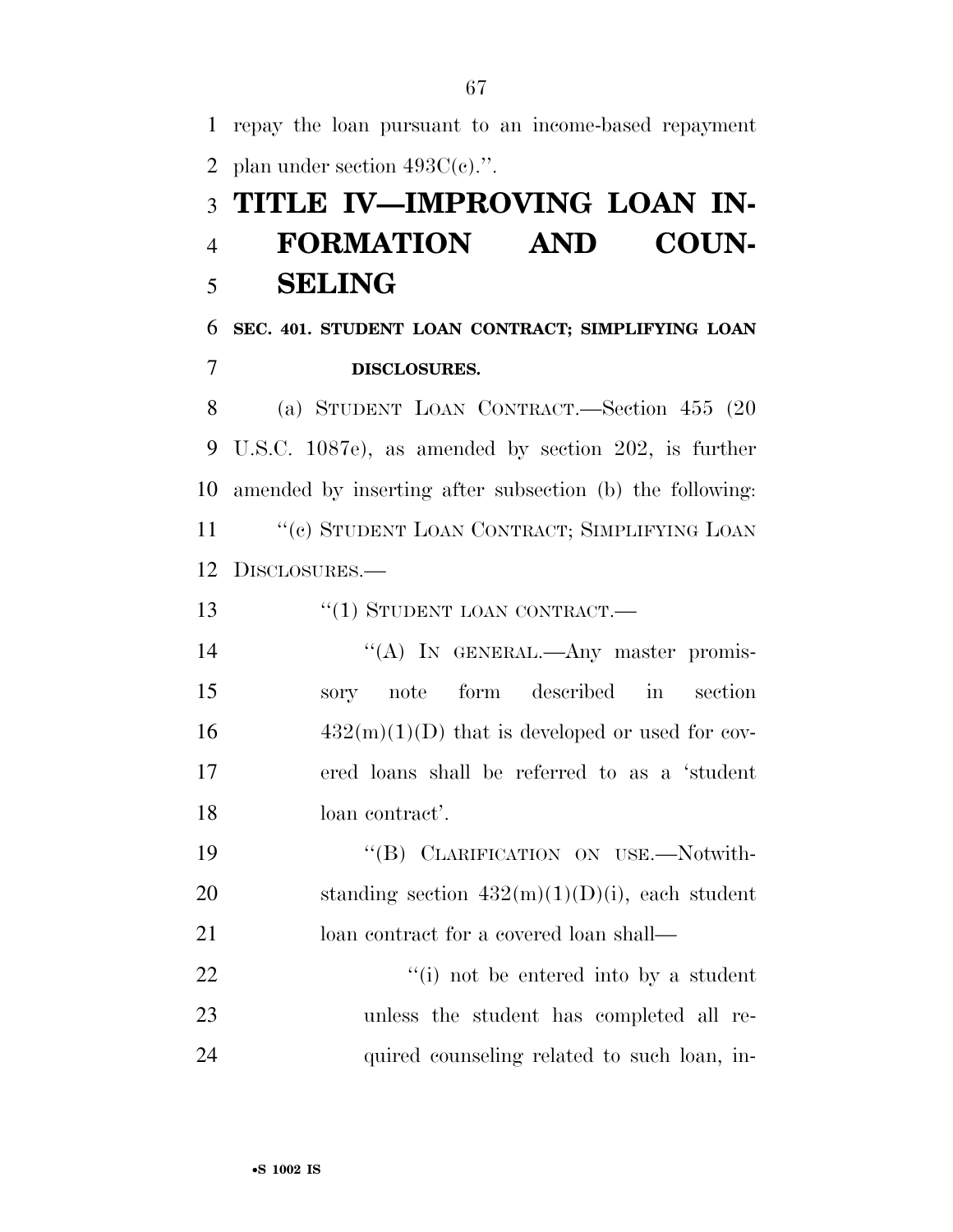| $\mathbf{1}$   | cluding counseling required under section   |
|----------------|---------------------------------------------|
| $\overline{2}$ | 485(l);                                     |
| 3              | "(ii) be signed by the student entering     |
| $\overline{4}$ | such student loan contract after completion |
| 5              | of such counseling;                         |
| 6              | "(iii) be used only for the academic        |
| 7              | year for which the initial loans are made   |
| 8              | under the contract and shall be valid for   |
| 9              | additional loans within an academic year;   |
| 10             | and                                         |
| 11             | "(iv) include options for the student       |
| 12             | to enter both the student's current contact |
| 13             | information and permanent contact infor-    |
| 14             | mation that is likely to remain valid upon  |
| 15             | the student's exit from the institution.    |
| 16             | $``(C)$ COVERED LOAN.—                      |
| 17             | "(i) IN GENERAL.—In this subsection,        |
| 18             | the term 'covered loan' means a loan made   |
| 19             | under this part on or after the effective   |
| 20             | date of the Affordable Loans for Any Stu-   |
| 21             | dent Act, except with respect to a borrower |
| 22             | described in clause (ii).                   |
| 23             | "(ii) EXCEPTION.—A borrower is de-          |
| 24             | scribed in this clause if the loan made     |
| 25             | under this part on or after the effective   |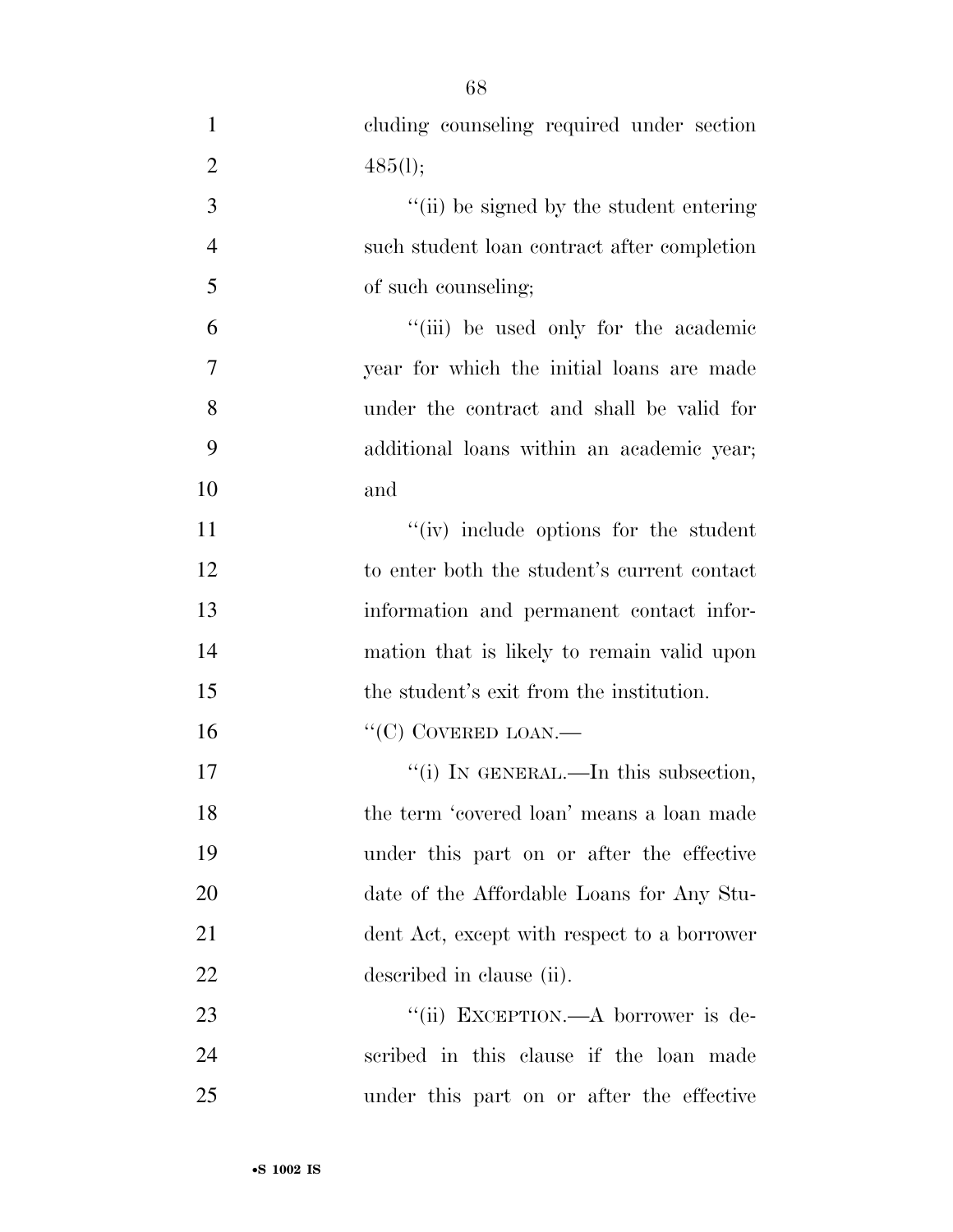date of the Affordable Loans for Any Stu- dent Act with respect to such borrower is for the 2020–2021 academic year and the borrower has already taken out a loan under this part (other than a Federal Di- rect Consolidation Loan) for such aca- demic year (including any such loan for at- tendance at another institution from which the student transferred or in which the 10 student had previously enrolled).

11 "(2) LOAN DISCLOSURES.—For loans made under this part for periods of enrollment beginning on or after the effective date of the Affordable Loans for Any Student Act, the Secretary shall take such steps as are necessary to streamline the stu- dent loan disclosure requirements under this Act. The Secretary shall ensure that information required to be disclosed to a student who is applying for, re- ceiving, or preparing to repay a loan under this part shall be consumer-tested and delivered in a manner that—  $\langle (A) \rangle$  reduces and simplifies the paperwork

23 students are required to complete;

24 ''(B) limits the number of times a student is presented with disclosures by incorporating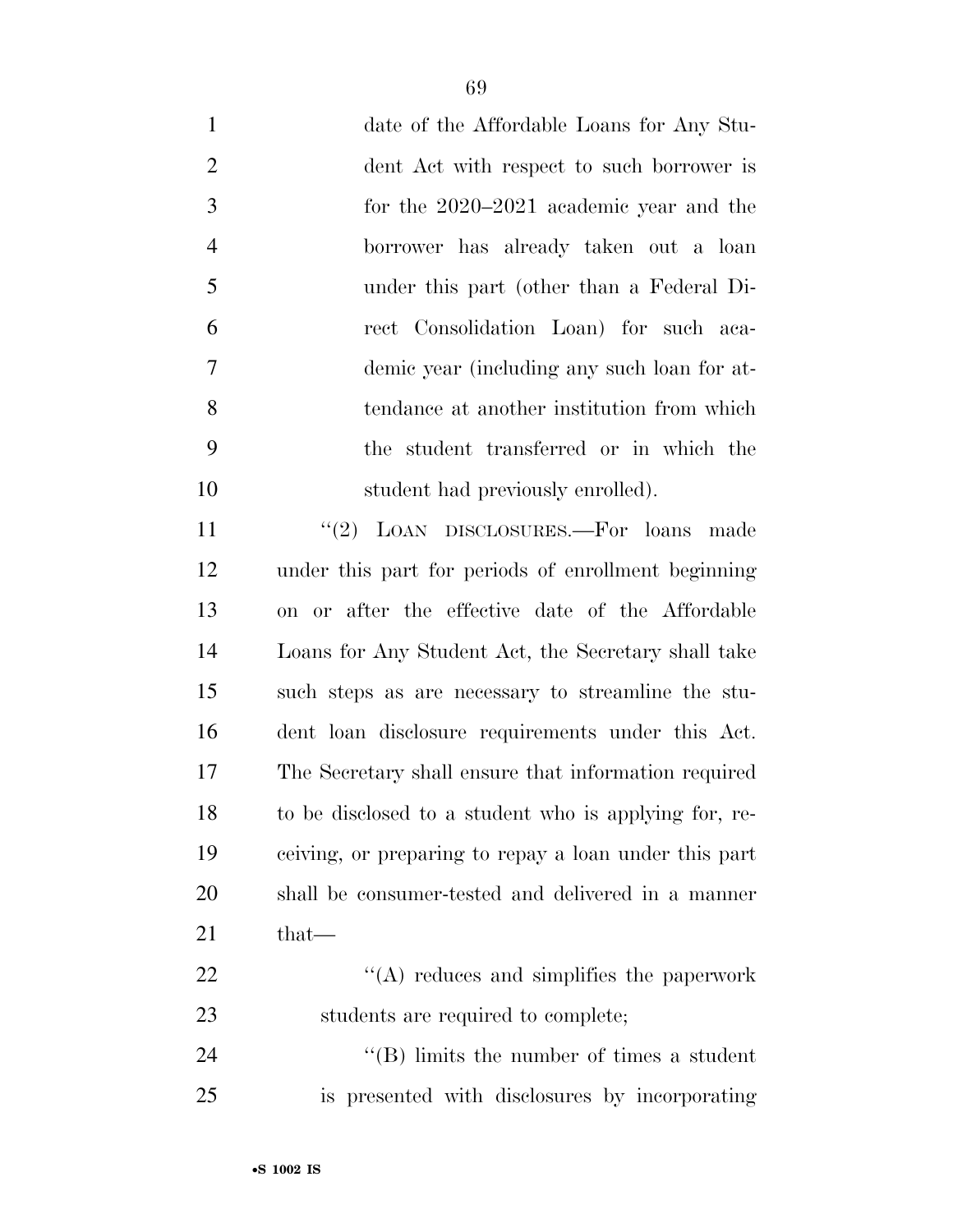| $\mathbf{1}$   | the streamlined disclosures into required stu-         |
|----------------|--------------------------------------------------------|
| $\overline{2}$ | dent loan counseling under section 485(l), the         |
| 3              | student loan contract under this subsection, or        |
| $\overline{4}$ | both; and                                              |
| 5              | $\lq\lq$ (C) is effective in helping the student un-   |
| 6              | derstand the student's rights and obligations as       |
| $\overline{7}$ | a Federal student loan borrower.                       |
| 8              | "(3) ANNUAL LOAN ACCEPTANCE.—Prior to                  |
| 9              | making the first disbursement of a covered loan        |
| 10             | (other than a Federal Direct Consolidation Loan) to    |
| 11             | a borrower for an academic year, the eligible institu- |
| 12             | tion shall ensure that the borrower—                   |
| 13             | "(A) has completed the applicable coun-                |
| 14             | seling under paragraph $(2)$ or $(3)$ of section       |
| 15             | $485(l)$ ; and                                         |
| 16             | "(B) after completing such counseling, ac-             |
| 17             | cepts the loan for such academic year by—              |
| 18             | "(i) signing and returning to the insti-               |
| 19             | tution the student loan contract described             |
| 20             | section $455(e)(1)$ that affirmatively<br>in           |
| 21             | states that the borrower accepts the loan;             |
| 22             | or                                                     |
| 23             | "(ii) electronically signing an elec-                  |
| 24             | tronic version of such student loan con-               |
| 25             | tract, which may be done through the on-               |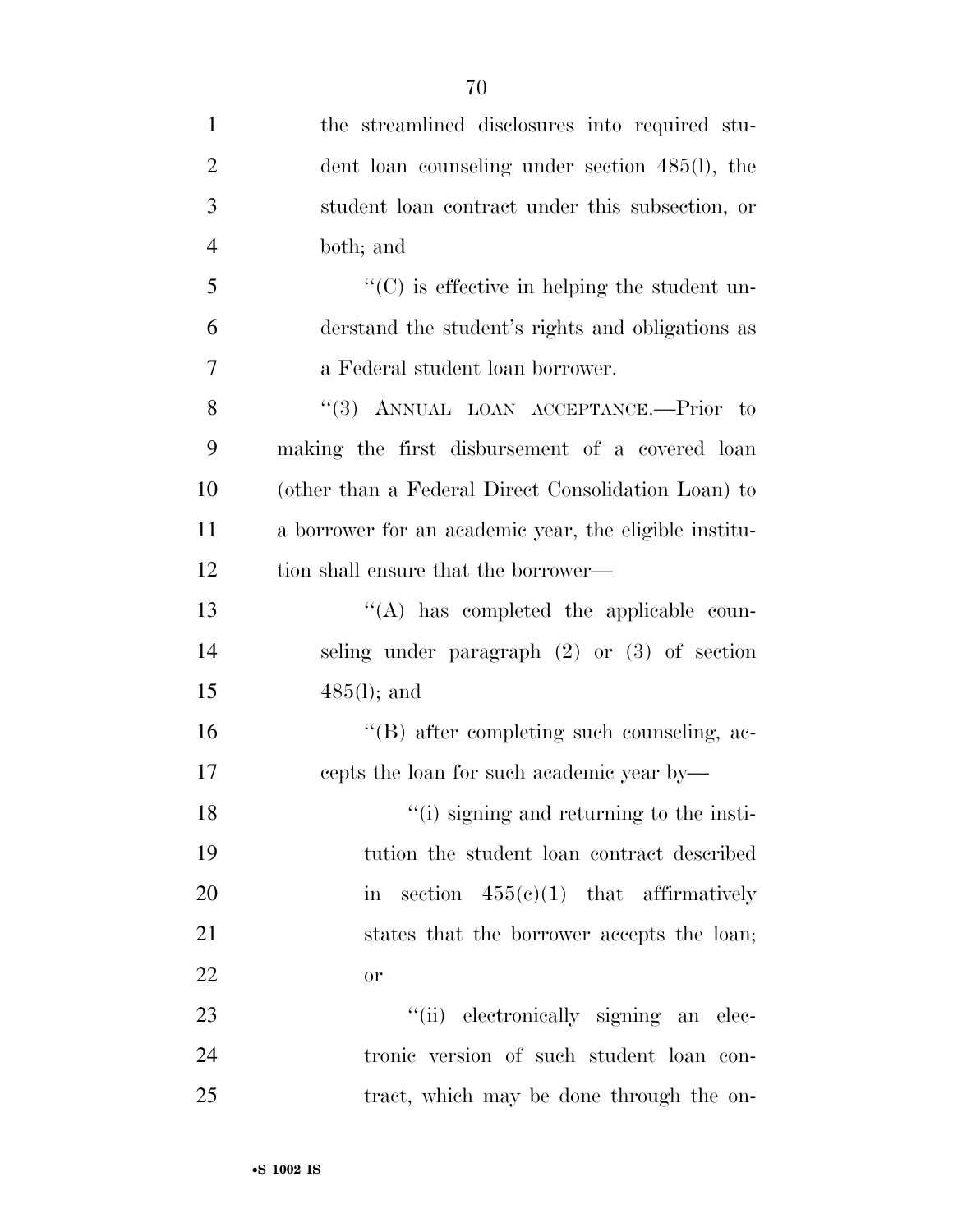1 line counseling tool in accordance with sec-2 tion  $485(n)(1)(B)$ .". (b) CONFORMING AMENDMENT.—Section 487(a)(7) 4 (20 U.S.C.  $1094(a)(7)$ ) is amended by striking "section 5 485" and inserting "sections  $455(c)(3)$  and  $485"$ . **SEC. 402. ANNUAL AND PRE-LOAN INFORMATION AND COUNSELING REQUIREMENTS.**  Section 485(l) (20 U.S.C. 1092(l)) is amended to read as follows: ''(l) ANNUAL STUDENT LOAN COUNSELING FOR BORROWERS.— 12 "(1) ANNUAL COUNSELING REQUIREMENT FOR INSTITUTIONS.— ''(A) IN GENERAL.—Each eligible institu- tion shall ensure that each individual for whom the institution has knowledge that the student has accepted, or will accept, 1 or more student loans under part D (including any such loans for attendance at another institution from which the student transferred or in which the student had previously enrolled, other than a Federal Direct Consolidation Loan) for an aca- demic year, receives comprehensive information on the terms and conditions of such loans and the responsibilities the individual has with re-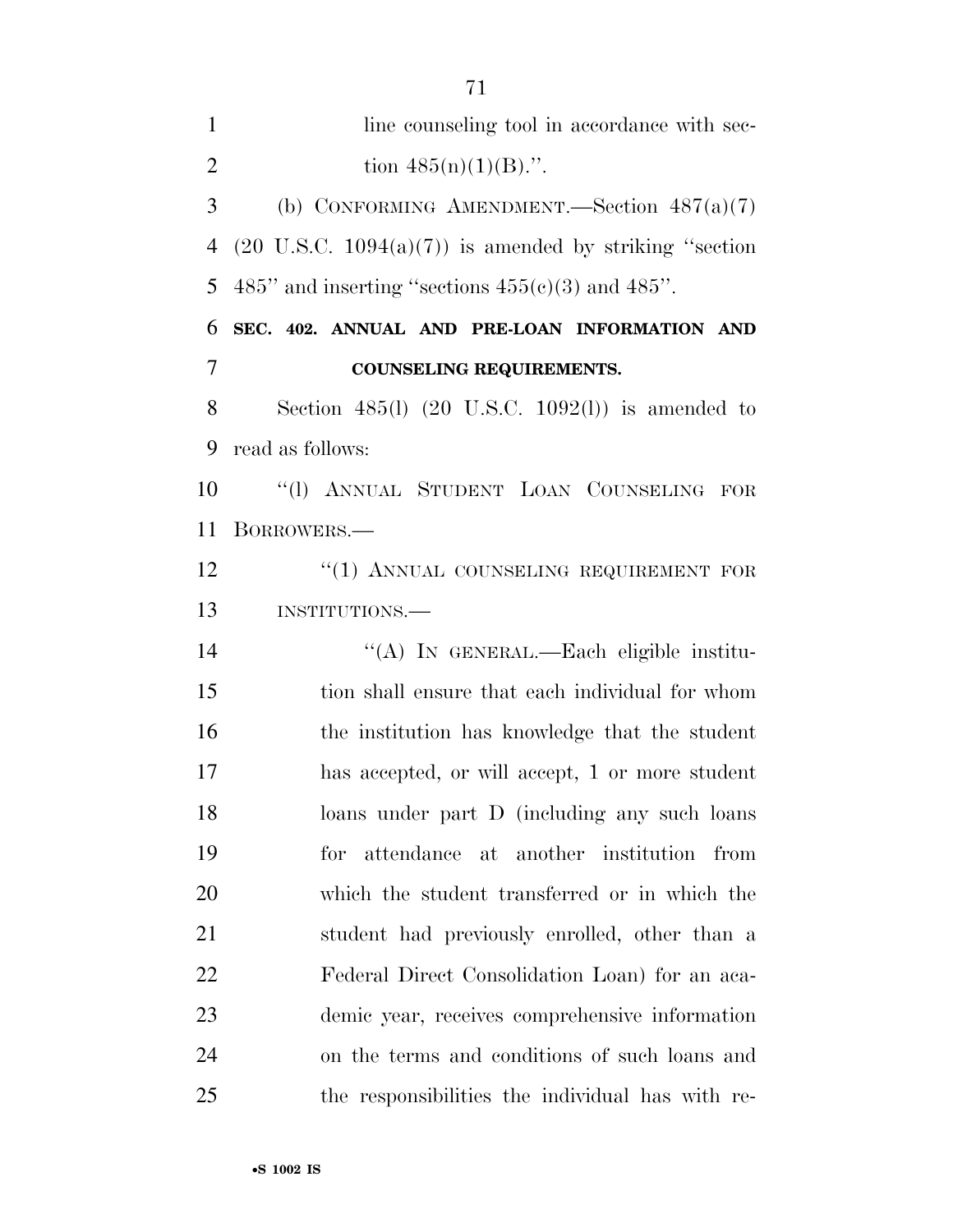| $\mathbf{1}$     | spect to such loans. Such information shall be      |
|------------------|-----------------------------------------------------|
| $\overline{2}$   | provided, for each academic year for which the      |
| $\mathfrak{Z}$   | individual receives such loans, in a simple, un-    |
| $\overline{4}$   | derstandable, and consumer-friendly manner—         |
| 5                | "(i) during a counseling session con-               |
| 6                | ducted in person;                                   |
| $\boldsymbol{7}$ | "(ii) online, with the individual ac-               |
| 8                | knowledging receipt of the information; or          |
| 9                | "(iii) through the use of the online                |
| 10               | counseling tool described in subsection             |
| 11               | (n)(1)(B).                                          |
| 12               | "(B) USE OF INTERACTIVE PROGRAMS.-                  |
| 13               | In the case of institutions not using the online    |
| 14               | counseling tool described in<br>subsection          |
| 15               | $(n)(1)(B)$ , the Secretary shall require such in-  |
| 16               | stitutions to carry out the requirements of sub-    |
| 17               | paragraph (A) through the use of interactive        |
| 18               | programs, during an annual counseling session       |
| 19               | that is in-person or online, that test the individ- |
| 20               | ual's understanding of the terms and conditions     |
| 21               | of the loan awarded to the individual, using        |
| 22               | simple and understandable language and clear        |
| 23               | formatting.                                         |
| 24               | "(2) ANNUAL LOAN COUNSELING FOR<br>BOR-             |
| 25               | ROWERS RECEIVING LOANS MADE UNDER PART D            |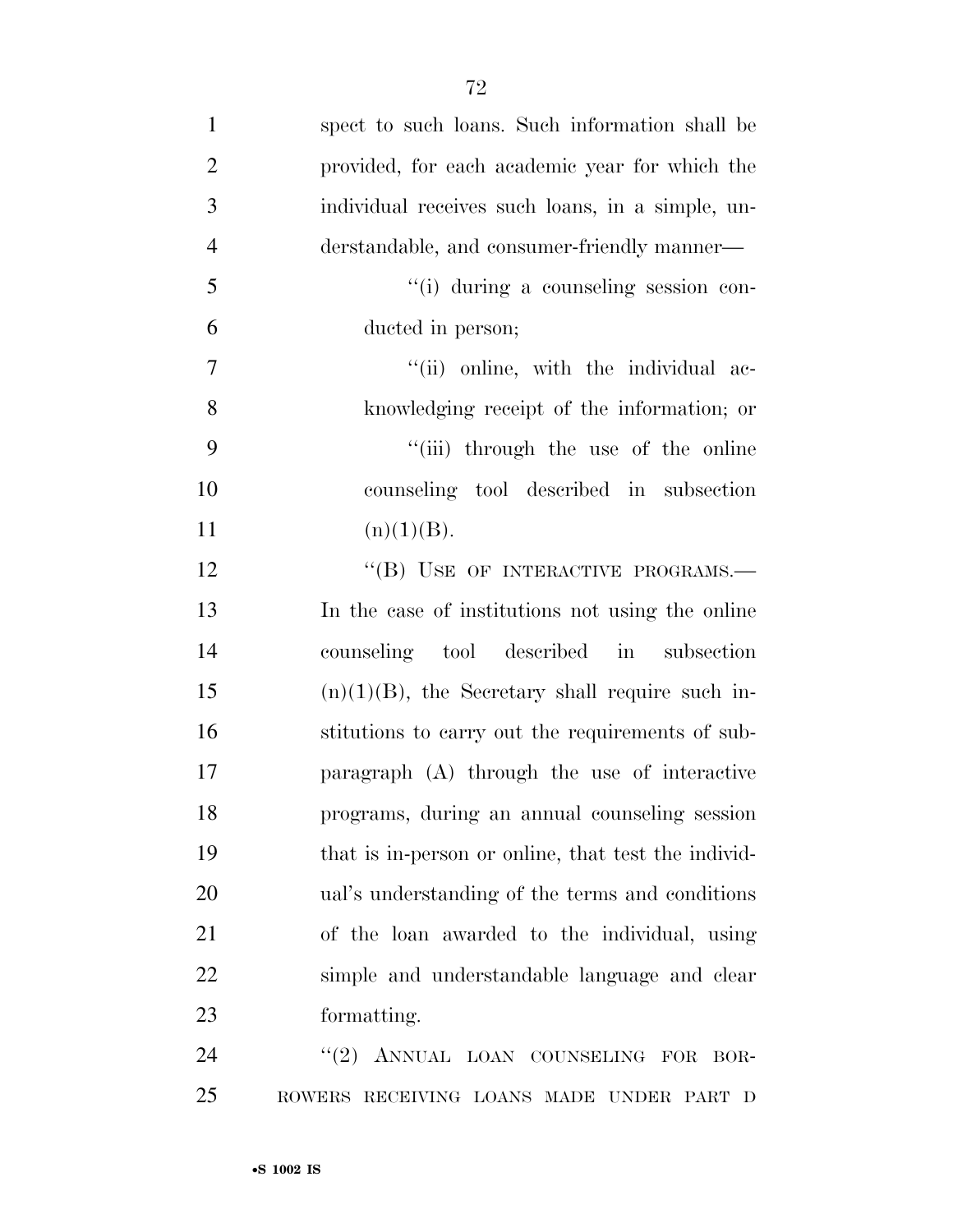(OTHER THAN PARENT PLUS LOANS).—The informa-2 tion to be provided under paragraph  $(1)(A)$  to a bor- rower of a loan made under part D (other than a Federal Direct PLUS Loan made on behalf of a de- pendent student) shall include the following: ''(A) A notification that some students may qualify for other financial aid that does not need to be repaid, and an explanation that the borrower should consider accepting any such grant, scholarship, military tuition assistance, veterans benefits, Federal or State work-study jobs, or other programs for which the borrower is eligible, prior to accepting student loans. 14 ''(B) Information on the total outstanding student loan debt that the institution is aware that the student has borrowed, disaggregated by type of loan, including loans issued under this title, private education loans (as defined in section 140 of the Truth in Lending Act (15 U.S.C. 1650)) that the institution has certified 21 in accordance with section  $487(a)(28)$ , and edu- cation loans from the institution, as applicable.  $\cdot$  (C) The student's estimated monthly pay-ment amounts for loans made, insured, or guar-

anteed under this title based on—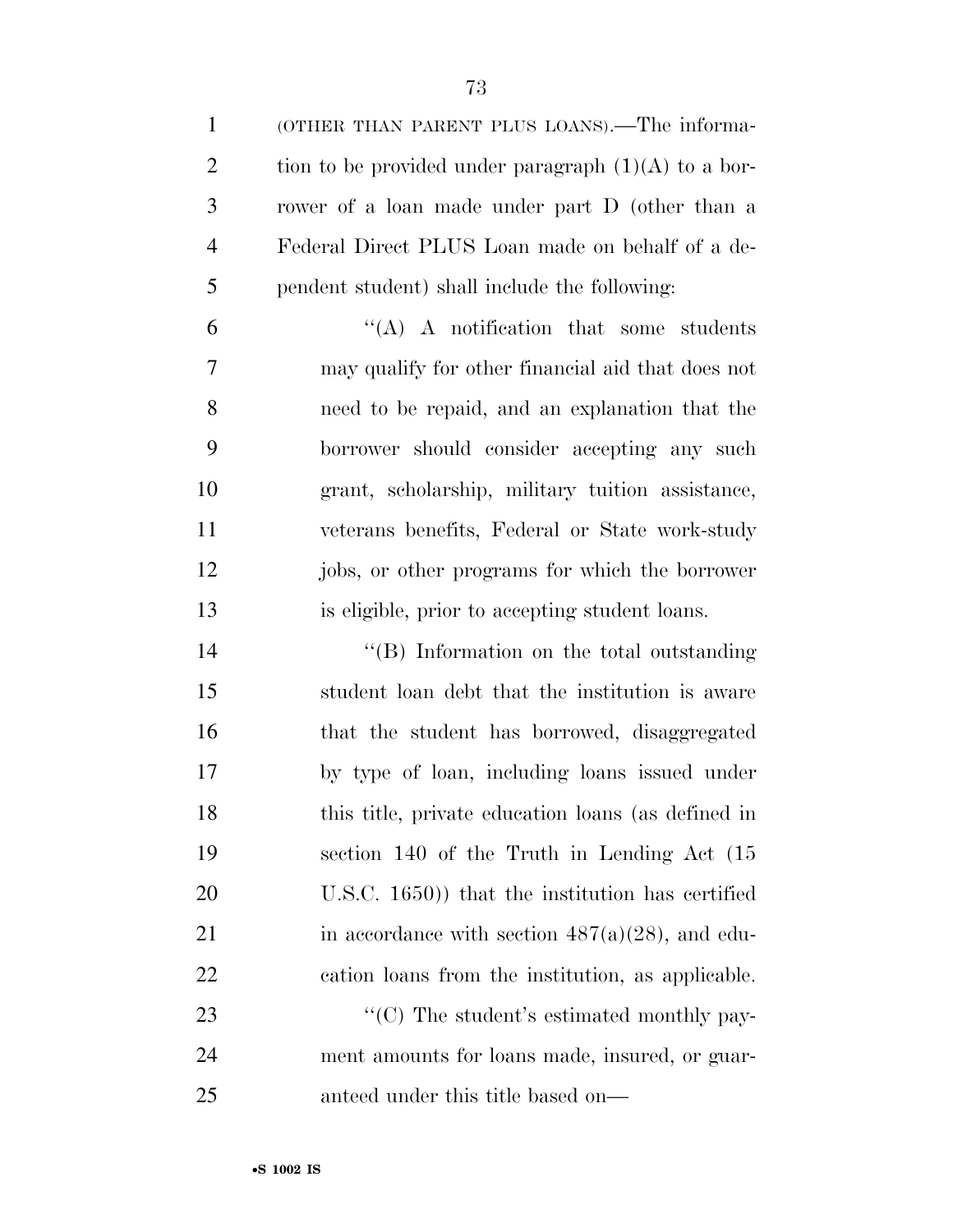$\cdot$  (i) the fixed repayment plan de- scribed under section 493E for loans issued under part B or D; and 4 ''(ii) the income-based repayment plan under section 493C(c), utilizing individual- ized data applicable to the borrower as de- scribed in paragraph (4). 8 "(D) A statement that the monthly amount described in subparagraph (C) does not include any amounts that the student may be required to repay for non-Federal education loans, including private education loans or insti- tutional education loans. 14 ''(E) An explanation of the use of the stu- dent loan contract referred to in section 455(c). 16 ''(F) A recommendation to the borrower to exhaust the borrower's Federal student loan op- tions prior to taking out private education loans, an explanation that Federal student

loans typically offer better terms and conditions

than private education loans, an explanation

22 that Federal student loans offer consumer pro-

tections typically not available in the private

education loan market, an explanation of treat-

ment of loans made under part D and private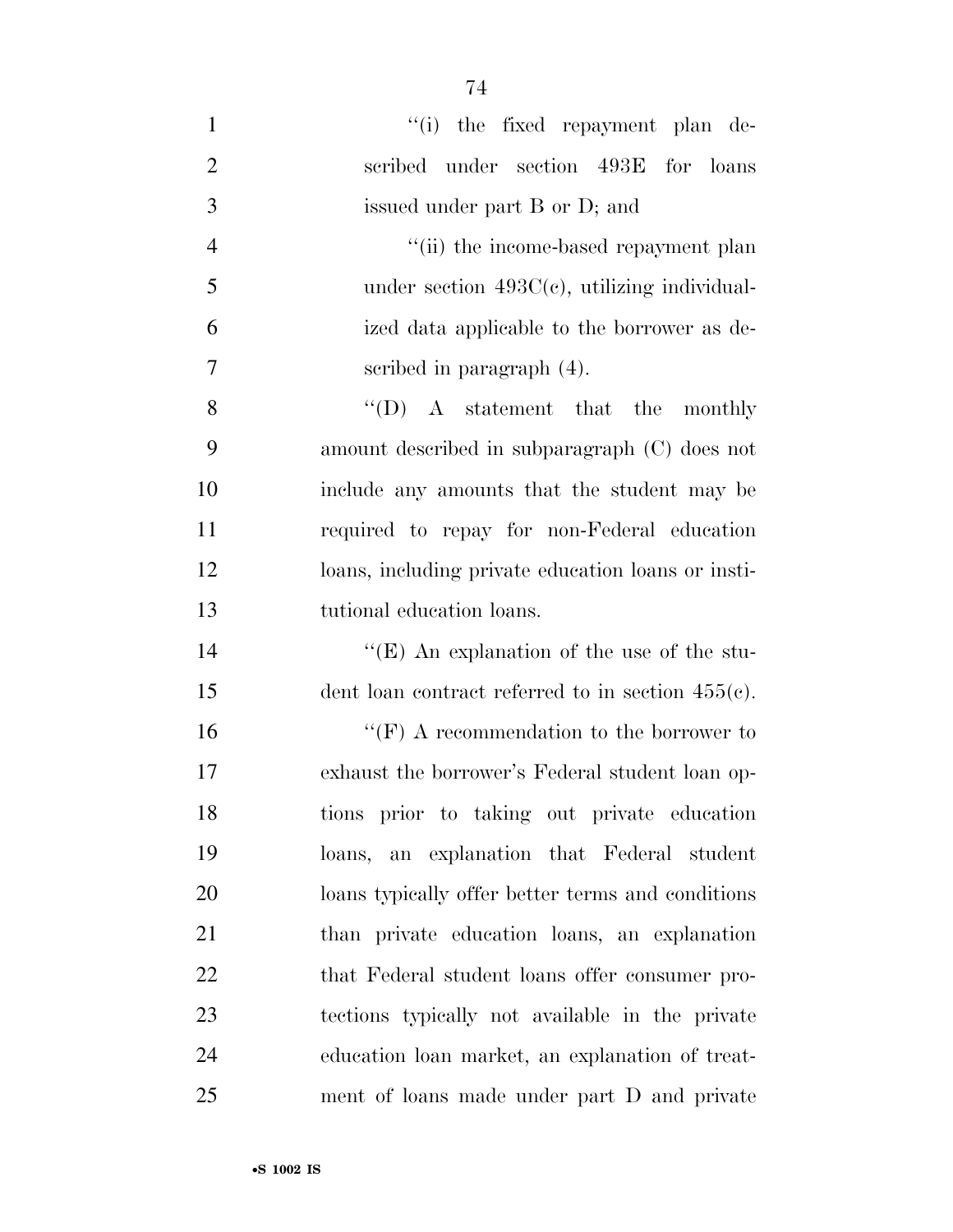| $\mathbf{1}$   | education loans in bankruptcy, and an expla-    |
|----------------|-------------------------------------------------|
| $\overline{2}$ | nation that if a borrower decides to take out a |
| 3              | private education loan—                         |
| $\overline{4}$ | $f'(i)$ the borrower has the ability to se-     |
| 5              | lect a private educational lender of the bor-   |
| 6              | rower's choice;                                 |
| $\overline{7}$ | "(ii) the proposed private education            |
| 8              | loan may impact the borrower's potential        |
| 9              | eligibility for other financial assistance, in- |
| 10             | cluding Federal financial assistance under      |
| 11             | this title; and                                 |
| 12             | "(iii) the borrower has a right—                |
| 13             | $\lq\lq$ (I) to accept the terms of the         |
| 14             | private education loan within 30 cal-           |
| 15             | endar days following the date<br>on             |
| 16             | which the application for such loan is          |
| 17             | approved and the borrower receives              |
| 18             | the required disclosure documents,              |
| 19             | pursuant to section $128(e)$ of the             |
| 20             | Truth in Lending Act (15 U.S.C.                 |
| 21             | $1638(e)$ ; and                                 |
| 22             | "(II) to cancel such loan within $3$            |
| 23             | business days of the date on which the          |
| 24             | loan is consummated, pursuant to sec-           |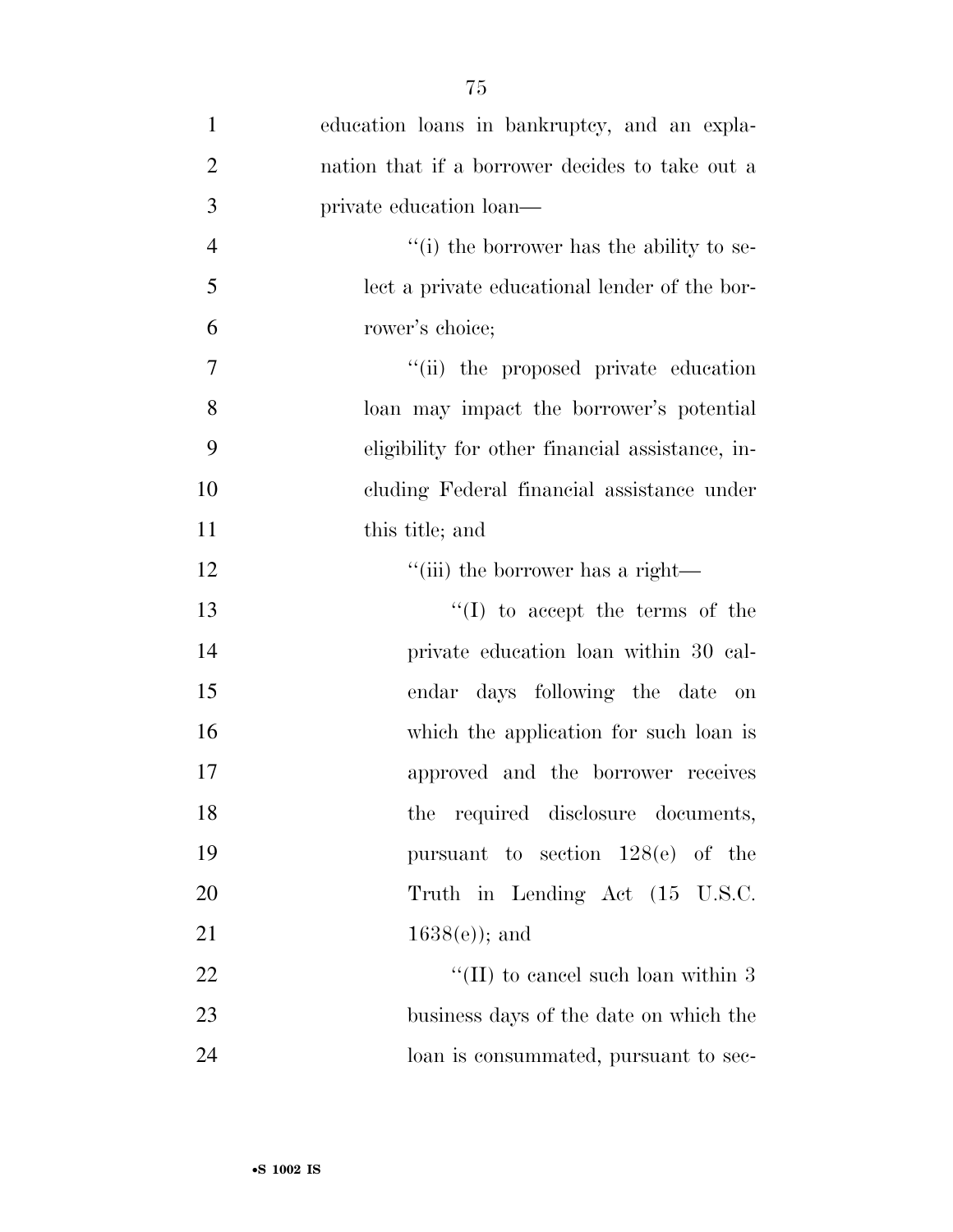| $\mathbf{1}$   | tion $128(e)(7)$ of such Act (15 U.S.C.            |
|----------------|----------------------------------------------------|
| $\mathbf{2}$   | $1638(e)(7)$ ).                                    |
| $\overline{3}$ | $\lq\lq(G)$ An explanation of the importance of    |
| $\overline{4}$ | contacting the appropriate offices at the institu- |
| 5              | tion of higher education if the borrower with-     |
| 6              | draws prior to completing the borrower's pro-      |
| $\tau$         | gram of study so that the institution can pro-     |
| 8              | vide exit counseling, including information re-    |
| 9              | garding the borrower's repayment options and       |
| 10             | loan consolidation.                                |
| 11             | "(H) An explanation of the obligation of           |
| 12             | the borrower to repay the full amount of the       |
| 13             | loan, regardless of whether the borrower com-      |
| 14             | pletes or does not complete the program in         |
| 15             | which the borrower is enrolled within the reg-     |
| 16             | ular time for program completion.                  |
| 17             | "(I) A general description of the terms and        |
| 18             | conditions under which the student may obtain      |
| 19             | forgiveness or cancellation of any principal and   |
| 20             | interest of a loan issued under this title.        |
| 21             | $``(J)$ Information as to how the student          |
| 22             | can access the loan records of the student and     |
| 23             | the contact information for inquiries regarding    |
| 24             | repaying the loan.                                 |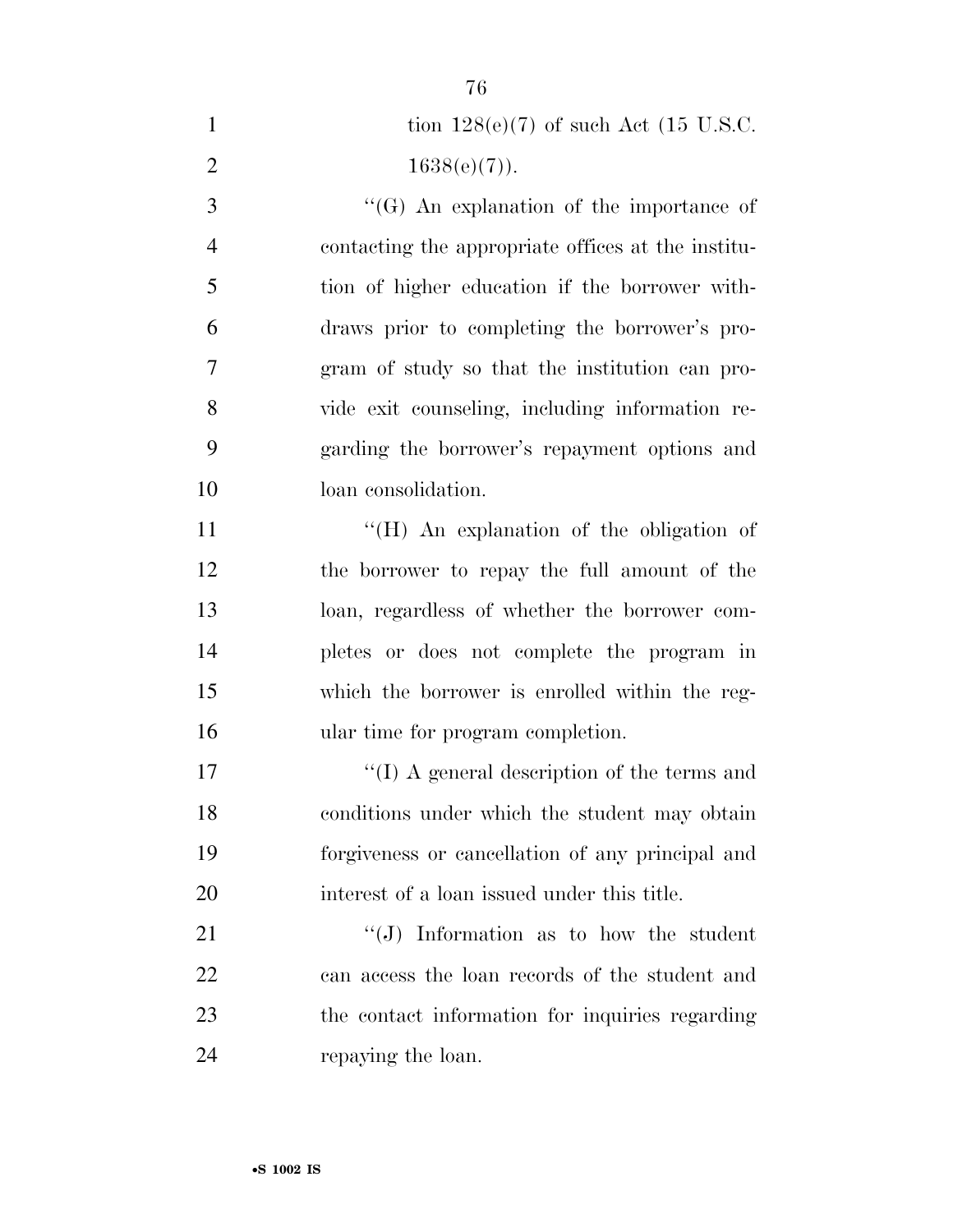1  $\langle K \rangle$  The contact information for the fi-nancial aid office, or other appropriate office, at

 the institution that the borrower may contact if the borrower has any questions about the bor- rower's rights and responsibilities or the terms and conditions of the loan.

 $''(L)$  An explanation that the student has the right to annually request a copy of the cred- it report of the student from a consumer re- porting agency pursuant to section 612(a) of the Fair Credit Reporting Act (15 U.S.C.  $1681j(a)$ ).

 ''(M) For a first-time borrower, in addition to all the information described in subpara-graphs (A) through (L)—

 ''(i) the anticipated balance on the loan for which the borrower is receiving counseling under this subsection; and

19 ''(ii) information on the annual and aggregate loan limits for Federal Direct Stafford Loans and Federal Direct Unsub- sidized Stafford Loans as it pertains to the loan for which the borrower is receiving counseling, and a statement that such ag-gregate borrowing limit may change based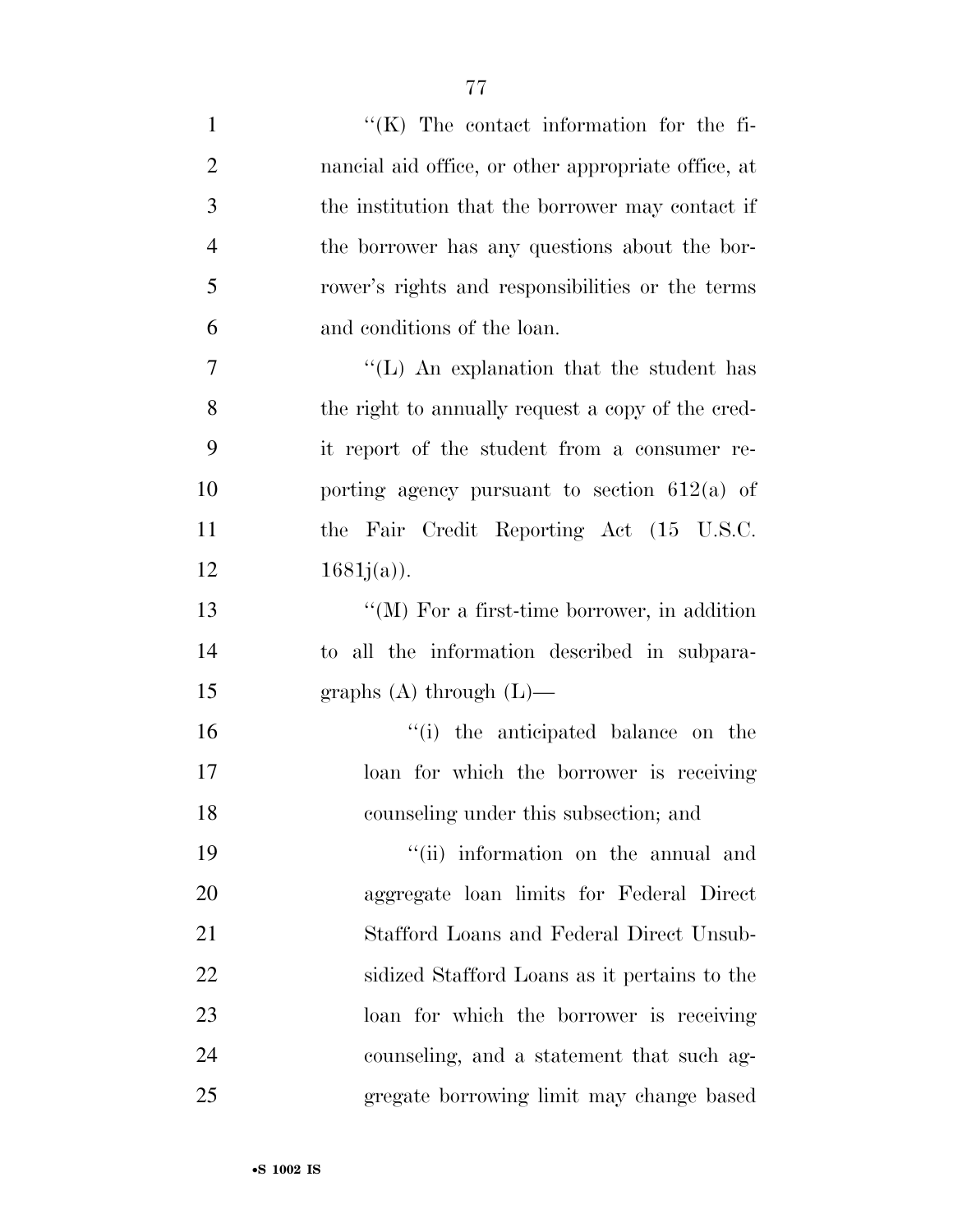on the borrower's student status (whether undergraduate or graduate) or if there is a change in the borrower's dependency sta-tus.

5 "(N) For a borrower with an outstanding balance of principal or interest due on a loan made under this title, including loans made under part B, in addition to all the information described in subparagraphs (A) through (L), the percentage of the total aggregate borrowing 11 limit that the student has reached, as of the date of the counseling, and a statement that such aggregate borrowing limit may change based on the borrower's student status (whether undergraduate or graduate) or if there is a change in the borrower's dependency status.

17 "(3) BORROWERS RECEIVING PARENT PLUS LOANS FOR DEPENDENT STUDENTS.—The informa-19 tion to be provided under paragraph  $(1)(A)$  to a bor- rower of a Federal Direct PLUS Loan made on be- half of a dependent student shall include the fol-lowing:

23 "'(A) A notification that some students may qualify for other financial aid and an ex-planation that the student for whom the bor-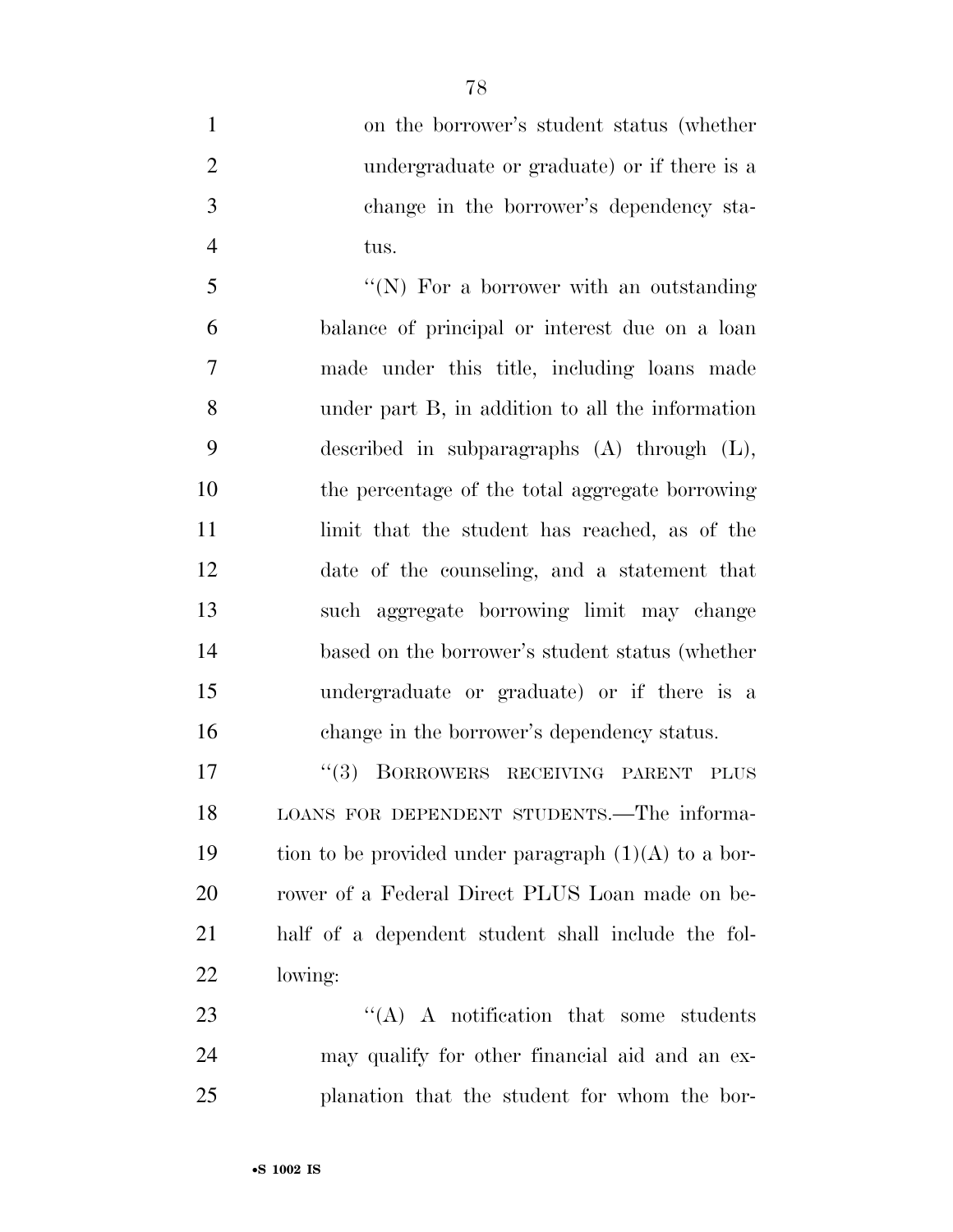| $\mathbf{1}$   | rower is taking out the loan should consider ac-    |
|----------------|-----------------------------------------------------|
| $\overline{2}$ | cepting any such grant, scholarship, military       |
| 3              | tuition assistance, veterans benefits, Federal or   |
| $\overline{4}$ | State work-study jobs, or other programs for        |
| 5              | which the student for whom the borrower is          |
| 6              | taking out the loan is eligible, prior to bor-      |
| 7              | rowing any Federal Direct PLUS Loan on be-          |
| 8              | half of a dependent student.                        |
| 9              | $\lq\lq$ (B) The information described in sub-      |
| 10             | paragraphs $(B)$ through $(L)$ of paragraph $(2)$ , |
| 11             | as applicable.                                      |
| 12             | "(C) The option of the borrower to pay the          |
| 13             | interest on the loan while the loan is under        |
| 14             | pause payment.                                      |
| 15             | "(D) An explanation that the borrower has           |
| 16             | the options to prepay each loan, pay each loan      |
| 17             | on a shorter schedule, and change repayment         |
| 18             | plans.                                              |
| 19             | "(E) For each Federal Direct PLUS Loan              |
| <b>20</b>      | made on behalf of a dependent student for           |
| 21             | which the borrower is receiving counseling          |
| 22             | under this subsection, the contact information      |
| 23             | for the loan servicer of the loan and a link to     |
| 24             | such servicer's website.                            |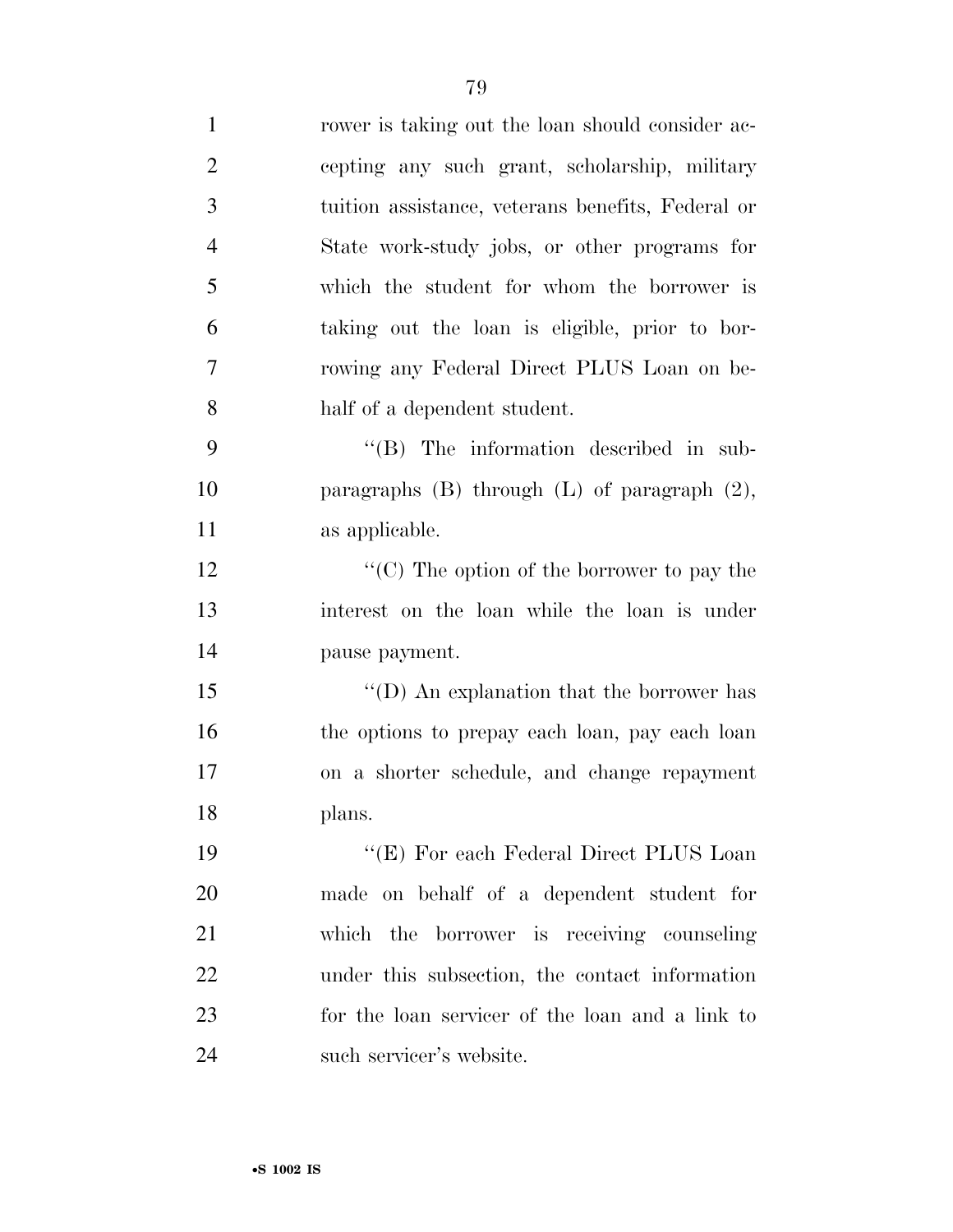| $\mathbf{1}$   | " $(F)$ For a first-time borrower of such        |
|----------------|--------------------------------------------------|
| $\overline{2}$ | $\lambda$ loan                                   |
| 3              | "(i) the anticipated balance on the              |
| $\overline{4}$ | loan for which the borrower is receiving         |
| 5              | counseling under this paragraph; and             |
| 6              | "(ii) the estimated monthly payment              |
| $\tau$         | amounts for such loan based on—                  |
| 8              | $\lq\lq$ (I) the fixed repayment plan de-        |
| 9              | scribed in section 493E for the loan;            |
| 10             | and                                              |
| 11             | $\lq\lq$ (II) the income-based repay-            |
| 12             | ment plan under section $493C(c)$ , uti-         |
| 13             | lizing individualized data applicable to         |
| 14             | the borrower as described in para-               |
| 15             | $graph(4)$ .                                     |
| 16             | $\lq\lq (G)$ For a borrower undergoing coun-     |
| 17             | seling that already has an outstanding balance   |
| 18             | of principal or interest due on a Federal Direct |
| 19             | PLUS Loan made on behalf of a dependent          |
| 20             | student—                                         |
| 21             | "(i) the anticipated balance of all              |
| 22             | Federal Direct PLUS Loans held by the            |
| 23             | borrower (including the one for which            |
| 24             | counseling is provided); and                     |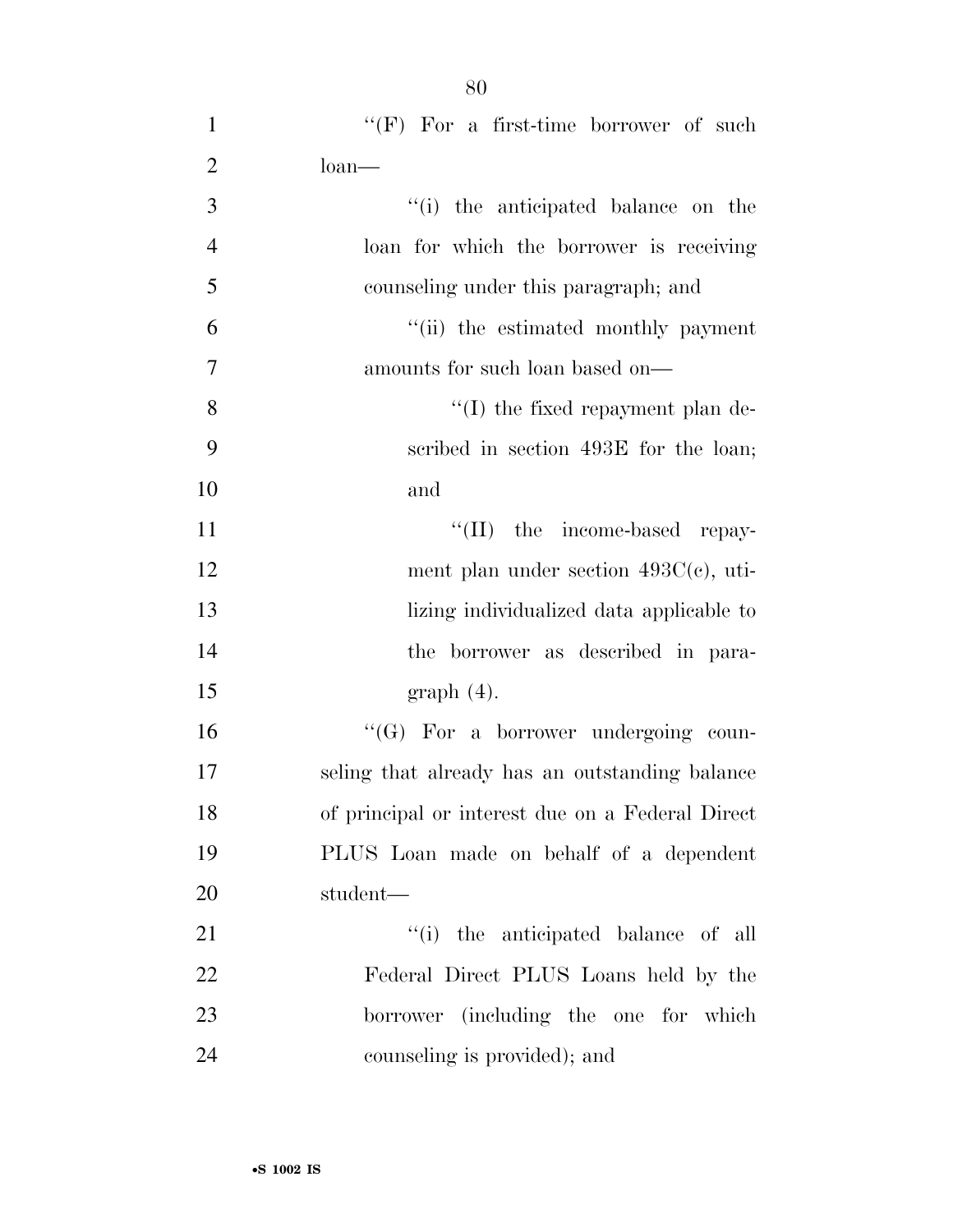| $\mathbf{1}$   | "(ii) the estimated monthly payment                  |
|----------------|------------------------------------------------------|
| $\overline{2}$ | amounts for all such loans based on—                 |
| 3              | $\lq\lq$ (I) the fixed repayment plan de-            |
| $\overline{4}$ | scribed in section 493E for loans                    |
| 5              | issued under part B or D; and                        |
| 6              | "(II) the income-based repay-                        |
| 7              | ment plan under section $493C(c)$ , uti-             |
| 8              | lizing individualized data applicable to             |
| 9              | the borrower as described in para-                   |
| 10             | $graph(4)$ .                                         |
| 11             | $``(4)$ ESTIMATED REPAYMENT INFORMATION.—            |
| 12             | In providing estimated payments for income-based     |
| 13             | repayment plans under section $493C(c)$ for purposes |
| 14             | of this section, the Secretary shall develop and im- |
| 15             | plement a database to generate repayment estimate    |
| 16             | for borrowers by—                                    |
| 17             | $\lq\lq$ enabling each institution to enter rel-     |
| 18             | evant loan, program cost, and average indebted-      |
| 19             | ness at graduation information electronically;       |
| 20             | "(B) integrating applicable data on Fed-             |
| 21             | eral loans made, insured, or guaranteed under        |
| 22             | this title from the National Student Loan Data       |
| 23             | System or a successor system;                        |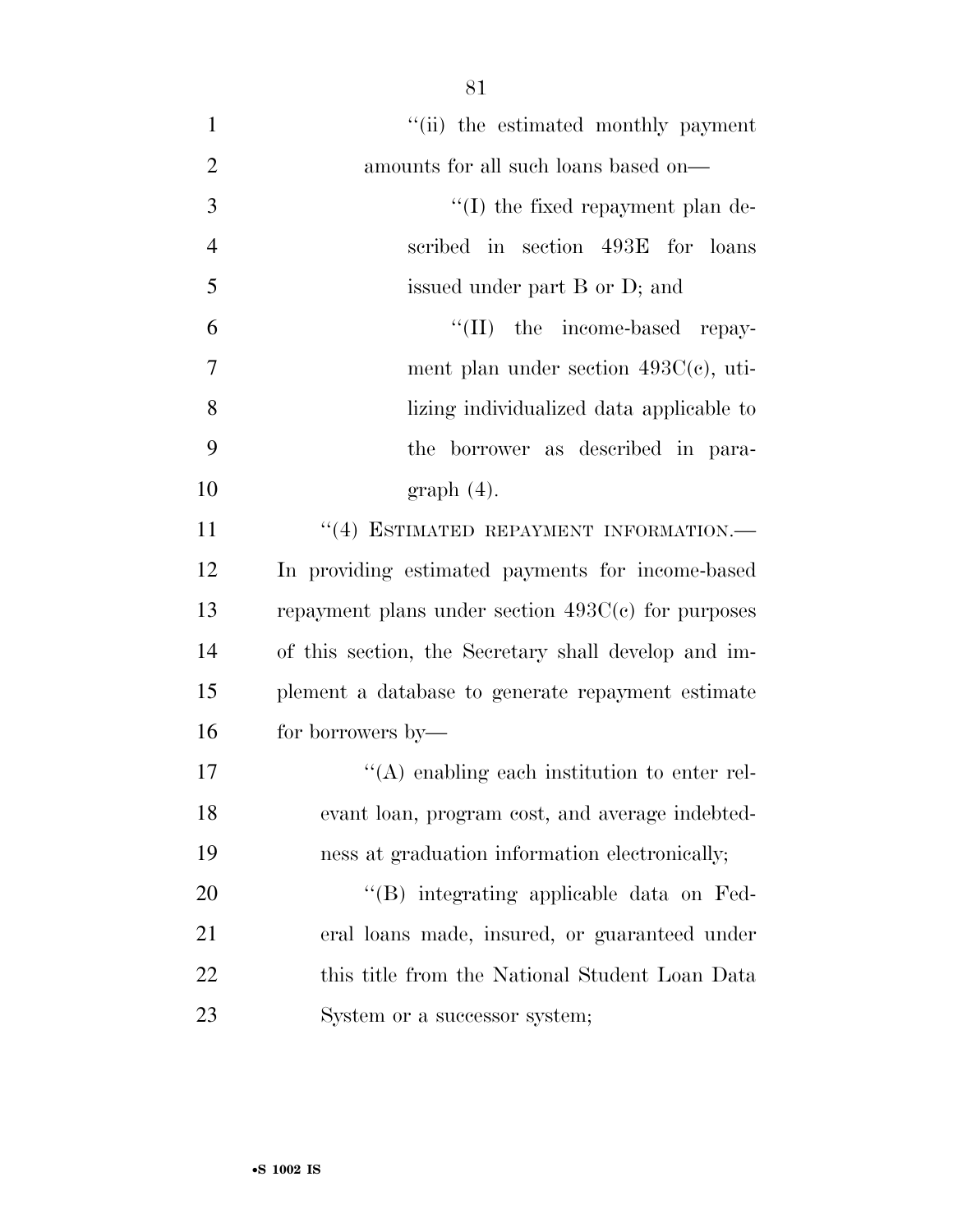| $\mathbf{1}$   | "(C) integrating available data on occupa-                |
|----------------|-----------------------------------------------------------|
| $\overline{2}$ | tional earnings reasonably related to the stu-            |
| 3              | dent's program of study;                                  |
| $\overline{4}$ | "(D) using a hypothetical family size of 1;               |
| 5              | and                                                       |
| 6              | "(E) providing a borrower the option to                   |
| 7              | adjust these data elements and observe the cor-           |
| 8              | responding change in estimated monthly pay-               |
| 9              | ment amounts.".                                           |
| 10             | SEC. 403. EXIT COUNSELING.                                |
| 11             | Section 485(b) $(20 \text{ U.S.C. } 1092(b))$ is amended— |
| 12             | $(1)$ in paragraph $(1)$ —                                |
| 13             | $(A)$ in subparagraph $(A)$ —                             |
| 14             | (i) in the matter preceding clause (i),                   |
| 15             | striking "through financial aid offices or                |
| 16             | otherwise" and inserting "through the use                 |
| 17             | of an interactive program, during an exit                 |
| 18             | counseling session that is in-person or on-               |
| 19             | line, or through the use of the online coun-              |
| 20             | seling tool described in<br>subsection                    |
| 21             | $(n)(1)(A)$ ";                                            |
| 22             | (ii) by redesignating clauses (i)                         |
| 23             | through (ix) as clauses (v) through (xiii),               |
| 24             | respectively;                                             |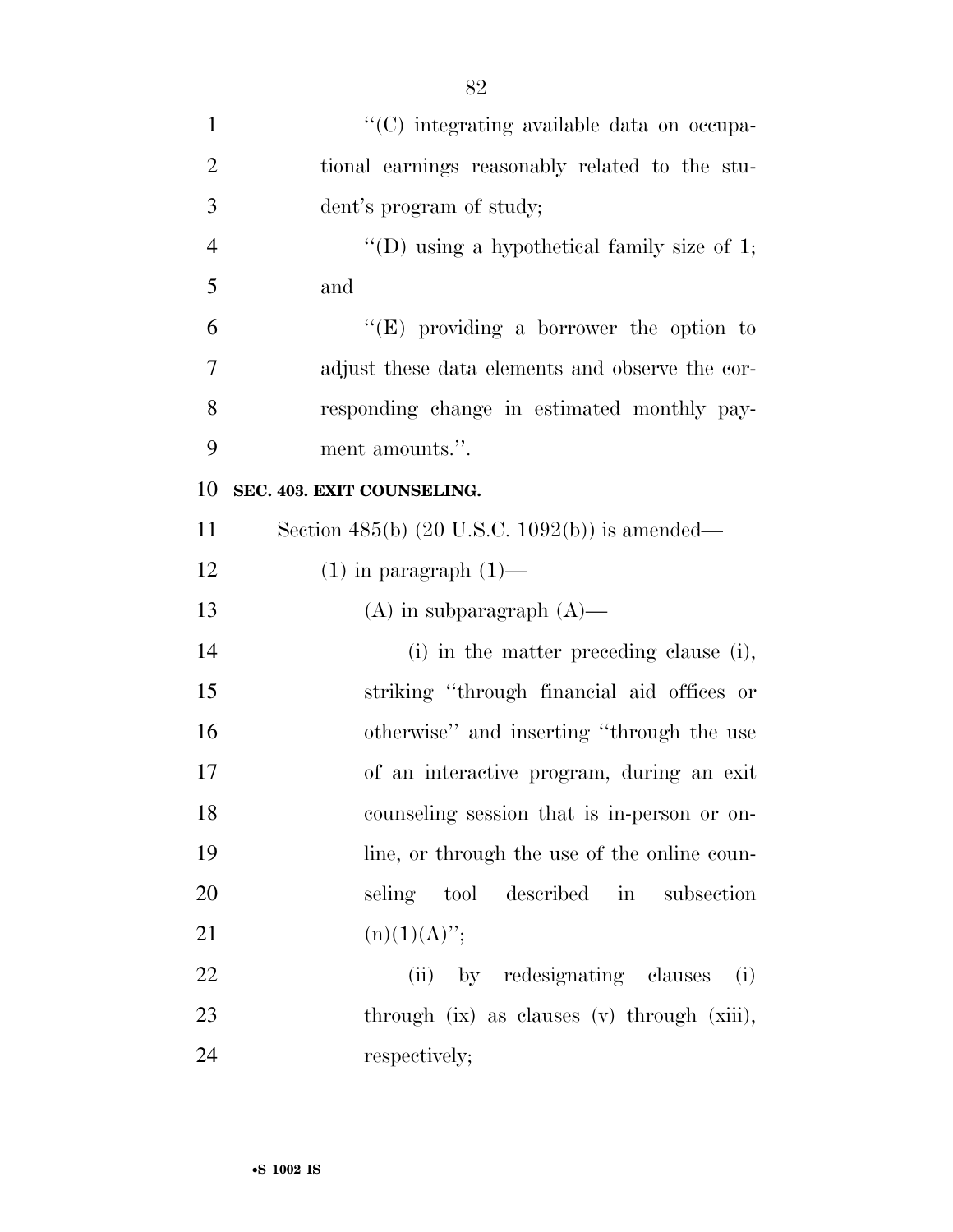| $\mathbf{1}$   | (iii) by inserting before clause (v), as    |
|----------------|---------------------------------------------|
| $\overline{2}$ | redesignated by clause (ii), the following: |
| $\mathfrak{Z}$ | "(i) a summary of the outstanding           |
| $\overline{4}$ | balance of principal and interest due on    |
| 5              | the loans made to the borrower under part   |
| 6              | B, D, or E;                                 |
| $\tau$         | "(ii) an explanation of the grace pe-       |
| 8              | riod preceding repayment and the expected   |
| 9              | date that the borrower will enter repay-    |
| 10             | ment;                                       |
| 11             | "(iii) an explanation that the borrower     |
| 12             | has the option to pay any interest that has |
| 13             | accrued while the borrower was in school    |
| 14             | or that may accrue during the grace period  |
| 15             | preceding repayment or during an author-    |
| 16             | ized period of pause payment;               |
| 17             | "(iv) an explanation that the borrower      |
| 18             | may be approached during the repayment      |
| 19             | process by third-party student debt relief  |
| 20             | companies, that the borrower should use     |
| 21             | caution in any such dealings, and that the  |
| 22             | typical services provided by these compa-   |
| 23             | nies are already offered to borrowers free  |
| 24             | of charge through the Department or its     |
| 25             | contractors;";                              |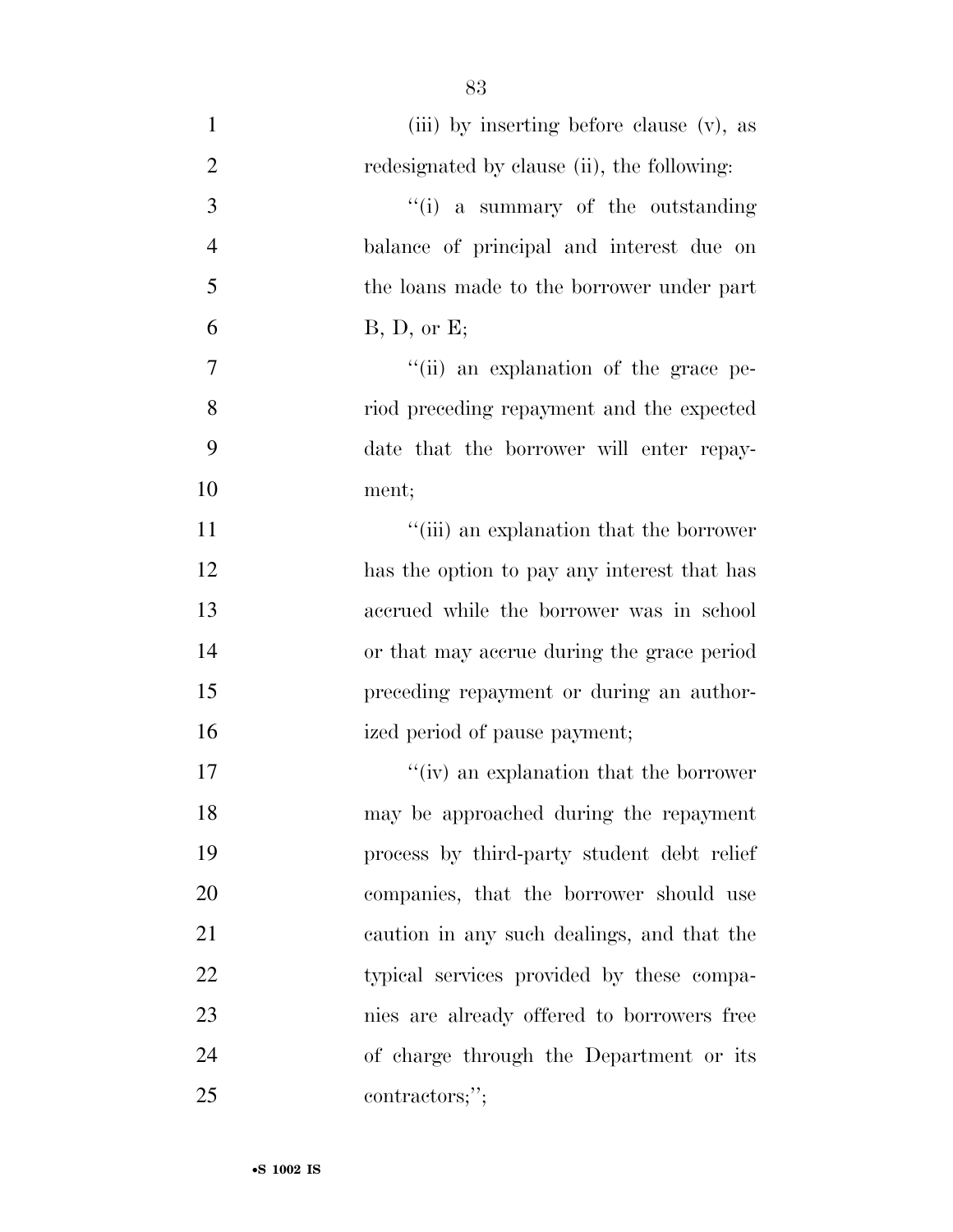| $\mathbf{1}$   | (iv) in clause (v), as redesignated by        |
|----------------|-----------------------------------------------|
| $\overline{2}$ | clause $(ii)$ —                               |
| 3              | (I) by striking "sample informa-              |
| $\overline{4}$ | tion showing the average" and insert-         |
| 5              | ing "information, based on the bor-           |
| 6              | rower's outstanding balance described         |
| 7              | in clause (i), showing the borrower's";       |
| 8              | and                                           |
| 9              | (II) by striking "of each plan"               |
| 10             | and inserting "of the fixed repayment         |
| 11             | plan described in section 493E and            |
| 12             | income-based repayment plan<br>the            |
| 13             | under section $493C(c)$ , and any other       |
| 14             | repayment plan for which each loan            |
| 15             | may be eligible";                             |
| 16             | $(v)$ in clause $(x)$ , as redesignated by    |
| 17             | clause (ii)—                                  |
| 18             | (I) by inserting "decreased credit"           |
| 19             | score," after "credit reports,"; and          |
| 20             | (II) by inserting "reduced ability"           |
| 21             | to rent or purchase a home or car, po-        |
| 22             | tential difficulty in securing employ-        |
| 23             | ment," after "Federal law,";                  |
| 24             | (vi) in the matter preceding subclause        |
| 25             | (I) of clause (xi), as redesignated by clause |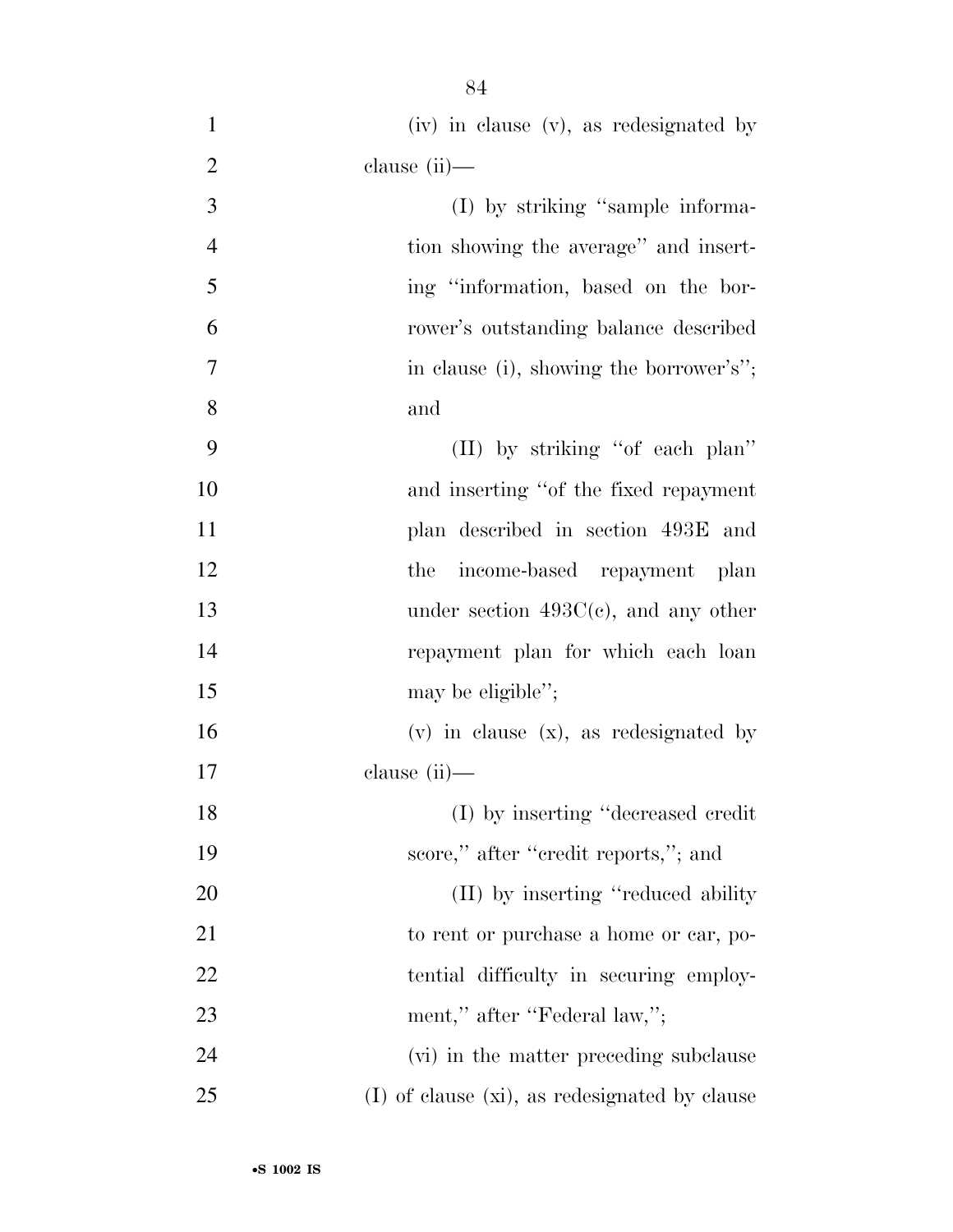| $\mathbf{1}$   | (ii), by striking "consolidation loan under       |
|----------------|---------------------------------------------------|
| $\overline{2}$ | section 428C or $a$ ";                            |
| 3              | (vii) in each of clauses (xii) and (xiii),        |
| $\overline{4}$ | as redesignated by clause (ii), by striking       |
| 5              | "and" at the end; and                             |
| 6              | (viii) by adding at the end the fol-              |
| $\tau$         | lowing:                                           |
| 8              | "(xiv) for each of the borrower's loans           |
| 9              | made under part $B$ , $D$ , or $E$ for which the  |
| 10             | borrower is receiving counseling under this       |
| 11             | subsection, the contact information for the       |
| 12             | loan servicer of the loan and a link to such      |
| 13             | servicer's website; and                           |
| 14             | $f(xv)$ an explanation that an indi-              |
| 15             | vidual has a right to annually request a          |
| 16             | disclosure of information collected by a          |
| 17             | consumer reporting agency pursuant to             |
| 18             | section $612(a)$ of the Fair Credit Report-       |
| 19             | ing Act $(15 \text{ U.S.C. } 1681j(a))$ ."; and   |
| <b>20</b>      | $(B)$ in subparagraph $(B)$ , by striking "in     |
| 21             | writing" and inserting "online or in writing, ex- |
| 22             | cept that in the case of an institution using the |
| 23             | online counseling tool described in subsection    |
| 24             | $(n)(1)(A)$ , the Secretary shall attempt to pro- |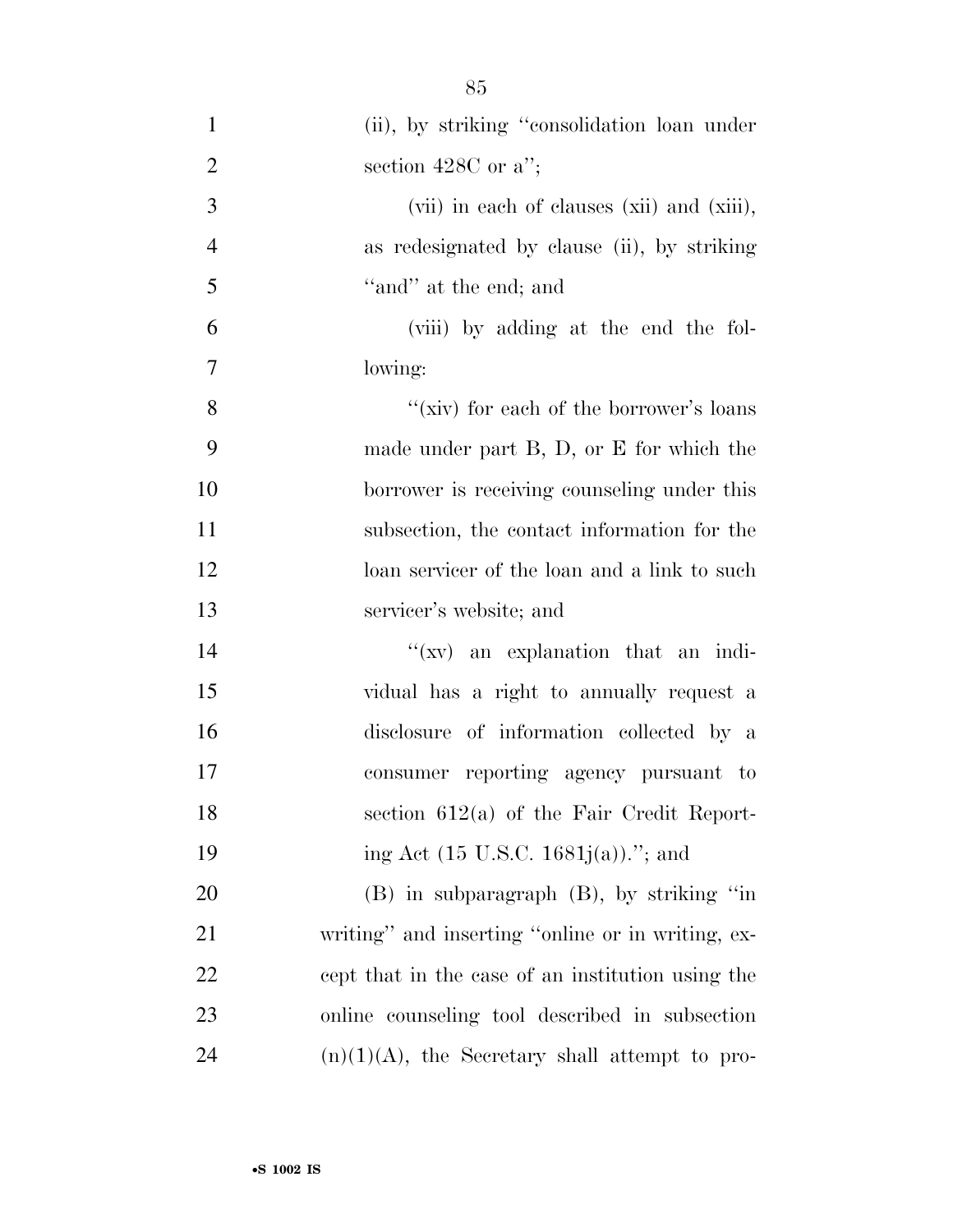vide such information to the student in the 2 manner described in subsection  $(n)(3)(C)$ "; and 3 (2) in paragraph  $(2)(C)$ , by inserting ", such as the online counseling tool described in subsection 5 (n)(1)(A)," after "electronic means". **SEC. 404. ONLINE COUNSELING TOOLS.**  Section 485 (20 U.S.C. 1092) is amended by adding at the end the following: 9 "(n) ONLINE COUNSELING TOOLS.— 10 "(1) IN GENERAL.—Beginning not later than 1 year after the date of enactment of the Affordable Loans for Any Student Act, the Secretary shall maintain—  $\langle (A)$  an online counseling tool that pro- vides the exit counseling required under sub- section (b) and meets the applicable require- ments of this subsection; and ''(B) an online counseling tool that pro- vides the annual counseling required under sub- section (l), enables a borrower to electronically sign and accept the borrower's student loan contract for the upcoming academic year under 23 section  $455(c)(3)(B)(ii)$ , and meets the applica-ble requirements of this subsection.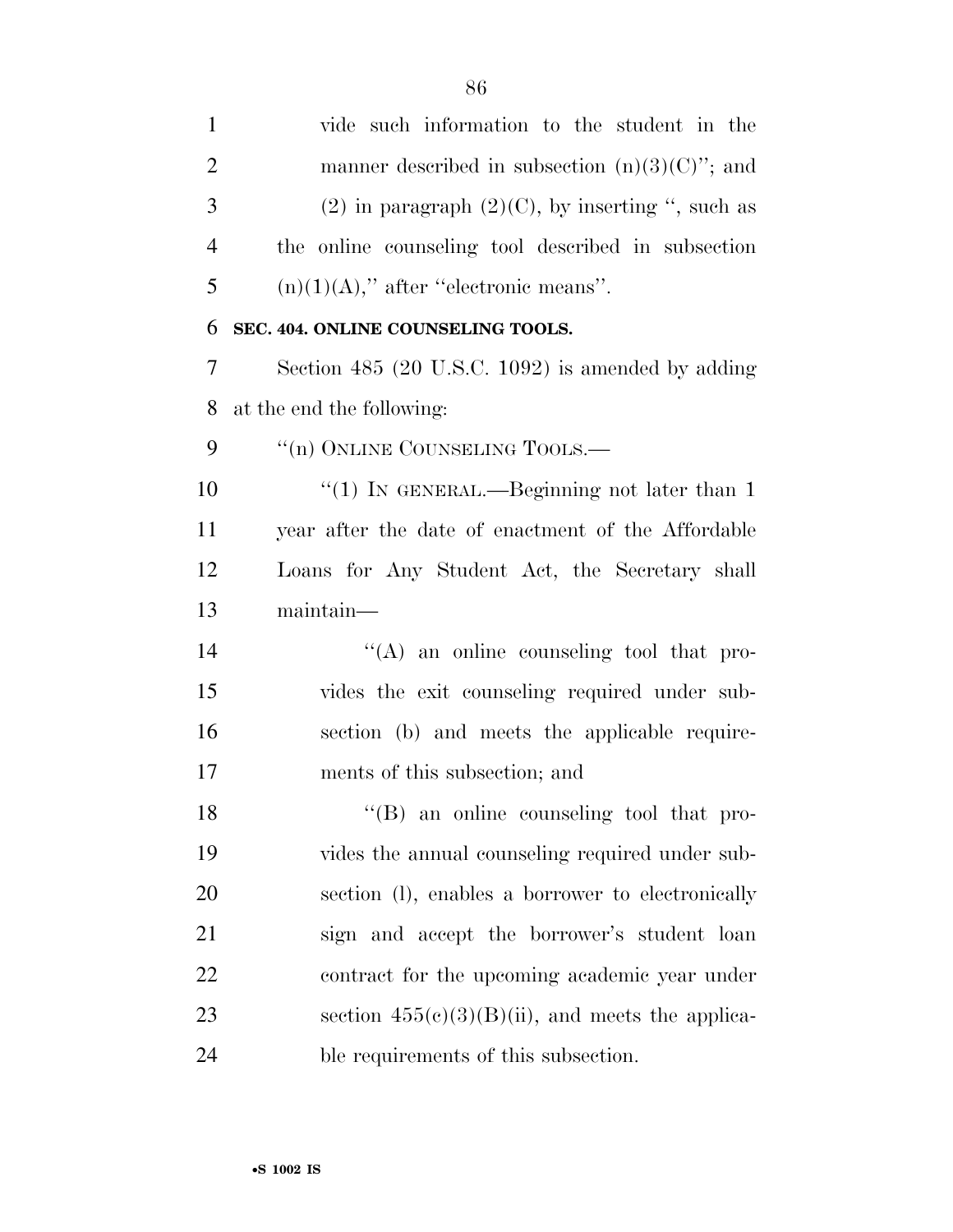| $\mathbf{1}$   | "(2) REQUIREMENTS OF TOOLS.—In maintain-             |
|----------------|------------------------------------------------------|
| $\overline{2}$ | ing the online counseling tools described in para-   |
| 3              | graph (1), the Secretary shall ensure that each such |
| $\overline{4}$ | tool, and its underlying content—                    |
| 5              | $\lq\lq$ are consumer tested, in consultation        |
| 6              | with other relevant Federal agencies, students,      |
| $\overline{7}$ | borrowers, institutions of higher education, sec-    |
| 8              | ondary school and postsecondary counselors,          |
| 9              | and consumer advocacy organizations, to ensure       |
| 10             | that the tool is effective in helping individuals    |
| 11             | understand their rights and obligations with re-     |
| 12             | spect to borrowing a loan made under part D;         |
| 13             | "(B) are understandable to borrowers of              |
| 14             | loans made under part D;                             |
| 15             | $\lq\lq$ freely available to all eligible institu-   |
| 16             | tions; and                                           |
| 17             | "(D) integrate applicable loan data from             |
| 18             | the National Student Loan Data System or a           |
| 19             | successor system, including data regarding           |
| 20             | loans made, insured, or guaranteed under this        |
|                |                                                      |

22 loans, pursuant to section 485B(i).

23 "(3) RECORD OF COUNSELING COMPLETION.— The Secretary shall—

title and data regarding private education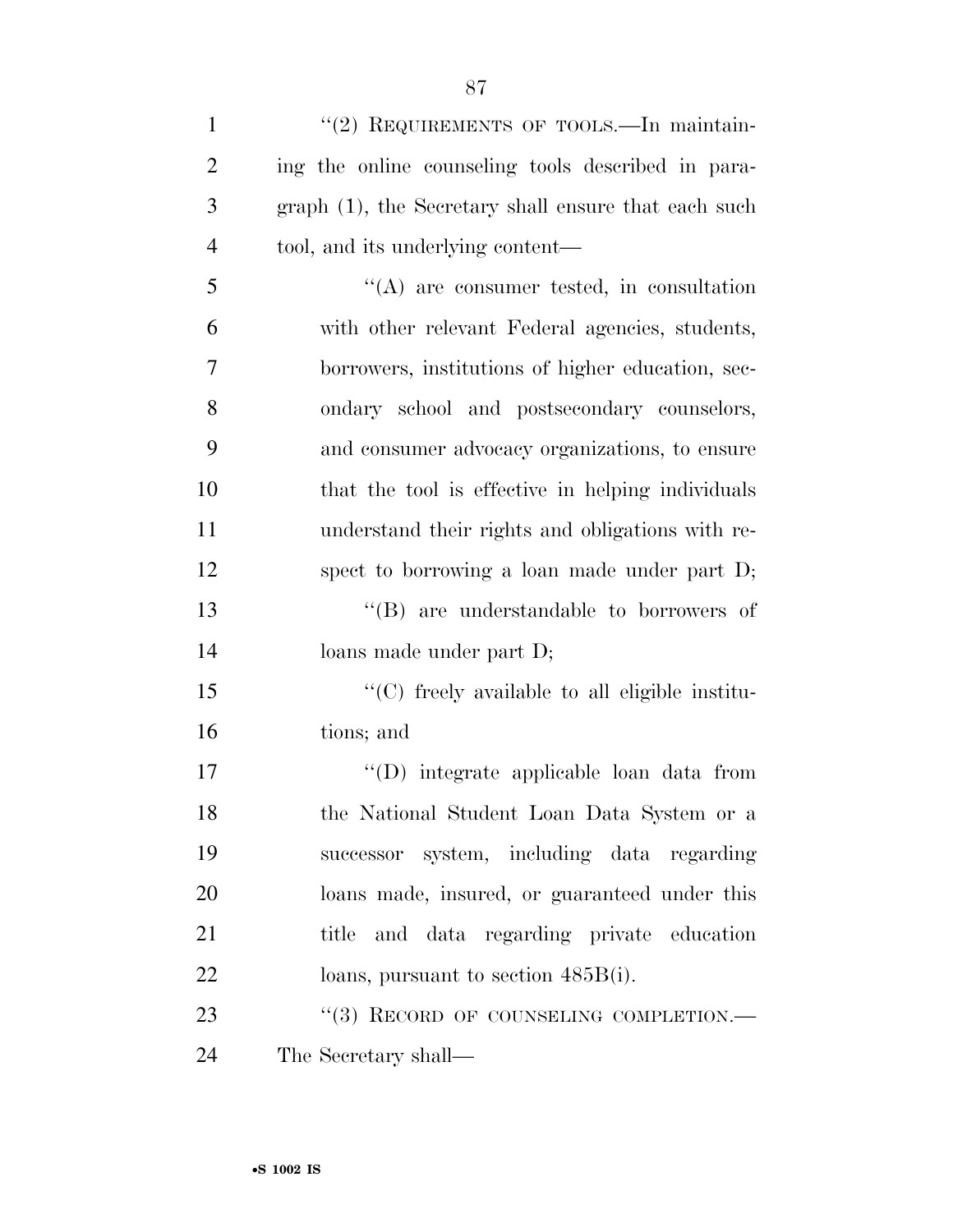| $\mathbf{1}$   | "(A) use each online counseling tool de-           |
|----------------|----------------------------------------------------|
| $\overline{2}$ | scribed in paragraph (1) to keep a record of       |
| $\mathfrak{Z}$ | which individuals have received counseling using   |
| $\overline{4}$ | the tool and notify the applicable institutions of |
| 5              | the individual's completion of such counseling;    |
| 6              | "(B) in the case of a borrower who re-             |
| $\tau$         | ceives annual counseling for a loan made under     |
| 8              | part D using the tool described in paragraph       |
| 9              | $(1)(B)$ —                                         |
| 10             | "(i) enable the borrower to accept and             |
| 11             | electronically sign the student loan con-          |
| 12             | required under<br>section<br>tract<br>as           |
| 13             | $455(e)(3)(B)(ii)$ and notify the applicable       |
| 14             | institutions that the individual completed         |
| 15             | the counseling and electronically signed the       |
| 16             | contract; and                                      |
| 17             | "(ii) if the borrower chooses not to               |
| 18             | sign the student loan contract through the         |
| 19             | online counseling-                                 |
| 20             | ``(I)<br>inform the<br>borrower,                   |
| 21             | through the online counseling tool, of             |
| 22             | the date by when the borrower should               |
| 23             | accept and sign the student loan con-              |
| 24             | tract for which the borrower has re-               |
| 25             | ceived such counseling; and                        |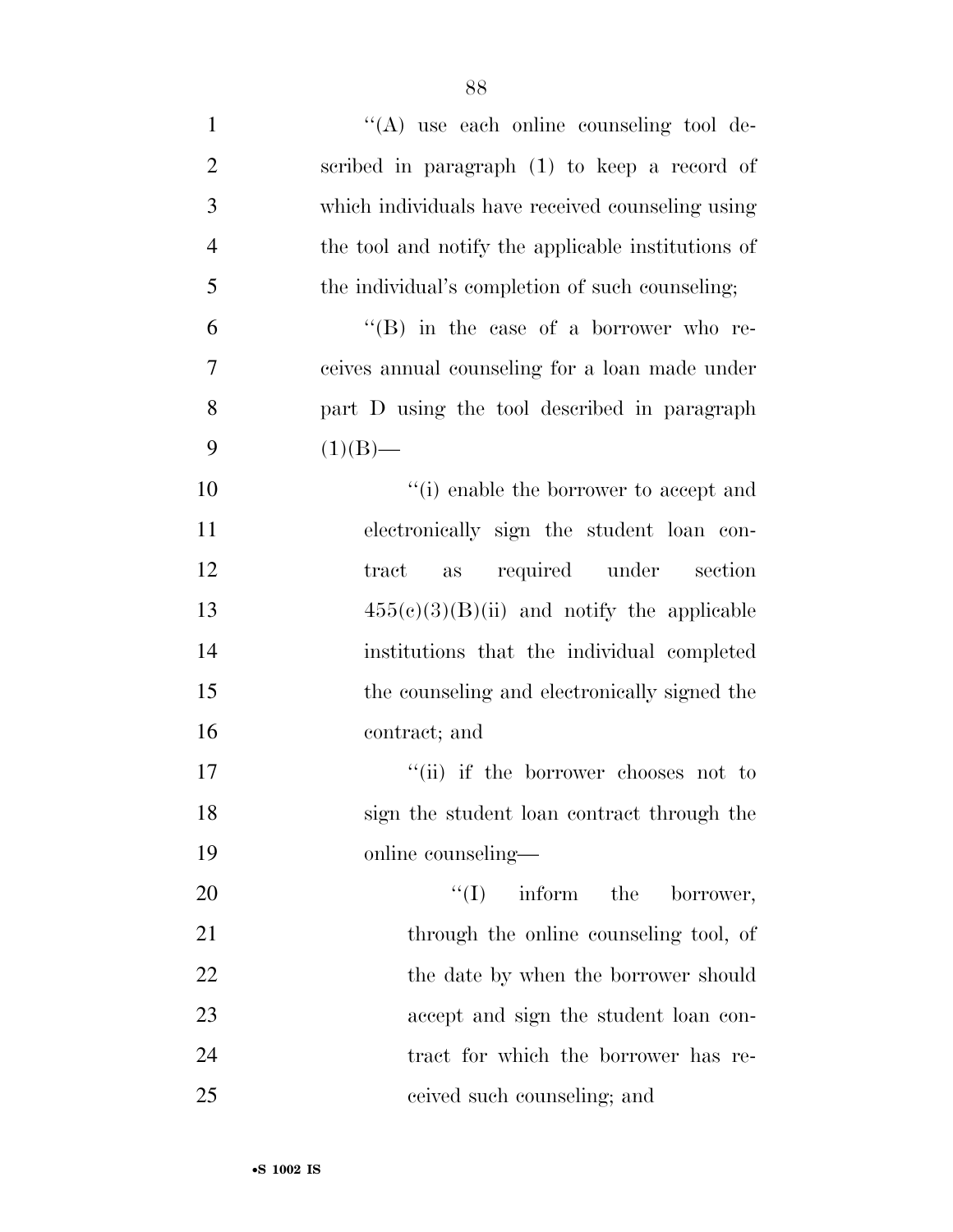$\lq(II)$  notify the applicable insti- tution that the borrower completed the counseling but did not sign the student loan contract; and

5  $\cdot$  (C) in the case of a borrower described in 6 subsection  $(b)(1)(B)$  at an institution that uses the online counseling tool described in para-8 graph  $(1)(A)$  of this subsection, attempt to pro- vide the information described in subsection 10 (b)(1)(A) to the borrower through such tool.

11 "(o) LONGITUDINAL STUDY ON THE EFFECTIVENESS OF STUDENT LOAN COUNSELING.—

13 "(1) IN GENERAL.—Not later than 1 year after the date of enactment of the Affordable Loans for Any Student Act, the Secretary, acting through the Director of the Institute of Education Sciences, shall begin conducting a rigorous, longitudinal study of the impact and effectiveness of the student loan counseling provided under section 485(n).

20 "(2) CONTENTS.—

21 "(A) BORROWER INFORMATION.—The lon- gitudinal study carried out under paragraph (1) shall include borrower information, in the ag-gregate and disaggregated by race and eth-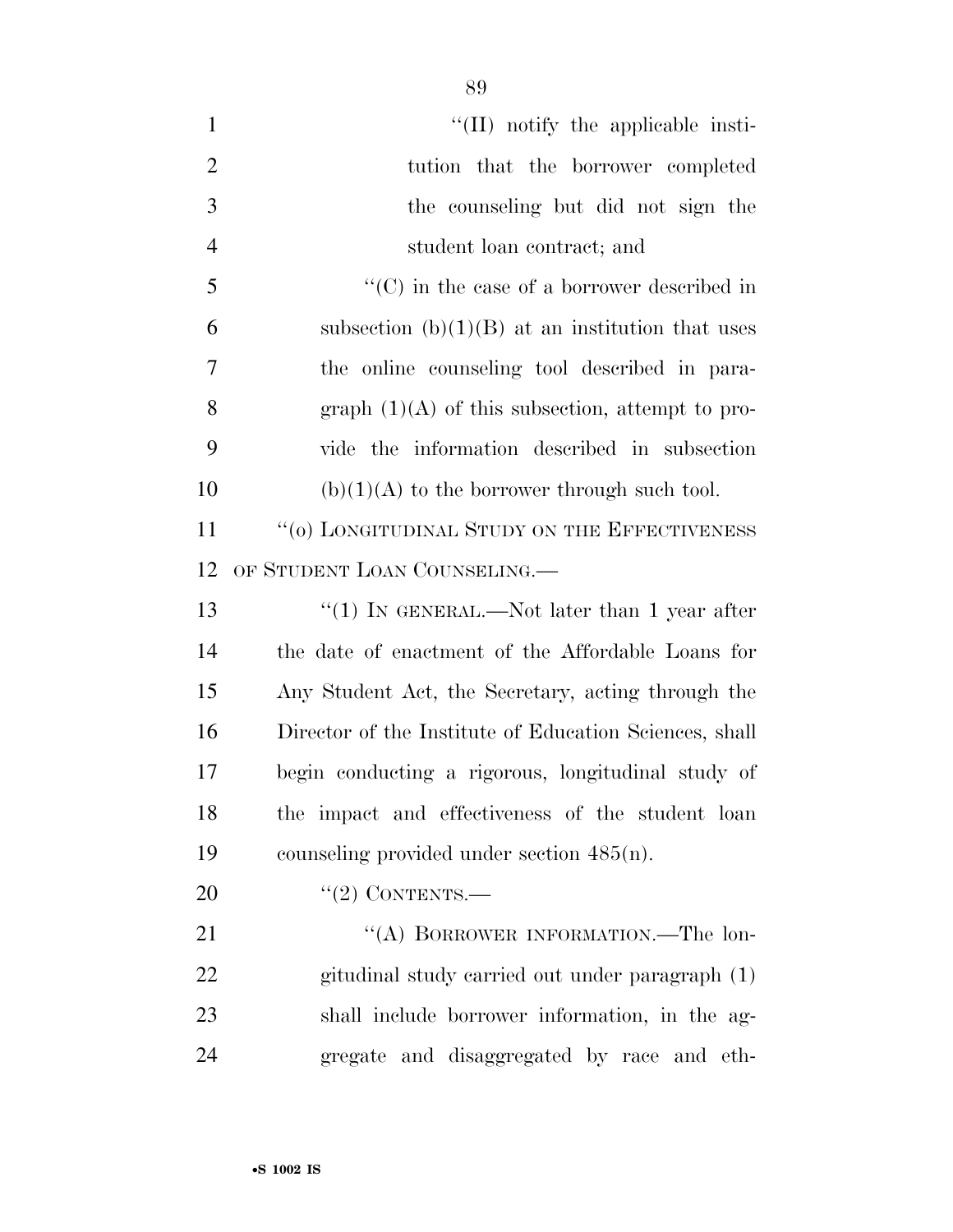| $\mathbf{1}$   | nicity, gender, income quartile, and status as an     |
|----------------|-------------------------------------------------------|
| $\overline{2}$ | individual with a disability, on—                     |
| 3              | "(i) student persistence;                             |
| $\overline{4}$ | "(ii) degree attainment;                              |
| 5              | "(iii) program completion;                            |
| 6              | "(iv) successfully maintaining current                |
| $\tau$         | student loan repayment status following               |
| 8              | the student's exit from the institution;              |
| 9              | "(v) cumulative borrowing levels; and                 |
| 10             | $\lq\lq$ such other factors as the Sec-               |
| 11             | retary may determine.                                 |
| 12             | "(B) EXCEPTION.—The disaggregation                    |
| 13             | under subparagraph (A) shall not be required          |
| 14             | in a case in which the number of borrowers in         |
| 15             | a category is insufficient to yield statistically re- |
| 16             | liable information or the results would reveal        |
| 17             | personally identifiable information about an in-      |
| 18             | dividual borrower.                                    |
| 19             | "(3) INTERIM REPORTS.—Not later than $18$             |
| 20             | months after the commencement of the study under      |
| 21             | paragraph (1), and annually thereafter, the Sec-      |
| 22             | retary shall evaluate the progress of the study and   |
| 23             | report any short-term findings to the authorizing     |
| 24             | committees.".                                         |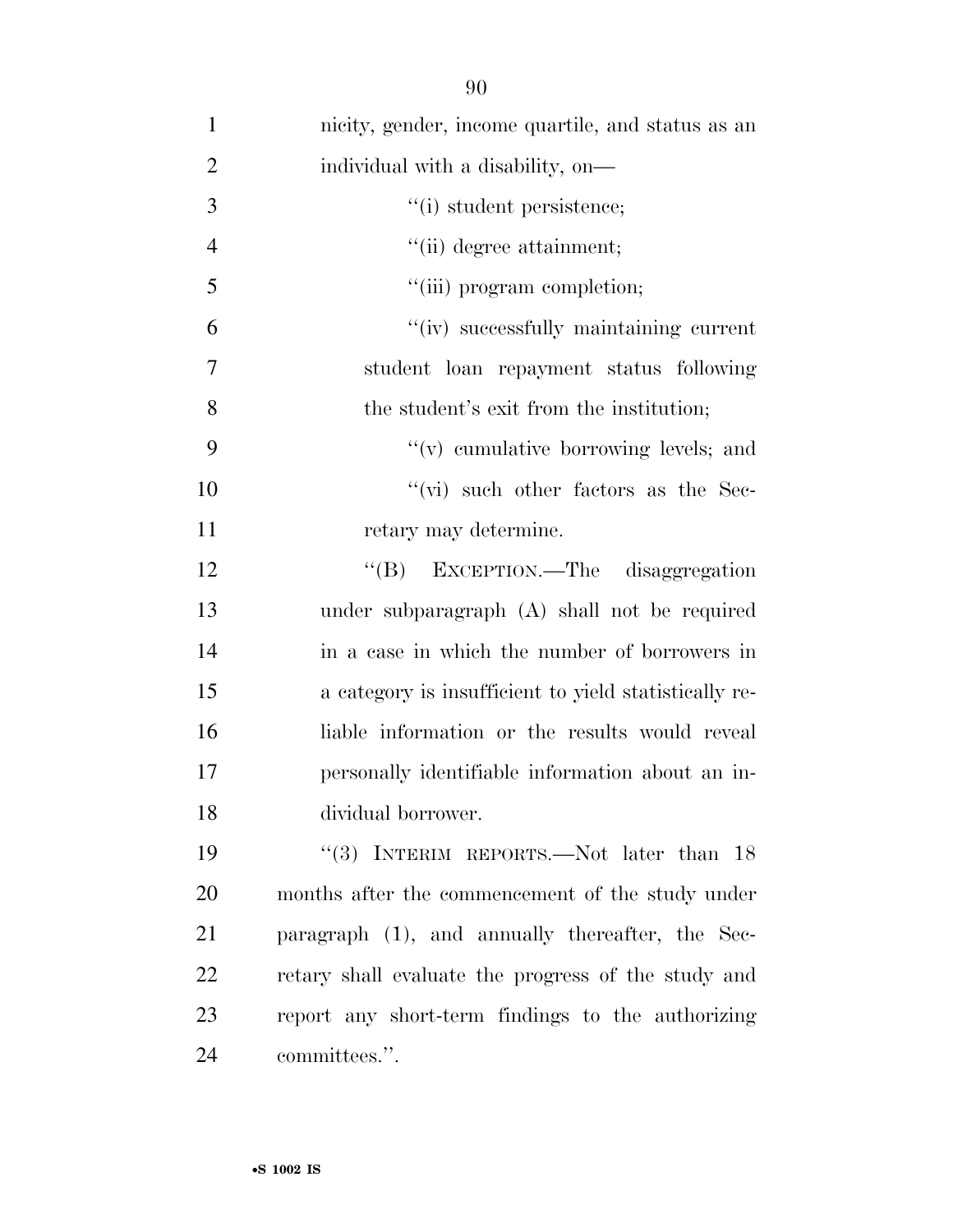| 1              | SEC. 405. PRIVATE EDUCATION LOAN CERTIFICATION AND      |
|----------------|---------------------------------------------------------|
| $\overline{2}$ | <b>INFORMATION.</b>                                     |
| 3              | (a) AMENDMENT TO THE HIGHER EDUCATION ACT               |
| $\overline{4}$ | OF $1965-$                                              |
| 5              | (1) IN GENERAL.—Section $487(a)$ (20 U.S.C.             |
| 6              | $1094(a)$ ) is amended by striking paragraph $(28)$ and |
| 7              | inserting the following:                                |
| 8              | $\cdot\cdot(28)$ (A) The institution shall—             |
| 9              | "(i) upon the request of a private edu-                 |
| 10             | cational lender, acting in connection with an ap-       |
| 11             | plication initiated by a borrower for a private         |
| 12             | education loan in accordance with section               |
| 13             | $128(e)(3)$ of the Truth in Lending Act, provide        |
| 14             | certification to such private educational lend-         |
| 15             | $er-$                                                   |
| 16             | $\lq\lq$ that the student who initiated the             |
| 17             | application for the private education loan,             |
| 18             | or on whose behalf the application was ini-             |
| 19             | tiated, is enrolled or is scheduled to enroll           |
| 20             | at the institution;                                     |
| 21             | $\lq\lq$ (II) of such student's cost of attend-         |
| 22             | ance at the institution as determined under             |
| 23             | part F; and                                             |
| 24             | $\lq\lq$ (III) of the difference between—               |
| 25             | "(aa) the cost of attendance at                         |
| 26             | the institution; and                                    |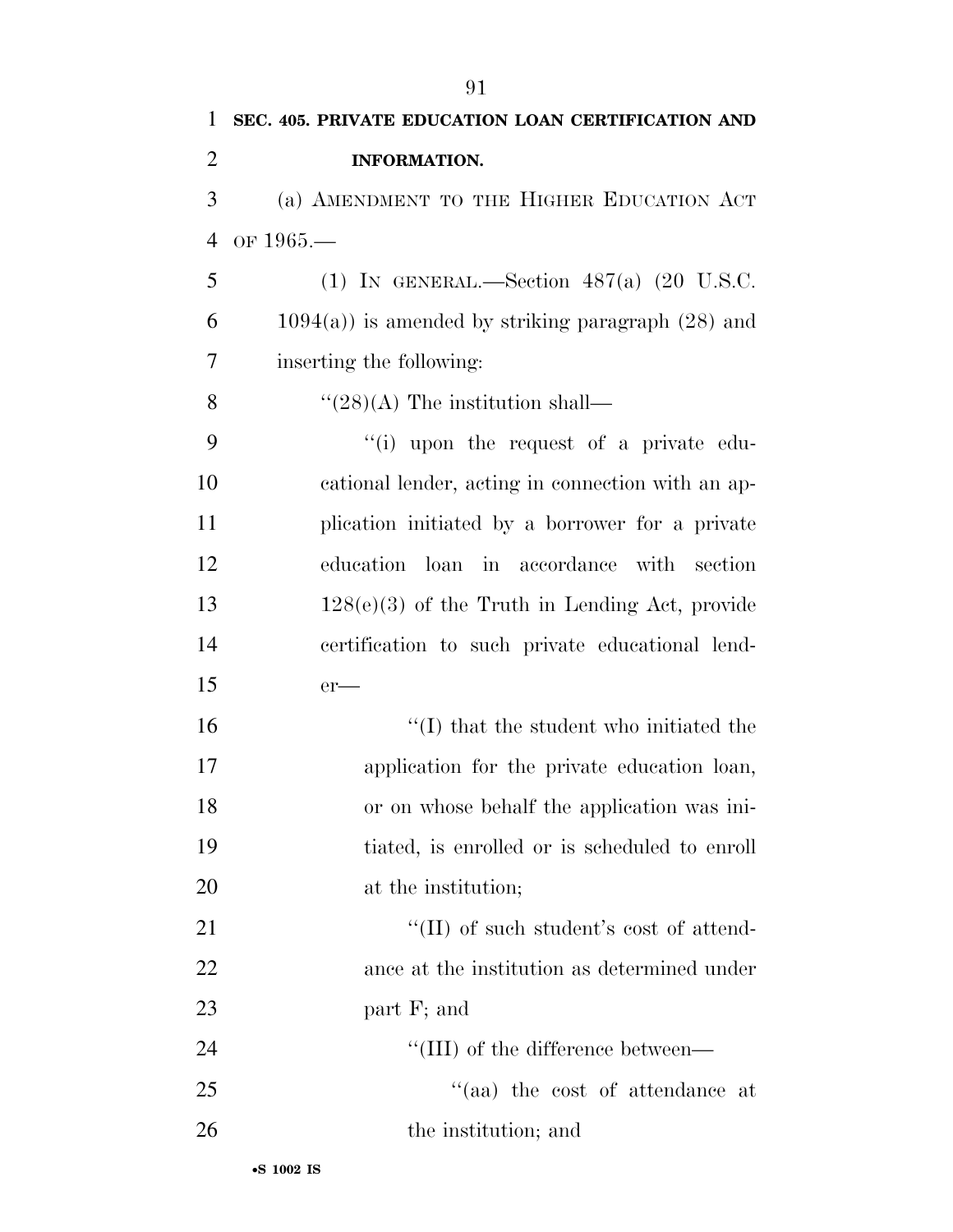| $\mathbf{1}$   | "(bb) the student's estimated fi-                     |
|----------------|-------------------------------------------------------|
| $\overline{2}$ | nancial assistance received under this                |
| 3              | title and other assistance known to                   |
| $\overline{4}$ | the institution, as applicable; and                   |
| 5              | "(ii) provide the certification described in          |
| 6              | clause (i), or notify the private educational         |
| 7              | lender that the institution has received the re-      |
| 8              | quest for certification and will need additional      |
| 9              | time to comply with the certification request—        |
| 10             | "(I) within 15 business days of receipt               |
| 11             | of such certification request; and                    |
| 12             | "(II) only after the institution has                  |
| 13             | completed the activities described in sub-            |
| 14             | paragraph $(B)$ .                                     |
| 15             | "(B) The institution shall, upon receipt of a         |
| 16             | certification request described in subparagraph       |
| 17             | $(A)(i)$ , and prior to providing such certification— |
| 18             | "(i) determine whether the student who                |
| 19             | initiated the application for the private edu-        |
| 20             | cation loan, or on whose behalf the application       |
| 21             | was initiated, has applied for and exhausted the      |
| 22             | Federal financial assistance available to such        |
| 23             | student under this title and inform the student       |
| 24             | accordingly; and                                      |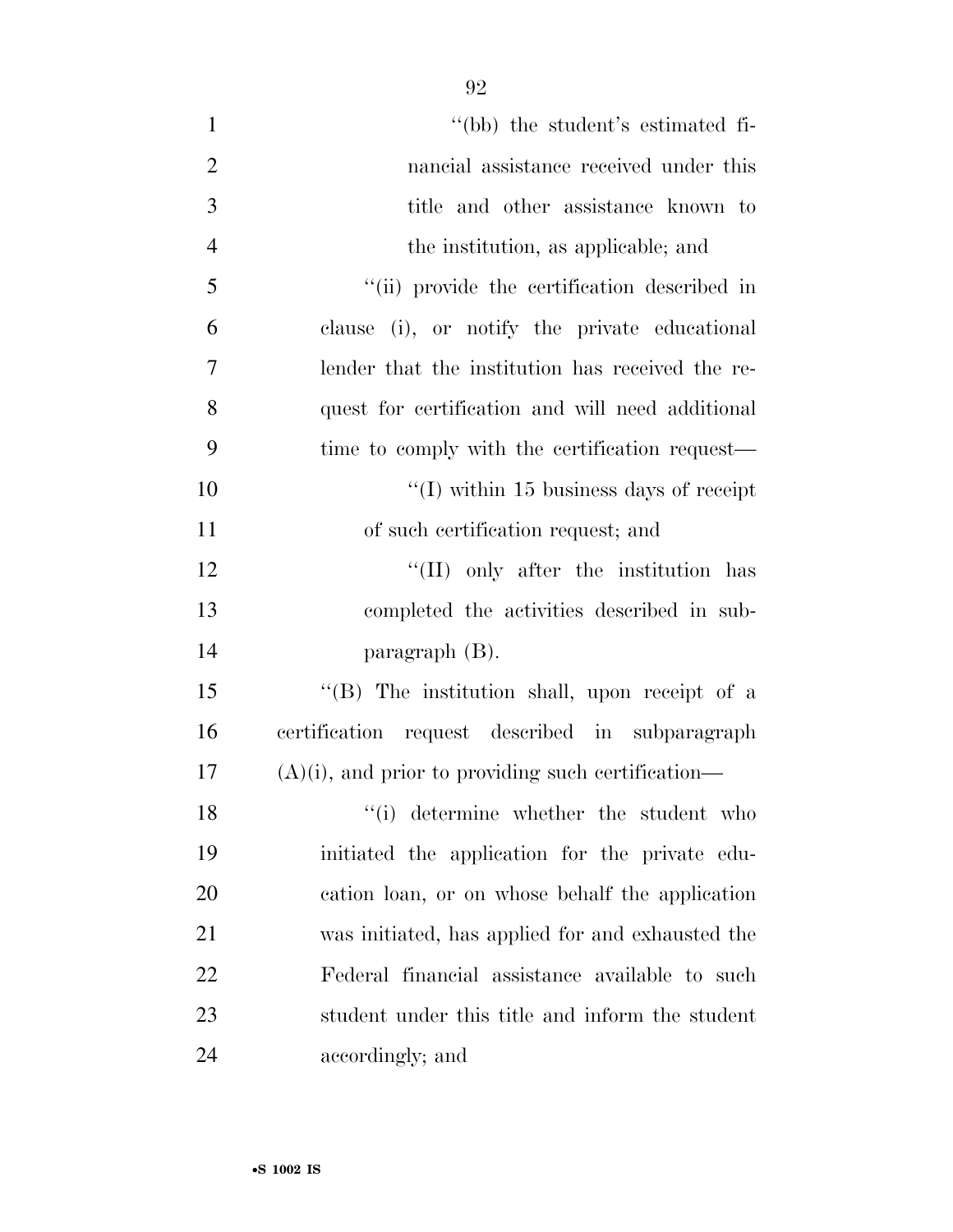| $\mathbf{1}$   | "(ii) provide the borrower whose loan ap-         |
|----------------|---------------------------------------------------|
| $\overline{2}$ | plication has prompted the certification request  |
| 3              | by a private education lender, as described in    |
| $\overline{4}$ | subparagraph $(A)(i)$ , with the following infor- |
| 5              | mation and disclosures:                           |
| 6              | "(I) If the borrower has not yet ex-              |
| 7              | hausted the financial assistance available        |
| 8              | to the borrower under this title, the             |
| 9              | amount of additional Federal student as-          |
| 10             | sistance for which the borrower is eligible       |
| 11             | and the potential advantages of Federal           |
| 12             | loans under this title, including disclosure      |
| 13             | $of$ —                                            |
| 14             | "(aa) the fixed interest rates and                |
| 15             | pause payment processes;                          |
| 16             | "(bb) the option for and terms of                 |
| 17             | income-based repayment, loan forgive-             |
| 18             | ness programs, and additional protec-             |
| 19             | tions; and                                        |
| 20             | "(cc) the higher student loan lim-                |
| 21             | its for dependent students whose par-             |
| 22             | ents are not eligible for a Federal Di-           |
| 23             | rect PLUS Loan.                                   |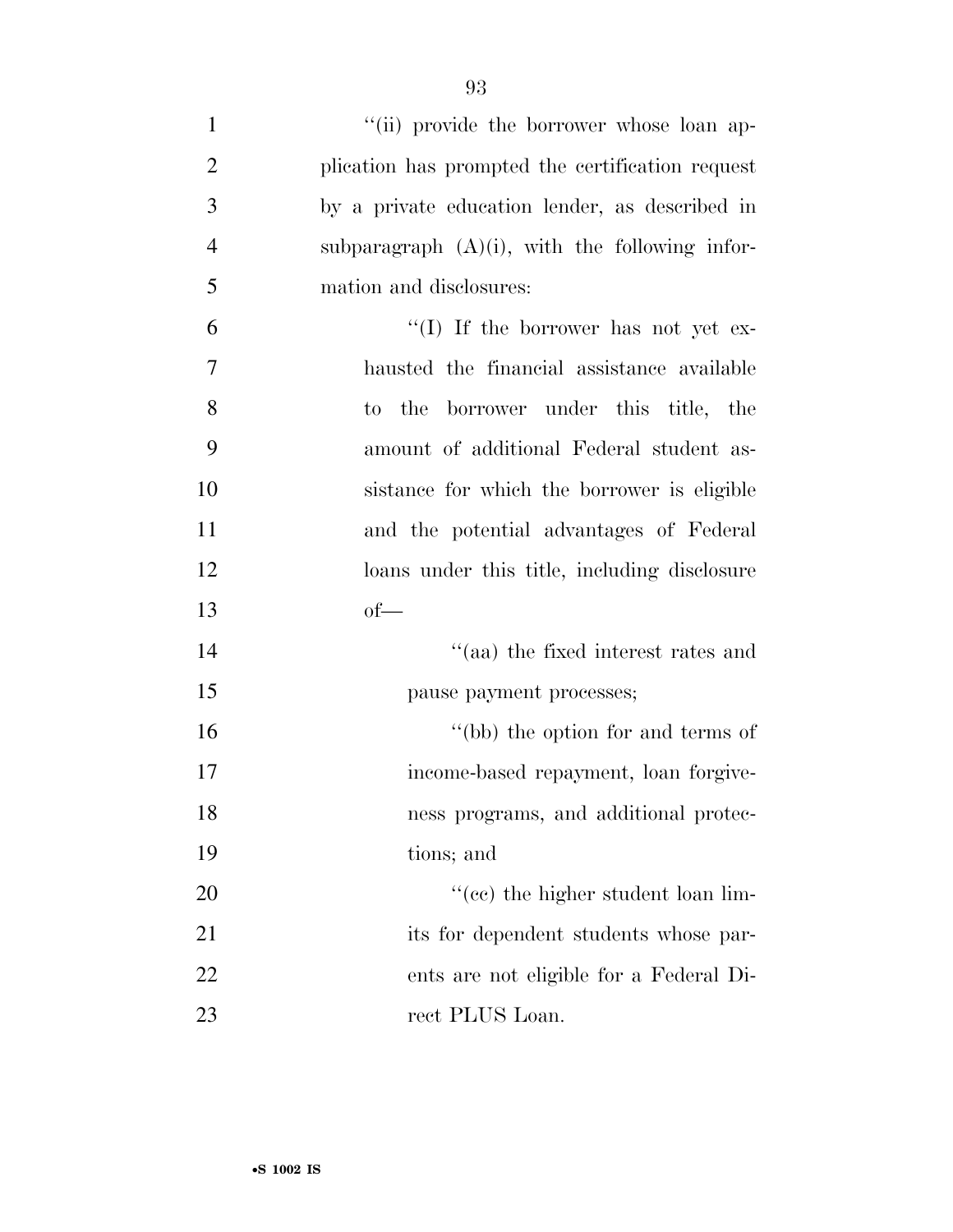$\langle (II)$  The borrower's ability to select a private educational lender of the bor- rower's choice.  $\frac{4}{\text{IIII}}$  The impact of a proposed pri- vate education loan on the borrower's po- tential eligibility for other financial assist- ance, including Federal financial assistance under this title. ''(IV) The borrower's right to accept or reject a private education loan within the 30-day period following a private edu- cational lender's approval of a borrower's application and about a borrower's 3-day right to cancel period under section 15 128(e)(7) of the Truth in Lending Act  $(15$ 16 U.S.C.  $1650(e)(7)$ . 17 <sup>"</sup>(C) For purposes of this paragraph, the terms 'private educational lender' and 'private education loan' have the meanings given such terms in section 140 of the Truth in Lending Act (15 U.S.C.  $21 \t1650$ .". 22 (2) NATIONAL STUDENT LOAN DATA SYSTEM.— Section 485B (20 U.S.C. 1092b) is amended— (A) in subsection (a), by striking ''and loans made under parts D and E'' and insert-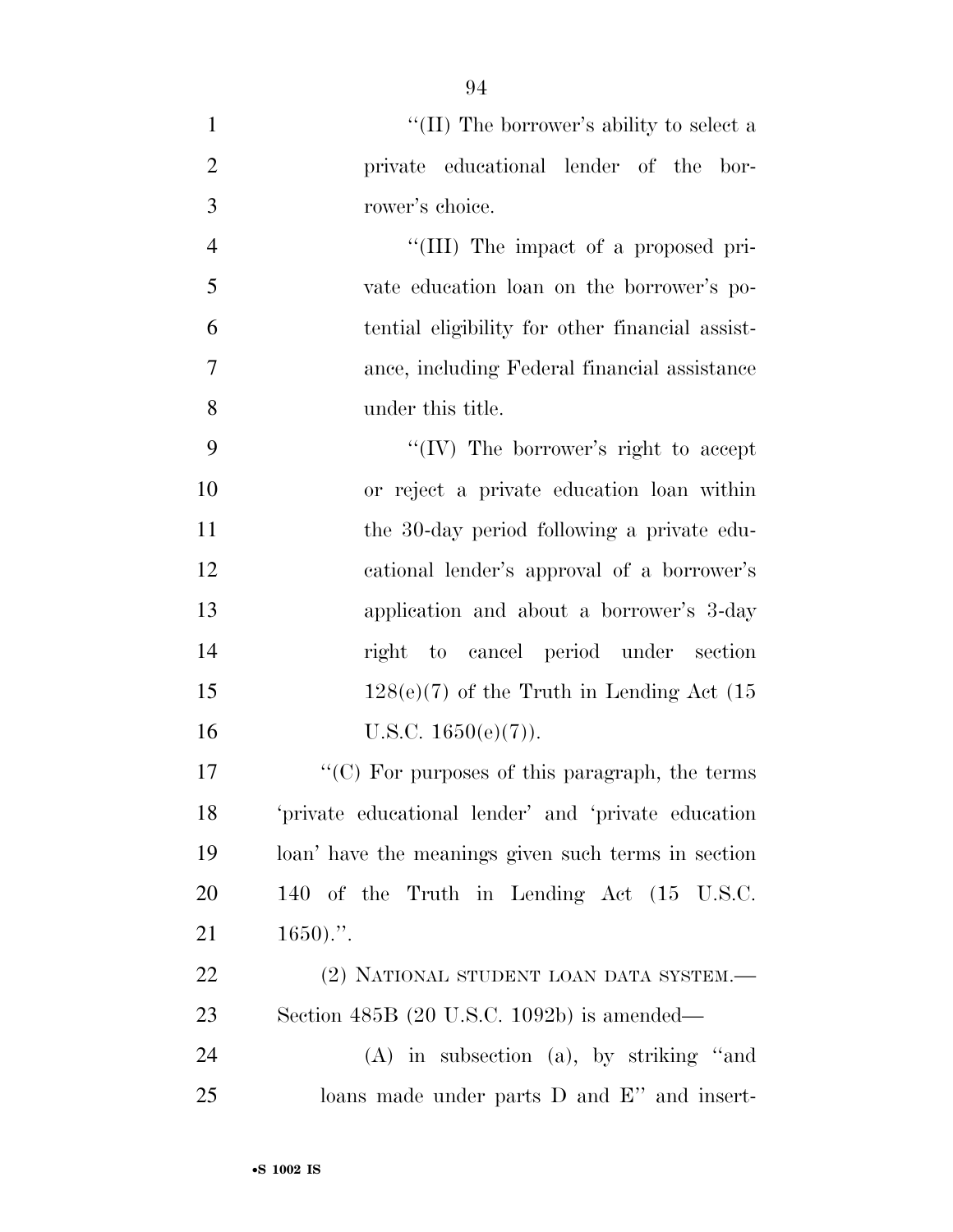| $\mathbf{1}$   | ing ", loans made under parts D and E, and                |
|----------------|-----------------------------------------------------------|
| $\overline{2}$ | private education loans (in accordance with sub-          |
| 3              | section (i))";                                            |
| $\overline{4}$ | $(B)$ in subsection $(f)$ , by inserting "FOR             |
| 5              | FEDERAL LOANS" after "DATA REPORTING";                    |
| 6              | and                                                       |
| 7              | (C) by adding at the end the following:                   |
| 8              | "(i) PRIVATE EDUCATION LOAN REPORTING.—The                |
| 9              | Secretary shall include in the National Student Loan Data |
| 10             | System the information regarding private education loans  |
| 11             | that the Director of the Consumer Financial Protection    |
| 12             | Bureau, in coordination with the Secretary, determines    |
| 13             | necessary to be included pursuant to section              |
| 14             | $128(e)(9)(B)(ii)$ of the Truth in Lending Act (15 U.S.C. |
| 15             | $1638(e)(9)(B)(ii))$ .".                                  |
| 16             | (3) EFFECTIVE DATE.—The amendments made                   |
| 17             | by paragraphs $(1)$ and $(2)$ shall take effect on the    |
| 18             | effective date of the regulations described in sub-       |
| 19             | section $(b)(3)$ .                                        |
| 20             | (b) AMENDMENTS TO THE TRUTH IN LENDING                    |
| 21             | ACT.                                                      |
| 22             | (1) IN GENERAL.—Section $128(e)$ of the Truth             |
| 23             | in Lending Act $(15 \text{ U.S.C. } 1638(e))$ is amended— |
| 24             | $(A)$ by striking paragraph $(3)$ and insert-             |
| 25             | ing the following:                                        |
|                |                                                           |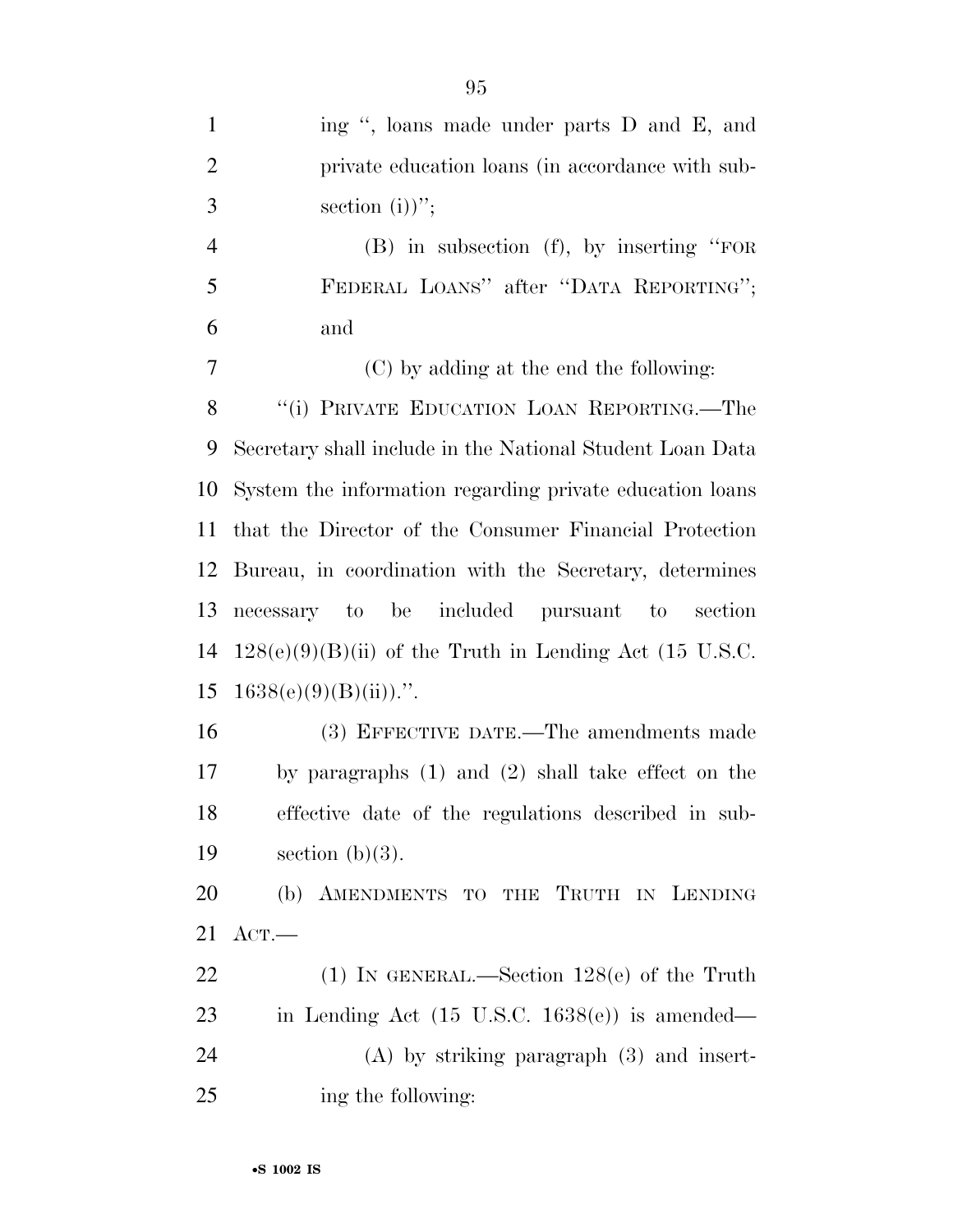| 3              | "(A) IN GENERAL.—Except as provided in             |
|----------------|----------------------------------------------------|
| $\overline{4}$ | subparagraph (B), before a private educational     |
| 5              | lender may issue any funds with respect to a       |
| 6              | private education loan, the private educational    |
| 7              | lender shall obtain, from the relevant institution |
| 8              | of higher education where such loan is to be       |
| 9              | used for a student, a certification in accordance  |
| 10             | with section $485(a)(28)(A)$ of the Higher Edu-    |
| 11             | of $1965$ $(20$<br>cation<br>Act<br>U.S.C.         |
| 12             | $1094(a)(28)(A)$ —                                 |
| 13             | $\lq\lq$ confirming that the student is en-        |
| 14             | rolled or is scheduled to enroll at the insti-     |
| 15             | tution; and                                        |
| 16             | $\lq$ <sup>"</sup> (ii) stating—                   |
| 17             | $\lq\lq$ the student's cost of attend-             |
| 18             | ance at the institution, as determined             |
| 19             | by the institution under part F of title           |
| 20             | IV of the Higher Education Act of                  |
| 21             | 1965 (20 U.S.C. 1087kk et seq.); and               |
| 22             | $\lq\lq$ (II) the difference between—              |
| 23             | "(aa) such cost of attend-                         |
| 24             | ance; and                                          |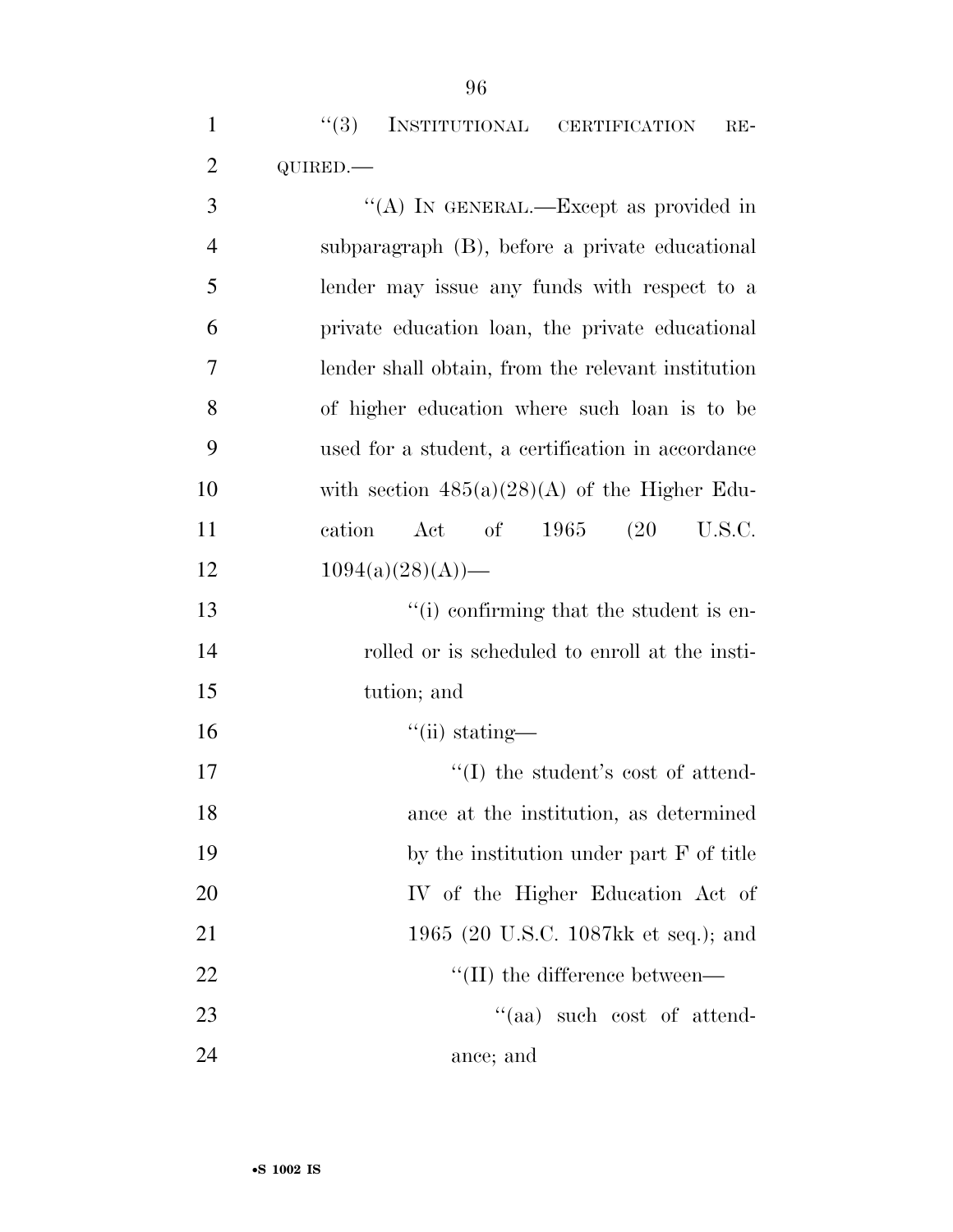1 ''(bb) the student's esti- mated financial assistance, in- cluding such assistance received under title IV of the Higher Edu- cation Act of 1965 (20 U.S.C. 1070 et seq.) and other financial assistance known to the institu-tion, as applicable.

9 "'(B) TIMING.—Pursuant to section  $485(a)(28)(A)$  of the Higher Education Act of 1965 (20 U.S.C. 1094(a)(28)(A)), a private education lender shall receive the certification described in subparagraph (A) within 15 days of a request by the private education lender, unless the institution of higher education noti- fies the private educational lender pursuant to 17 section  $485(a)(28)(A)(ii)$  of such Act that addi-18 tional time is needed.

19 "'(C) ADDITIONAL REQUIREMENTS.—Upon receiving the certification described in subpara- graph (A) for a private education loan, the pri-vate educational lender—

23  $\frac{1}{1}$  may proceed to issue funds with respect to the private education loan; and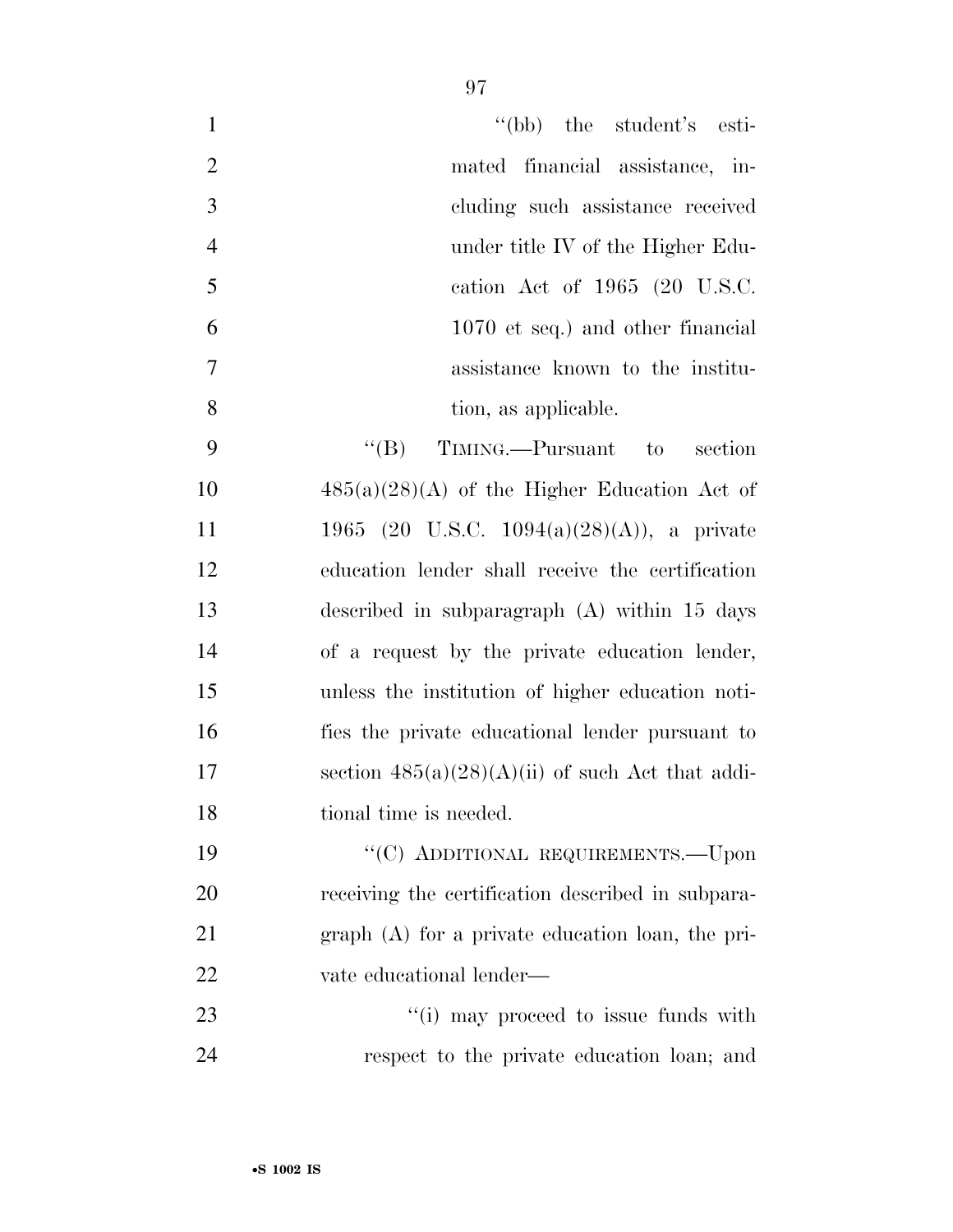$"$ (ii) after issuing the private edu- cation loan, shall— ''(I) notify the institution of higher education involved that the pri- vate education loan has been issued to the borrower, and the amount of such loan; and 8 ''(II) provide the Director of the Consumer Financial Protection Bu- reau and the Secretary of Education with the information described in 12 paragraph  $(9)(B)$ ."; (B) by redesignating paragraphs (9), (10), and (11) as paragraphs (10), (11), and (12), respectively; and (C) by inserting after paragraph (8) the following: 18 "(9) PROVISION OF INFORMATION.— 19 "(A) PROVISION OF INFORMATION TO BOR- ROWERS.— 21 "'(i) LOAN STATEMENTS.—A private educational lender that issues any funds with respect to a private education loan

•**S 1002 IS**

shall—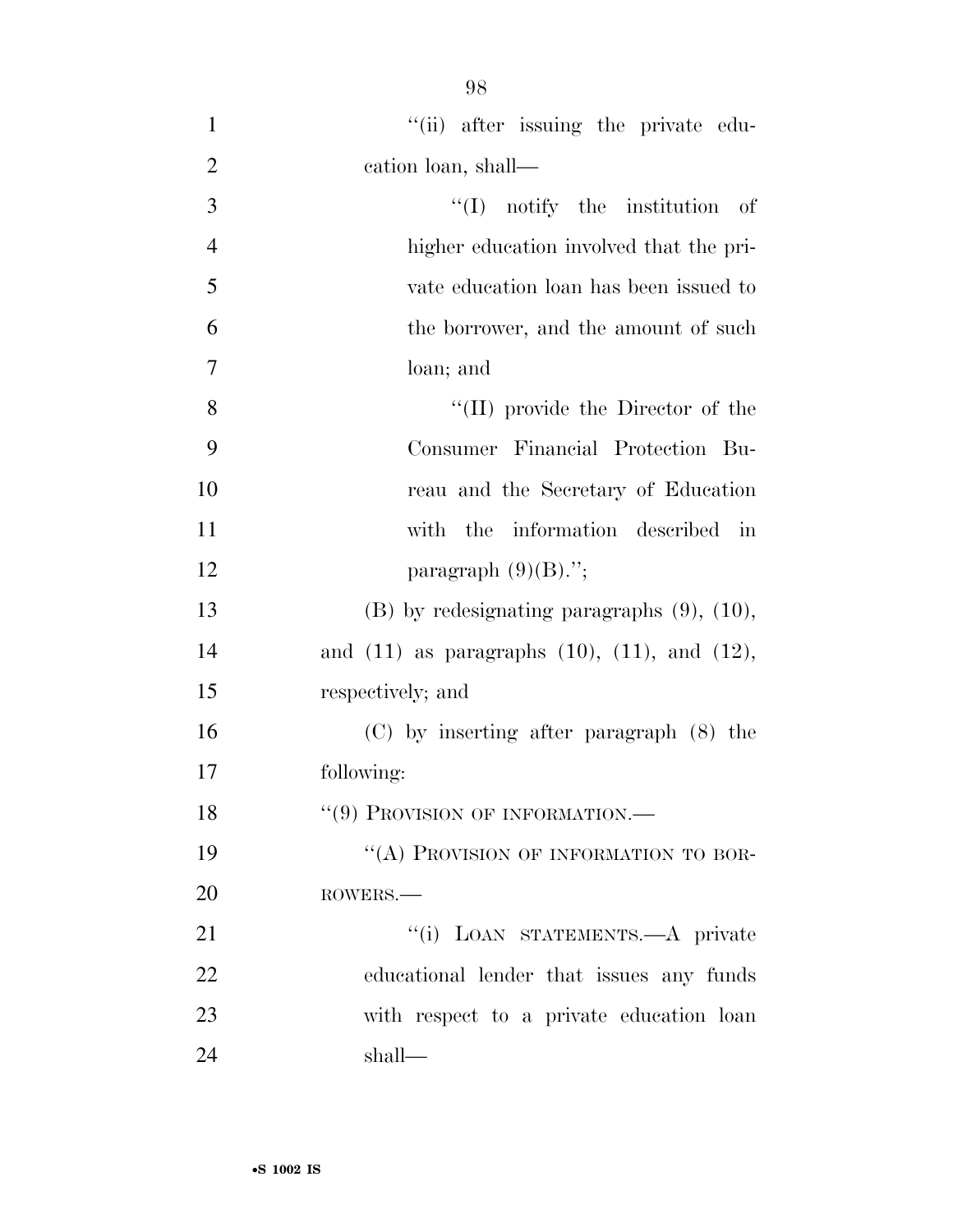| $\mathbf{1}$   | $\lq\lq$ send loan statements, if the                 |
|----------------|-------------------------------------------------------|
| $\overline{2}$ | loan is to be used for a student, to                  |
| 3              | borrowers of the funds not less than                  |
| $\overline{4}$ | once every 3 months during the time                   |
| 5              | that the student is enrolled at an in-                |
| 6              | stitution of higher education; and                    |
| 7              | "(II) in the case of a private edu-                   |
| 8              | cation loan that includes a cosigner,                 |
| 9              | annually send a loan statement to the                 |
| 10             | borrower's cosigner, notifying the co-                |
| 11             | signer of the terms, conditions, and                  |
| 12             | status of such private education loan.                |
| 13             | CONTENTS OF LOAN STATE-<br>``(ii)                     |
| 14             | MENT.—Each statement described<br>$\operatorname{in}$ |
| 15             | clause (i) shall-                                     |
| 16             | "(I) report the borrower's total                      |
| 17             | remaining debt to the private edu-                    |
| 18             | cational lender, including accrued but                |
| 19             | unpaid interest and capitalized inter-                |
| 20             | est;                                                  |
| 21             | "(II) report any debt increases                       |
| 22             | since the last statement; and                         |
| 23             | $\lq\lq$ (III) list the current interest              |
| 24             | rate for each loan.                                   |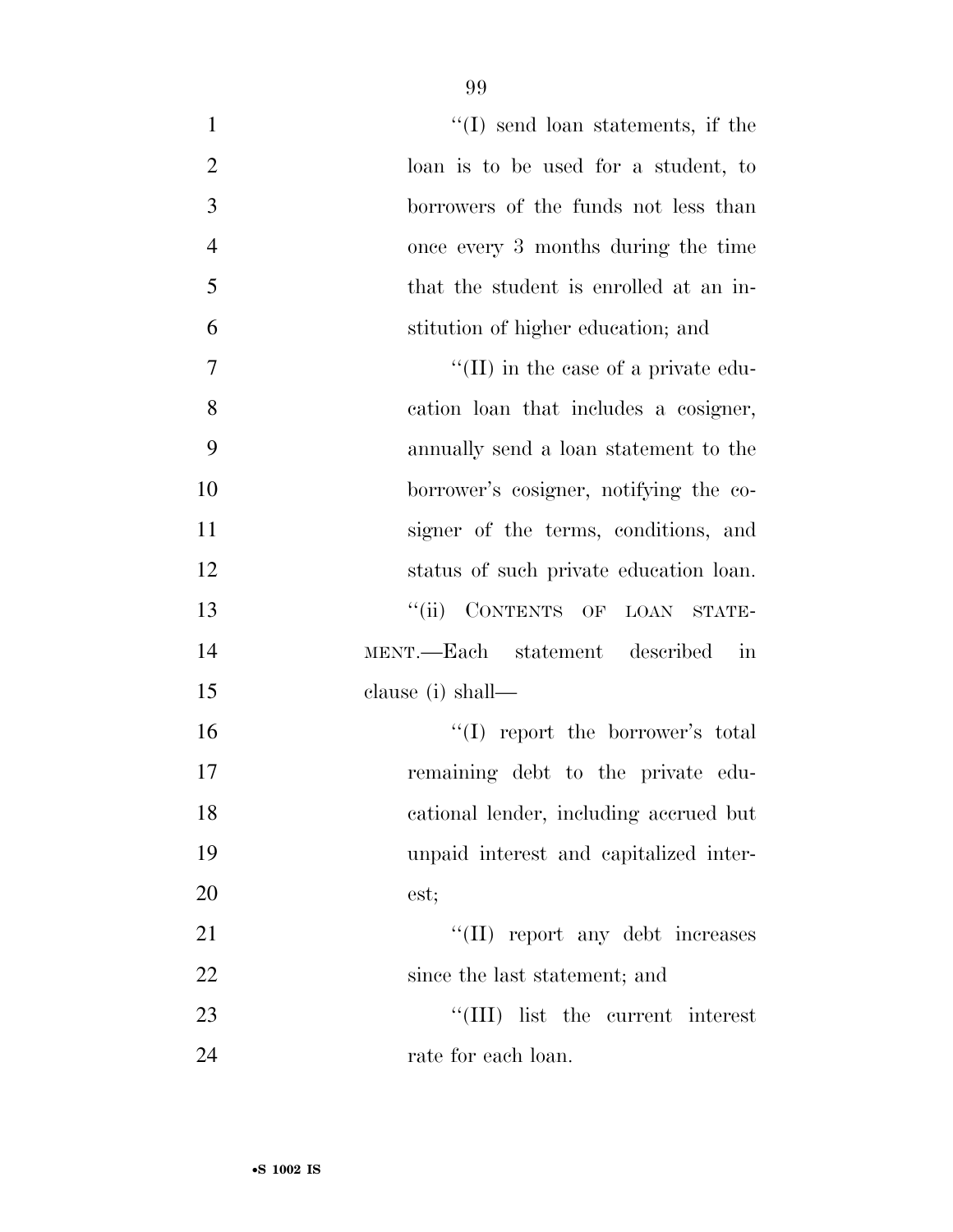| $\mathbf{1}$   | "(B) PROVISION OF INFORMATION TO          |
|----------------|-------------------------------------------|
| $\overline{2}$ | FEDERAL AGENCIES.-                        |
| 3              | "(i) INFORMATION FROM LENDER.-            |
| $\overline{4}$ | Each private educational lender shall—    |
| 5              | $\lq\lq$ submit to the Director of the    |
| 6              | Consumer Financial Protection Bu-         |
| 7              | reau and the Secretary of Education       |
| 8              | such information regarding a private      |
| 9              | education loan as may be determined       |
| 10             | necessary by the Director and the         |
| 11             | Secretary under clause (ii) for inclu-    |
| 12             | sion in the National Student Loan         |
| 13             | Data System under section 485B(i) of      |
| 14             | the Higher Education Act of $1965(20)$    |
| 15             | U.S.C. $1092b(i)$ ; and                   |
| 16             | $\lq\lq$ (II) prepare and submit an an-   |
| 17             | nual report to the Consumer Finan-        |
| 18             | cial Protection Bureau regarding the      |
| 19             | private education loans issued by the     |
| 20             | private educational lender.               |
| 21             | ``(ii)<br>PROMULGATION OF<br>REGULA-      |
| 22             | TIONS.—Not later than 1 year after the    |
| 23             | date of enactment of the Affordable Loans |
| 24             | for Any Student Act, the Director of the  |
| 25             | Consumer Financial Protection Bureau, in  |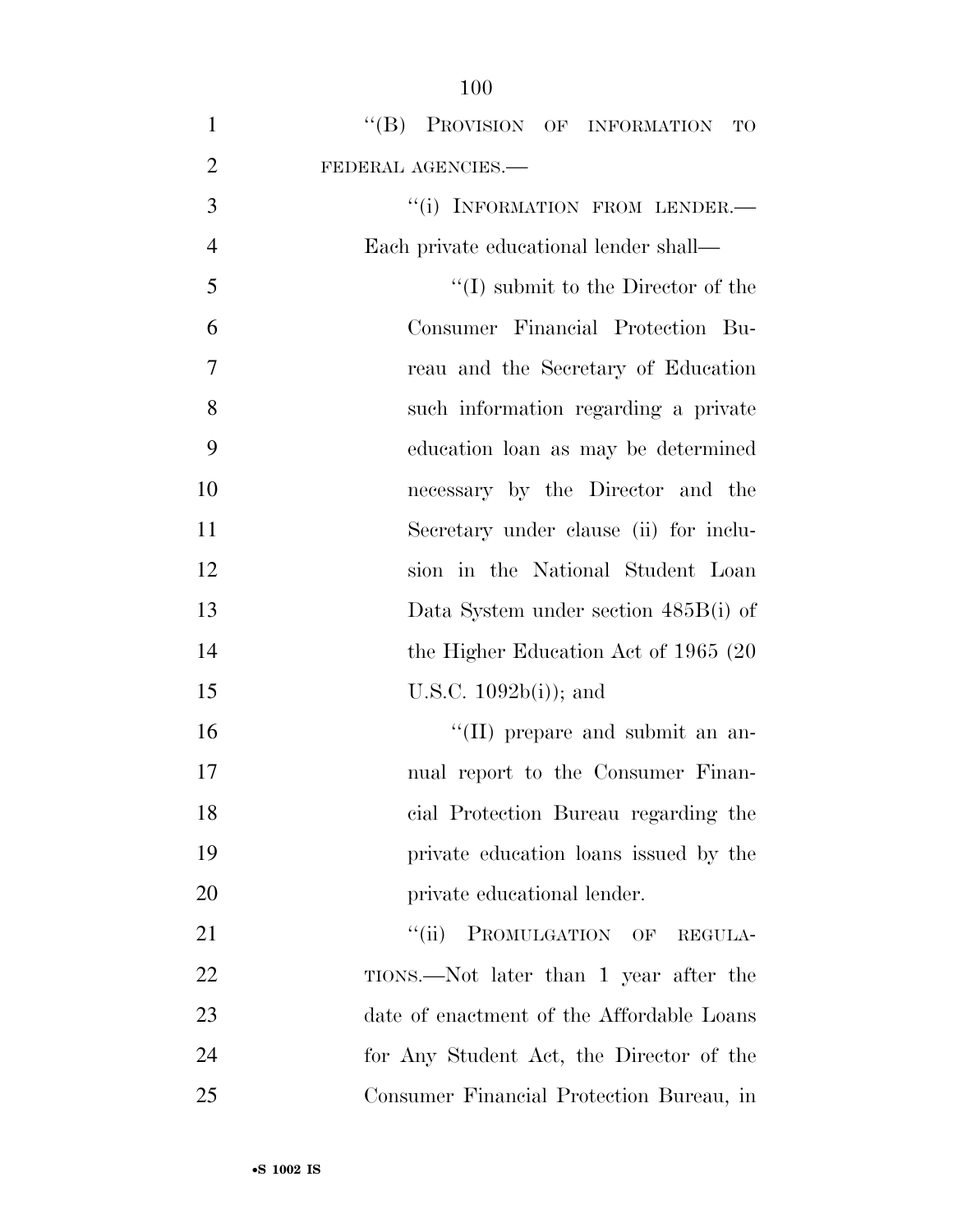| $\mathbf{1}$   | coordination with the Secretary of Edu-     |
|----------------|---------------------------------------------|
| $\overline{2}$ | cation, shall promulgate regulations re-    |
| 3              | garding the private education loan infor-   |
| $\overline{4}$ | mation required to be submitted under       |
| 5              | clause (i), including the content, method,  |
| 6              | and format for submission. The informa-     |
| 7              | tion required for inclusion in the National |
| 8              | Student Loan Data System shall include,     |
| 9              | at a minimum-                               |
| 10             | $\lq\lq$ information identifying the        |
| 11             | borrower, including the borrower's          |
| 12             | name and social security number;            |
| 13             | $\lq\lq$ (II) the name of the institution   |
| 14             | of higher education that has certified      |
| 15             | the private education loan;                 |
| 16             | "(III) the name of the lender;              |
| 17             | $\lq\lq (IV)$ the amount of the private     |
| 18             | education loan;                             |
| 19             | $\lq\lq(V)$ the term, or other enroll-      |
| $20\,$         | ment period, for which the private          |
| 21             | education loan is issued; and               |
| 22             | $\lq\lq$ (VI) whether a cosigner was re-    |
| 23             | quired as a condition of the private        |
| 24             | education loan.".                           |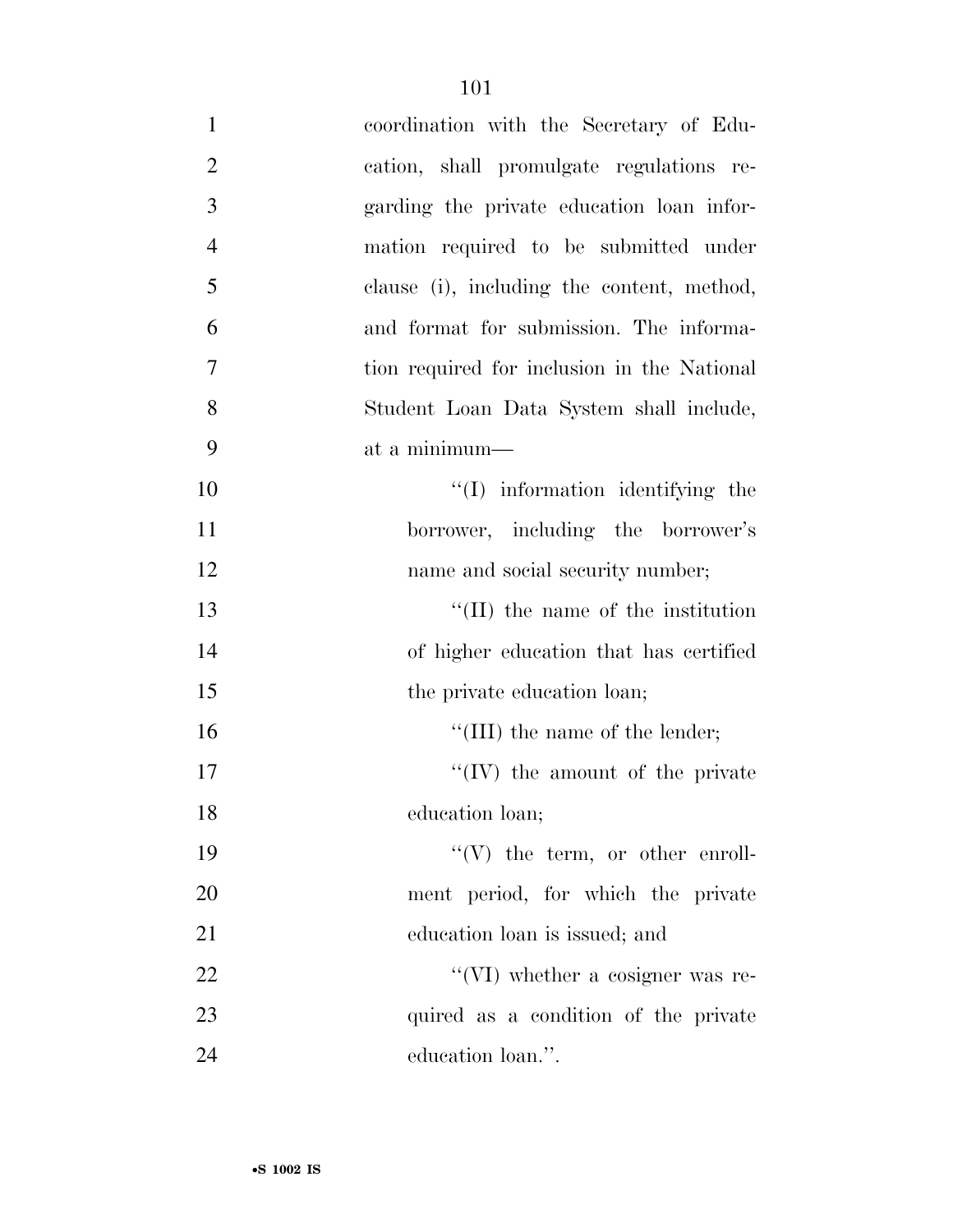| $\mathbf{1}$   | (2)<br>DEFINITION OF PRIVATE EDUCATION             |
|----------------|----------------------------------------------------|
| $\overline{2}$ | LOAN.—Section $140(a)(8)(A)$ of the Truth in Lend- |
| 3              | ing Act (15 U.S.C. 1650(a)(8)(A)) is amended—      |
| $\overline{4}$ | (A) by redesignating clause (ii) as clause         |
| 5              | (iii);                                             |
| 6              | (B) in clause (i), by striking "and" after         |
| 7              | the semicolon; and                                 |
| 8              | (C) by adding after clause (i) the following:      |
| 9              | "(ii) is not made, insured, or guaran-             |
| 10             | teed under title VII or title VIII of the          |
| 11             | Public Health Service Act (42 U.S.C. 292)          |
| 12             | et seq. and $296$ et seq.); and".                  |
| 13             | $(3)$ REGULATIONS.—                                |
| 14             | $(A)$ In GENERAL.—Not later than 1 year            |
| 15             | after the date of enactment of this Act, the Di-   |
| 16             | rector of the Consumer Financial Protection        |
| 17             | Bureau, in coordination with the Secretary of      |
| 18             | Education, shall promulgate regulations to im-     |
| 19             | plement paragraphs $(3)$ and $(9)$ of section      |
| 20             | $128(e)$ of the Truth in Lending Act (15 U.S.C.    |
| 21             | $1638(e)$ , as amended by paragraph (1) of this    |
| 22             | subsection.                                        |
| 23             | EFFECTIVE DATE.—The regulations<br>(B)             |
| 24             | promulgated under subparagraph (A) shall take      |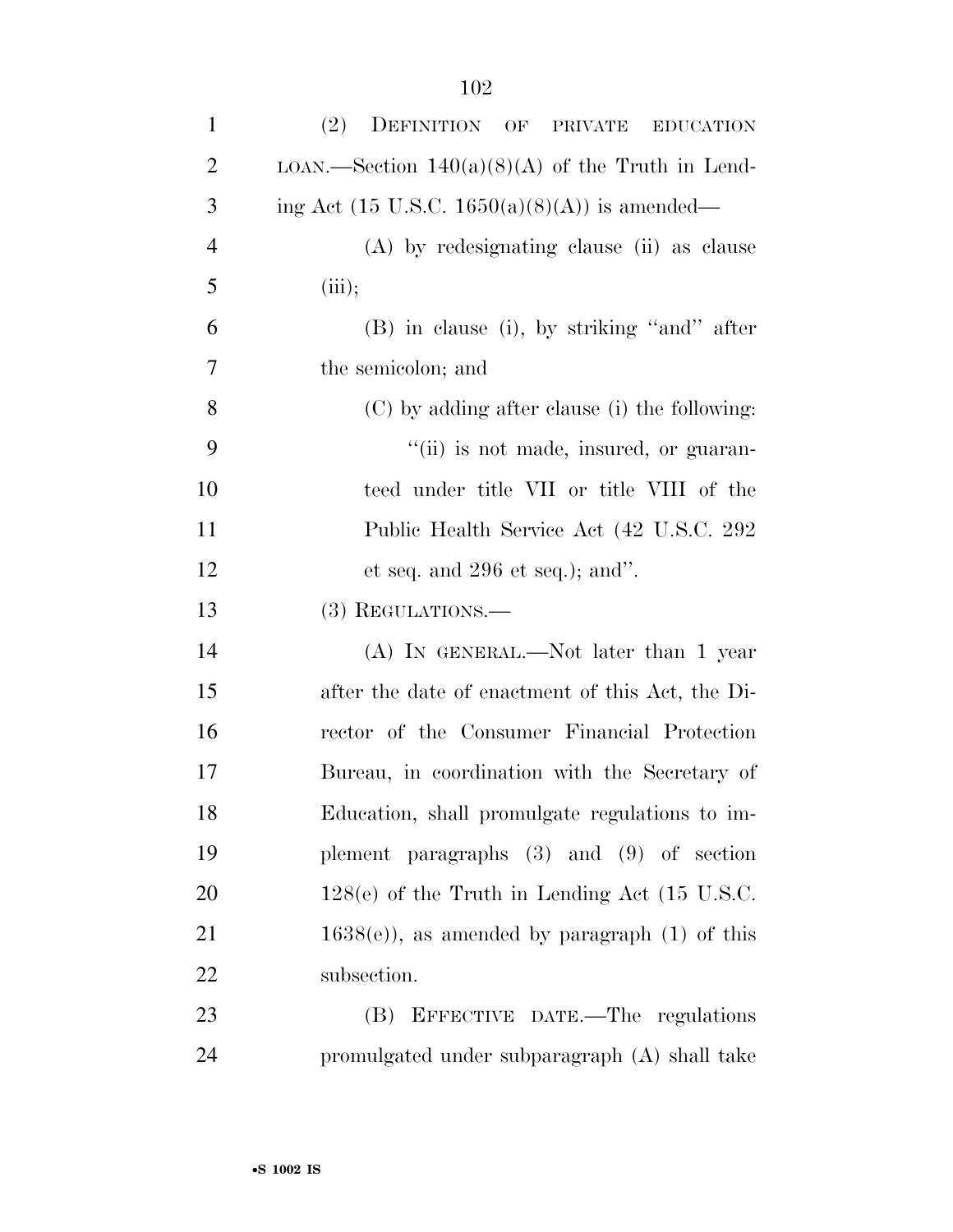effect on the date that is 180 days after the date on which the regulations are promulgated. **TITLE V—EFFECTIVE DATE; TRANSITION SEC. 501. EFFECTIVE DATE; RULEMAKING REGARDING TER- MINATION OF CERTAIN REPAYMENT PLANS.**  (a) EFFECTIVE DATE.—Except as otherwise specifi- cally provided, this Act, and the amendments made by this Act, shall take effect on July 1, 2020. (b) APPLICABILITY WITH RESPECT TO INTEREST CAPITALIZATION.—Section 201, and the amendments made by such section, shall apply with respect to loans made, insured, or guaranteed under part B or D of title IV of the Higher Education Act of 1965 (20 U.S.C. 1071 et seq., 1087a et seq.) that— (1) as of the effective date described in sub- section (a), are not currently in a period where in- terest is capitalized under such part; or (2) in the case of a loan that, as of the effective date described in subsection (a), is in a period where interest is accruing and not added, but will be cap- italized under such part, the day after the interest is capitalized under such part, as in effect before the effective date.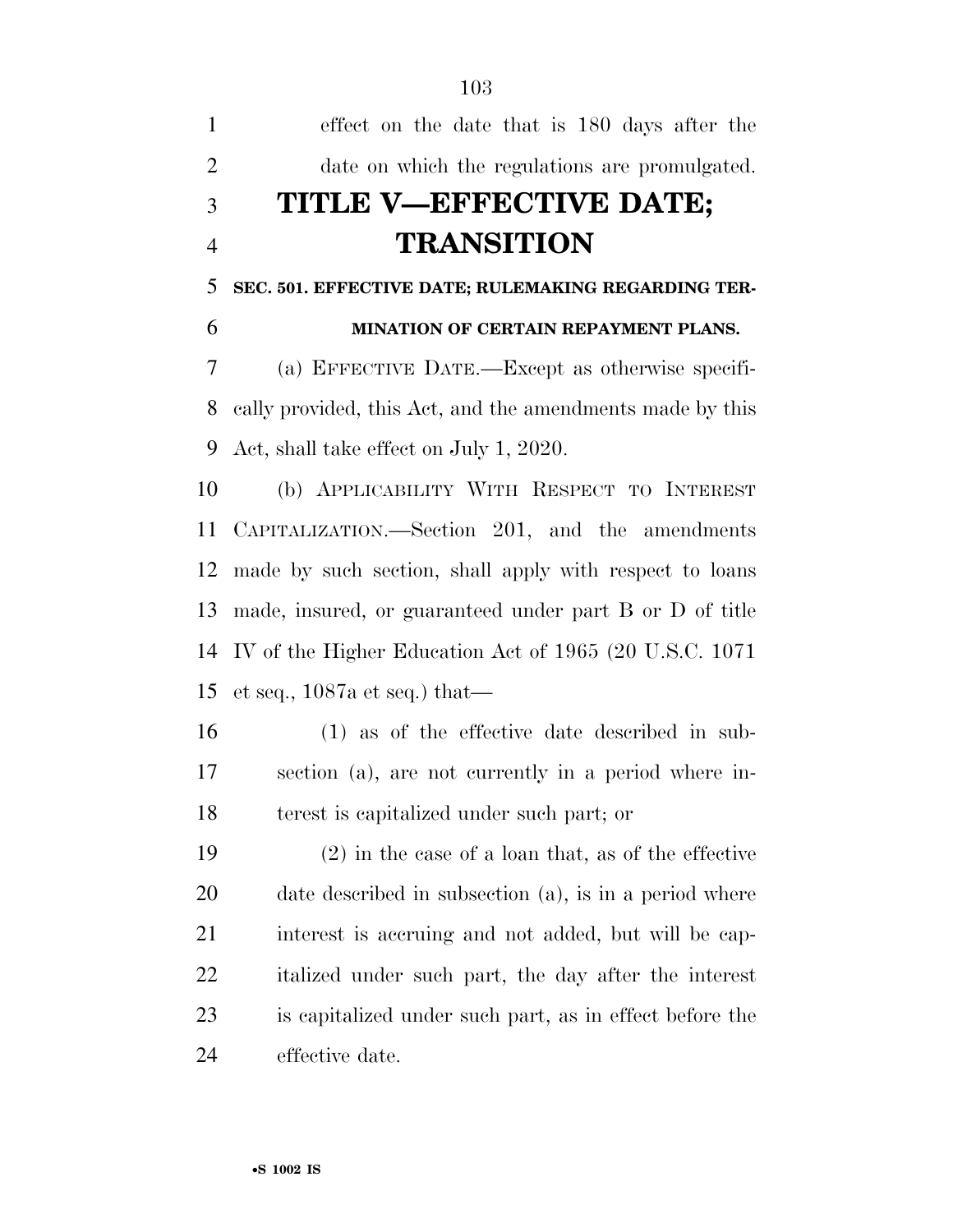(c) APPLICABILITY WITH RESPECT TO FORBEAR- ANCE AND DEFERMENT FOR DIRECT LOAN BOR- ROWERS.—With respect to any borrower of a loan under part D of title IV of the Higher Education Act of 1965 (20 U.S.C. 1087a et seq.) that is, or has been, in forbear- ance or deferment as of the day before the effective date described in subsection (a), the Secretary shall take such steps as are necessary—

 (1) to transfer a borrower with a loan in for- bearance or deferment as of such day automatically into relief provided under the pause payment process established under section 460B of such Act (as amended by this Act); and

 (2) to ensure that the period of time for which a borrower is eligible for pause payment under such section 460B for a loan is appropriately reduced to account for any time the loan was previously in for-bearance or deferment.

 (d) REGULATIONS.—Before the effective date de- scribed in subsection (a), the Secretary of Education shall carry out a plan to end all eligibility for repayment plans other than a fixed repayment plan described in section 493E of the Higher Education Act of 1965 (20 U.S.C. 1098b) and an income-based repayment plan under sec-25 tion  $493C(c)$  of such Act (20 U.S.C. 1098 $e(f)$ ) for loans